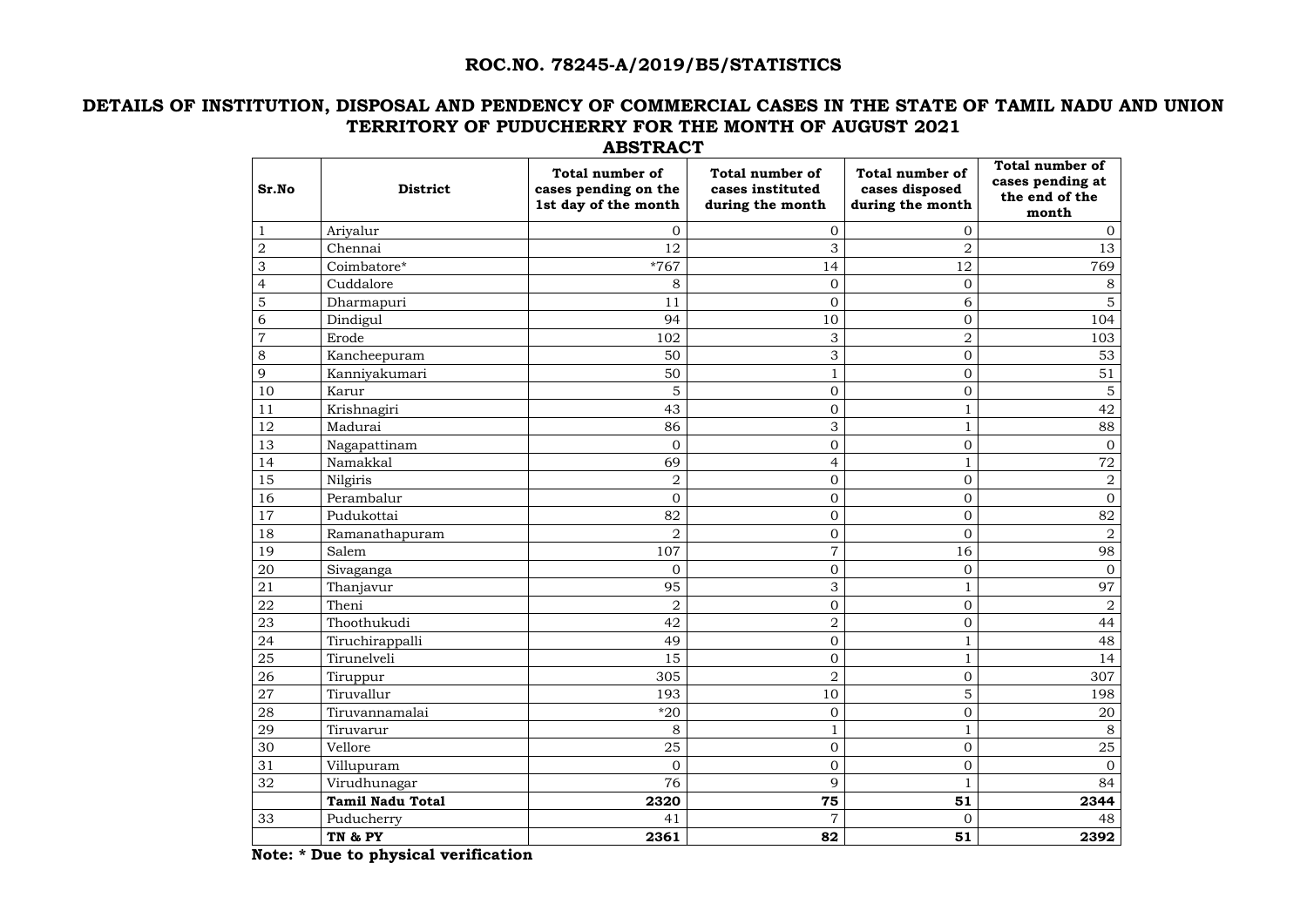|                     |                               |                 |                     | Form 1                                                                                                                                                                                                                                                                                                                                                                                                                                                                                                                            |                                                                              |                                        |                              |                         |                      |
|---------------------|-------------------------------|-----------------|---------------------|-----------------------------------------------------------------------------------------------------------------------------------------------------------------------------------------------------------------------------------------------------------------------------------------------------------------------------------------------------------------------------------------------------------------------------------------------------------------------------------------------------------------------------------|------------------------------------------------------------------------------|----------------------------------------|------------------------------|-------------------------|----------------------|
|                     |                               |                 |                     | List of cases e-filed during the month of AUGUST 2021                                                                                                                                                                                                                                                                                                                                                                                                                                                                             |                                                                              |                                        |                              |                         |                      |
| Sr.N<br>$\mathbf o$ | Court                         | <b>District</b> | Case No.            | <b>Petitioner Name Vs. Respondent Name</b>                                                                                                                                                                                                                                                                                                                                                                                                                                                                                        | <b>Advocate</b>                                                              | Advoc<br>ate<br>Mobile<br><b>Numbe</b> | <b>Advocate</b><br>E-mail Id | Date of<br>Registration | Date of e-<br>filing |
|                     | Principal District<br>Court   | Ariyalur        | <b>NIL</b>          | <b>NIL</b>                                                                                                                                                                                                                                                                                                                                                                                                                                                                                                                        | <b>NIL</b>                                                                   | NIL                                    | <b>NIL</b>                   | <b>NIL</b>              | NIL                  |
| $\overline{2}$      | Principal Judge's<br>Court    | Chennai         | <b>COS</b><br>10/21 | Indian Bank, Thirumullaivoyal Branch,<br>Rep.by its Chief Manager, No.61, Chennai-<br>Tiruvallur High Road, Thirumullaivoyal,<br>Chennai - 62 Plaintiff-vs-1.C.Lakshmi,<br>2.M.Penchalai Defendants                                                                                                                                                                                                                                                                                                                               | S.Saravana Prakash                                                           | 94448<br>01033                         |                              | 26.07.2021              | 09.03.2021           |
|                     | Principal Judge's<br>Court    | Chennai         | <b>COS</b><br>11/21 | M/s Hellman Worldwide Logistics India<br>Private Limte, Ist floor, Infotech Centre,<br>14/2, Old Gurgaon Delhi Road, Udyog<br>Vihar, Gurgaon - 122016, Haryana, India.<br>Also having a Regional office at, New No.12,<br>Old No.20, Raghaviah Road, T.Nagar,<br>Chennai- 600017, TamilNadu, India.<br>Rep.by its Authorized Signatory<br>Mr.P.Suresh Babu Plaintiff-vs-<br>M/s.Yound India Films, 1-F, Lakshmi<br>Bavan, No.432 (Old No.609) Mount Road,<br>Thousand Lights West, Thousand Lights,<br>Chennai - 600006 Defendant | M/s<br>P.Giridharan, Dominic<br>S.David,<br>S.Santhosh, H.Sidhart<br>$\hbar$ | 89394<br>03900                         |                              | 13.08.2021              | 01.07.2021           |
|                     |                               |                 | <b>COS</b><br>12/21 | M/s. CRM Refratech Private Limited, N<br>Block - 153/22, Second floor, Lotus colony,<br>Anna Nagar East, Chennai - 600102. Rep.<br>by its Director Mr.T.Rajendran Plaintiff-<br>vs-M/s.Bharat Heavy Electricals Limited,<br>Central Foundry Forge Plant Haridwar,<br>Uttarakhand-249403. Rep. by its<br>Director Defendant                                                                                                                                                                                                        | M/s S.Vasudevan,<br>K.Krishnaswamy, R.Ve<br>trivel, M.Deepthadevi            | 98403<br>40123                         | vkalaw@gm<br>ail.com         | 25.08.2021              | 03.08.2021           |
| 3                   | Prl. District Court,<br>CBE.  | Coimbatore      | NIL                 | NIL                                                                                                                                                                                                                                                                                                                                                                                                                                                                                                                               | NIL                                                                          | NIL                                    | NIL                          | NIL                     | NIL                  |
|                     | I Addl.District<br>Court, CBE | Coimbatore      | $\mbox{NIL}$        | NIL                                                                                                                                                                                                                                                                                                                                                                                                                                                                                                                               | NIL                                                                          | <b>NIL</b>                             | $\mbox{NIL}$                 | NIL                     | NIL                  |
|                     | III Addl. Dist. Court,<br>CBE | Coimbatore      | <b>NIL</b>          | <b>NIL</b>                                                                                                                                                                                                                                                                                                                                                                                                                                                                                                                        | NIL                                                                          | NIL                                    | NIL                          | NIL                     | NIL                  |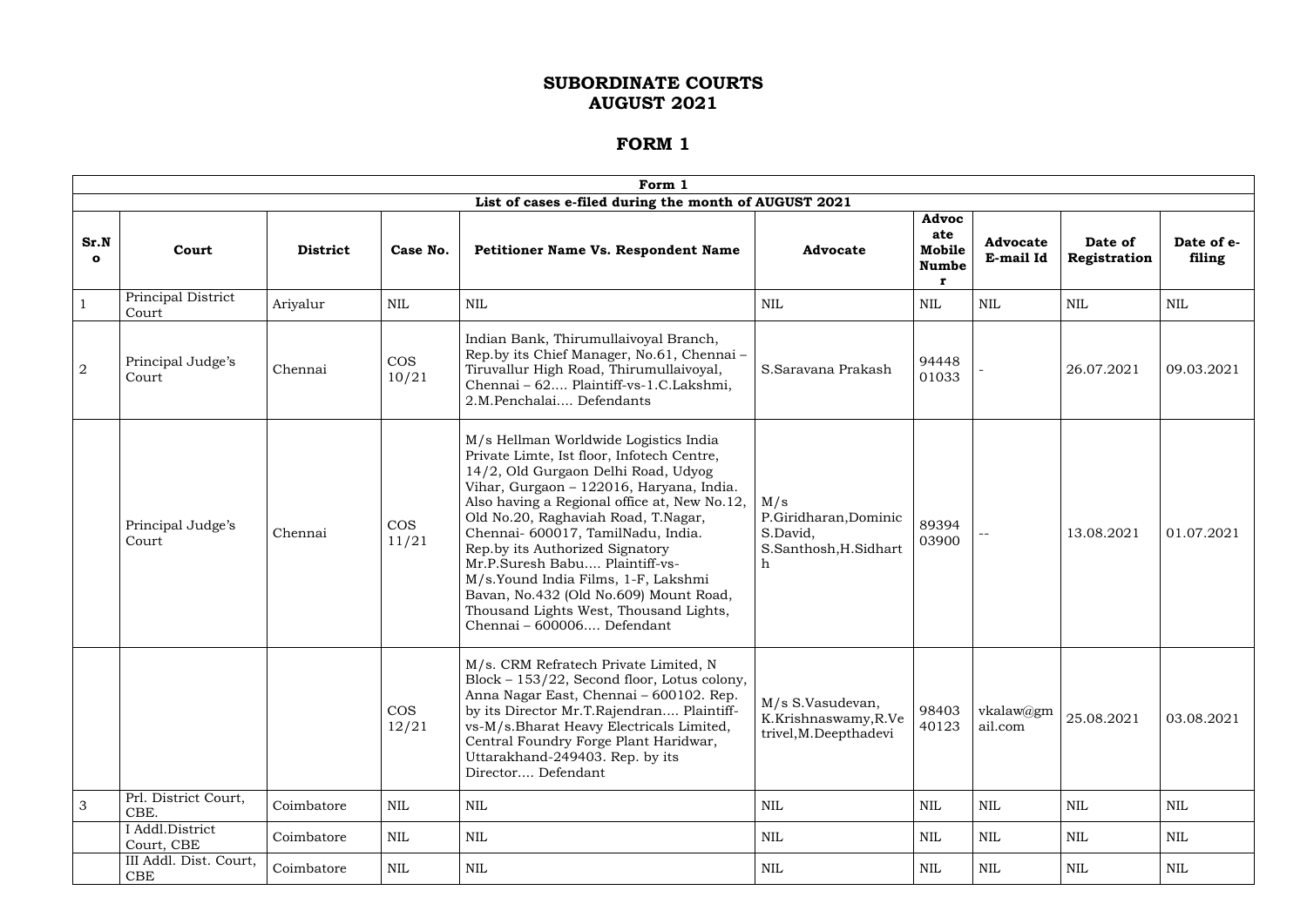|                      | Form 1                                                  |                 |              |                                                       |                 |                                             |                              |                         |                      |  |  |  |
|----------------------|---------------------------------------------------------|-----------------|--------------|-------------------------------------------------------|-----------------|---------------------------------------------|------------------------------|-------------------------|----------------------|--|--|--|
|                      |                                                         |                 |              | List of cases e-filed during the month of AUGUST 2021 |                 |                                             |                              |                         |                      |  |  |  |
| Sr.N<br>$\mathbf{o}$ | Court                                                   | <b>District</b> | Case No.     | <b>Petitioner Name Vs. Respondent Name</b>            | <b>Advocate</b> | Advoc<br>ate<br>Mobile<br><b>Numbe</b><br>r | <b>Advocate</b><br>E-mail Id | Date of<br>Registration | Date of e-<br>filing |  |  |  |
|                      | IV Addl. Dist. Court,<br><b>CBE</b>                     | Coimbatore      | <b>NIL</b>   | NIL                                                   | $\mbox{NIL}$    | $\mbox{NIL}$                                | $\mbox{NIL}$                 | $\mbox{NIL}$            | NIL                  |  |  |  |
|                      | V Addl. Dist. Court,<br>CBE                             | Coimbatore      | <b>NIL</b>   | <b>NIL</b>                                            | $\mbox{NIL}$    | $\mbox{NIL}$                                | $\mbox{NIL}$                 | <b>NIL</b>              | <b>NIL</b>           |  |  |  |
|                      | PSJ Court, CBE                                          | Coimbatore      | <b>NIL</b>   | <b>NIL</b>                                            | <b>NIL</b>      | <b>NIL</b>                                  | $\mbox{NIL}$                 | <b>NIL</b>              | <b>NIL</b>           |  |  |  |
|                      | I ASJ Court, CBE                                        | Coimbatore      | <b>NIL</b>   | <b>NIL</b>                                            | <b>NIL</b>      | <b>NIL</b>                                  | $\mbox{NIL}$                 | <b>NIL</b>              | NIL                  |  |  |  |
|                      | II ASJ Court, CBE                                       | Coimbatore      | <b>NIL</b>   | $\mbox{NIL}$                                          | $\mbox{NIL}$    | $\mbox{NIL}$                                | $\mbox{NIL}$                 | $\text{NIL}$            | <b>NIL</b>           |  |  |  |
|                      | III ASJ Court , CBE                                     | Coimbatore      | <b>NIL</b>   | $\mbox{NIL}$                                          | $\mbox{NIL}$    | $\mbox{NIL}$                                | $\mbox{NIL}$                 | $\text{NIL}$            | $\mbox{NIL}$         |  |  |  |
|                      | Sub Court, Pollachi                                     | Coimbatore      | <b>NIL</b>   | NIL                                                   | <b>NIL</b>      | $\mbox{NIL}$                                | $\mbox{NIL}$                 | <b>NIL</b>              | <b>NIL</b>           |  |  |  |
| $\overline{4}$       | Principal District<br>and Sessions Court,<br>Cuddalore  | Cuddalore       | <b>NIL</b>   | $\mbox{NIL}$                                          | NIL             | <b>NIL</b>                                  | $\mbox{NIL}$                 | <b>NIL</b>              | <b>NIL</b>           |  |  |  |
|                      | All other Courts                                        | Cuddalore       | <b>NIL</b>   | $\mbox{NIL}$                                          | $\mbox{NIL}$    | $\mbox{NIL}$                                | $\mbox{NIL}$                 | <b>NIL</b>              | <b>NIL</b>           |  |  |  |
| $\overline{5}$       | Principal District<br>Court, Dharmapuri.                | Dharmapuri      | <b>NIL</b>   | <b>NIL</b>                                            | <b>NIL</b>      | <b>NIL</b>                                  | $\mbox{NIL}$                 | <b>NIL</b>              | <b>NIL</b>           |  |  |  |
| 6                    | Principal District<br>Court, Dindigul.                  | Dindigul.       | <b>NIL</b>   | <b>NIL</b>                                            | $\mbox{NIL}$    | $\mbox{NIL}$                                | $\mbox{NIL}$                 | $\mbox{NIL}$            | <b>NIL</b>           |  |  |  |
| $\overline{7}$       | Principal District<br>Court, Erode                      | Erode           | <b>NIL</b>   | <b>NIL</b>                                            | <b>NIL</b>      | NIL                                         | $\mbox{NIL}$                 | <b>NIL</b>              | <b>NIL</b>           |  |  |  |
| 8                    | Principal District<br>Court, Chengalpattu               | Kancheepuram    | $\mbox{NIL}$ | $\mbox{NIL}$                                          | $\mbox{NIL}$    | $\mbox{NIL}$                                | $\mbox{NIL}$                 | $\text{NIL}$            | <b>NIL</b>           |  |  |  |
| 9                    | Principal District<br>Court, Nagercoil                  | Kanniyakumari   | NIL          | $\mbox{NIL}$                                          | <b>NIL</b>      | $\mbox{NIL}$                                | $\mbox{NIL}$                 | $\text{NIL}$            | <b>NIL</b>           |  |  |  |
| 10                   | Principal District<br>Court, Karur                      | Karur           | <b>NIL</b>   | NIL                                                   | $\mbox{NIL}$    | $\mbox{NIL}$                                | $\mbox{NIL}$                 | $\mbox{NIL}$            | NIL                  |  |  |  |
| 11                   | Principal District<br>Court, Krishnagiri                | Krishnagiri     | $\mbox{NIL}$ | NIL                                                   | $\mbox{NIL}$    | <b>NIL</b>                                  | $\mbox{NIL}$                 | $\mbox{NIL}$            | <b>NIL</b>           |  |  |  |
|                      | <b>Additional District</b><br>Court, Krishnagiri        | Krishnagiri     | $\mbox{NIL}$ | NIL                                                   | NIL             | NIL                                         | $\mbox{NIL}$                 | NIL                     | NIL                  |  |  |  |
|                      | <b>Additional District</b><br>Court, Hosur.             | Krishnagiri     | <b>NIL</b>   | <b>NIL</b>                                            | $\mbox{NIL}$    | NIL                                         | $\mbox{NIL}$                 | $\mbox{NIL}$            | NIL                  |  |  |  |
| 12                   | Prl. Dist. & Sessions<br>Court                          | Madurai         | <b>NIL</b>   | NIL                                                   | $\mbox{NIL}$    | $\mbox{NIL}$                                | $\mbox{NIL}$                 | $\mbox{NIL}$            | <b>NIL</b>           |  |  |  |
|                      | I Addl. Dist. &<br>Sessions Court                       | Madurai         | <b>NIL</b>   | <b>NIL</b>                                            | $\mbox{NIL}$    | $\mbox{NIL}$                                | $\mbox{NIL}$                 | $\mbox{NIL}$            | <b>NIL</b>           |  |  |  |
|                      | I Addl. Sub Court                                       | Madurai         | <b>NIL</b>   | $\mbox{NIL}$                                          | <b>NIL</b>      | $\mbox{NIL}$                                | $\mbox{NIL}$                 | $\text{NIL}$            | $\mbox{NIL}$         |  |  |  |
|                      | II Addl. Sub Court                                      | Madurai         | <b>NIL</b>   | $\mbox{NIL}$                                          | $\mbox{NIL}$    | $\mbox{NIL}$                                | $\mbox{NIL}$                 | $\mbox{NIL}$            | <b>NIL</b>           |  |  |  |
| 13                   | District Court,<br>Nagapattinam                         | Nagapattinam    | $\mbox{NIL}$ | <b>NIL</b>                                            | <b>NIL</b>      | $\mbox{NIL}$                                | <b>NIL</b>                   | $\mbox{NIL}$            | <b>NIL</b>           |  |  |  |
|                      | Fast Track Mahila<br>Court,<br>Nagapattinam.            | Nagapattinam    | <b>NIL</b>   | NIL                                                   | NIL             | <b>NIL</b>                                  | $\mbox{NIL}$                 | <b>NIL</b>              | NIL                  |  |  |  |
|                      | <b>Additional District</b><br>Court,<br>Mayiladuthurai. | Nagapattinam    | $\mbox{NIL}$ | NIL                                                   | NIL             | $\mbox{NIL}$                                | $\mbox{NIL}$                 | $\mbox{NIL}$            | NIL                  |  |  |  |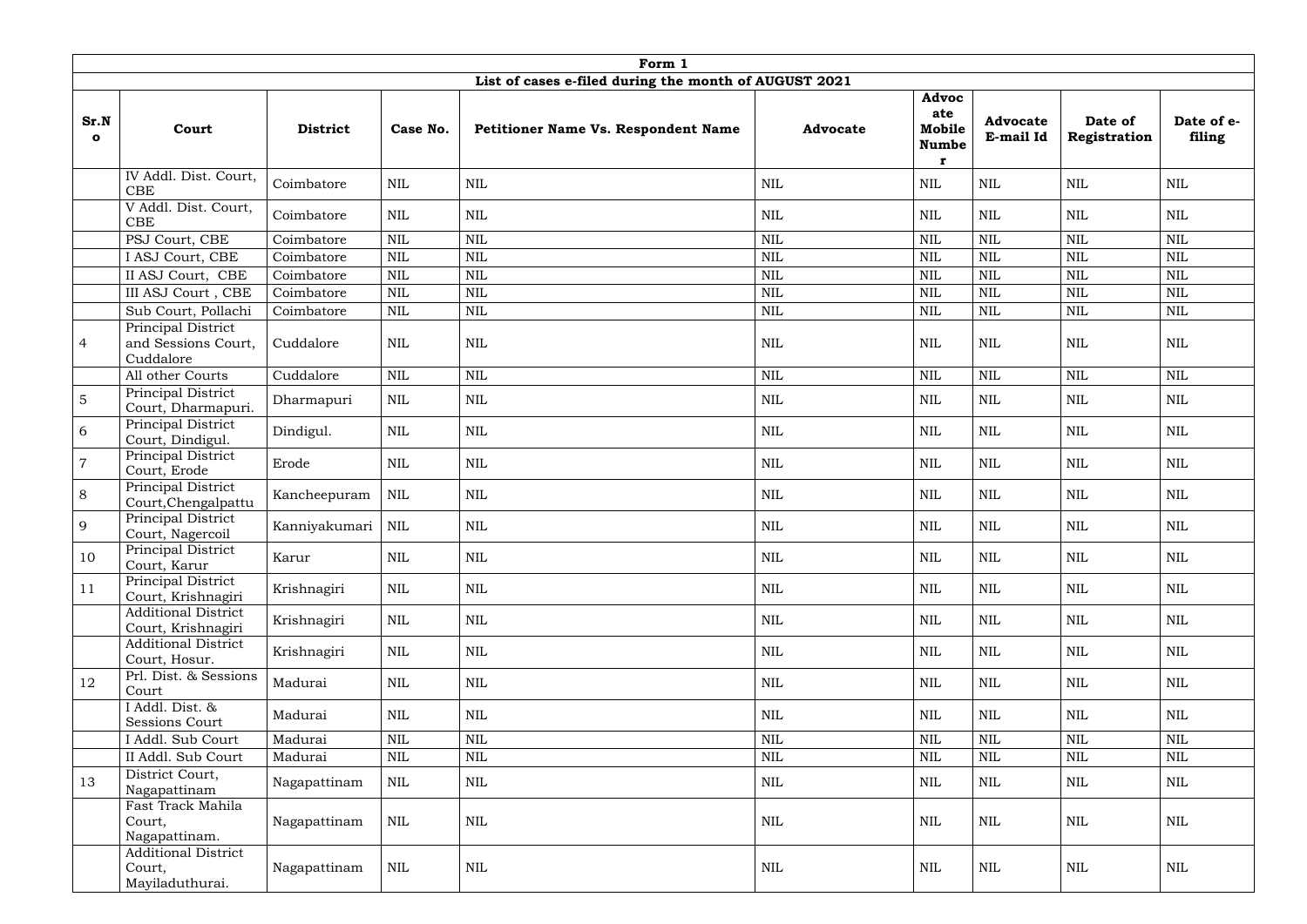|                      | Form 1                                                    |                    |                       |                                                       |                 |                                             |                                    |                         |                      |  |  |
|----------------------|-----------------------------------------------------------|--------------------|-----------------------|-------------------------------------------------------|-----------------|---------------------------------------------|------------------------------------|-------------------------|----------------------|--|--|
|                      |                                                           |                    |                       | List of cases e-filed during the month of AUGUST 2021 |                 |                                             |                                    |                         |                      |  |  |
| Sr.N<br>$\mathbf{o}$ | Court                                                     | <b>District</b>    | Case No.              | <b>Petitioner Name Vs. Respondent Name</b>            | <b>Advocate</b> | Advoc<br>ate<br>Mobile<br><b>Numbe</b><br>r | <b>Advocate</b><br>E-mail Id       | Date of<br>Registration | Date of e-<br>filing |  |  |
|                      | Sub<br>Court, Nagapattinam                                | Nagapattinam       | <b>NIL</b>            | $\mbox{NIL}$                                          | <b>NIL</b>      | $\mbox{NIL}$                                | $\text{NIL}$                       | <b>NIL</b>              | <b>NIL</b>           |  |  |
|                      | Principal Sub Court,<br>Mayiladuthurai.                   | Nagapattinam       | $\mbox{NIL}$          | $\mbox{NIL}$                                          | $\mbox{NIL}$    | <b>NIL</b>                                  | $\text{NIL}$                       | <b>NIL</b>              | <b>NIL</b>           |  |  |
|                      | <b>Additional Sub</b><br>Court,<br>Mayiladuthurai.        | Nagapattinam       | $\mbox{NIL}$          | $\mbox{NIL}$                                          | $\mbox{NIL}$    | $\mbox{NIL}$                                | $\mbox{NIL}$                       | $\mbox{NIL}$            | NIL                  |  |  |
|                      | The Principal<br>District Judge                           | Nagapattinam       | <b>NIL</b>            | $\mbox{NIL}$                                          | $\mbox{NIL}$    | <b>NIL</b>                                  | $\text{NIL}$                       | $\mbox{NIL}$            | NIL                  |  |  |
| 14                   | The Principal<br>District Judge                           | Namakkal           | <b>NIL</b>            | $\mbox{NIL}$                                          | $\mbox{NIL}$    | <b>NIL</b>                                  | $\mbox{NIL}$                       | $\mbox{NIL}$            | <b>NIL</b>           |  |  |
| 15                   | District Court<br>Udhagamandalam,<br>Nilgiris             | Nilgiris           | <b>NIL</b>            | <b>NIL</b>                                            | $\mbox{NIL}$    | $\text{NIL}$                                | <b>NIL</b>                         | <b>NIL</b>              | <b>NIL</b>           |  |  |
| 16                   | Principal District<br>Court                               | Perambalur         | <b>NIL</b>            | $\mbox{NIL}$                                          | $\mbox{NIL}$    | $\text{NIL}$                                | <b>NIL</b>                         | $\mbox{NIL}$            | <b>NIL</b>           |  |  |
|                      | Mahila Court                                              | Perambalur         | <b>NIL</b>            | <b>NIL</b>                                            | <b>NIL</b>      | $\text{NIL}$                                | <b>NIL</b>                         | <b>NIL</b>              | <b>NIL</b>           |  |  |
|                      | Sub Court                                                 | Perambalur         | <b>NIL</b>            | $\mbox{NIL}$                                          | $\mbox{NIL}$    | NIL                                         | $\mbox{NIL}$                       | $\mbox{NIL}$            | <b>NIL</b>           |  |  |
| 17                   | The Principal<br>District Court                           | Pudukkottai        | <b>NIL</b>            | $\mbox{NIL}$                                          | <b>NIL</b>      | NIL                                         | $\mbox{NIL}$                       | <b>NIL</b>              | NIL                  |  |  |
| 18                   | Principal District<br>Court                               | Ramanathapur<br>am | $\mbox{NIL}$          | $\mbox{NIL}$                                          | $\mbox{NIL}$    | $\mbox{NIL}$                                | $\mbox{NIL}$                       | $\mbox{NIL}$            | $\mbox{NIL}$         |  |  |
| 19                   | Principal District<br>Court, Salem                        | Salem              | NIL                   | NIL                                                   | <b>NIL</b>      | NIL                                         | NIL                                | NIL                     | NIL                  |  |  |
| 20                   | Principal District<br>and Sessions Court                  | Sivaganga          | <b>NIL</b>            | $\mbox{NIL}$                                          | <b>NIL</b>      | NIL                                         | $\mbox{NIL}$                       | $\mbox{NIL}$            | NIL                  |  |  |
| 21                   | Prl. District<br>Court, Thanjavur                         | Thanjavur          | <b>OS</b><br>130/2021 | Bank of India, Papanadu Branch Vs<br>R. Senthilkumar  | S.Saranya       | 76676<br>56664                              | ssaranyaba<br>bl1 $@$<br>gmail.com | 02.08.2021              | 30.07.2021           |  |  |
|                      | Prl. District<br>Court, Thanjavur                         | Thanjavur          | <b>OS</b><br>137/2021 | City Union Bank Thirumakkottai, Vs<br>Nallappan       | P. sathyaseelan | 97889<br>73336                              |                                    | 10.08.2021              | 15.07.2021           |  |  |
|                      | Prl. District<br>Court, Thanjavur                         | Thanjavur          | <b>OS</b><br>146/2021 | Canara Bank Vs P.Adhvan                               | N.Rajendran     | 98429<br>33144                              | rajendranla<br>wyer @<br>gmail.com | 26.08.2021              | 26.08.2021           |  |  |
|                      | <b>III</b> Additional<br>District Judge,<br>Pattukkottai. | Thanjavur          | <b>NIL</b>            | $\mbox{NIL}$                                          | <b>NIL</b>      | NIL                                         | $\mbox{NIL}$                       | $\mbox{NIL}$            | NIL                  |  |  |
| 22                   | Principal District<br>Court, Theni                        | Theni              | <b>NIL</b>            | $\mbox{NIL}$                                          | $\mbox{NIL}$    | $\mbox{NIL}$                                | $\mbox{NIL}$                       | $\mbox{NIL}$            | NIL                  |  |  |
| 23                   | Principal District<br>Court, Thoothukudi                  | Thoothukudi        | <b>NIL</b>            | $\mbox{NIL}$                                          | $\mbox{NIL}$    | $\mbox{NIL}$                                | $\mbox{NIL}$                       | $\mbox{NIL}$            | NIL                  |  |  |
| 24                   | Principal District                                        | Tiruchirappalli    | $\mbox{NIL}$          | $\mbox{NIL}$                                          | $\mbox{NIL}$    | $\mbox{NIL}$                                | $\mbox{NIL}$                       | $\mbox{NIL}$            | $\mbox{NIL}$         |  |  |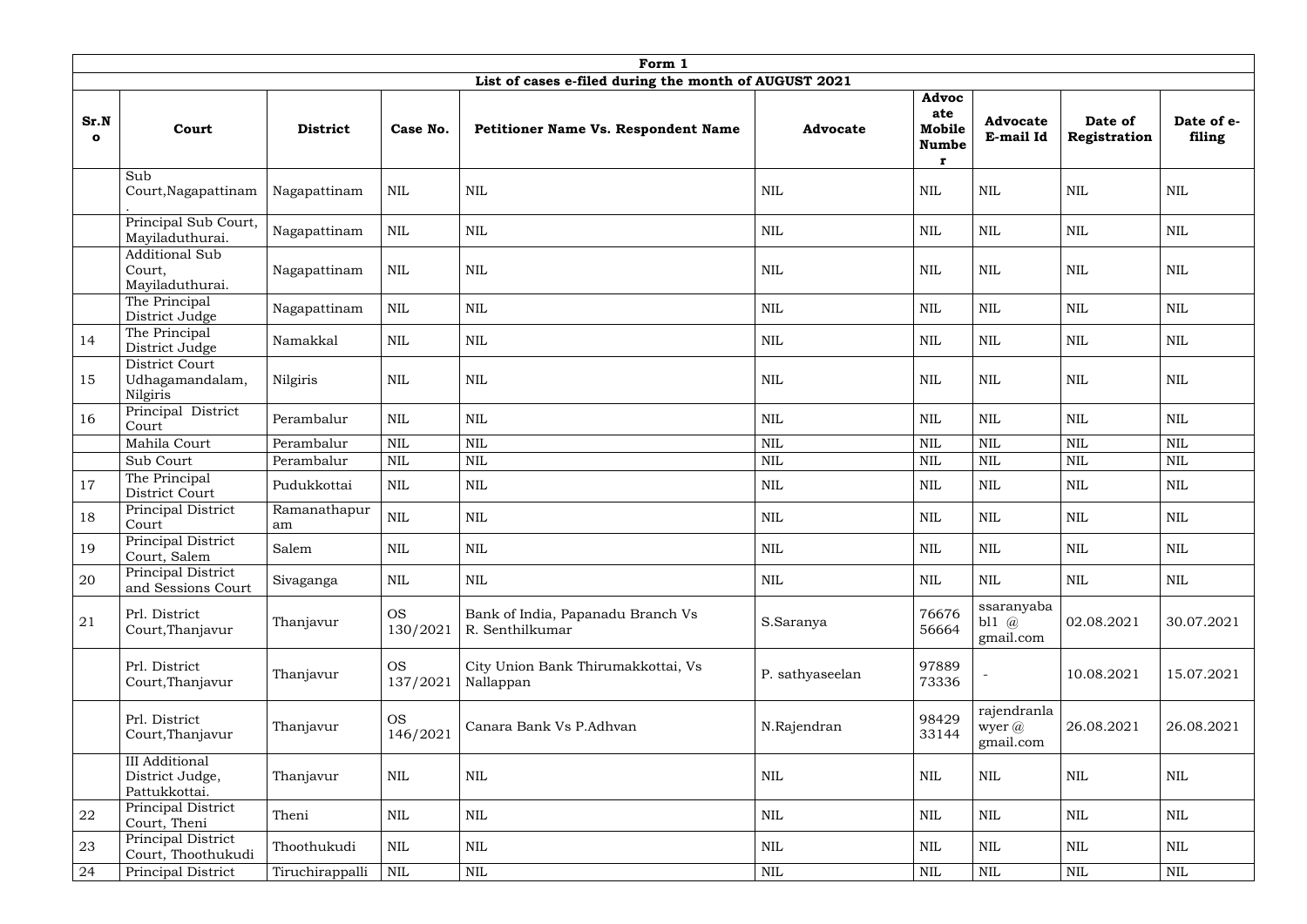|                      |                                                                       |                 |                       | Form 1                                                                       |                 |                                             |                              |                         |                      |
|----------------------|-----------------------------------------------------------------------|-----------------|-----------------------|------------------------------------------------------------------------------|-----------------|---------------------------------------------|------------------------------|-------------------------|----------------------|
|                      |                                                                       |                 |                       | List of cases e-filed during the month of AUGUST 2021                        |                 |                                             |                              |                         |                      |
| Sr.N<br>$\mathbf{o}$ | Court                                                                 | <b>District</b> | Case No.              | Petitioner Name Vs. Respondent Name                                          | <b>Advocate</b> | Advoc<br>ate<br>Mobile<br><b>Numbe</b><br>r | <b>Advocate</b><br>E-mail Id | Date of<br>Registration | Date of e-<br>filing |
|                      | Court                                                                 |                 |                       |                                                                              |                 |                                             |                              |                         |                      |
| 25                   | Principal District<br>Court                                           | Tirunelveli     | <b>NIL</b>            | $\mbox{NIL}$                                                                 | $\mbox{NIL}$    | <b>NIL</b>                                  | <b>NIL</b>                   | <b>NIL</b>              | <b>NIL</b>           |
| 26                   | Principal District<br>Court, Tiruppur                                 | Tiruppur        | <b>COS</b><br>23/2021 | M/s Subam Traders,<br>Kamarajar Road, Tiruppur.                              | G.Subramanian   | 95666<br>53334                              |                              | 18.01.2021              | 11.08.2021           |
|                      | Principal District<br>Court, Tiruppur                                 | Tiruppur        | <b>COS</b><br>24/2021 | R.N.<br>M/s Sri Lakshmi Agencies<br>complex, Eswaran Kovil Street, Tiruppur. | G.Subramanian   | 95666<br>53334                              |                              | 23.11.2020              | 23.08.2021           |
|                      | <b>I</b> Additional District<br>Court, Tiruppur                       | Tiruppur        | <b>NIL</b>            | <b>NIL</b>                                                                   | $\mbox{NIL}$    | $\text{NIL}$                                | <b>NIL</b>                   | <b>NIL</b>              | <b>NIL</b>           |
|                      | <b>II</b> Additional District<br>Court, Tiruppur                      | Tiruppur        | <b>NIL</b>            | <b>NIL</b>                                                                   | $\mbox{NIL}$    | <b>NIL</b>                                  | $\mbox{NIL}$                 | <b>NIL</b>              | NIL                  |
|                      | Principal Sub Court,<br>Tiruppur                                      | Tiruppur        | <b>NIL</b>            | <b>NIL</b>                                                                   | $\mbox{NIL}$    | <b>NIL</b>                                  | $\mbox{NIL}$                 | <b>NIL</b>              | NIL                  |
|                      | <b>Additional Sub</b><br>Court, Tiruppur                              | Tiruppur        | $\mbox{NIL}$          | $\mbox{NIL}$                                                                 | $\mbox{NIL}$    | $\mbox{NIL}$                                | <b>NIL</b>                   | $\mbox{NIL}$            | NIL                  |
|                      | Sub Court,<br>Udumalpet                                               | Tiruppur        | <b>NIL</b>            | <b>NIL</b>                                                                   | $\mbox{NIL}$    | $\mbox{NIL}$                                | $\mbox{NIL}$                 | $\text{NIL}$            | <b>NIL</b>           |
|                      | Sub Court, Avinashi                                                   | Tiruppur        | <b>NIL</b>            | <b>NIL</b>                                                                   | $\mbox{NIL}$    | <b>NIL</b>                                  | <b>NIL</b>                   | $\text{NIL}$            | <b>NIL</b>           |
| 27                   | Principal District<br>Court, Tiruvallur                               | Tiruvallur      | NIL                   | NIL                                                                          | <b>NIL</b>      | NIL                                         | NIL                          | NIL                     | NIL                  |
|                      | The I Additional<br>District and<br>Sessions Court,<br>Tiruvallur.    | Tiruvallur      | <b>NIL</b>            | <b>NIL</b>                                                                   | $\mbox{NIL}$    | <b>NIL</b>                                  | NIL                          | $\mbox{NIL}$            | $\mbox{NIL}$         |
|                      | The II Additional<br>District and<br>Sessions Court,<br>Poonamallee.  | Tiruvallur      | <b>NIL</b>            | NIL                                                                          | <b>NIL</b>      | NIL                                         | <b>NIL</b>                   | $\mbox{NIL}$            | NIL                  |
|                      | The III Additional<br>District and<br>Sessions Court,<br>Poonamallee. | Tiruvallur      | NIL                   | <b>NIL</b>                                                                   | <b>NIL</b>      | NIL                                         | <b>NIL</b>                   | NIL                     | NIL                  |
|                      | The IV Additional<br>District and<br>Sessions Court,<br>Ponneri.      | Tiruvallur      | <b>NIL</b>            | $\mbox{NIL}$                                                                 | <b>NIL</b>      | <b>NIL</b>                                  | <b>NIL</b>                   | $\mbox{NIL}$            | NIL                  |
|                      | The Sub Court,<br>Tiruvallur.                                         | Tiruvallur      | <b>NIL</b>            | <b>NIL</b>                                                                   | $\mbox{NIL}$    | <b>NIL</b>                                  | $\mbox{NIL}$                 | <b>NIL</b>              | <b>NIL</b>           |
|                      | The Sub Court,<br>Poonamallee.                                        | Tiruvallur      | <b>NIL</b>            | $\mbox{NIL}$                                                                 | $\mbox{NIL}$    | <b>NIL</b>                                  | $\mbox{NIL}$                 | $\mbox{NIL}$            | NIL                  |
|                      | The Sub Court,<br>Tiruttani.                                          | Tiruvallur      | <b>NIL</b>            | <b>NIL</b>                                                                   | <b>NIL</b>      | <b>NIL</b>                                  | $\mbox{NIL}$                 | <b>NIL</b>              | <b>NIL</b>           |
| 28                   | Principal District<br>Court,                                          | Tiruvannamalai  | NIL                   | NIL                                                                          | NIL             | NIL                                         | NIL                          | NIL                     | NIL                  |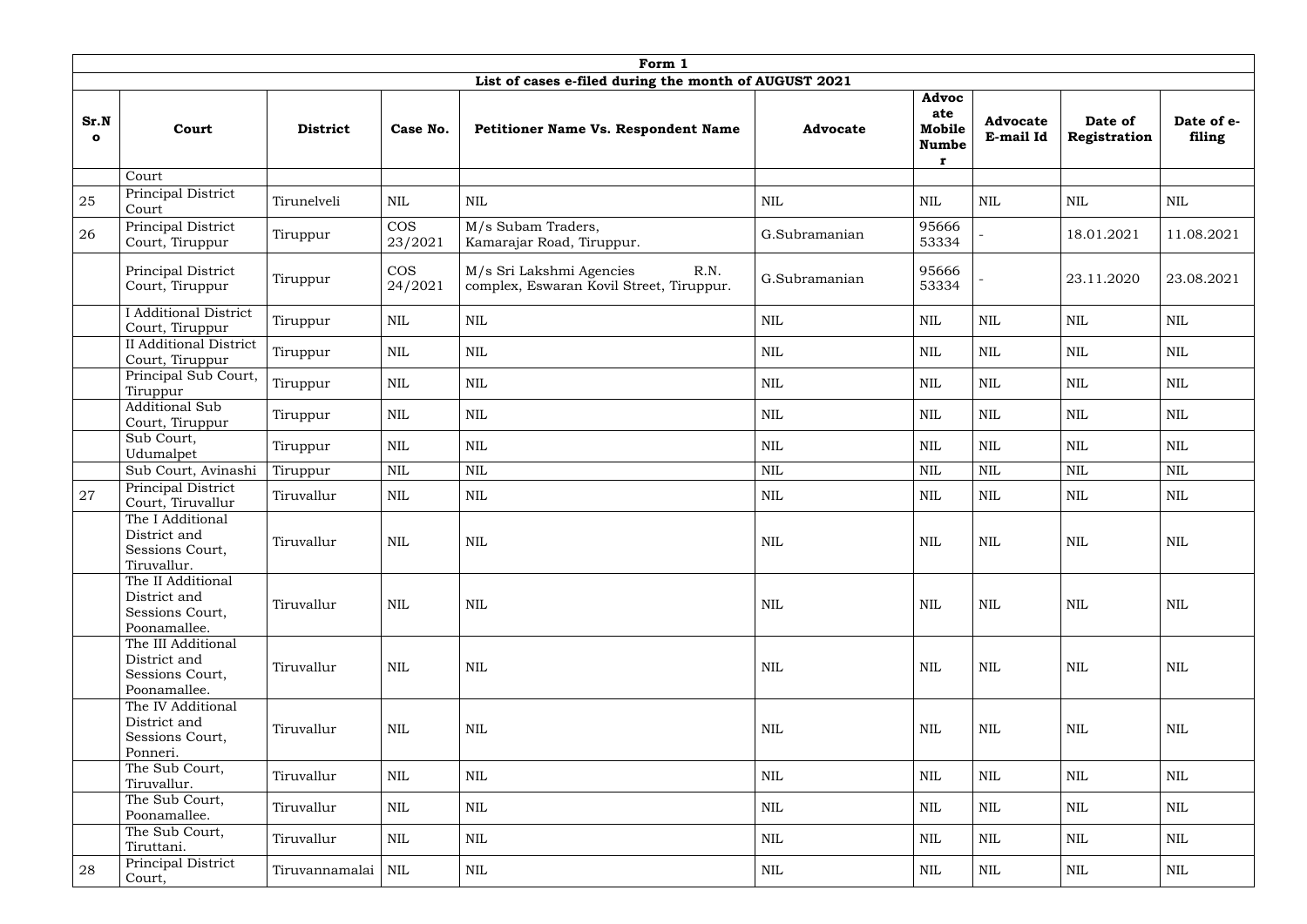|                      | Form 1                                                   |                 |              |                                                       |                 |                                             |                              |                         |                      |  |  |
|----------------------|----------------------------------------------------------|-----------------|--------------|-------------------------------------------------------|-----------------|---------------------------------------------|------------------------------|-------------------------|----------------------|--|--|
|                      |                                                          |                 |              | List of cases e-filed during the month of AUGUST 2021 |                 |                                             |                              |                         |                      |  |  |
| Sr.N<br>$\mathbf{o}$ | Court                                                    | <b>District</b> | Case No.     | <b>Petitioner Name Vs. Respondent Name</b>            | <b>Advocate</b> | Advoc<br>ate<br>Mobile<br><b>Numbe</b><br>r | <b>Advocate</b><br>E-mail Id | Date of<br>Registration | Date of e-<br>filing |  |  |
|                      | Tiruvannamalai                                           |                 |              |                                                       |                 |                                             |                              |                         |                      |  |  |
| 29                   | Principal District<br>Court                              | Tiruvarur       | <b>NIL</b>   | <b>NIL</b>                                            | <b>NIL</b>      | <b>NIL</b>                                  | <b>NIL</b>                   | <b>NIL</b>              | NIL                  |  |  |
| 30 <sup>°</sup>      | Principal District<br>Court, Vellore                     | Vellore         | $\mbox{NIL}$ | NIL                                                   | <b>NIL</b>      | <b>NIL</b>                                  | $\mbox{NIL}$                 | <b>NIL</b>              | <b>NIL</b>           |  |  |
|                      | <b>II Additional District</b><br>Court, Ranipet          | Vellore         | $\mbox{NIL}$ | <b>NIL</b>                                            | <b>NIL</b>      | <b>NIL</b>                                  | $\mbox{NIL}$                 | <b>NIL</b>              | NIL                  |  |  |
| 31                   | Principal District<br>Court, Villupuram                  | Villupuram      | $\mbox{NIL}$ | NIL                                                   | <b>NIL</b>      | NIL                                         | $\mbox{NIL}$                 | <b>NIL</b>              | NIL                  |  |  |
| 32                   | Principal District<br>Court, Srivillliputtur             | Virudhunagar    | $\text{NIL}$ | NIL                                                   | <b>NIL</b>      | <b>NIL</b>                                  | <b>NIL</b>                   | <b>NIL</b>              | NIL                  |  |  |
|                      | Sub Court, Sivakasi                                      | Virudhunagar    | $\mbox{NIL}$ | NIL                                                   | <b>NIL</b>      | <b>NIL</b>                                  | NIL                          | <b>NIL</b>              | <b>NIL</b>           |  |  |
| 33                   | <b>PRINCIPAL</b><br>DISTRICT JUDGE,<br><b>PUDUCHERRY</b> | Puducherry      | $\mbox{NIL}$ | <b>NIL</b>                                            | <b>NIL</b>      | $\mbox{NIL}$                                | $\mbox{NIL}$                 | <b>NIL</b>              | NIL                  |  |  |
|                      | DISTRICT JUDGE,<br><b>KARAIKAL</b>                       | Puducherry      | $\text{NIL}$ | NIL                                                   | <b>NIL</b>      | <b>NIL</b>                                  | <b>NIL</b>                   | <b>NIL</b>              | <b>NIL</b>           |  |  |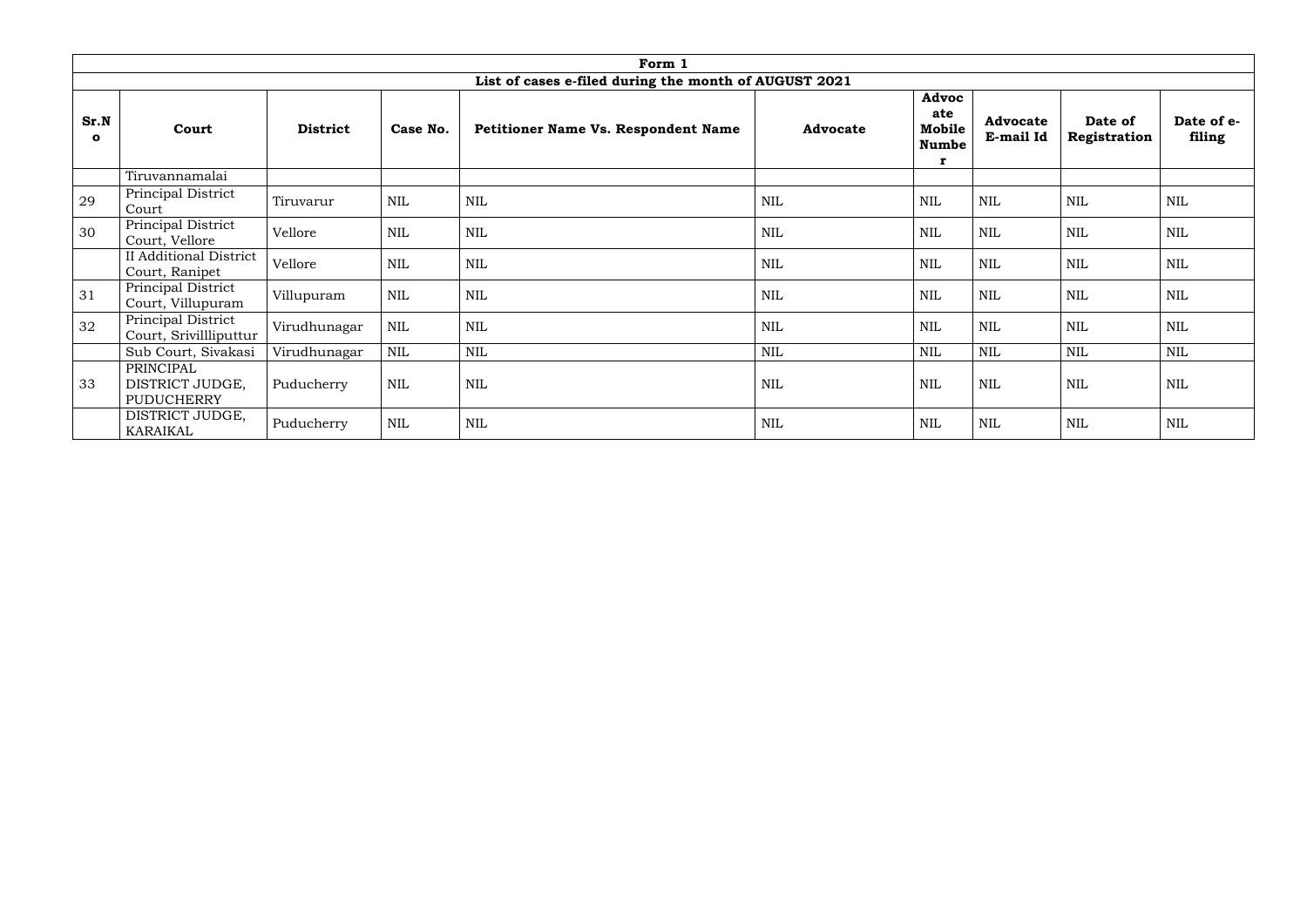|                |                                                          |                 |              | Form 2                                                                                  |                 |                      |                                               |
|----------------|----------------------------------------------------------|-----------------|--------------|-----------------------------------------------------------------------------------------|-----------------|----------------------|-----------------------------------------------|
|                |                                                          |                 |              | List of cases in which e-payment of Court fees was made during the month of AUGUST 2021 |                 |                      |                                               |
| Sr.No          | Court                                                    | <b>District</b> | Case<br>No.  | <b>Petitioner Name Vs. Respondent</b><br><b>Name</b>                                    | <b>Advocate</b> | Date of Registration | Date of e-<br>payment of<br><b>Court Fees</b> |
| $\mathbf{1}$   | Principal District Court                                 | Ariyalur        | <b>NIL</b>   | $\text{NIL}$                                                                            | <b>NIL</b>      | <b>NIL</b>           | <b>NIL</b>                                    |
| $\overline{2}$ | Principal Judge's Court                                  | Chennai         | <b>NIL</b>   | $\mbox{NIL}$                                                                            | $\mbox{NIL}$    | $\mbox{NIL}$         | <b>NIL</b>                                    |
| $\mathfrak{Z}$ | Prl. District Court, CBE.                                | Coimbatore      | <b>NIL</b>   | $\mbox{NIL}$                                                                            | $\mbox{NIL}$    | <b>NIL</b>           | <b>NIL</b>                                    |
|                | I Addl.District Court, CBE                               | Coimbatore      | <b>NIL</b>   | $\mbox{NIL}$                                                                            | $\mbox{NIL}$    | <b>NIL</b>           | <b>NIL</b>                                    |
|                | III Addl. Dist. Court, CBE                               | Coimbatore      | NIL          | $\text{NIL}$                                                                            | $\mbox{NIL}$    | $\mbox{NIL}$         | <b>NIL</b>                                    |
|                | IV Addl. Dist. Court, CBE                                | Coimbatore      | <b>NIL</b>   | $\text{NIL}$                                                                            | $\mbox{NIL}$    | <b>NIL</b>           | <b>NIL</b>                                    |
|                | V Addl. Dist. Court, CBE                                 | Coimbatore      | <b>NIL</b>   | $\mbox{NIL}$                                                                            | <b>NIL</b>      | NIL                  | NIL                                           |
|                | PSJ Court, CBE                                           | Coimbatore      | <b>NIL</b>   | $\text{NIL}$                                                                            | $\mbox{NIL}$    | <b>NIL</b>           | <b>NIL</b>                                    |
|                | I ASJ Court, CBE                                         | Coimbatore      | $\mbox{NIL}$ | $\mbox{NIL}$                                                                            | $\mbox{NIL}$    | $\mbox{NIL}$         | <b>NIL</b>                                    |
|                | II ASJ Court, CBE                                        | Coimbatore      | <b>NIL</b>   | $\mbox{NIL}$                                                                            | $\mbox{NIL}$    | <b>NIL</b>           | <b>NIL</b>                                    |
|                | III ASJ Court, CBE                                       | Coimbatore      | <b>NIL</b>   | $\mbox{NIL}$                                                                            | $\mbox{NIL}$    | <b>NIL</b>           | <b>NIL</b>                                    |
|                | Sub Court, Pollachi                                      | Coimbatore      | <b>NIL</b>   | $\mbox{NIL}$                                                                            | $\mbox{NIL}$    | $\mbox{NIL}$         | NIL                                           |
| $\overline{4}$ | Principal District and Sessions<br>Court, Cuddalore      | Cuddalore       | <b>NIL</b>   | <b>NIL</b>                                                                              | <b>NIL</b>      | <b>NIL</b>           | <b>NIL</b>                                    |
|                | All other Courts                                         | Cuddalore       | <b>NIL</b>   | $\text{NIL}$                                                                            | $\mbox{NIL}$    | <b>NIL</b>           | <b>NIL</b>                                    |
| $\overline{5}$ | Principal District Court,<br>Dharmapuri.                 | Dharmapuri      | <b>NIL</b>   | <b>NIL</b>                                                                              | <b>NIL</b>      | <b>NIL</b>           | <b>NIL</b>                                    |
| 6              | Principal District Court, Dindigul.                      | Dindigul.       | NIL          | $\mbox{NIL}$                                                                            | <b>NIL</b>      | NIL                  | NIL                                           |
| $\overline{7}$ | Principal District Court, Erode                          | Erode           | <b>NIL</b>   | $\text{NIL}$                                                                            | <b>NIL</b>      | NIL                  | <b>NIL</b>                                    |
| 8              | Principal District<br>$\mbox{Court},\mbox{Chengalpattu}$ | Kancheepuram    | $\mbox{NIL}$ | $\mbox{NIL}$                                                                            | $\mbox{NIL}$    | <b>NIL</b>           | <b>NIL</b>                                    |
| 9              | Principal District Court, Nagercoil                      | Kanniyakumari   | $\mbox{NIL}$ | $\mbox{NIL}$                                                                            | $\mbox{NIL}$    | NIL                  | NIL                                           |
| 10             | Principal District Court, Karur                          | Karur           | NIL          | $\mbox{NIL}$                                                                            | $\mbox{NIL}$    | NIL                  | NIL                                           |
| 11             | Principal District Court, Krishnagiri                    | Krishnagiri     | NIL          | $\mbox{NIL}$                                                                            | $\mbox{NIL}$    | <b>NIL</b>           | <b>NIL</b>                                    |
|                | Additional District Court,<br>Krishnagiri                | Krishnagiri     | NIL          | $\mbox{NIL}$                                                                            | $\mbox{NIL}$    | NIL                  | NIL                                           |
|                | Additional District Court, Hosur.                        | Krishnagiri     | NIL          | $\mbox{NIL}$                                                                            | $\mbox{NIL}$    | NIL                  | NIL                                           |
| 12             | Prl. Dist. & Sessions Court                              | Madurai         | $\mbox{NIL}$ | $\mbox{NIL}$                                                                            | $\mbox{NIL}$    | NIL                  | $\mbox{NIL}$                                  |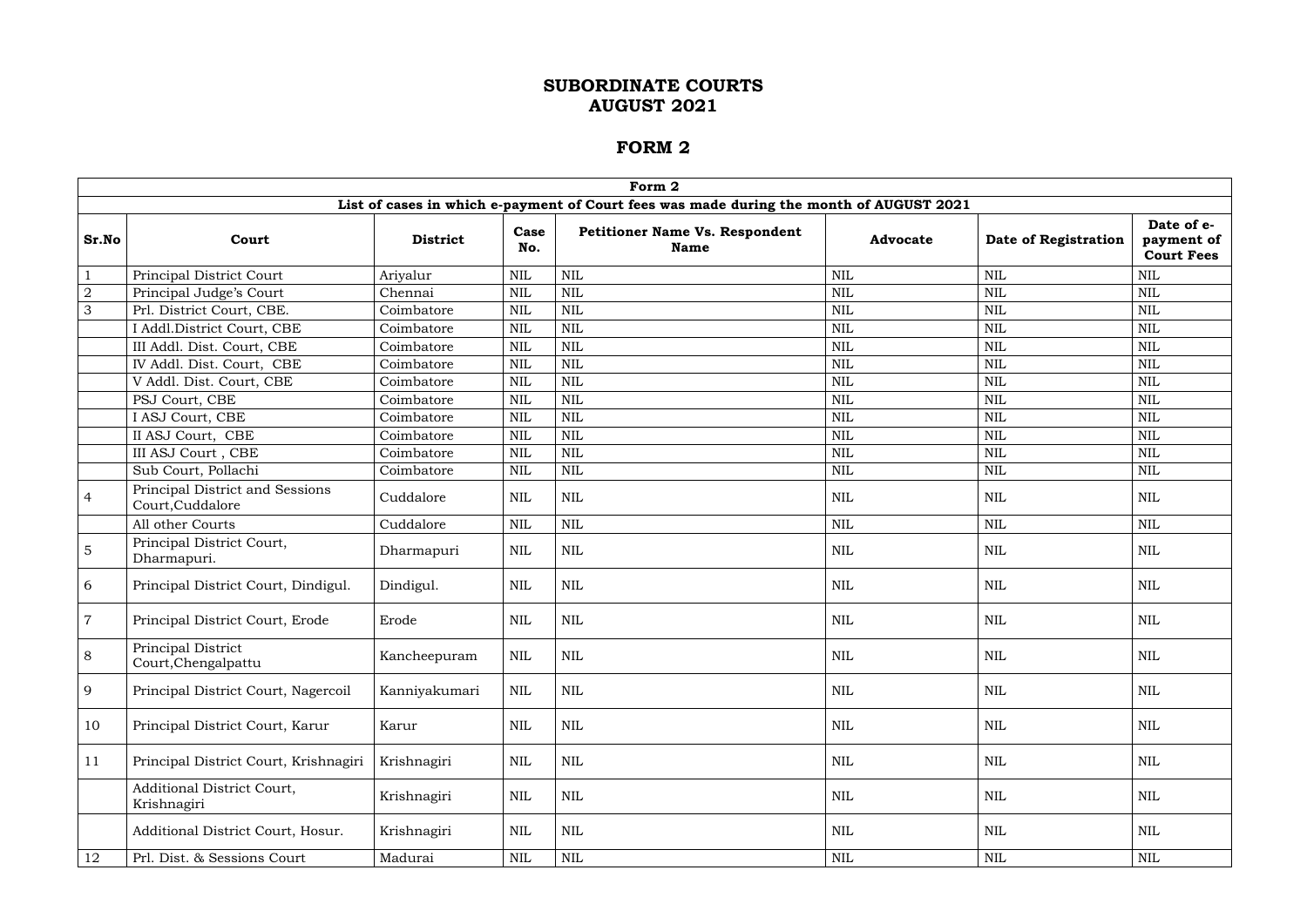|       |                                                      |                 |              | Form 2                                                                                  |                 |                             |                                               |
|-------|------------------------------------------------------|-----------------|--------------|-----------------------------------------------------------------------------------------|-----------------|-----------------------------|-----------------------------------------------|
|       |                                                      |                 |              | List of cases in which e-payment of Court fees was made during the month of AUGUST 2021 |                 |                             |                                               |
| Sr.No | Court                                                | <b>District</b> | Case<br>No.  | <b>Petitioner Name Vs. Respondent</b><br><b>Name</b>                                    | <b>Advocate</b> | <b>Date of Registration</b> | Date of e-<br>payment of<br><b>Court Fees</b> |
|       | I Addl. Dist. & Sessions Court                       | Madurai         | <b>NIL</b>   | <b>NIL</b>                                                                              | <b>NIL</b>      | NIL                         | NIL                                           |
|       | I Addl. Sub Court                                    | Madurai         | $\mbox{NIL}$ | <b>NIL</b>                                                                              | <b>NIL</b>      | <b>NIL</b>                  | <b>NIL</b>                                    |
|       | II Addl. Sub Court                                   | Madurai         | $\mbox{NIL}$ | $\text{NIL}$                                                                            | <b>NIL</b>      | NIL                         | <b>NIL</b>                                    |
| 13    | District Court, Nagapattinam                         | Nagapattinam    | <b>NIL</b>   | $\text{NIL}$                                                                            | <b>NIL</b>      | $\mbox{NIL}$                | <b>NIL</b>                                    |
|       | Fast Track Mahila Court,<br>Nagapattinam.            | Nagapattinam    | $\mbox{NIL}$ | <b>NIL</b>                                                                              | <b>NIL</b>      | <b>NIL</b>                  | <b>NIL</b>                                    |
|       | <b>Additional District Court,</b><br>Mayiladuthurai. | Nagapattinam    | $\mbox{NIL}$ | <b>NIL</b>                                                                              | <b>NIL</b>      | <b>NIL</b>                  | <b>NIL</b>                                    |
|       | Sub Court, Nagapattinam.                             | Nagapattinam    | $\mbox{NIL}$ | <b>NIL</b>                                                                              | <b>NIL</b>      | $\mbox{NIL}$                | <b>NIL</b>                                    |
|       | Principal Sub Court,<br>Mayiladuthurai.              | Nagapattinam    | $\mbox{NIL}$ | $\text{NIL}$                                                                            | <b>NIL</b>      | NIL                         | <b>NIL</b>                                    |
|       | Additional Sub Court,<br>Mayiladuthurai.             | Nagapattinam    | <b>NIL</b>   | <b>NIL</b>                                                                              | <b>NIL</b>      | <b>NIL</b>                  | NIL                                           |
|       | The Principal District Judge                         | Nagapattinam    | $\mbox{NIL}$ | <b>NIL</b>                                                                              | <b>NIL</b>      | <b>NIL</b>                  | <b>NIL</b>                                    |
| 14    | The Principal District Judge                         | Namakkal        | $\mbox{NIL}$ | <b>NIL</b>                                                                              | <b>NIL</b>      | <b>NIL</b>                  | <b>NIL</b>                                    |
| 15    | District Court Udhagamandalam,<br>Nilgiris           | Nilgiris        | <b>NIL</b>   | <b>NIL</b>                                                                              | <b>NIL</b>      | <b>NIL</b>                  | <b>NIL</b>                                    |
| 16    | Principal District Court                             | Perambalur      | $\mbox{NIL}$ | $\text{NIL}$                                                                            | <b>NIL</b>      | <b>NIL</b>                  | <b>NIL</b>                                    |
|       | Mahila Court                                         | Perambalur      | <b>NIL</b>   | <b>NIL</b>                                                                              | <b>NIL</b>      | <b>NIL</b>                  | <b>NIL</b>                                    |
|       | Sub Court                                            | Perambalur      | $\mbox{NIL}$ | $\text{NIL}$                                                                            | <b>NIL</b>      | <b>NIL</b>                  | <b>NIL</b>                                    |
| 17    | The Principal District Court                         | Pudukkottai     | <b>NIL</b>   | <b>NIL</b>                                                                              | <b>NIL</b>      | <b>NIL</b>                  | <b>NIL</b>                                    |
| 18    | Principal District Court                             | Ramanathapuram  | NIL          | <b>NIL</b>                                                                              | <b>NIL</b>      | <b>NIL</b>                  | NIL                                           |
| 19    | Principal District Court, Salem                      | Salem           | $\mbox{NIL}$ | $\mbox{NIL}$                                                                            | <b>NIL</b>      | NIL                         | <b>NIL</b>                                    |
| 20    | Principal District and Sessions<br>Court             | Sivaganga       | <b>NIL</b>   | <b>NIL</b>                                                                              | <b>NIL</b>      | NIL                         | <b>NIL</b>                                    |
| 21    | Prl. District Court, Thanjavur                       | Thanjavur       | $\mbox{NIL}$ | <b>NIL</b>                                                                              | $\mbox{NIL}$    | <b>NIL</b>                  | <b>NIL</b>                                    |
|       | III Additional District Judge,<br>Pattukkottai.      | Thanjavur       | $\mbox{NIL}$ | <b>NIL</b>                                                                              | <b>NIL</b>      | NIL                         | NIL                                           |
| 22    | Principal District Court, Theni                      | Theni           | $\mbox{NIL}$ | $\text{NIL}$                                                                            | <b>NIL</b>      | NIL                         | <b>NIL</b>                                    |
| 23    | Principal District Court,<br>Thoothukudi             | Thoothukudi     | <b>NIL</b>   | $\mbox{NIL}$                                                                            | $\mbox{NIL}$    | NIL                         | <b>NIL</b>                                    |
| 24    | Principal District Court                             | Tiruchirappalli | $\mbox{NIL}$ | <b>NIL</b>                                                                              | <b>NIL</b>      | NIL                         | <b>NIL</b>                                    |
| 25    | Principal District Court                             | Tirunelveli     | $\mbox{NIL}$ | $\text{NIL}$                                                                            | <b>NIL</b>      | NIL                         | <b>NIL</b>                                    |
| 26    | Principal District Court, Tiruppur                   | Tiruppur        | $\mbox{NIL}$ | <b>NIL</b>                                                                              | <b>NIL</b>      | NIL                         | <b>NIL</b>                                    |
|       | I Additional District Court, Tiruppur                | Tiruppur        | NIL          | <b>NIL</b>                                                                              | NIL             | NIL                         | NIL                                           |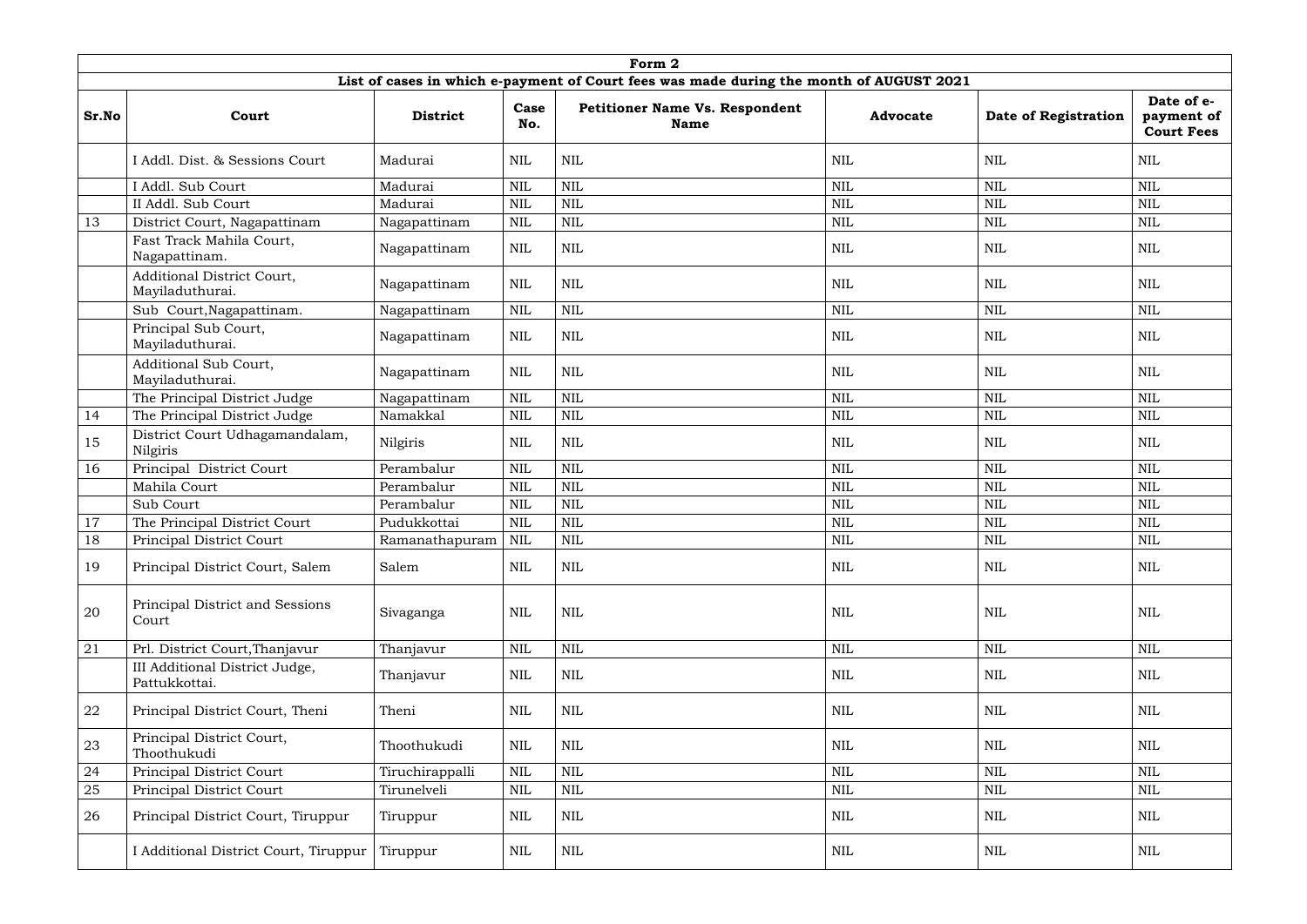|       |                                                                 |                 |              | Form 2                                                                                  |                 |                      |                                               |
|-------|-----------------------------------------------------------------|-----------------|--------------|-----------------------------------------------------------------------------------------|-----------------|----------------------|-----------------------------------------------|
|       |                                                                 |                 |              | List of cases in which e-payment of Court fees was made during the month of AUGUST 2021 |                 |                      |                                               |
| Sr.No | Court                                                           | <b>District</b> | Case<br>No.  | <b>Petitioner Name Vs. Respondent</b><br><b>Name</b>                                    | <b>Advocate</b> | Date of Registration | Date of e-<br>payment of<br><b>Court Fees</b> |
|       | II Additional District Court,<br>Tiruppur                       | Tiruppur        | <b>NIL</b>   | <b>NIL</b>                                                                              | <b>NIL</b>      | <b>NIL</b>           | <b>NIL</b>                                    |
|       | Principal Sub Court, Tiruppur                                   | Tiruppur        | <b>NIL</b>   | <b>NIL</b>                                                                              | NIL             | NIL                  | NIL                                           |
|       | Additional Sub Court, Tiruppur                                  | Tiruppur        | $\text{NIL}$ | <b>NIL</b>                                                                              | <b>NIL</b>      | <b>NIL</b>           | <b>NIL</b>                                    |
|       | Sub Court, Udumalpet                                            | Tiruppur        | <b>NIL</b>   | <b>NIL</b>                                                                              | <b>NIL</b>      | <b>NIL</b>           | <b>NIL</b>                                    |
|       | Sub Court, Avinashi                                             | Tiruppur        | $\mbox{NIL}$ | <b>NIL</b>                                                                              | <b>NIL</b>      | <b>NIL</b>           | <b>NIL</b>                                    |
| 27    | Principal District Court, Tiruvallur                            | Tiruvallur      | <b>NIL</b>   | <b>NIL</b>                                                                              | <b>NIL</b>      | <b>NIL</b>           | NIL                                           |
|       | The I Additional District and<br>Sessions Court, Tiruvallur.    | Tiruvallur      | $\text{NIL}$ | $\mbox{NIL}$                                                                            | <b>NIL</b>      | <b>NIL</b>           | <b>NIL</b>                                    |
|       | The II Additional District and<br>Sessions Court, Poonamallee.  | Tiruvallur      | <b>NIL</b>   | <b>NIL</b>                                                                              | <b>NIL</b>      | <b>NIL</b>           | NIL                                           |
|       | The III Additional District and<br>Sessions Court, Poonamallee. | Tiruvallur      | <b>NIL</b>   | <b>NIL</b>                                                                              | <b>NIL</b>      | <b>NIL</b>           | NIL                                           |
|       | The IV Additional District and<br>Sessions Court, Ponneri.      | Tiruvallur      | $\mbox{NIL}$ | <b>NIL</b>                                                                              | <b>NIL</b>      | NIL                  | NIL                                           |
|       | The Sub Court, Tiruvallur.                                      | Tiruvallur      | $\text{NIL}$ | <b>NIL</b>                                                                              | <b>NIL</b>      | <b>NIL</b>           | <b>NIL</b>                                    |
|       | The Sub Court, Poonamallee.                                     | Tiruvallur      | <b>NIL</b>   | $\mbox{NIL}$                                                                            | $\mbox{NIL}$    | $\mbox{NIL}$         | $\mbox{NIL}$                                  |
|       | The Sub Court, Tiruttani.                                       | Tiruvallur      | NIL          | $\mbox{NIL}$                                                                            | $\mbox{NIL}$    | NIL                  | <b>NIL</b>                                    |
| 28    | Principal District Court,<br>Tiruvannamalai                     | Tiruvannamalai  | <b>NIL</b>   | <b>NIL</b>                                                                              | $\mbox{NIL}$    | <b>NIL</b>           | <b>NIL</b>                                    |
| 29    | Principal District Court                                        | Tiruvarur       | <b>NIL</b>   | $\mbox{NIL}$                                                                            | $\mbox{NIL}$    | <b>NIL</b>           | <b>NIL</b>                                    |
| 30    | Principal District Court, Vellore                               | Vellore         | <b>NIL</b>   | $\mbox{NIL}$                                                                            | $\mbox{NIL}$    | <b>NIL</b>           | <b>NIL</b>                                    |
|       | II Additional District Court, Ranipet                           | Vellore         | <b>NIL</b>   | $\mbox{NIL}$                                                                            | <b>NIL</b>      | NIL                  | NIL                                           |
| 31    | Principal District Court, Villupuram                            | Villupuram      | <b>NIL</b>   | $\mbox{NIL}$                                                                            | $\mbox{NIL}$    | <b>NIL</b>           | NIL                                           |
| 32    | Principal District Court,<br>Srivillliputtur                    | Virudhunagar    | <b>NIL</b>   | $\mbox{NIL}$                                                                            | $\mbox{NIL}$    | <b>NIL</b>           | <b>NIL</b>                                    |
|       | Sub Court, Sivakasi                                             | Virudhunagar    | <b>NIL</b>   | $\mbox{NIL}$                                                                            | $\mbox{NIL}$    | <b>NIL</b>           | <b>NIL</b>                                    |
| 33    | PRINCIPAL DISTRICT JUDGE,<br><b>PUDUCHERRY</b>                  | Puducherry      | NIL          | $\mbox{NIL}$                                                                            | $\mbox{NIL}$    | NIL                  | NIL                                           |
|       | DISTRICT JUDGE, KARAIKAL                                        | Puducherry      | NIL          | <b>NIL</b>                                                                              | <b>NIL</b>      | NIL                  | NIL                                           |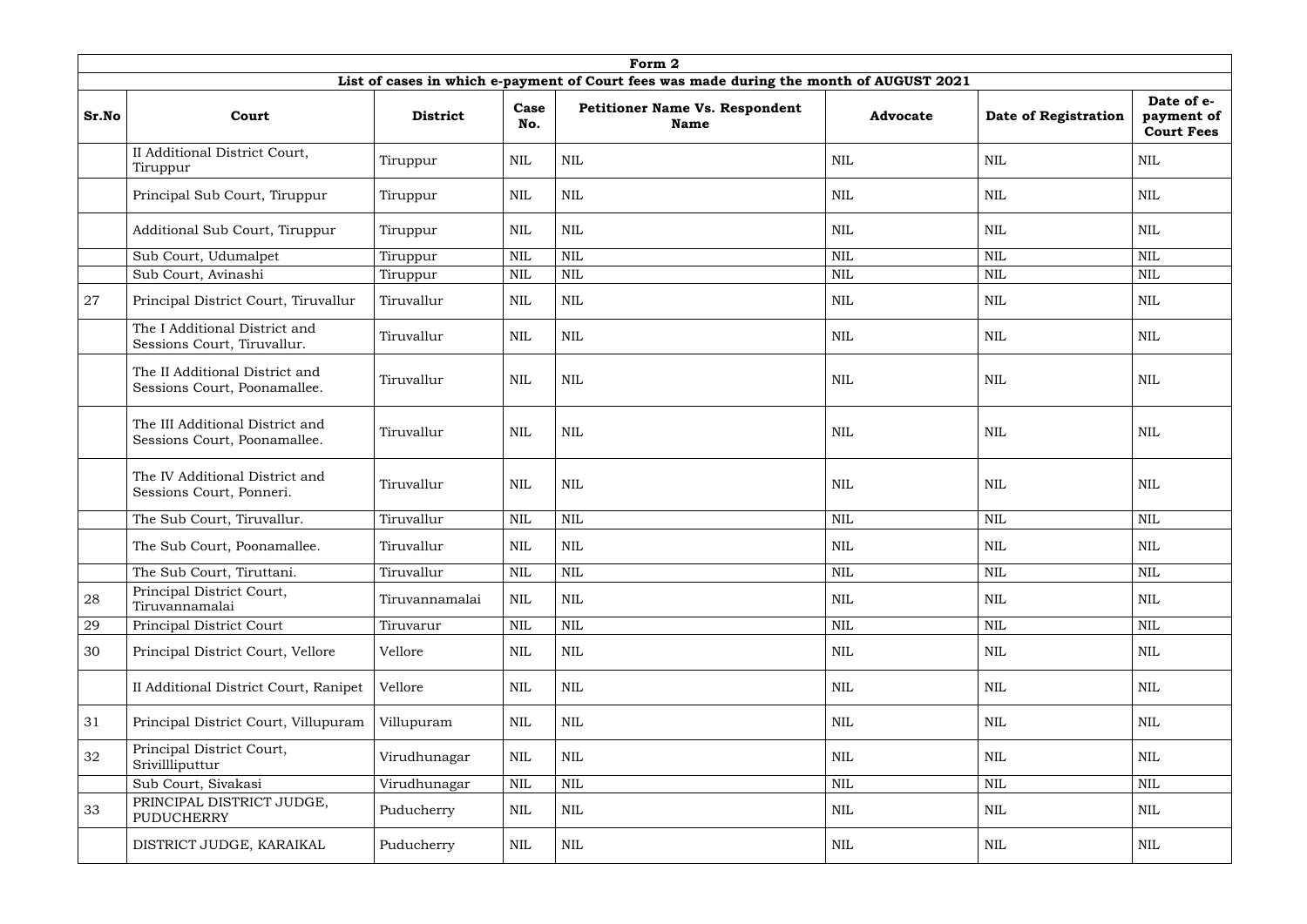|                |                                                  |                 | Form 3       |                                                                                                      |                 |                         |                                                              |
|----------------|--------------------------------------------------|-----------------|--------------|------------------------------------------------------------------------------------------------------|-----------------|-------------------------|--------------------------------------------------------------|
|                |                                                  |                 |              | List of cases in which Electronic Service of Process has taken place during the month of AUGUST 2021 |                 |                         |                                                              |
| Sr.No          | Court                                            | <b>District</b> | Case<br>No.  | <b>Petitioner Name Vs. Respondent</b><br><b>Name</b>                                                 | <b>Advocate</b> | Date of<br>Registration | Date of<br>Electronic<br><b>Service of</b><br><b>Process</b> |
|                | Principal District Court                         | Ariyalur        | <b>NIL</b>   | $\mbox{NIL}$                                                                                         | <b>NIL</b>      | <b>NIL</b>              | <b>NIL</b>                                                   |
| $\overline{2}$ | Principal Judge's Court                          | Chennai         | <b>NIL</b>   | <b>NIL</b>                                                                                           | <b>NIL</b>      | NIL                     | <b>NIL</b>                                                   |
| $\mathfrak{Z}$ | Prl. District Court, CBE.                        | Coimbatore      | <b>NIL</b>   | <b>NIL</b>                                                                                           | <b>NIL</b>      | <b>NIL</b>              | <b>NIL</b>                                                   |
|                | I Addl.District Court, CBE                       | Coimbatore      | <b>NIL</b>   | <b>NIL</b>                                                                                           | <b>NIL</b>      | <b>NIL</b>              | <b>NIL</b>                                                   |
|                | III Addl. Dist. Court, CBE                       | Coimbatore      | <b>NIL</b>   | <b>NIL</b>                                                                                           | <b>NIL</b>      | <b>NIL</b>              | <b>NIL</b>                                                   |
|                | IV Addl. Dist. Court, CBE                        | Coimbatore      | <b>NIL</b>   | <b>NIL</b>                                                                                           | <b>NIL</b>      | <b>NIL</b>              | <b>NIL</b>                                                   |
|                | V Addl. Dist. Court, CBE                         | Coimbatore      | <b>NIL</b>   | <b>NIL</b>                                                                                           | <b>NIL</b>      | <b>NIL</b>              | <b>NIL</b>                                                   |
|                | PSJ Court, CBE                                   | Coimbatore      | <b>NIL</b>   | <b>NIL</b>                                                                                           | <b>NIL</b>      | <b>NIL</b>              | <b>NIL</b>                                                   |
|                | I ASJ Court, CBE                                 | Coimbatore      | <b>NIL</b>   | <b>NIL</b>                                                                                           | <b>NIL</b>      | <b>NIL</b>              | <b>NIL</b>                                                   |
|                | II ASJ Court, CBE                                | Coimbatore      | <b>NIL</b>   | <b>NIL</b>                                                                                           | <b>NIL</b>      | <b>NIL</b>              | <b>NIL</b>                                                   |
|                | III ASJ Court, CBE                               | Coimbatore      | <b>NIL</b>   | <b>NIL</b>                                                                                           | <b>NIL</b>      | <b>NIL</b>              | <b>NIL</b>                                                   |
|                | Sub Court, Pollachi                              | Coimbatore      | <b>NIL</b>   | <b>NIL</b>                                                                                           | <b>NIL</b>      | <b>NIL</b>              | <b>NIL</b>                                                   |
| $\overline{4}$ | Principal District and Sessions Court, Cuddalore | Cuddalore       | <b>NIL</b>   | <b>NIL</b>                                                                                           | <b>NIL</b>      | <b>NIL</b>              | <b>NIL</b>                                                   |
|                | All other Courts                                 | Cuddalore       | <b>NIL</b>   | <b>NIL</b>                                                                                           | <b>NIL</b>      | <b>NIL</b>              | <b>NIL</b>                                                   |
| $\overline{5}$ | Principal District Court, Dharmapuri.            | Dharmapuri      | <b>NIL</b>   | <b>NIL</b>                                                                                           | <b>NIL</b>      | <b>NIL</b>              | <b>NIL</b>                                                   |
| 6              | Principal District Court, Dindigul.              | Dindigul.       | <b>NIL</b>   | <b>NIL</b>                                                                                           | <b>NIL</b>      | <b>NIL</b>              | <b>NIL</b>                                                   |
| $\overline{7}$ | Principal District Court, Erode                  | Erode           | <b>NIL</b>   | <b>NIL</b>                                                                                           | <b>NIL</b>      | <b>NIL</b>              | <b>NIL</b>                                                   |
| 8              | Principal District Court, Chengalpattu           | Kancheepuram    | <b>NIL</b>   | <b>NIL</b>                                                                                           | <b>NIL</b>      | <b>NIL</b>              | <b>NIL</b>                                                   |
| 9              | Principal District Court, Nagercoil              | Kanniyakumari   | <b>NIL</b>   | <b>NIL</b>                                                                                           | <b>NIL</b>      | <b>NIL</b>              | NIL                                                          |
| 10             | Principal District Court, Karur                  | Karur           | <b>NIL</b>   | <b>NIL</b>                                                                                           | <b>NIL</b>      | <b>NIL</b>              | <b>NIL</b>                                                   |
| <sup>11</sup>  | Principal District Court, Krishnagiri            | Krishnagiri     | <b>NIL</b>   | $\mbox{NIL}$                                                                                         | $\mbox{NIL}$    | $\mbox{NIL}$            | $\mbox{NIL}$                                                 |
|                | Additional District Court, Krishnagiri           | Krishnagiri     | <b>NIL</b>   | <b>NIL</b>                                                                                           | <b>NIL</b>      | <b>NIL</b>              | <b>NIL</b>                                                   |
|                | Additional District Court, Hosur.                | Krishnagiri     | <b>NIL</b>   | $\mbox{NIL}$                                                                                         | NIL             | <b>NIL</b>              | NIL                                                          |
| 12             | Prl. Dist. & Sessions Court                      | Madurai         | <b>NIL</b>   | $\mbox{NIL}$                                                                                         | <b>NIL</b>      | $\mbox{NIL}$            | <b>NIL</b>                                                   |
|                | I Addl. Dist. & Sessions Court                   | Madurai         | <b>NIL</b>   | NIL                                                                                                  | <b>NIL</b>      | <b>NIL</b>              | <b>NIL</b>                                                   |
|                | I Addl. Sub Court                                | Madurai         | <b>NIL</b>   | $\mbox{NIL}$                                                                                         | NIL             | <b>NIL</b>              | <b>NIL</b>                                                   |
|                | II Addl. Sub Court                               | Madurai         | <b>NIL</b>   | <b>NIL</b>                                                                                           | NIL             | <b>NIL</b>              | <b>NIL</b>                                                   |
| 13             | District Court, Nagapattinam                     | Nagapattinam    | <b>NIL</b>   | $\mbox{NIL}$                                                                                         | <b>NIL</b>      | <b>NIL</b>              | <b>NIL</b>                                                   |
|                | Fast Track Mahila Court, Nagapattinam.           | Nagapattinam    | <b>NIL</b>   | <b>NIL</b>                                                                                           | NIL             | <b>NIL</b>              | <b>NIL</b>                                                   |
|                | Additional District Court, Mayiladuthurai.       | Nagapattinam    | <b>NIL</b>   | $\mbox{NIL}$                                                                                         | NIL             | NIL                     | NIL                                                          |
|                | Sub Court, Nagapattinam.                         | Nagapattinam    | <b>NIL</b>   | $\mbox{NIL}$                                                                                         | <b>NIL</b>      | $\mbox{NIL}$            | NIL                                                          |
|                | Principal Sub Court, Mayiladuthurai.             | Nagapattinam    | <b>NIL</b>   | $\mbox{NIL}$                                                                                         | NIL             | <b>NIL</b>              | <b>NIL</b>                                                   |
|                | Additional Sub Court, Mayiladuthurai.            | Nagapattinam    | $\mbox{NIL}$ | NIL                                                                                                  | NIL             | $\rm NIL$               | NIL                                                          |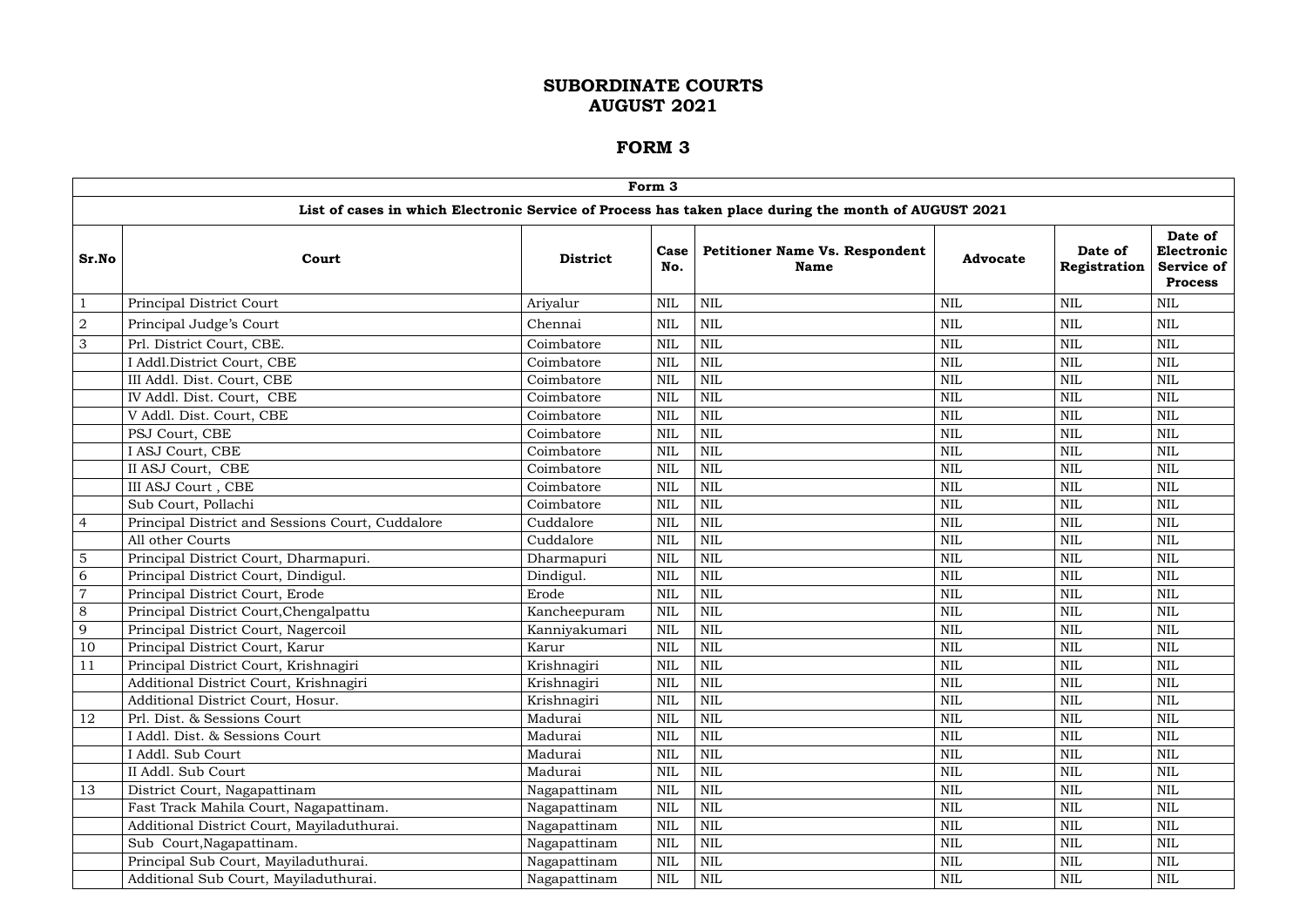|       |                                                              |                 | Form 3      |                                                                                                      |                 |                         |                                                              |
|-------|--------------------------------------------------------------|-----------------|-------------|------------------------------------------------------------------------------------------------------|-----------------|-------------------------|--------------------------------------------------------------|
|       |                                                              |                 |             | List of cases in which Electronic Service of Process has taken place during the month of AUGUST 2021 |                 |                         |                                                              |
| Sr.No | Court                                                        | <b>District</b> | Case<br>No. | <b>Petitioner Name Vs. Respondent</b><br><b>Name</b>                                                 | <b>Advocate</b> | Date of<br>Registration | Date of<br>Electronic<br><b>Service of</b><br><b>Process</b> |
|       | The Principal District Judge                                 | Nagapattinam    | <b>NIL</b>  | <b>NIL</b>                                                                                           | <b>NIL</b>      | <b>NIL</b>              | <b>NIL</b>                                                   |
| 14    | The Principal District Judge                                 | Namakkal        | <b>NIL</b>  | $\mbox{NIL}$                                                                                         | <b>NIL</b>      | <b>NIL</b>              | <b>NIL</b>                                                   |
| 15    | District Court Udhagamandalam, Nilgiris                      | Nilgiris        | <b>NIL</b>  | <b>NIL</b>                                                                                           | <b>NIL</b>      | <b>NIL</b>              | <b>NIL</b>                                                   |
| 16    | Principal District Court                                     | Perambalur      | <b>NIL</b>  | <b>NIL</b>                                                                                           | <b>NIL</b>      | <b>NIL</b>              | <b>NIL</b>                                                   |
|       | Mahila Court                                                 | Perambalur      | <b>NIL</b>  | <b>NIL</b>                                                                                           | <b>NIL</b>      | <b>NIL</b>              | <b>NIL</b>                                                   |
|       | Sub Court                                                    | Perambalur      | <b>NIL</b>  | <b>NIL</b>                                                                                           | <b>NIL</b>      | <b>NIL</b>              | <b>NIL</b>                                                   |
| 17    | The Principal District Court                                 | Pudukkottai     | <b>NIL</b>  | <b>NIL</b>                                                                                           | NIL             | NIL                     | <b>NIL</b>                                                   |
| 18    | Principal District Court                                     | Ramanathapuram  | <b>NIL</b>  | <b>NIL</b>                                                                                           | <b>NIL</b>      | <b>NIL</b>              | <b>NIL</b>                                                   |
| 19    | Principal District Court, Salem                              | Salem           | <b>NIL</b>  | <b>NIL</b>                                                                                           | NIL             | <b>NIL</b>              | <b>NIL</b>                                                   |
| 20    | Principal District and Sessions Court                        | Sivaganga       | <b>NIL</b>  | <b>NIL</b>                                                                                           | <b>NIL</b>      | <b>NIL</b>              | <b>NIL</b>                                                   |
| 21    | Prl. District Court, Thanjavur                               | Thanjavur       | <b>NIL</b>  | <b>NIL</b>                                                                                           | <b>NIL</b>      | <b>NIL</b>              | <b>NIL</b>                                                   |
|       | III Additional District Judge, Pattukkottai.                 | Thanjavur       | <b>NIL</b>  | <b>NIL</b>                                                                                           | NIL             | <b>NIL</b>              | <b>NIL</b>                                                   |
| 22    | Principal District Court, Theni                              | Theni           | <b>NIL</b>  | <b>NIL</b>                                                                                           | <b>NIL</b>      | <b>NIL</b>              | <b>NIL</b>                                                   |
| 23    | Principal District Court, Thoothukudi                        | Thoothukudi     | <b>NIL</b>  | <b>NIL</b>                                                                                           | NIL             | <b>NIL</b>              | <b>NIL</b>                                                   |
| 24    | Principal District Court                                     | Tiruchirappalli | <b>NIL</b>  | <b>NIL</b>                                                                                           | <b>NIL</b>      | <b>NIL</b>              | <b>NIL</b>                                                   |
| 25    | Principal District Court                                     | Tirunelveli     | <b>NIL</b>  | $\mbox{NIL}$                                                                                         | <b>NIL</b>      | <b>NIL</b>              | <b>NIL</b>                                                   |
| 26    | Principal District Court, Tiruppur                           | Tiruppur        | <b>NIL</b>  | <b>NIL</b>                                                                                           | NIL             | <b>NIL</b>              | <b>NIL</b>                                                   |
|       | I Additional District Court, Tiruppur                        | Tiruppur        | <b>NIL</b>  | <b>NIL</b>                                                                                           | <b>NIL</b>      | <b>NIL</b>              | <b>NIL</b>                                                   |
|       | II Additional District Court, Tiruppur                       | Tiruppur        | <b>NIL</b>  | $\mbox{NIL}$                                                                                         | <b>NIL</b>      | <b>NIL</b>              | <b>NIL</b>                                                   |
|       | Principal Sub Court, Tiruppur                                | Tiruppur        | <b>NIL</b>  | <b>NIL</b>                                                                                           | <b>NIL</b>      | <b>NIL</b>              | <b>NIL</b>                                                   |
|       | Additional Sub Court, Tiruppur                               | Tiruppur        | <b>NIL</b>  | <b>NIL</b>                                                                                           | NIL             | <b>NIL</b>              | <b>NIL</b>                                                   |
|       | Sub Court, Udumalpet                                         | Tiruppur        | <b>NIL</b>  | <b>NIL</b>                                                                                           | <b>NIL</b>      | <b>NIL</b>              | <b>NIL</b>                                                   |
|       | Sub Court, Avinashi                                          | Tiruppur        | <b>NIL</b>  | <b>NIL</b>                                                                                           | <b>NIL</b>      | <b>NIL</b>              | <b>NIL</b>                                                   |
| 27    | Principal District Court, Tiruvallur                         | Tiruvallur      | <b>NIL</b>  | <b>NIL</b>                                                                                           | NIL             | NIL                     | <b>NIL</b>                                                   |
|       | The I Additional District and Sessions Court, Tiruvallur.    | Tiruvallur      | <b>NIL</b>  | <b>NIL</b>                                                                                           | <b>NIL</b>      | <b>NIL</b>              | <b>NIL</b>                                                   |
|       | The II Additional District and Sessions Court, Poonamallee.  | Tiruvallur      | <b>NIL</b>  | <b>NIL</b>                                                                                           | <b>NIL</b>      | <b>NIL</b>              | <b>NIL</b>                                                   |
|       | The III Additional District and Sessions Court, Poonamallee. | Tiruvallur      | <b>NIL</b>  | <b>NIL</b>                                                                                           | NIL             | NIL                     | <b>NIL</b>                                                   |
|       | The IV Additional District and Sessions Court, Ponneri.      | Tiruvallur      | <b>NIL</b>  | <b>NIL</b>                                                                                           | <b>NIL</b>      | <b>NIL</b>              | <b>NIL</b>                                                   |
|       | The Sub Court, Tiruvallur.                                   | Tiruvallur      | <b>NIL</b>  | <b>NIL</b>                                                                                           | NIL             | <b>NIL</b>              | <b>NIL</b>                                                   |
|       | The Sub Court, Poonamallee.                                  | Tiruvallur      | <b>NIL</b>  | <b>NIL</b>                                                                                           | <b>NIL</b>      | <b>NIL</b>              | <b>NIL</b>                                                   |
|       | The Sub Court, Tiruttani.                                    | Tiruvallur      | <b>NIL</b>  | NIL                                                                                                  | NIL             | NIL                     | <b>NIL</b>                                                   |
| 28    | Principal District Court, Tiruvannamalai                     | Tiruvannamalai  | <b>NIL</b>  | <b>NIL</b>                                                                                           | <b>NIL</b>      | <b>NIL</b>              | <b>NIL</b>                                                   |
| 29    | Principal District Court                                     | Tiruvarur       | <b>NIL</b>  | <b>NIL</b>                                                                                           | NIL             | <b>NIL</b>              | <b>NIL</b>                                                   |
| 30    | Principal District Court, Vellore                            | Vellore         | <b>NIL</b>  | <b>NIL</b>                                                                                           | <b>NIL</b>      | <b>NIL</b>              | <b>NIL</b>                                                   |
|       | II Additional District Court, Ranipet                        | Vellore         | <b>NIL</b>  | <b>NIL</b>                                                                                           | <b>NIL</b>      | <b>NIL</b>              | <b>NIL</b>                                                   |
| 31    | Principal District Court, Villupuram                         | Villupuram      | <b>NIL</b>  | <b>NIL</b>                                                                                           | NIL             | <b>NIL</b>              | <b>NIL</b>                                                   |
| 32    | Principal District Court, Srivillliputtur                    | Virudhunagar    | <b>NIL</b>  | <b>NIL</b>                                                                                           | <b>NIL</b>      | <b>NIL</b>              | <b>NIL</b>                                                   |
|       | Sub Court, Sivakasi                                          | Virudhunagar    | <b>NIL</b>  | <b>NIL</b>                                                                                           | NIL             | NIL                     | <b>NIL</b>                                                   |
| 33    | PRINCIPAL DISTRICT JUDGE, PUDUCHERRY                         | Puducherry      | <b>NIL</b>  | <b>NIL</b>                                                                                           | <b>NIL</b>      | <b>NIL</b>              | <b>NIL</b>                                                   |
|       | DISTRICT JUDGE, KARAIKAL                                     | Puducherry      | <b>NIL</b>  | $\mbox{NIL}$                                                                                         | $\mbox{NIL}$    | <b>NIL</b>              | $\mbox{NIL}$                                                 |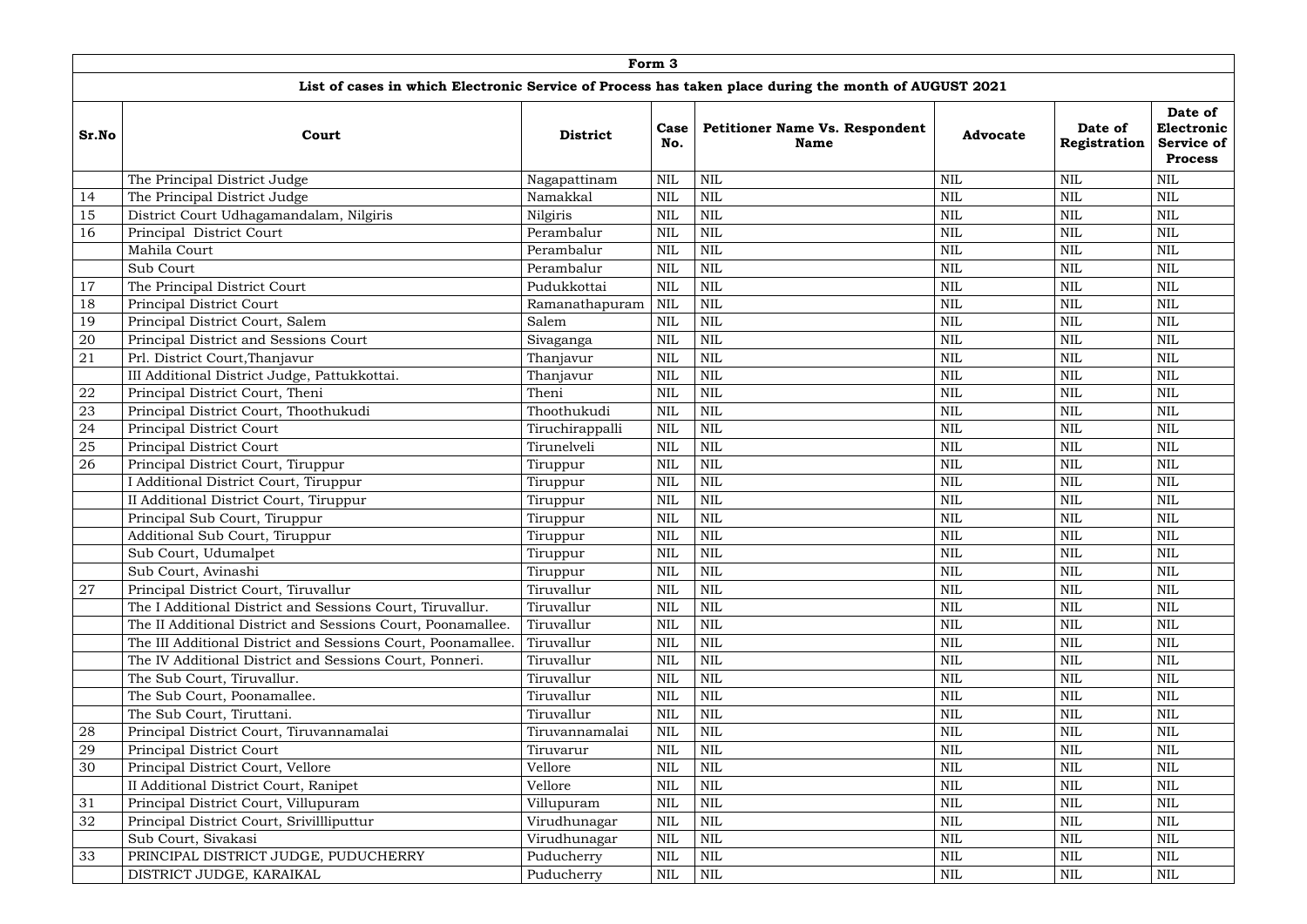|                |                                                     | Form 4          |                                                                               |              |                  |                                                              |
|----------------|-----------------------------------------------------|-----------------|-------------------------------------------------------------------------------|--------------|------------------|--------------------------------------------------------------|
|                |                                                     |                 | List of total no. of cases randomly allocated during the month of AUGUST 2021 |              |                  |                                                              |
| Sr.No          | Court                                               | <b>District</b> | <b>Court Name</b>                                                             | Court<br>No. | <b>Case Type</b> | <b>Case Count</b><br>(No. of cases<br>randomly<br>allocated) |
|                | <b>Principal District Court</b>                     | Ariyalur        | <b>NIL</b>                                                                    | $\text{NIL}$ | <b>NIL</b>       | <b>NIL</b>                                                   |
| $\sqrt{2}$     | Principal Judge's Court                             | Chennai         | $\mbox{NIL}$                                                                  | <b>NIL</b>   | NIL              | <b>NIL</b>                                                   |
| 3              | Prl. District Court, CBE.                           | Coimbatore      | Principal District & Sessions Court, Coimbatore                               | <b>NIL</b>   | Original<br>Suit | 10                                                           |
|                | I Addl.District Court, CBE                          | Coimbatore      | <b>NIL</b>                                                                    | $\text{NIL}$ | NIL              | <b>NIL</b>                                                   |
|                | III Addl. Dist. Court, CBE                          | Coimbatore      | $\mbox{NIL}$                                                                  | <b>NIL</b>   | <b>NIL</b>       | <b>NIL</b>                                                   |
|                | IV Addl. Dist. Court, CBE                           | Coimbatore      | $\mbox{NIL}$                                                                  | <b>NIL</b>   | NIL              | $\mbox{NIL}$                                                 |
|                | V Addl. Dist. Court, CBE                            | Coimbatore      | $\mbox{NIL}$                                                                  | $\text{NIL}$ | <b>NIL</b>       | <b>NIL</b>                                                   |
|                | PSJ Court, CBE                                      | Coimbatore      | Principal Subordinate Court, Coimbatore                                       | <b>NIL</b>   | Original<br>Suit | $\overline{2}$                                               |
|                | I ASJ Court, CBE                                    | Coimbatore      | $\mbox{NIL}$                                                                  | $\mbox{NIL}$ | <b>NIL</b>       | <b>NIL</b>                                                   |
|                | II ASJ Court, CBE                                   | Coimbatore      | $\mbox{NIL}$                                                                  | $\text{NIL}$ | <b>NIL</b>       | <b>NIL</b>                                                   |
|                | III ASJ Court, CBE                                  | Coimbatore      | Sub Court, Pollachi                                                           | <b>NIL</b>   | Original<br>Suit | $\overline{2}$                                               |
|                | Sub Court, Pollachi                                 | Coimbatore      | <b>NIL</b>                                                                    | $\text{NIL}$ | $\mbox{NIL}$     | <b>NIL</b>                                                   |
| $\overline{4}$ | Principal District and Sessions Court,<br>Cuddalore | Cuddalore       | Principal District and Sessions Court,<br>Cuddalore                           | <b>NIL</b>   | <b>COS</b>       | $\overline{2}$                                               |
|                | All other Courts                                    | Cuddalore       | $\mbox{NIL}$                                                                  | $\mbox{NIL}$ | $\mbox{NIL}$     | <b>NIL</b>                                                   |
| 5              | Principal District Court, Dharmapuri.               | Dharmapuri      | <b>NIL</b>                                                                    | $\text{NIL}$ | <b>NIL</b>       | <b>NIL</b>                                                   |
| 6              | Principal District Court, Dindigul.                 | Dindigul.       | Principal District Court, Dindigul.                                           | <b>NIL</b>   | <b>NIL</b>       | 50                                                           |
| $\overline{7}$ | Principal District Court, Erode                     | Erode           | <b>NIL</b>                                                                    | <b>NIL</b>   | <b>NIL</b>       | <b>NIL</b>                                                   |
| 8              | Principal District Court, Chengalpattu              | Kancheepuram    | <b>NIL</b>                                                                    | $\mbox{NIL}$ | <b>NIL</b>       | $\text{NIL}$                                                 |
| 9              | Principal District Court, Nagercoil                 | Kanniyakumari   | Principal District Court, Nagercoil                                           |              | <b>OS</b>        | 38                                                           |
| 10             | Principal District Court, Karur                     | Karur           | <b>NIL</b>                                                                    | <b>NIL</b>   | <b>NIL</b>       | <b>NIL</b>                                                   |
| 11             | Principal District Court, Krishnagiri               | Krishnagiri     | <b>NIL</b>                                                                    | $\text{NIL}$ | <b>NIL</b>       | <b>NIL</b>                                                   |
|                | Additional District Court, Krishnagiri              | Krishnagiri     | $\mbox{NIL}$                                                                  | $\mbox{NIL}$ | $\mbox{NIL}$     | <b>NIL</b>                                                   |
|                | Additional District Court, Hosur.                   | Krishnagiri     | $\mbox{NIL}$                                                                  | $\mbox{NIL}$ | <b>NIL</b>       | $\mbox{NIL}$                                                 |
| 12             | Prl. Dist. & Sessions Court                         | Madurai         | $\mbox{NIL}$                                                                  | <b>NIL</b>   | <b>NIL</b>       | <b>NIL</b>                                                   |
|                | I Addl. Dist. & Sessions Court                      | Madurai         | $\mbox{NIL}$                                                                  | $\text{NIL}$ | <b>NIL</b>       | $\mbox{NIL}$                                                 |
|                | I Addl. Sub Court                                   | Madurai         | $\mbox{NIL}$                                                                  | $\text{NIL}$ | <b>NIL</b>       | $\mbox{NIL}$                                                 |
|                | II Addl. Sub Court                                  | Madurai         | <b>NIL</b>                                                                    | $\text{NIL}$ | <b>NIL</b>       | $\text{NIL}$                                                 |
| 13             | District Court, Nagapattinam                        | Nagapattinam    | $\mbox{NIL}$                                                                  | $\mbox{NIL}$ | $\mbox{NIL}$     | $\mbox{NIL}$                                                 |
|                | Fast Track Mahila Court, Nagapattinam.              | Nagapattinam    | $\mbox{NIL}$                                                                  | $\mbox{NIL}$ | NIL              | $\mbox{NIL}$                                                 |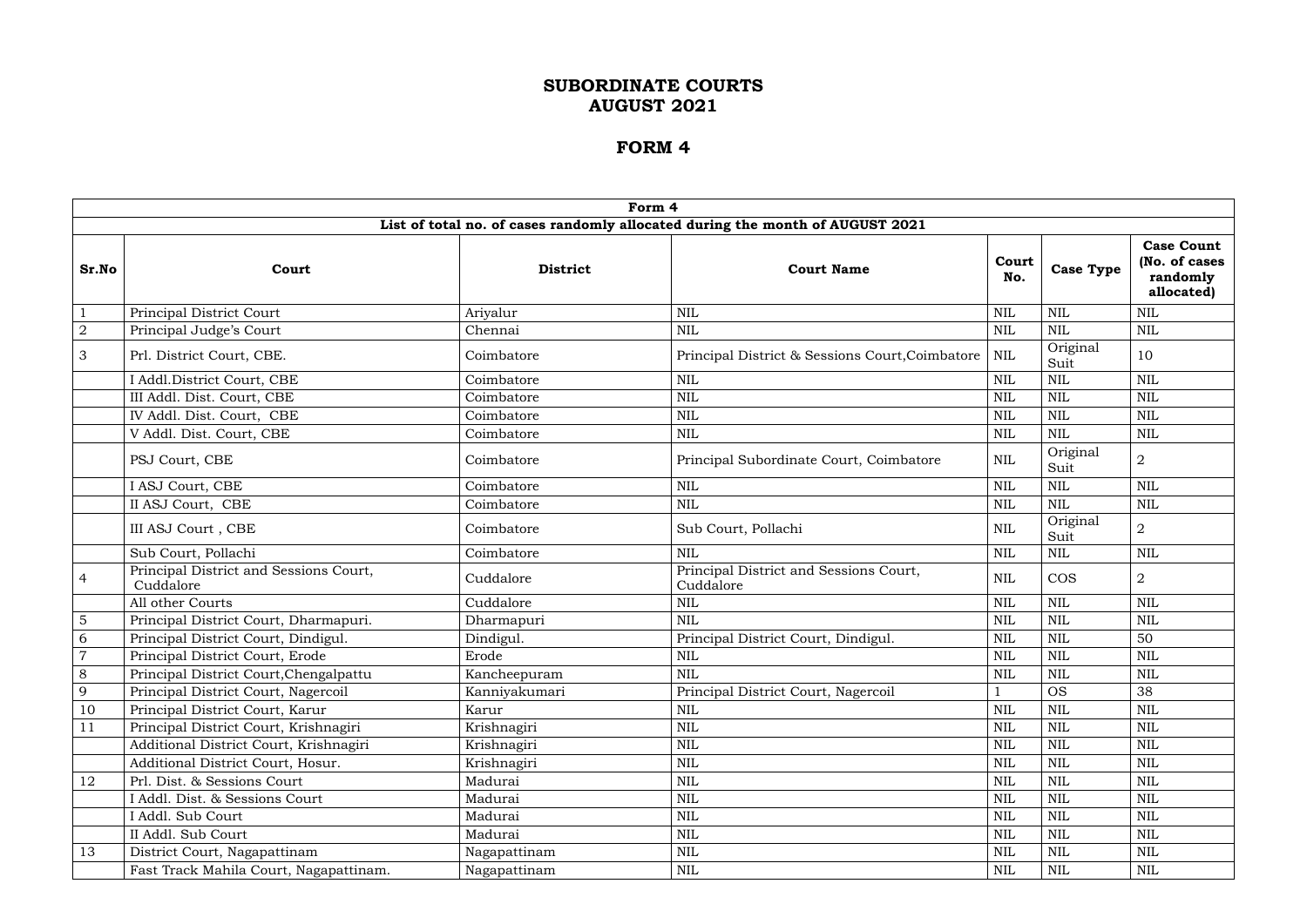|       | Form 4<br>List of total no. of cases randomly allocated during the month of AUGUST 2021 |                 |                                 |              |                  |                                                              |  |  |  |  |  |  |  |
|-------|-----------------------------------------------------------------------------------------|-----------------|---------------------------------|--------------|------------------|--------------------------------------------------------------|--|--|--|--|--|--|--|
| Sr.No | Court                                                                                   | <b>District</b> | <b>Court Name</b>               | Court<br>No. | <b>Case Type</b> | <b>Case Count</b><br>(No. of cases<br>randomly<br>allocated) |  |  |  |  |  |  |  |
|       | Additional District Court, Mayiladuthurai.                                              | Nagapattinam    | <b>NIL</b>                      | <b>NIL</b>   | <b>NIL</b>       | <b>NIL</b>                                                   |  |  |  |  |  |  |  |
|       | Sub Court, Nagapattinam.                                                                | Nagapattinam    | <b>NIL</b>                      | <b>NIL</b>   | $\mbox{NIL}$     | <b>NIL</b>                                                   |  |  |  |  |  |  |  |
|       | Principal Sub Court, Mayiladuthurai.                                                    | Nagapattinam    | <b>NIL</b>                      | <b>NIL</b>   | $\mbox{NIL}$     | <b>NIL</b>                                                   |  |  |  |  |  |  |  |
|       | Additional Sub Court, Mayiladuthurai.                                                   | Nagapattinam    | <b>NIL</b>                      | <b>NIL</b>   | $\mbox{NIL}$     | $\mbox{NIL}$                                                 |  |  |  |  |  |  |  |
|       | The Principal District Judge                                                            | Nagapattinam    | <b>NIL</b>                      | <b>NIL</b>   | $\mbox{NIL}$     | <b>NIL</b>                                                   |  |  |  |  |  |  |  |
| 14    | The Principal District Judge                                                            | Namakkal        | <b>NIL</b>                      | <b>NIL</b>   | <b>NIL</b>       | <b>NIL</b>                                                   |  |  |  |  |  |  |  |
| 15    | District Court Udhagamandalam, Nilgiris                                                 | Nilgiris        | NIL                             | <b>NIL</b>   | $\mbox{NIL}$     | <b>NIL</b>                                                   |  |  |  |  |  |  |  |
| 16    | Principal District Court                                                                | Perambalur      | <b>NIL</b>                      | <b>NIL</b>   | $\mbox{NIL}$     | NIL                                                          |  |  |  |  |  |  |  |
|       | Mahila Court                                                                            | Perambalur      | <b>NIL</b>                      | <b>NIL</b>   | $\mbox{NIL}$     | <b>NIL</b>                                                   |  |  |  |  |  |  |  |
|       | Sub Court                                                                               | Perambalur      | <b>NIL</b>                      | <b>NIL</b>   | $\mbox{NIL}$     | $\mbox{NIL}$                                                 |  |  |  |  |  |  |  |
| 17    | The Principal District Court                                                            | Pudukkottai     | <b>NIL</b>                      | <b>NIL</b>   | $\mbox{NIL}$     | NIL                                                          |  |  |  |  |  |  |  |
| 18    | Principal District Court                                                                | Ramanathapuram  | <b>NIL</b>                      | <b>NIL</b>   | $\mbox{NIL}$     | <b>NIL</b>                                                   |  |  |  |  |  |  |  |
| 19    | Principal District Court, Salem                                                         | Salem           | Principal District Court, Salem | <b>NIL</b>   | <b>COS</b>       | $\overline{7}$                                               |  |  |  |  |  |  |  |
| 20    | Principal District and Sessions Court                                                   | Sivaganga       | <b>NIL</b>                      | <b>NIL</b>   | $\mbox{NIL}$     | <b>NIL</b>                                                   |  |  |  |  |  |  |  |
| 21    | Prl. District Court, Thanjavur                                                          | Thanjavur       | <b>NIL</b>                      | <b>NIL</b>   | $\mbox{NIL}$     | <b>NIL</b>                                                   |  |  |  |  |  |  |  |
|       | III Additional District Judge, Pattukkottai.                                            | Thanjavur       | <b>NIL</b>                      | <b>NIL</b>   | $\mbox{NIL}$     | $\mbox{NIL}$                                                 |  |  |  |  |  |  |  |
| 22    | Principal District Court, Theni                                                         | Theni           | <b>NIL</b>                      | <b>NIL</b>   | $\mbox{NIL}$     | $\mbox{NIL}$                                                 |  |  |  |  |  |  |  |
| 23    | Principal District Court, Thoothukudi                                                   | Thoothukudi     | <b>NIL</b>                      | <b>NIL</b>   | $\mbox{NIL}$     | $\mbox{NIL}$                                                 |  |  |  |  |  |  |  |
| 24    | Principal District Court                                                                | Tiruchirappalli | <b>NIL</b>                      | <b>NIL</b>   | $\mbox{NIL}$     | <b>NIL</b>                                                   |  |  |  |  |  |  |  |
| 25    | Principal District Court                                                                | Tirunelveli     | <b>NIL</b>                      | <b>NIL</b>   | <b>OS</b>        | 14                                                           |  |  |  |  |  |  |  |
| 26    | Principal District Court, Tiruppur                                                      | Tiruppur        | <b>NIL</b>                      | <b>NIL</b>   | $\mbox{NIL}$     | $\mbox{NIL}$                                                 |  |  |  |  |  |  |  |
|       | I Additional District Court, Tiruppur                                                   | Tiruppur        | <b>NIL</b>                      | $\mbox{NIL}$ | $\mbox{NIL}$     | $\mbox{NIL}$                                                 |  |  |  |  |  |  |  |
|       | II Additional District Court, Tiruppur                                                  | Tiruppur        | <b>NIL</b>                      | <b>NIL</b>   | $\mbox{NIL}$     | $\mbox{NIL}$                                                 |  |  |  |  |  |  |  |
|       | Principal Sub Court, Tiruppur                                                           | Tiruppur        | <b>NIL</b>                      | $\mbox{NIL}$ | <b>NIL</b>       | $\mbox{NIL}$                                                 |  |  |  |  |  |  |  |
|       | Additional Sub Court, Tiruppur                                                          | Tiruppur        | $\mbox{NIL}$                    | $\mbox{NIL}$ | $\mbox{NIL}$     | $\mbox{NIL}$                                                 |  |  |  |  |  |  |  |
|       | Sub Court, Udumalpet                                                                    | Tiruppur        | <b>NIL</b>                      | $\text{NIL}$ | $\mbox{NIL}$     | $\mbox{NIL}$                                                 |  |  |  |  |  |  |  |
|       | Sub Court, Avinashi                                                                     | Tiruppur        | NIL                             | <b>NIL</b>   | $\mbox{NIL}$     | <b>NIL</b>                                                   |  |  |  |  |  |  |  |
| 27    | Principal District Court, Tiruvallur                                                    | Tiruvallur      | $\mbox{NIL}$                    | $\mbox{NIL}$ | $\mbox{NIL}$     | <b>NIL</b>                                                   |  |  |  |  |  |  |  |
|       | The I Additional District and Sessions Court,<br>Tiruvallur.                            | Tiruvallur      | NIL                             | <b>NIL</b>   | NIL              | NIL                                                          |  |  |  |  |  |  |  |
|       | The II Additional District and Sessions Court,<br>Poonamallee.                          | Tiruvallur      | NIL                             | NIL          | NIL              | NIL                                                          |  |  |  |  |  |  |  |
|       | The III Additional District and Sessions Court,<br>Poonamallee.                         | Tiruvallur      | <b>NIL</b>                      | $\mbox{NIL}$ | $\mbox{NIL}$     | NIL                                                          |  |  |  |  |  |  |  |
|       | The IV Additional District and Sessions Court,<br>Ponneri.                              | Tiruvallur      | NIL                             | <b>NIL</b>   | NIL              | NIL                                                          |  |  |  |  |  |  |  |
|       | The Sub Court, Tiruvallur.                                                              | Tiruvallur      | $\mbox{NIL}$                    | $\mbox{NIL}$ | $\text{NIL}$     | <b>NIL</b>                                                   |  |  |  |  |  |  |  |
|       | The Sub Court, Poonamallee.                                                             | Tiruvallur      | <b>NIL</b>                      | <b>NIL</b>   | $\mbox{NIL}$     | <b>NIL</b>                                                   |  |  |  |  |  |  |  |
|       | The Sub Court, Tiruttani.                                                               | Tiruvallur      | NIL                             | $\mbox{NIL}$ | $\mbox{NIL}$     | <b>NIL</b>                                                   |  |  |  |  |  |  |  |
| 28    | Principal District Court, Tiruvannamalai                                                | Tiruvannamalai  | $\mbox{NIL}$                    | <b>NIL</b>   | $\mbox{NIL}$     | $\mbox{NIL}$                                                 |  |  |  |  |  |  |  |
| 29    | Principal District Court                                                                | Tiruvarur       | <b>NIL</b>                      | $\mbox{NIL}$ | $\mbox{NIL}$     | <b>NIL</b>                                                   |  |  |  |  |  |  |  |
| 30    | Principal District Court, Vellore                                                       | Vellore         | NIL                             | $\mbox{NIL}$ | $\mbox{NIL}$     | $\mbox{NIL}$                                                 |  |  |  |  |  |  |  |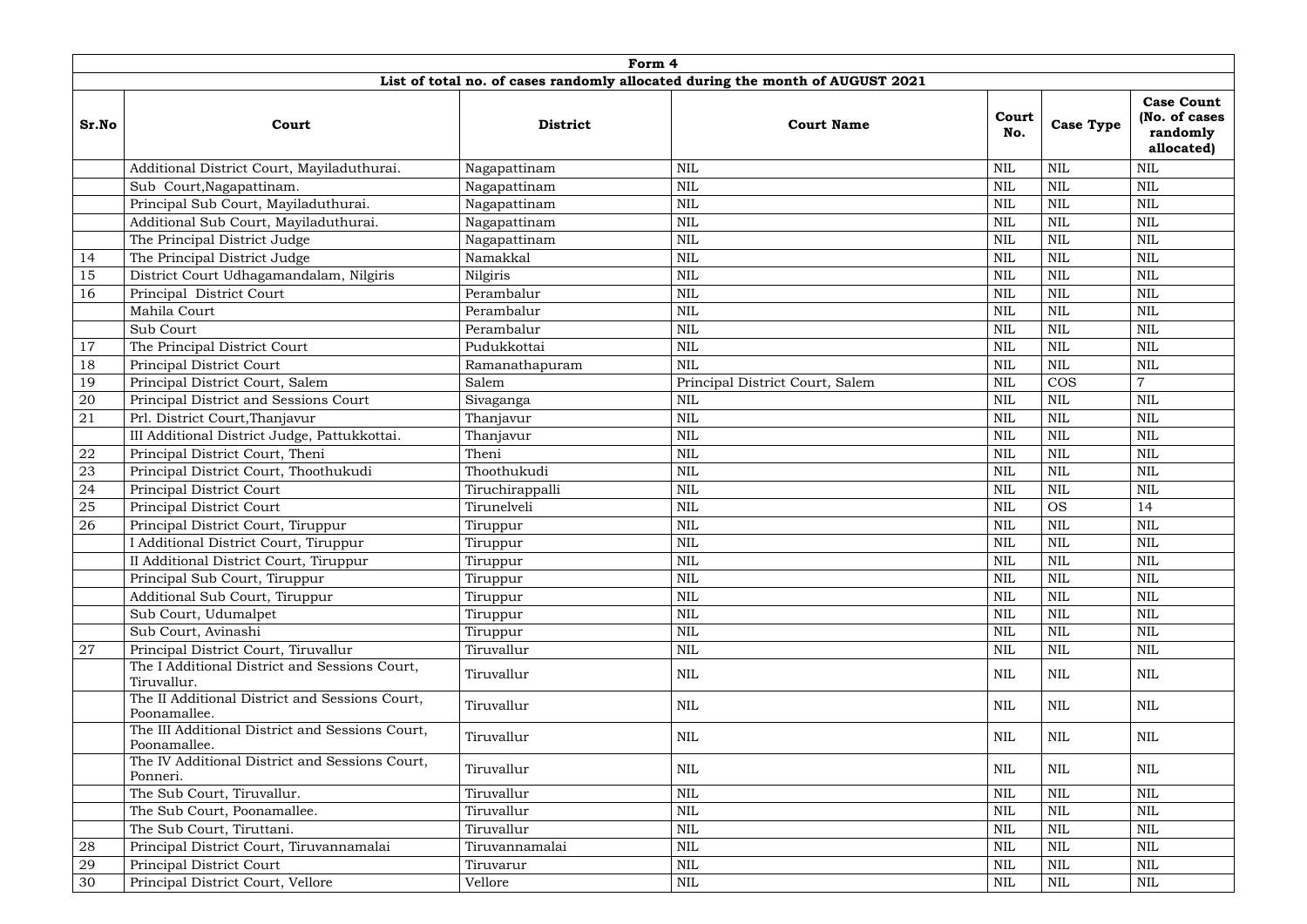|              |                                                                               | Form 4          |                   |              |                  |                                                              |  |  |  |  |  |  |  |
|--------------|-------------------------------------------------------------------------------|-----------------|-------------------|--------------|------------------|--------------------------------------------------------------|--|--|--|--|--|--|--|
|              | List of total no. of cases randomly allocated during the month of AUGUST 2021 |                 |                   |              |                  |                                                              |  |  |  |  |  |  |  |
| <b>Sr.No</b> | Court                                                                         | <b>District</b> | <b>Court Name</b> | Court<br>No. | <b>Case Type</b> | <b>Case Count</b><br>(No. of cases<br>randomly<br>allocated) |  |  |  |  |  |  |  |
|              | II Additional District Court, Ranipet                                         | Vellore         | <b>NIL</b>        | <b>NIL</b>   | <b>NIL</b>       | <b>NIL</b>                                                   |  |  |  |  |  |  |  |
| 31           | Principal District Court, Villupuram                                          | Villupuram      | NIL               | <b>NIL</b>   | NIL              | <b>NIL</b>                                                   |  |  |  |  |  |  |  |
| 32           | Principal District Court, Srivillliputtur                                     | Virudhunagar    | <b>NIL</b>        | <b>NIL</b>   | <b>NIL</b>       | <b>NIL</b>                                                   |  |  |  |  |  |  |  |
|              | Sub Court, Sivakasi                                                           | Virudhunagar    | <b>NIL</b>        | <b>NIL</b>   | <b>NIL</b>       | <b>NIL</b>                                                   |  |  |  |  |  |  |  |
| 33           | PRINCIPAL DISTRICT JUDGE, PUDUCHERRY                                          | Puducherry      | NIL               | <b>NIL</b>   | NIL              | <b>NIL</b>                                                   |  |  |  |  |  |  |  |
|              | DISTRICT JUDGE, KARAIKAL                                                      | Puducherry      | <b>NIL</b>        | <b>NIL</b>   | NIL              | NIL                                                          |  |  |  |  |  |  |  |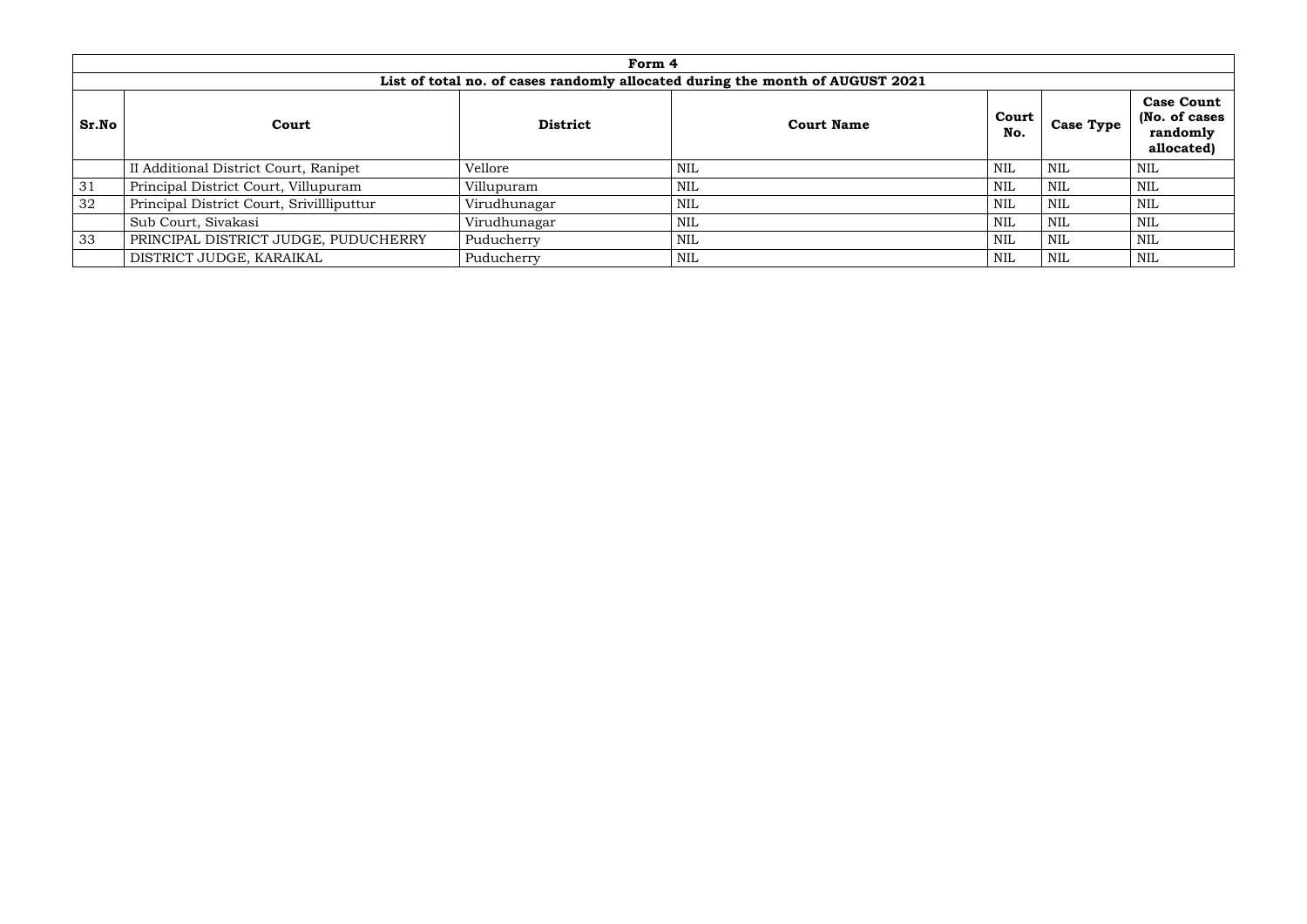|                  | Form 5                   |                 |             |                                                                                                                                                                                                                                                                                                                                                                                     |                                                                                         |                         |                                                  |  |  |  |
|------------------|--------------------------|-----------------|-------------|-------------------------------------------------------------------------------------------------------------------------------------------------------------------------------------------------------------------------------------------------------------------------------------------------------------------------------------------------------------------------------------|-----------------------------------------------------------------------------------------|-------------------------|--------------------------------------------------|--|--|--|
|                  |                          |                 |             | List of cases in which Case Management Hearing was held during the month of AUGUST 2021                                                                                                                                                                                                                                                                                             |                                                                                         |                         |                                                  |  |  |  |
| Sr.<br><b>No</b> | Court                    | <b>District</b> | Case No.    | <b>Petitioner Name Vs. Respondent Name</b>                                                                                                                                                                                                                                                                                                                                          | <b>Advocate</b>                                                                         | Date of<br>Registration | Date of<br>Case<br><b>Manageme</b><br>nt Hearing |  |  |  |
|                  | Principal District Court | Ariyalur        | <b>NIL</b>  | <b>NIL</b>                                                                                                                                                                                                                                                                                                                                                                          | <b>NIL</b>                                                                              | <b>NIL</b>              | <b>NIL</b>                                       |  |  |  |
| $\overline{2}$   | Principal Judge's Court  | Chennai         | COS 3/21    | The CSB Bank Ltd, No.32, First Main Road,<br>Olympic Colony, Padi, Chennai -600 050 Rep by<br>its Authorised Officer----Plaintiff vs1. M.<br>Nedunchezhian and 2 others.---Defendant                                                                                                                                                                                                | K. Rajasekaran                                                                          | 12.02.2021              | 26.08.2021                                       |  |  |  |
|                  | Principal Judge's Court  | Chennai         | COS 1/20    | 1. M/s. Larsen & Toubro Ltd, Gujarat 2. United<br>India Insurance Company Ltd, Mumbai<br>Plaintiffs --VS--NTC Logistics India (Pvt) Ltd,<br>Chennai Defendant                                                                                                                                                                                                                       | M/s Ashok Rajaraman M/s.<br>Andrew Vivek                                                | 04.12.2019              | 26.08.2021                                       |  |  |  |
|                  | Principal Judge's Court  | Chennai         | $\cos 1/21$ | M/s. Para Enterprised Pvt Limited, No.7th Floor,<br>Tamarai Tech Park, No.16-20A (SP) Developed<br>Plots, Jawaharlal Nehru Road, Guindy<br>Industrial Estate, Guindy, Chennai. represented<br>herein by its Authorized Signtory Mr.<br>Pradeepsankar--Plaintiff-vs-A.R. Dairy Food<br>Private Limited, No.10/5C, Madurai<br>Road, Begampur Post, Dindigul - 624 002---<br>Defendant | M/s. M.S. Associates R. Sathish<br>Kumar                                                | 25.03.2021              | 17.08.2021                                       |  |  |  |
|                  | Principal Judge's Court  | Chennai         | COS 4/20    | M/s. CLN Cinemas, Rep. by its Proprietor, Mr.<br>Praveen Prasad, No.15/8, Dhanappa Mudalai<br>Street, Madurai - 625 001. Plaintiff -VS-1. M/s.<br>JSK Film Corporation, Rep. by Authorized<br>signatory, JSK. Satish Kumar 2. Qube Cinema<br>Technologies, 42, Dr. Ranga Road,<br>Bhaskarapuram, Mylapore, Chennai - 600 004.<br>Defendant                                          | M/s. V.P. Raman M.S. Seshadri                                                           | 26.08.2020              | 10.08.2021                                       |  |  |  |
|                  | Principal Judge's Court  | Chennai         | $\cos 8/20$ | M/s. Agrocrops Exim Limited, Rep. by its Sales<br>Manager, Mr. A. Prabakaran, No.45, Armenian<br>Street, SM Plaza, Room No.1, 1 <sup>st</sup> Floor, Chennai<br>- 600 001. --- Plaintiff -VS- M/s. Royal<br>Sundaram General Insurance Co. Limited,<br>Sundaram Towers, No.46, Whites Road,<br>Royapettah, Chennai - 600 014. --- Defendant                                         | S. Vasudevan (Plaintiff)                                                                | 05.12.2020              | 23.08.2021                                       |  |  |  |
|                  | Principal Judge's Court  | Chennai         | COS 4/21    | M/s. Times Chartering Pvt Ltd. Haryana,<br>Represented by its Line Manager, Mr. Yogesh<br>Ramesh Abhichandani Plaintiff-vs-M/s. Pink<br>Rose Cargo Pvt Ltd, Chennai Represented by its<br>Chairman & Managing Director & 6 Others                                                                                                                                                   | Mr. K.M. Anand Mr. Bijai Sundar<br>(D1 and D2) Mr. Mukund Rao<br>$(D3 \text{ and } D4)$ | 08.03.2021              | 10.08.2021                                       |  |  |  |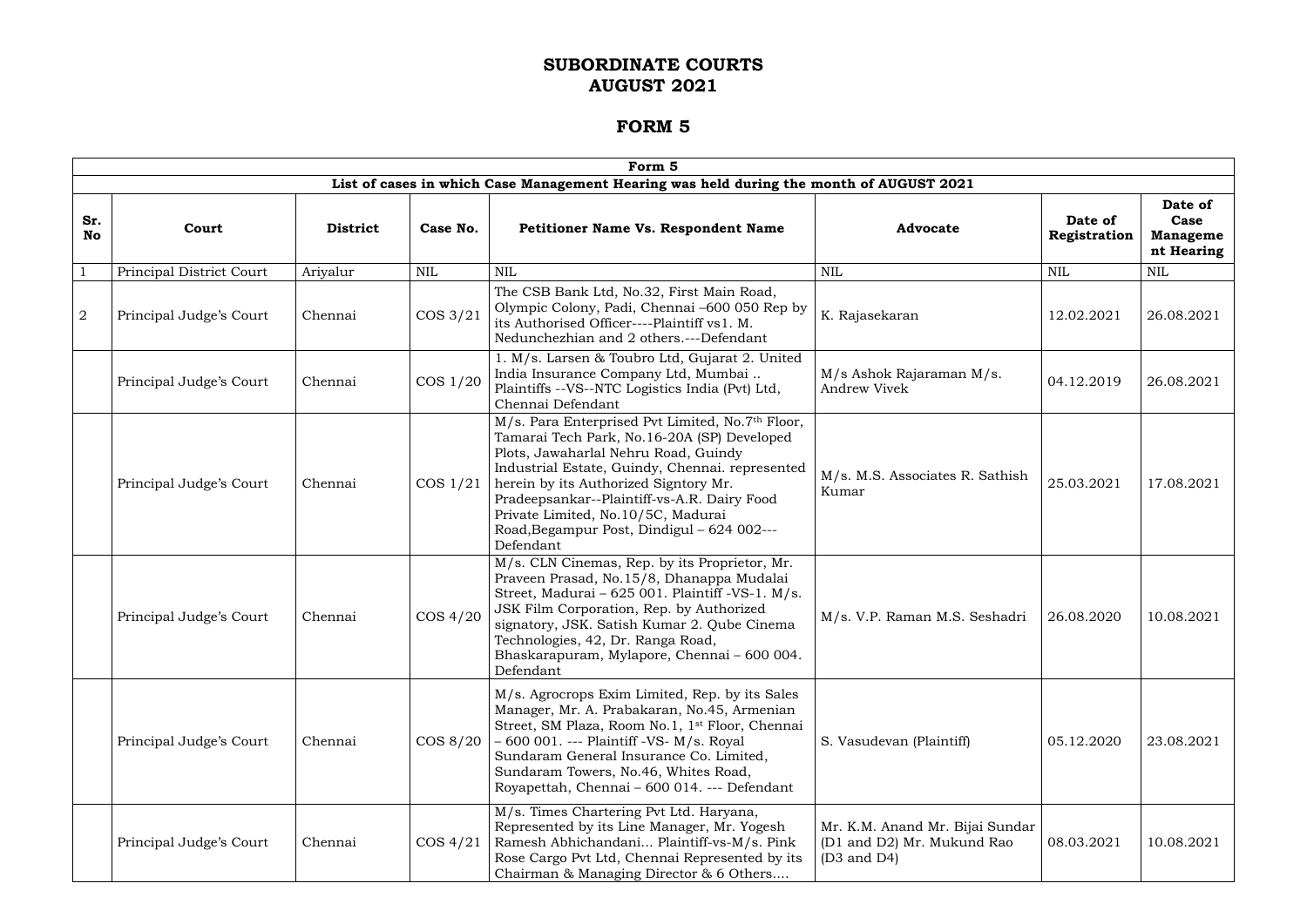|                  |                            |                 |                     | Form 5                                                                                                                                                                                                                                                                                                                                                                                                                                                                                                                          |                                                                   |                         |                                                  |
|------------------|----------------------------|-----------------|---------------------|---------------------------------------------------------------------------------------------------------------------------------------------------------------------------------------------------------------------------------------------------------------------------------------------------------------------------------------------------------------------------------------------------------------------------------------------------------------------------------------------------------------------------------|-------------------------------------------------------------------|-------------------------|--------------------------------------------------|
|                  |                            |                 |                     | List of cases in which Case Management Hearing was held during the month of AUGUST 2021                                                                                                                                                                                                                                                                                                                                                                                                                                         |                                                                   |                         |                                                  |
| Sr.<br><b>No</b> | Court                      | <b>District</b> | Case No.            | <b>Petitioner Name Vs. Respondent Name</b>                                                                                                                                                                                                                                                                                                                                                                                                                                                                                      | <b>Advocate</b>                                                   | Date of<br>Registration | Date of<br>Case<br><b>Manageme</b><br>nt Hearing |
|                  |                            |                 |                     | Defendants                                                                                                                                                                                                                                                                                                                                                                                                                                                                                                                      |                                                                   |                         |                                                  |
|                  | Principal Judge's Court    | Chennai         | $\cos 5/21$         | TVS Dynamic Global Freight Services Limited,<br>Rep. by its Authorised Signatory Mr. D. K.<br>Kumar  Plaintiff-vs-Sri Sivasakthi Auto<br>Ancillaries Madras Private Limited Represented<br>by its Directors, Chennai and 3 others<br>Defendants                                                                                                                                                                                                                                                                                 | V. Sankaranarayanan                                               | 30.03.2021              | 02.09.2021                                       |
|                  | Principal Judge's Court    | Chennai         | COS 6/21            | Tractors and Farm Equipment Ltd., Plaintiff<br>Karuna Auto Sale and Service, Karuna<br>Devi, Sanjay Gupta Defendants                                                                                                                                                                                                                                                                                                                                                                                                            | S.Ramasubramaniam and<br>Associate                                | 08.04.2021              | 26.08.2021                                       |
|                  | Principal Judge's Court    | Chennai         | COS 7/21            | Simpson and Co.Ltd., . Plaintiff S.S.Prabhu<br>Defendant                                                                                                                                                                                                                                                                                                                                                                                                                                                                        | S.Ramasubramaniam and<br>Associate                                | 08.04.2021              | 26.08.2021                                       |
|                  | Principal Judge's Court    | Chennai         | $\cos 9/21$         | M/s. AHL Freight India Pvt Ltd., Rep. by its<br>Credit Controller, Mr.M.Lokesh Plaintiff-vs-<br>M/s.TAW Exports Pvt. Ltd., Rep. by its<br>Managing Director, Mr.T.Faizan Ahmed<br>Defendant                                                                                                                                                                                                                                                                                                                                     | M/s V.J.Arul Raj M.Kirubaharan<br>B.Nirmala K.Backiaraj           | 23.07.2021              | 23.08.2021                                       |
|                  | Principal Judge's Court    | Chennai         | <b>COS</b><br>10/21 | Indian Bank, Thirumullaivoyal Branch, Rep.by<br>its Chief Manager, No.61, Chennai - Tiruvallur<br>High Road, Thirumullaivoyal, Chennai - 62<br>Plaintiff-vs-1. C.Lakshmi,2. M.Penchalai<br>Defendants                                                                                                                                                                                                                                                                                                                           | S.Saravana Prakash                                                | 26.07.2021              | 24.09.2021                                       |
|                  | Principal Judge's Court    | Chennai         | <b>COS</b><br>11/21 | M/s Hellman Worldwide Logistics India Private<br>Limte, Ist floor, Infotech Centre, 14/2, Old<br>Gurgaon Delhi Road, Udyog Vihar, Gurgaon -<br>122016, Haryana, India. Also having a Regional<br>office at, New No.12, Old No.20, Raghaviah<br>Road, T.Nagar, Chennai- 600017, TamilNadu,<br>India. Rep.by its Authorized Signatory<br>Mr.P.Suresh Babu Plaintiff -vs- M/s.Yound<br>India Films, 1-F, Lakshmi Bavan, No.432 (Old<br>No.609) Mount Road, Thousand Lights West,<br>Thousand Lights, Chennai - 600006<br>Defendant | M/s P.Giridharan, Dominic<br>S.David, S.Santhosh, H.Sidharth      | 13.08.2021              | 08.09.2021                                       |
|                  | Principal Judge's Court    | Chennai         | <b>COS</b><br>12/21 | M/s. CRM Refratech Private Limited, N Block -<br>153/22, Second floor, Lotus colony, Anna Nagar<br>East, Chennai – 600102. Rep. by its Director<br>Mr.T.Rajendran Plaintiff -vs- M/s.Bharat<br>Heavy Electricals Limited, Central Foundry<br>Forge Plant Haridwar, Uttarakhand-249403.<br>Rep. by its Director Defendant                                                                                                                                                                                                        | M/s S.Vasudevan,<br>K.Krishnaswamy, R.Vetrivel, M.De<br>epthadevi | 25.08.2021              | 20.09.2021                                       |
| 3                | Prl. District Court, CBE.  | Coimbatore      | <b>NIL</b>          | <b>NIL</b>                                                                                                                                                                                                                                                                                                                                                                                                                                                                                                                      | <b>NIL</b>                                                        | <b>NIL</b>              | <b>NIL</b>                                       |
|                  | Addl.District Court, CBE   | Coimbatore      | NIL                 | NIL                                                                                                                                                                                                                                                                                                                                                                                                                                                                                                                             | $\text{NIL}$                                                      | <b>NIL</b>              | NIL                                              |
|                  | III Addl. Dist. Court, CBE | Coimbatore      | <b>NIL</b>          | <b>NIL</b>                                                                                                                                                                                                                                                                                                                                                                                                                                                                                                                      | <b>NIL</b>                                                        | <b>NIL</b>              | <b>NIL</b>                                       |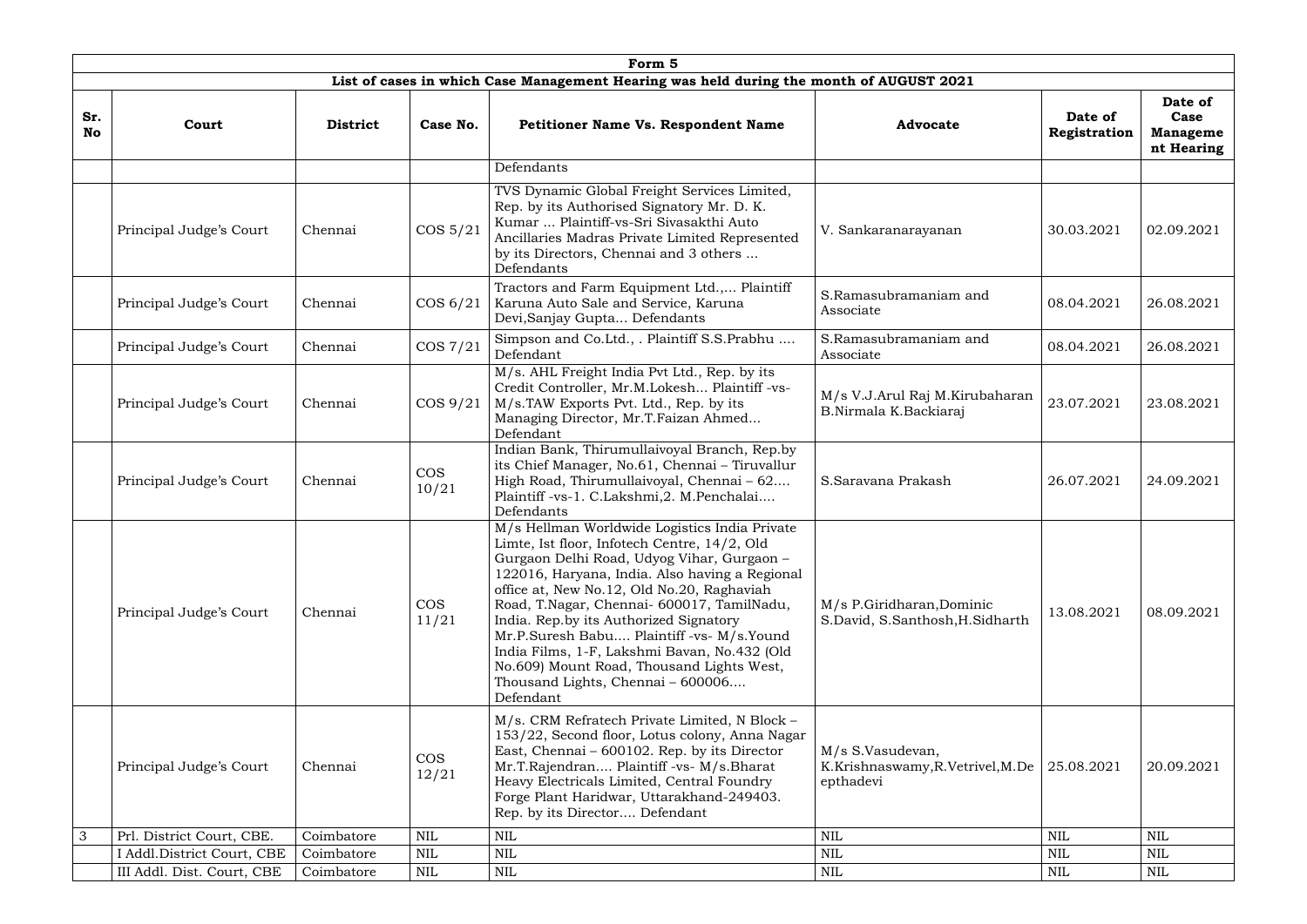|                  | Form 5                                                 |                 |                      |                                                                                         |                          |                         |                                                  |  |  |  |  |
|------------------|--------------------------------------------------------|-----------------|----------------------|-----------------------------------------------------------------------------------------|--------------------------|-------------------------|--------------------------------------------------|--|--|--|--|
|                  |                                                        |                 |                      | List of cases in which Case Management Hearing was held during the month of AUGUST 2021 |                          |                         |                                                  |  |  |  |  |
| Sr.<br><b>No</b> | Court                                                  | <b>District</b> | Case No.             | <b>Petitioner Name Vs. Respondent Name</b>                                              | <b>Advocate</b>          | Date of<br>Registration | Date of<br>Case<br><b>Manageme</b><br>nt Hearing |  |  |  |  |
|                  | IV Addl. Dist. Court, CBE                              | Coimbatore      | <b>NIL</b>           | <b>NIL</b>                                                                              | <b>NIL</b>               | <b>NIL</b>              | <b>NIL</b>                                       |  |  |  |  |
|                  | V Addl. Dist. Court, CBE                               | Coimbatore      | NIL                  | <b>NIL</b>                                                                              | <b>NIL</b>               | <b>NIL</b>              | <b>NIL</b>                                       |  |  |  |  |
|                  | PSJ Court, CBE                                         | Coimbatore      | <b>NIL</b>           | <b>NIL</b>                                                                              | <b>NIL</b>               | <b>NIL</b>              | <b>NIL</b>                                       |  |  |  |  |
|                  | I ASJ Court, CBE                                       | Coimbatore      | <b>NIL</b>           | <b>NIL</b>                                                                              | <b>NIL</b>               | <b>NIL</b>              | $\mbox{NIL}$                                     |  |  |  |  |
|                  | II ASJ Court, CBE                                      | Coimbatore      | <b>NIL</b>           | <b>NIL</b>                                                                              | <b>NIL</b>               | <b>NIL</b>              | <b>NIL</b>                                       |  |  |  |  |
|                  | III ASJ Court, CBE                                     | Coimbatore      | <b>NIL</b>           | <b>NIL</b>                                                                              | <b>NIL</b>               | <b>NIL</b>              | <b>NIL</b>                                       |  |  |  |  |
|                  | Sub Court, Pollachi                                    | Coimbatore      | NIL                  | <b>NIL</b>                                                                              | <b>NIL</b>               | <b>NIL</b>              | <b>NIL</b>                                       |  |  |  |  |
| $\overline{4}$   | Principal District and<br>Sessions Court,<br>Cuddalore | Cuddalore       | <b>COS</b><br>1/2020 | Kumarasamy Industries vs M/S Ether Coating<br>and<br>Engineers pvt. Ltd and others      | P.Baskar                 | 22.01.2020              | 17.08.2021                                       |  |  |  |  |
|                  | Principal District and<br>Sessions Court,<br>Cuddalore | Cuddalore       | <b>COS</b><br>1/2021 | Venkatesan S/o Kothendum Vs Kalyana<br>sundaram S/o Kuppusamy                           | P.Baskar                 | 05.01.2021              | 04.08.2021                                       |  |  |  |  |
|                  | All other Courts                                       | Cuddalore       | <b>NIL</b>           | $\mbox{NIL}$                                                                            | <b>NIL</b>               | <b>NIL</b>              | NIL                                              |  |  |  |  |
| $\overline{5}$   | Principal District Court,<br>Dharmapuri.               | Dharmapuri      | <b>NIL</b>           | <b>NIL</b>                                                                              | <b>NIL</b>               | NIL                     | <b>NIL</b>                                       |  |  |  |  |
| 6                | Principal District Court,<br>Dindigul.                 | Dindigul.       | AROP.No.<br>103/2018 | Muthappa Goundar vs District Collector,<br>Dindigul.                                    | S.Harihara Ramachandiran | 05.10.2018              | 30.09.2021                                       |  |  |  |  |
|                  | Principal District Court,<br>Dindigul.                 | Dindigul.       | AROP.No.<br>111/2018 | Shanthi Vs District Collector, Dindigul.                                                | S.Harihara Ramachandiran | 30.10.2018              | 30.09.2021                                       |  |  |  |  |
|                  | Principal District Court,<br>Dindigul.                 | Dindigul.       | AROP.No.<br>129/2018 | Mani and 2 others Vs District Collector,<br>Dindigul.                                   | M.Ramalingam             | 12.12.2018              | 30.09.2021                                       |  |  |  |  |
|                  | Principal District Court,<br>Dindigul.                 | Dindigul.       | AROP.No.<br>136/2018 | Arayammal Vs District Collector, Dindigul.                                              | S.Harihara Ramachandiran | 21.12.2018              | 30.09.2021                                       |  |  |  |  |
|                  | Principal District Court,<br>Dindigul.                 | Dindigul.       | AROP.No.<br>137/2018 | Thangavel Vs District Collector, Dindigul.                                              | S.Harihara Ramachandiran | 21.12.2018              | 30.09.2021                                       |  |  |  |  |
|                  | Principal District Court,<br>Dindigul.                 | Dindigul.       | AROP.No.<br>138/2018 | Shanmugavel Vs District Collector, Dindigul.                                            | V.Arumugam               | 21.12.2018              | 30.09.2021                                       |  |  |  |  |
|                  | Principal District Court,<br>Dindigul.                 | Dindigul.       | AROP.No.<br>99/2019  | Palanichamy Vs District Collector, Dindigul.                                            | V.Palanichamy            | 18.07.2019              | 30.09.2021                                       |  |  |  |  |
|                  | Principal District Court,<br>Dindigul.                 | Dindigul.       | AROP.No.<br>109/2019 | Thangavel Vs District Collector, Dindigul.                                              | S.Harihara Ramachandiran | 19.08.2019              | 30.09.2021                                       |  |  |  |  |
|                  | Principal District Court,<br>Dindigul.                 | Dindigul.       | AROP.No.<br>110/2019 | Nachimuthu Vs District Collector, Dindigul.                                             | S.Harihara Ramachandiran | 19.08.2019              | 30.09.2021                                       |  |  |  |  |
|                  | Principal District Court,<br>Dindigul.                 | Dindigul.       | AROP.No.<br>46/2020  | Thirumalaichamy Vs District Collector,<br>Dindigul.                                     | P.Mahendiran             | 06.07.2020              | 30.09.2021                                       |  |  |  |  |
|                  | Principal District Court,<br>Dindigul.                 | Dindigul.       | AROP.No.<br>47/2020  | Karuppusamy Vs District Collector, Dindigul.                                            | P.Mahendiran             | 06.07.2020              | 30.09.2021                                       |  |  |  |  |
|                  | Principal District Court,<br>Dindigul.                 | Dindigul.       | AROP.No.<br>48/2020  | Murugesan Vs District Collector, Dindigul.                                              | P.Mahendiran             | 06.07.2020              | 30.09.2021                                       |  |  |  |  |
|                  | Principal District Court,<br>Dindigul.                 | Dindigul.       | AROP.No.<br>55/2020  | Sabapathi Vs District Collector, Dindigul.                                              | P.Mahendiran             | 14.08.2020              | 30.09.2021                                       |  |  |  |  |
|                  | Principal District Court,<br>Dindigul.                 | Dindigul.       | AROP.No.<br>56/2020  | Selvaraj Vs District Collector, Dindigul.                                               | P.Mahendiran             | 14.08.2020              | 30.09.2021                                       |  |  |  |  |
|                  | Principal District Court,                              | Dindigul.       | AROP.No.             | Deepa Alankar Vs DRO, Madurai.                                                          | P.Pandiyarajan           | 17.02.2021              | 30.09.2021                                       |  |  |  |  |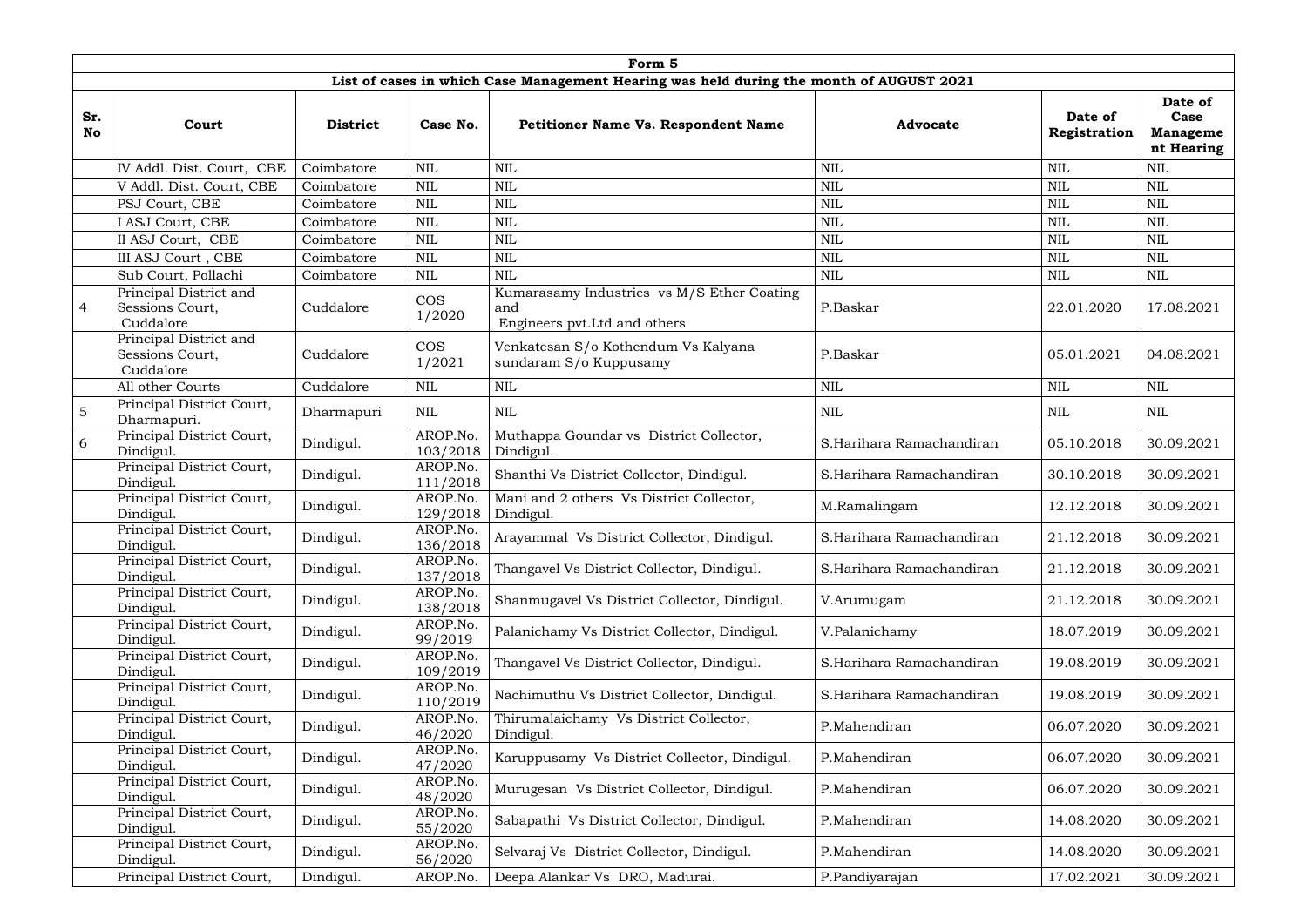|                  | Form 5                                 |                 |                      |                                                                                                              |                        |                         |                                                  |  |  |  |  |
|------------------|----------------------------------------|-----------------|----------------------|--------------------------------------------------------------------------------------------------------------|------------------------|-------------------------|--------------------------------------------------|--|--|--|--|
|                  |                                        |                 |                      | List of cases in which Case Management Hearing was held during the month of AUGUST 2021                      |                        |                         |                                                  |  |  |  |  |
| Sr.<br><b>No</b> | Court                                  | <b>District</b> | Case No.             | <b>Petitioner Name Vs. Respondent Name</b>                                                                   | <b>Advocate</b>        | Date of<br>Registration | Date of<br>Case<br><b>Manageme</b><br>nt Hearing |  |  |  |  |
|                  | Dindigul.                              |                 | 41/2021              |                                                                                                              |                        |                         |                                                  |  |  |  |  |
|                  | Principal District Court,<br>Dindigul. | Dindigul.       | AROP.No.<br>100/2021 | Sudhakar Vijayanand Vs District Collector,<br>Dindigul                                                       | P.Mahendiran           | 12.08.2021              | 18.11.2021                                       |  |  |  |  |
|                  | Principal District Court,<br>Dindigul. | Dindigul.       | O.S.49/2<br>015      | Samiyappa Gounter Vs The Superintendent<br>engineer & 2 others                                               | S.M.Loganathan         | 07.07.2015              | 07.09.2021                                       |  |  |  |  |
|                  | Principal District Court,<br>Dindigul. | Dindigul.       | 0. S. 50/2<br>015    | Samiyappa Gounter Vs The Superintendent<br>engineer & 2 others                                               | S.M.Loganathan         | 16.02.2015              | 07.09.2021                                       |  |  |  |  |
|                  | Principal District Court,<br>Dindigul. | Dindigul.       | 0. S. 58/2<br>018    | Fathima Beevi Vs M/s Sura Leathers                                                                           | S.Krishnakumar         | 09.03.2018              | 07.09.2021                                       |  |  |  |  |
|                  | Principal District Court,<br>Dindigul. | Dindigul.       | 0.8.73/2<br>018      | Saleem Raja Vs M/s Sura Leathers                                                                             | S.Krishnakumar         | 09.04.2018              | 07.10.2021                                       |  |  |  |  |
|                  | Principal District Court,<br>Dindigul. | Dindigul.       | 0. S. 247/<br>2018   | Hindu Nadar Uravin Murai & Others<br>Vs<br>The Commissioner Hindu Religious Charitable<br>endoment, Chennai. | P.S.Nirmalkumar        | 20.12.2018              | 17.09.2021                                       |  |  |  |  |
|                  | Principal District Court,<br>Dindigul. | Dindigul.       | 0. S. 86/2<br>020    | M/s. Sivaraj Spinning Mills Pvt., Ltd.,<br>Vs<br>M/s Sri Dhanalakshmi Enterprises                            | T.Manikandan           | 02.07.2020              | 07.09.2021                                       |  |  |  |  |
|                  | Principal District Court,<br>Dindigul. | Dindigul.       | O.S.<br>131/2020     | Canara Bank Batlagundu Branch<br>Vs<br>1.Selvameena 2.Thangapandian                                          | S.Krishnakumar         | 18.08.2020              | 03.09.2021                                       |  |  |  |  |
|                  | Principal District Court,<br>Dindigul. | Dindigul.       | O.S.<br>139/2020     | Canara Bank Batlagundu Branch Vs<br>Muneeswarar Sirpi magaleer self help group                               | S.Krishnakumar         | 25.08.2020              | 06.09.2021                                       |  |  |  |  |
|                  | Principal District Court,<br>Dindigul. | Dindigul.       | O.S.<br>156/2020     | Canara Bank SME Branch Dindigul<br>Vs<br>1. Chiristy 2. Jayarani                                             | V.S.Gandhimathi Nathan | 08.09.2020              | 06.09.2021                                       |  |  |  |  |
|                  | Principal District Court,<br>Dindigul. | Dindigul.       | O.S.<br>159/2020     | Canara Bank Batlagundu Branch Vs<br>1. Raman @ GopalaKrishnan 2. Ravi                                        | S.Krishnakumar         | 08.09.2020              | 07.09.2021                                       |  |  |  |  |
|                  | Principal District Court,<br>Dindigul. | Dindigul.       | 0. S. 161/<br>2020   | Canara Bank, Nehrugi Nagar Branch, Dindigul<br>Vs Lourdhu Boss                                               | V.S.Gandhimathi Nathan | 08.09.2020              | 09.09.2021                                       |  |  |  |  |
|                  | Principal District Court,<br>Dindigul. | Dindigul.       | 0. S. 181/<br>2020   | Canara Bank, Batlagundu Branch<br>Vs<br>Pitchaimani @another                                                 | S.Krishnakumar         | 17.09.2020              | 08.09.2021                                       |  |  |  |  |
|                  | Principal District Court,<br>Dindigul. | Dindigul.       | O.S.<br>196/2020     | Canara Bank, Batlagundu Branch Vs<br>Ashok Kumar and another                                                 | N.Arumugam             | 28.09.2020              | 22.10.2021                                       |  |  |  |  |
|                  | Principal District Court,<br>Dindigul. | Dindigul.       | 0. S. 197/<br>2020   | Canara Bank, Batlagundu Branch<br>Vs<br>Hithayathullah and another                                           | S.Krishnakumar         | 28.09.2020              | 06.09.2021                                       |  |  |  |  |
|                  | Principal District Court,<br>Dindigul. | Dindigul.       | 0. S. 199/<br>2020   | Bank of India Vs M.Karthick Kumar                                                                            | A.S.Radha Krishnan     | 01.10.2020              | 22.10.2021                                       |  |  |  |  |
|                  | Principal District Court,<br>Dindigul. | Dindigul.       | 0. S. 201/<br>2020   | Canara Bank Vs Selvam and another                                                                            | S.Krishnakumar         | 01.10.2020              | 01.09.2021                                       |  |  |  |  |
|                  | Principal District Court,<br>Dindigul. | Dindigul.       | 0. S. 203/<br>2020   | Canara Bank Vs Vijaya                                                                                        | S.Krishnakumar         | 01.10.2020              | 16.09.2021                                       |  |  |  |  |
|                  | Principal District Court,<br>Dindigul. | Dindigul.       | 0. S. 205/<br>2020   | Canara Bank Vs Ramakrishnan and another                                                                      | S.Krishnakumar         | 01.10.2020              | 07.09.2021                                       |  |  |  |  |
|                  | Principal District Court,<br>Dindigul. | Dindigul.       | 0. S. 206/<br>2020   | Canara Bank Vs Sathik Batcha and another                                                                     | S.Krishnakumar         | 05.10.2020              | 02.09.2021                                       |  |  |  |  |
|                  | Principal District Court,              | Dindigul.       | 0. S. 207/           | Canara Bank Vs Kumaresan and another                                                                         | S.Krishnakumar         | 05.10.2020              | 08.09.2021                                       |  |  |  |  |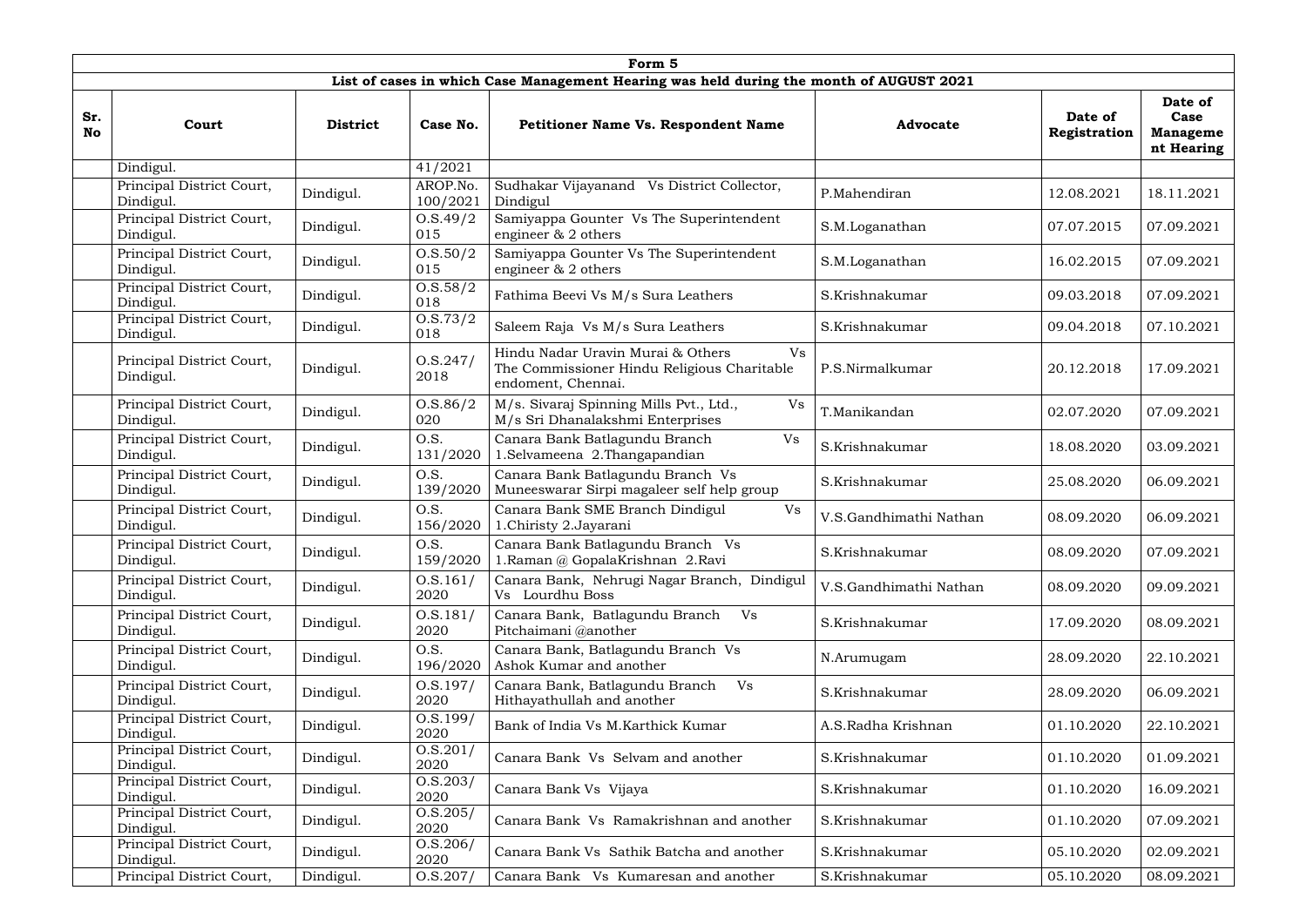|                  | Form 5                                 |                 |                    |                                                                                                       |                        |                         |                                                  |  |  |  |
|------------------|----------------------------------------|-----------------|--------------------|-------------------------------------------------------------------------------------------------------|------------------------|-------------------------|--------------------------------------------------|--|--|--|
|                  |                                        |                 |                    | List of cases in which Case Management Hearing was held during the month of AUGUST 2021               |                        |                         |                                                  |  |  |  |
| Sr.<br><b>No</b> | Court                                  | <b>District</b> | Case No.           | <b>Petitioner Name Vs. Respondent Name</b>                                                            | <b>Advocate</b>        | Date of<br>Registration | Date of<br>Case<br><b>Manageme</b><br>nt Hearing |  |  |  |
|                  | Dindigul.                              |                 | 2020               |                                                                                                       |                        |                         |                                                  |  |  |  |
|                  | Principal District Court,<br>Dindigul. | Dindigul.       | 0. S. 208/<br>2020 | Canara Bank Vs Vaigai Magalir Self Help<br>Group through its president Tmt.B.Thangam<br>and another   | S.Krishnakumar         | 05.10.2020              | 06.09.2021                                       |  |  |  |
|                  | Principal District Court,<br>Dindigul. | Dindigul.       | 0. S. 209/<br>2020 | Indian Bank Vs Rainbow Aangal self help<br>group through its Animator T.Chandrasekar and<br>another   | V.S.Gandhi Mathinathan | 05.10.2020              | 17.09.2021                                       |  |  |  |
|                  | Principal District Court,<br>Dindigul. | Dindigul.       | 0.5.211/<br>2020   | Indian Overseas Bank Vs M/s.Amman Agri<br>clinic represented through its proprietor<br>I.Singadurai   | D.C.Centhil            | 06.10.2020              | 01.09.2021                                       |  |  |  |
|                  | Principal District Court,<br>Dindigul. | Dindigul.       | 0. S. 214/<br>2020 | Canara Bank Vs Syed Abuthaheer and<br>another                                                         | S.Krishnakumar         | 07.10.2020              | 17.09.2021                                       |  |  |  |
|                  | Principal District Court,<br>Dindigul. | Dindigul.       | 0. S. 217/<br>2020 | Canara Bank Vs Kavitha and another                                                                    | S.Krishnakumar         | 07.10.2020              | 06.09.2021                                       |  |  |  |
|                  | Principal District Court,<br>Dindigul. | Dindigul.       | 0. S. 219/<br>2020 | Canara Bank Vs M/s.S.P.Grawals represented<br>by its proprietor P.Ashokkumar and another              | S.Krishnakumar         | 07.10.2020              | 06.09.2021                                       |  |  |  |
|                  | Principal District Court,<br>Dindigul. | Dindigul.       | 0. S. 221/<br>2020 | Canara Bank Vs E.Poonkothai and another                                                               | S.Krishnakumar         | 07.10.2020              | 08.09.2021                                       |  |  |  |
|                  | Principal District Court,<br>Dindigul. | Dindigul.       | 0. S. 222/<br>2020 | Canara Bank Vs Kavimalar Magalir Mandram<br>Represented by its Animator R.Muthulakshmi<br>and another | S.Krishnakumar         | 07.10.2020              | 23.09.2021                                       |  |  |  |
|                  | Principal District Court,<br>Dindigul. | Dindigul.       | 0. S. 225/<br>2020 | State Bank of Indian Vs N.Gobikrishnan                                                                | G.Ilampooranan         | 08.10.2020              | 28.09.2021                                       |  |  |  |
|                  | Principal District Court,<br>Dindigul. | Dindigul.       | O.S.227/<br>2020   | Canara Bank Vs Arockia Ananda<br>Kulandaisamy                                                         | S.Krishnakumar         | 08.10.2020              | 21.09.2021                                       |  |  |  |
|                  | Principal District Court,<br>Dindigul. | Dindigul.       | 0. S. 231/<br>2020 | Canara Bank Vs Sakthi Mariyamman Magalir<br>Sangam through its President Jeyanthi and<br>another      | S.Krishnakumar         | 13.10.2020              | 16.09.2021                                       |  |  |  |
|                  | Principal District Court,<br>Dindigul. | Dindigul.       | 0. S. 238/<br>2020 | Indian Overseas Bank Vs G, Ganesan and<br>another                                                     | S.Krishnakumar         | 15.10.2020              | 23.09.2021                                       |  |  |  |
|                  | Principal District Court,<br>Dindigul. | Dindigul.       | O.S<br>247/2020    | Canara Bank, Batlagundu Branch Vs<br>Amaladevi @another                                               | S.Krishnakumar         | 02.11.2020              | 02.09.2021                                       |  |  |  |
|                  | Principal District Court,<br>Dindigul. | Dindigul.       | O.S<br>248/2020    | Canara Bank, Batlagundu Branch Vs<br>Sakayaraj @another                                               | S.Krishnakumar         | 02.11.2020              | 07.10.2021                                       |  |  |  |
|                  | Principal District Court,<br>Dindigul. | Dindigul.       | O.S<br>249/2020    | Indian Overses Bank, Dindigul Branch<br>Vs<br>Ramanathan @another                                     | S.Krishnakumar         | 03.11.2020              | 22.09.2021                                       |  |  |  |
|                  | Principal District Court,<br>Dindigul. | Dindigul.       | O.S<br>251/2020    | Canara Bank, Batlagundu Branch<br>Vs<br>Amutha                                                        | S.Krishnakumar         | 05.11.2020              | 15.09.2021                                       |  |  |  |
|                  | Principal District Court,<br>Dindigul. | Dindigul.       | O.S<br>256/2020    | Union Bank, Meddupatti Branch Vs<br>Ayyappan                                                          | A.S.Radha Krishnan     | 06.11.2020              | 17.09.2021                                       |  |  |  |
|                  | Principal District Court,<br>Dindigul. | Dindigul.       | O.S<br>259/2020    | Canara Bank, Batlagundu Branch Vs<br>Amutha                                                           | V.S.Gandhi Mathinathan | 07.11.2020              | 16.09.2021                                       |  |  |  |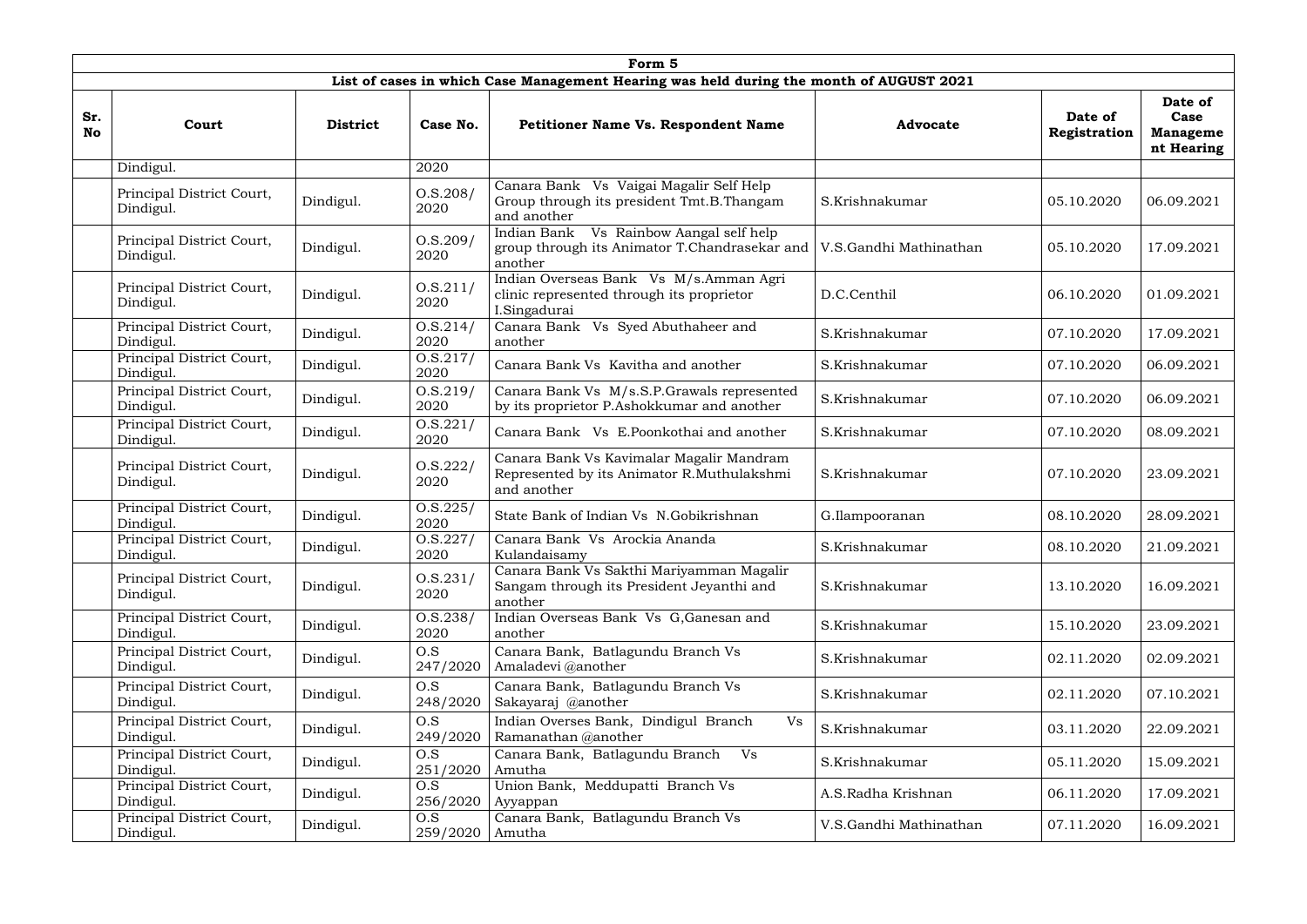|                  |                                        |                 |                 | Form 5                                                                                                                                                                          |                        |                         |                                                  |
|------------------|----------------------------------------|-----------------|-----------------|---------------------------------------------------------------------------------------------------------------------------------------------------------------------------------|------------------------|-------------------------|--------------------------------------------------|
|                  |                                        |                 |                 | List of cases in which Case Management Hearing was held during the month of AUGUST 2021                                                                                         |                        |                         |                                                  |
| Sr.<br><b>No</b> | Court                                  | <b>District</b> | Case No.        | <b>Petitioner Name Vs. Respondent Name</b>                                                                                                                                      | <b>Advocate</b>        | Date of<br>Registration | Date of<br>Case<br><b>Manageme</b><br>nt Hearing |
|                  | Principal District Court,<br>Dindigul. | Dindigul.       | O.S<br>277/2020 | M/s.Malayaan integrated Builders, Partnership<br>firm throrugh its Partner A.M.Arumugam Vs<br>Institute of Management Technology, Hyderabad<br>through its President and others | N.Sivakumar            | 19.11.2020              | 06.09.2021                                       |
|                  | Principal District Court,<br>Dindigul. | Dindigul.       | O.S<br>286/2020 | Canara Bank, Batlagundu Branch<br>Vs<br>Meenakshi Sripi Self Help Group                                                                                                         | S.Krishnakumar         | 20.11.2020              | 05.10.2021                                       |
|                  | Principal District Court,<br>Dindigul. | Dindigul.       | O.S<br>292/2020 | Canara Bank, Dindigul Branch Vs Selvi<br>@another                                                                                                                               | D.C.Centhil            | 21.11.2020              | 06.09.2021                                       |
|                  | Principal District Court,<br>Dindigul. | Dindigul.       | O.S<br>293/2020 | Union Bank, Medduppatti Branch Vs<br>Varadharaj                                                                                                                                 | A.S.Radha Krishnan     | 21.11.2020              | 06.09.2021                                       |
|                  | Principal District Court,<br>Dindigul. | Dindigul.       | O.S<br>296/2020 | State Bank of India, Nilakottai Branch<br>Vs<br>Saravanan                                                                                                                       | G.Ilampooranan         | 23.11.2020              | 06.09.2021                                       |
|                  | Principal District Court,<br>Dindigul. | Dindigul.       | O.S<br>297/2020 | State Bank of India, Nilakottai Branch<br>Vs<br>Mariyappan                                                                                                                      | G.Ilampooranan         | 23.11.2020              | 07.09.2021                                       |
|                  | Principal District Court,<br>Dindigul. | Dindigul.       | O.S<br>298/2020 | State Bank of India, Nilakottai Branch<br>Vs<br>Saravanan                                                                                                                       | G.Ilampooranan         | 23.11.2020              | 06.09.2021                                       |
|                  | Principal District Court,<br>Dindigul. | Dindigul.       | O.S<br>301/2020 | Canara Bank, Batlagundu Branch<br>Vs<br>M/s Anitha Textiles through its Proprietor<br>Ramesh, Ahamed Tajeeen and others                                                         | S.Krishnakumar         | 23.11.2020              | 14.09.2021                                       |
|                  | Principal District Court,<br>Dindigul. | Dindigul.       | O.S<br>300/2020 | Canara Bank, Batlagundu Branch<br>Vs<br>M/s Anitha Textiles through its Proprietor<br>Ramesh, Ahamed Tajeeen and others                                                         | S.Krishnakumar         | 23.11.2020              | 07.09.2021                                       |
|                  | Principal District Court,<br>Dindigul. | Dindigul.       | O.S<br>328/2020 | Canara Bank Main Branch Vs Karthikeyan                                                                                                                                          | G.Ilampooranan         | 14.12.2020              | 23.09.2021                                       |
|                  | Principal District Court,<br>Dindigul. | Dindigul.       | O.S<br>329/2020 | Canara Bank Main Branch Vs Murugesan                                                                                                                                            | G.Ilampooranan         | 14.12.2020              | 22.09.2021                                       |
|                  | Principal District Court,<br>Dindigul. | Dindigul.       | O.S<br>337/2020 | Canara Bank Batlagundu Branch Vs Niraimathi<br>Magalir Mandram through its President Selvi<br>and another                                                                       | S.Krishnakumar         | 16.12.2020              | 06.10.2021                                       |
|                  | Principal District Court,<br>Dindigul. | Dindigul.       | O.S<br>338/2020 | Canara Bank Batlagundu Branch Vs Sigaram<br>Magalir Mandram through its President<br>Palaniyammali and another                                                                  | S.Krishnakumar         | 16.12.2020              | 27.10.2021                                       |
|                  | Principal District Court,<br>Dindigul. | Dindigul.       | O.S<br>347/2020 | Canara Bank Sendurai Branch Vs Sankaran<br>and another                                                                                                                          | V.S.Gandhi Mathinathan | 22.12.2020              | 17.09.2021                                       |
|                  | Principal District Court,<br>Dindigul. | Dindigul.       | O.S<br>351/2020 | Canara Bank Sendurai Branch Vs<br>Karthikeyan and another                                                                                                                       | V.S.Gandhi Mathinathan | 23.12.2020              | 17.09.2021                                       |
|                  | Principal District Court,<br>Dindigul. | Dindigul.       | O.S<br>12/2021  | Canara Bank K.Keeranur Branch Vs<br>Murugesan and another                                                                                                                       | A.Devendran            | 07.01.2021              | 23.09.2021                                       |
|                  | Principal District Court,<br>Dindigul. | Dindigul.       | O.S<br>25/2021  | Canara Bank Kottanatham Branch Vs<br>Periyasamy                                                                                                                                 | S.Krishnakumar         | 11.01.2021              | 03.09.2021                                       |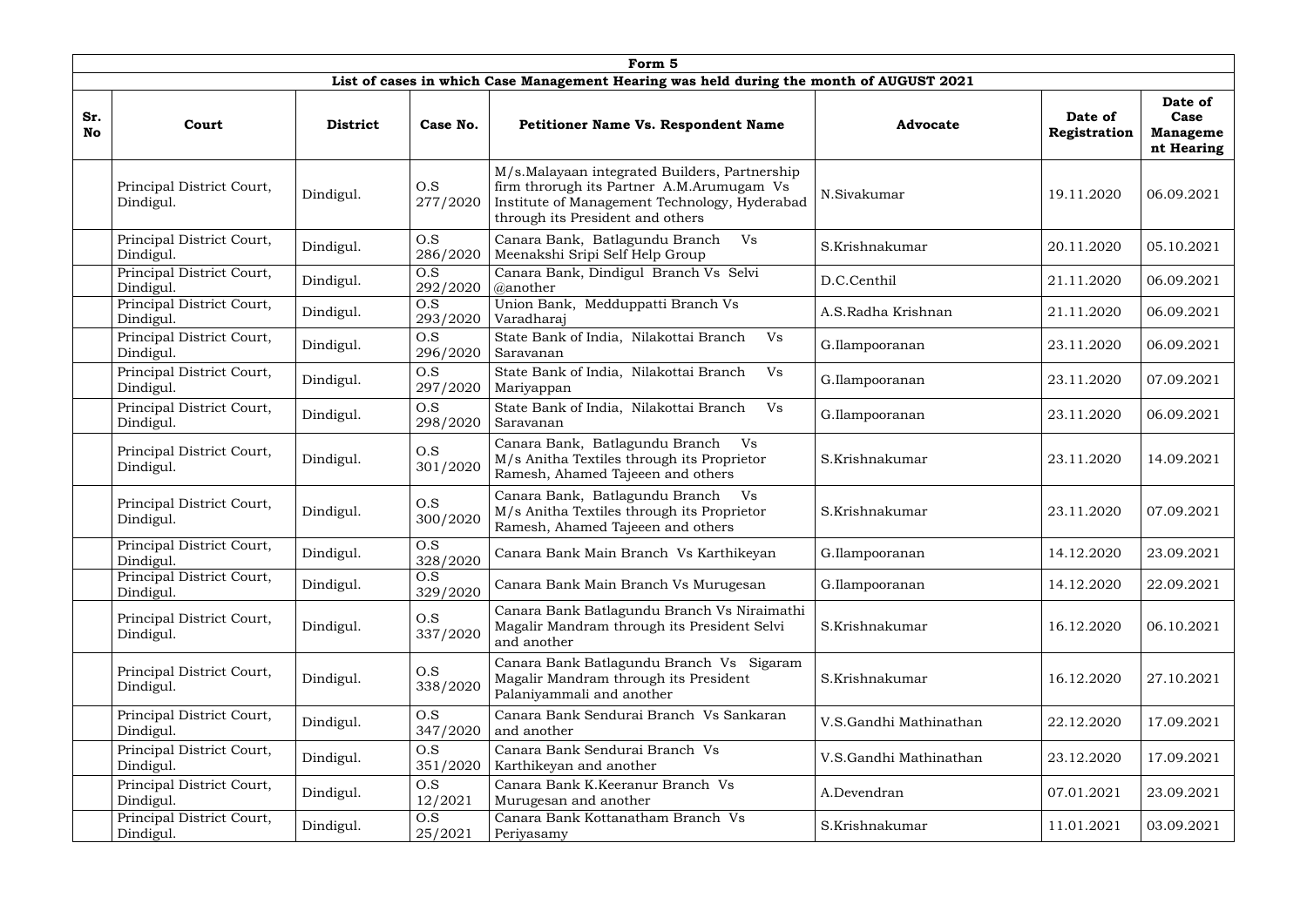|                  |                                        |                 |                  | Form 5                                                                                                              |                        |                         |                                                  |
|------------------|----------------------------------------|-----------------|------------------|---------------------------------------------------------------------------------------------------------------------|------------------------|-------------------------|--------------------------------------------------|
|                  |                                        |                 |                  | List of cases in which Case Management Hearing was held during the month of AUGUST 2021                             |                        |                         |                                                  |
| Sr.<br><b>No</b> | Court                                  | <b>District</b> | Case No.         | <b>Petitioner Name Vs. Respondent Name</b>                                                                          | <b>Advocate</b>        | Date of<br>Registration | Date of<br>Case<br><b>Manageme</b><br>nt Hearing |
|                  | Principal District Court,<br>Dindigul. | Dindigul.       | O.S<br>57/2021   | Vagai Leather Corporation representative<br>through Managing Partner Mani. Vs<br>Mahamadhu Ebragim @ Bullet Ebragim | N.T.R.Vijay Kumar      | 05.02.2021              | 02.09.2021                                       |
|                  | Principal District Court,<br>Dindigul. | Dindigul.       | O.S<br>71/2021   | UCO Bank, Dindigul Branch Vs Asaraf Ali and<br>another                                                              | S.M.Loganathan         | 24.02.2021              | 02.09.2021                                       |
|                  | Principal District Court,<br>Dindigul. | Dindigul.       | O.S.<br>100/2021 | Canara Bank Batlagundu Branch Vs<br>Deivanayaki and another                                                         | S.Krishnakumar         | 26.03.2021              | 02.09.2021                                       |
|                  | Principal District Court,<br>Dindigul. | Dindigul.       | O.S.<br>101/2021 | Canara Bank Batlagundu Branch Vs Asanullah                                                                          | S.Krishnakumar         | 26.03.2021              | 07.10.2021                                       |
|                  | Principal District Court,<br>Dindigul. | Dindigul.       | O.S.<br>103/2021 | Canara Bank Batlagundu Branch Vs Akbar and<br>another                                                               | S.Krishnakumar         | 26.03.2021              | 01.09.2021                                       |
|                  | Principal District Court,<br>Dindigul. | Dindigul.       | O.S.<br>112/2021 | Canara Bank Batlagundu Branch Vs<br>Sathuragiri Traders Represented thorugh<br>Rathinagiri and 2 others.            | S.Krishnakumar         | 07.04.2021              | 13.09.2021                                       |
|                  | Principal District Court,<br>Dindigul. | Dindigul.       | O.S.<br>113/2021 | Canara Bank Thadicoumb Branch Vs<br>Chandran                                                                        | S.Krishnakumar         | 07.04.2021              | 06.09.2021                                       |
|                  | Principal District Court,<br>Dindigul. | Dindigul.       | O.S.<br>127/2021 | Kumarasen Vs Gopalakrishnan                                                                                         | P.Velumani             | 09.04.2021              | 06.09.2021                                       |
|                  | Principal District Court,<br>Dindigul. | Dindigul.       | O.S.<br>130/2021 | Canara Bank Paganatham Branch VS<br>Karthikeyan                                                                     | G.Ilampooranan         | 20.04.2021              | 07.09.2021                                       |
|                  | Principal District Court,<br>Dindigul. | Dindigul.       | O.S.<br>131/2021 | Canara Bank Paganatham Branch VS<br>P.Navaneethakrishnan                                                            | G.Ilampooranan         | 20.04.2021              | 07.09.2021                                       |
|                  | Principal District Court,<br>Dindigul. | Dindigul.       | O.S.<br>132/2021 | Canara Bank Paganatham Branch VS<br>S.Seenivasan                                                                    | G.Ilampooranan         | 20.04.2021              | 07.09.2021                                       |
|                  | Principal District Court,<br>Dindigul. | Dindigul.       | O.S.<br>135/2021 | Canara Bank Chinnalapatti Branch Vs<br>Mathan Traders represented through Kavitha                                   | S.Krishnakumar         | 21.04.2021              | 08.09.2021                                       |
|                  | Principal District Court,<br>Dindigul. | Dindigul.       | O.S.<br>136/2021 | State Bank of India, Kanakkanpatty Branch Vs<br>Vigneswara Pandian                                                  | S.Krishnakumar         | 22.04.2021              | 28.09.2021                                       |
|                  | Principal District Court,<br>Dindigul. | Dindigul.       | O.S.<br>163/2021 | Canara Bank, Shanarpatti Branch Vs Sri Devi<br>Women Joint Liability Group Represented<br>through Pottiyammal       | G.Ilampooranan         | 06.07.2021              | 17.09.2021                                       |
|                  | Principal District Court,<br>Dindigul. | Dindigul.       | O.S.<br>164/2021 | Canara Bank, Shanarpatti Branch Vs Iswryam<br>Women Joint Liability Group Represented<br>through Manimegalai.       | G.Ilampooranan         | 06.07.2021              | 04.09.2021                                       |
|                  | Principal District Court,<br>Dindigul. | Dindigul.       | O.S.<br>169/2021 | Canara Bank Main Branch, Dindigul Vs SS<br>Garments through the Proprietor KKS Abdul<br>Nazeer                      | G.Ilampooranan         | 09.07.2021              | 13.09.2021                                       |
|                  | Principal District Court,<br>Dindigul. | Dindigul.       | O.S.<br>170/2021 | Canara Bank Main Branch, Dindigul<br>Vs<br>SS Garments through the Proprietor KKS Abdul<br>Nazeer                   | G.Ilampooranan         | 09.07.2021              | 03.09.2021                                       |
|                  | Principal District Court,<br>Dindigul. | Dindigul.       | O.S.<br>171/2021 | Canara Bank Sendurai Branch Vs Murugan<br>and another                                                               | V.S.Gandhi Mathinathan | 12.07.2021              | 22.09.2021                                       |
|                  | Principal District Court,              | Dindigul.       | O.S.             | Canara Bank Sendurai Branch Vs Lingeswari                                                                           | V.S.Gandhi Mathinathan | 12.07.2021              | 23.09.2021                                       |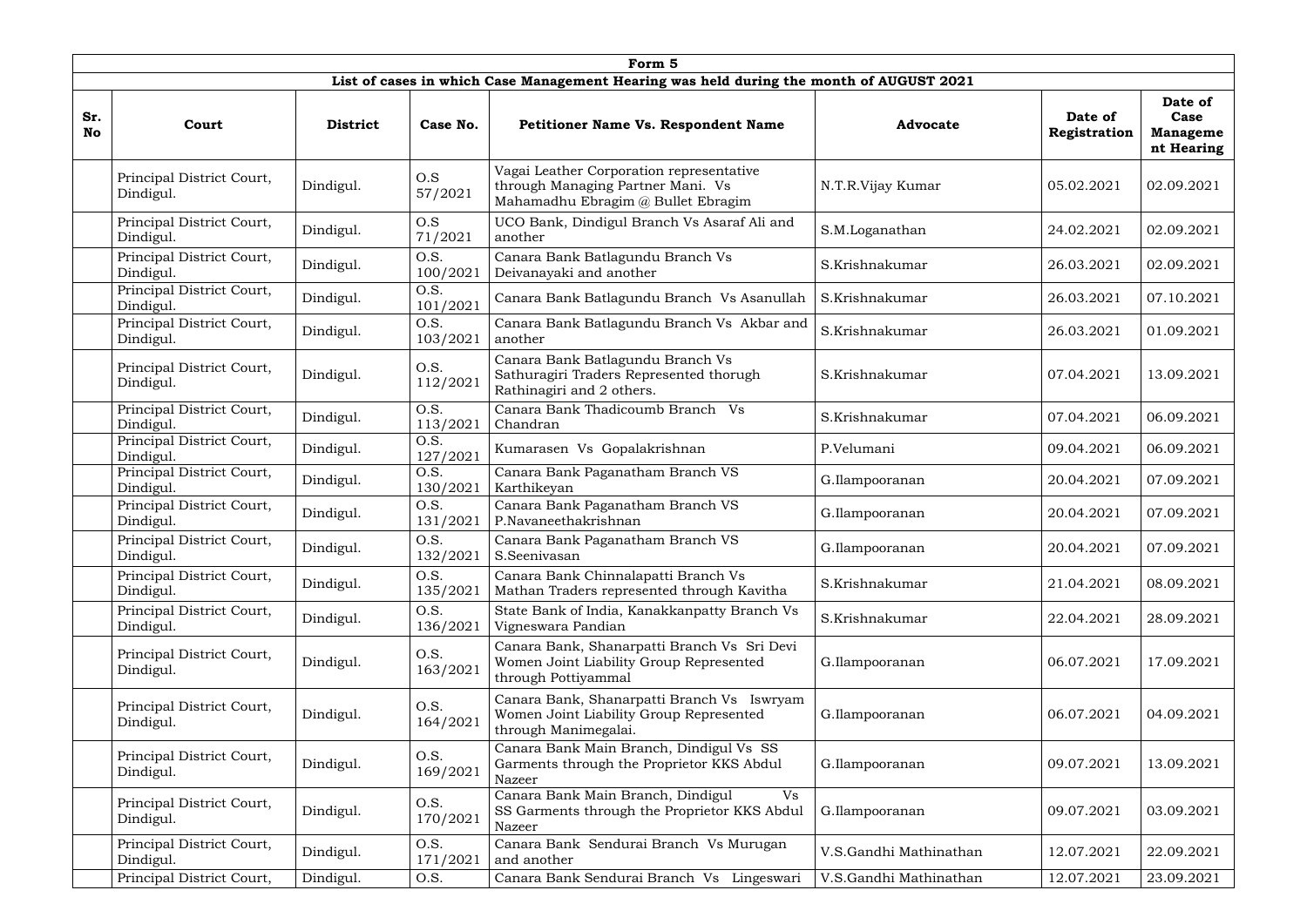|                  |                                           |                     |                  | Form 5                                                                                                                                                                                                                                                                         |                              |                         |                                                  |
|------------------|-------------------------------------------|---------------------|------------------|--------------------------------------------------------------------------------------------------------------------------------------------------------------------------------------------------------------------------------------------------------------------------------|------------------------------|-------------------------|--------------------------------------------------|
|                  |                                           |                     |                  | List of cases in which Case Management Hearing was held during the month of AUGUST 2021                                                                                                                                                                                        |                              |                         |                                                  |
| Sr.<br><b>No</b> | Court                                     | <b>District</b>     | Case No.         | <b>Petitioner Name Vs. Respondent Name</b>                                                                                                                                                                                                                                     | <b>Advocate</b>              | Date of<br>Registration | Date of<br>Case<br><b>Manageme</b><br>nt Hearing |
|                  | Dindigul.                                 |                     | 172/2021         |                                                                                                                                                                                                                                                                                |                              |                         |                                                  |
|                  | Principal District Court,<br>Dindigul.    | Dindigul.           | O.S.<br>174/2021 | Canara Bank Vedasandur Branch Vs<br>Govindarajan                                                                                                                                                                                                                               | S.Krishnakumar               | 13.07.2021              | 17.09.2021                                       |
|                  | Principal District Court,<br>Dindigul.    | Dindigul.           | O.S.<br>176/2021 | Bank of Baroda Vs M/s.Get Adict, a partnership<br>firm, represented by its Managing partner<br>V.Nandakumar and others                                                                                                                                                         | A.S.Radha Krishnan           | 14.07.2021              | 13.09.2021                                       |
|                  | Principal District Court,<br>Dindigul.    | Dindigul.           | O.S.<br>179/2021 | City Union Bank Natham Branch Vs Nasar and<br>another                                                                                                                                                                                                                          | A.Jahangeer                  | 16.07.2021              | 27.09.2021                                       |
|                  | Principal District Court,<br>Dindigul.    | Dindigul.           | O.S.<br>202/2021 | Canara Bank Nehrugi Nagar Branch Vs<br>Thangavelu and another                                                                                                                                                                                                                  | V.S.Gandhi Mathinathan       | 28.07.2021              | 03.09.2021                                       |
|                  | Principal District Court,<br>Dindigul.    | Dindigul.           | O.S.<br>205/2021 | Canara Bank Batlagundu Branch Vs Raja and<br>another                                                                                                                                                                                                                           | N.Arumugam                   | 28.07.2021              | 06.09.2021                                       |
|                  | Principal District Court,<br>Dindigul.    | Dindigul.           | O.S.<br>209/2021 | Indian Overseas Bank, Pudhuchathiram Branch<br>Vs Paulraj                                                                                                                                                                                                                      | G.Ilampooranan               | 02.08.2021              | 07.09.2021                                       |
|                  | Principal District Court,<br>Dindigul.    | Dindigul.           | O.S.<br>239/2021 | Canara Bank Vedasandur Branch Vs<br>Pushpalatha                                                                                                                                                                                                                                | S.Krishnamurthy              | 19.08.2021              | 22.09.2021                                       |
|                  | Principal District Court,<br>Dindigul.    | Dindigul.           | O.S.<br>240/2021 | Canara Bank Vedasandur Branch Vs<br>Mahalakshmi Andavan                                                                                                                                                                                                                        | S.Krishnamurthy              | 19.08.2021              | 22.09.2021                                       |
|                  | Principal District Court,<br>Dindigul.    | Dindigul.           | O.S.<br>241/2021 | Canara Bank Vedasandur Branch<br>Vs<br>Mahalakshmi                                                                                                                                                                                                                             | S.Krishnamurthy              | 19.08.2021              | 22.09.2021                                       |
|                  | Principal District Court,<br>Dindigul.    | Dindigul.           | O.S.<br>242/2021 | Canara Bank Vedasandur Branch Vs<br>Sowdeeswari Palanichamy                                                                                                                                                                                                                    | S.Krishnamurthy              | 19.08.2021              | 23.09.2021                                       |
|                  | Principal District Court,<br>Dindigul.    | Dindigul.           | O.S.<br>243/2021 | Canara Bank, Thummalapatty Branch Vs<br>Michealjoseph                                                                                                                                                                                                                          | S.Krishnamurthy              | 19.08.2021              | 23.09.2021                                       |
|                  | Principal District Court,<br>Dindigul.    | Dindigul.           | O.S.<br>244/2021 | Canara Bank Vedasandur Branch Vs<br>Rajeswari                                                                                                                                                                                                                                  | S.Krishnamurthy              | 19.08.2021              | 23.09.2021                                       |
|                  | Principal District Court,<br>Dindigul.    | Dindigul.           | O.S.<br>245/2021 | Canara Bank Vedasandur Branch Vs<br>Pushpalatha                                                                                                                                                                                                                                | S.Krishnamurthy              | 19.08.2021              | 24.09.2021                                       |
|                  | Principal District Court,<br>Dindigul.    | Dindigul.           | O.S.<br>245/2021 | Canara Bank Vedasandur Branch Vs<br>Rajeswari                                                                                                                                                                                                                                  | S.Krishnamurthy              | 19.08.2021              | 24.09.2021                                       |
| $\overline{7}$   | Principal District Court,<br>Erode        | Erode               | NIL              | NIL                                                                                                                                                                                                                                                                            | <b>NIL</b>                   | NIL                     | NIL                                              |
| $8\,$            | Principal District<br>Court, Chengalpattu | Kancheepuram        | <b>NIL</b>       | NIL                                                                                                                                                                                                                                                                            | <b>NIL</b>                   | NIL                     | NIL                                              |
| 9                | Principal District Court,<br>Nagercoil    | Kanniyakumari   NIL |                  | NIL                                                                                                                                                                                                                                                                            | <b>NIL</b>                   | NIL                     | NIL                                              |
| 10               | Principal District Court,<br>Karur        | Karur               | 03/2018          | Alaska Export USA Inc., Illinois, United State of<br>America, rep. by its Vice President,<br>Dr.Veerasikku Bommiasamy, Illinois.<br>Plaintiff Vs "1. M/s. Alaska Exports, rep. by<br>its Managing partner, Karur.<br>2. J.M.Ramalingam<br>3. S. Thirunavakarasu<br>Defendants" | N.Thirumoorthy/E.K.Kumaresan | 10.10.2018              | 06.08.2021<br>24.08.2021                         |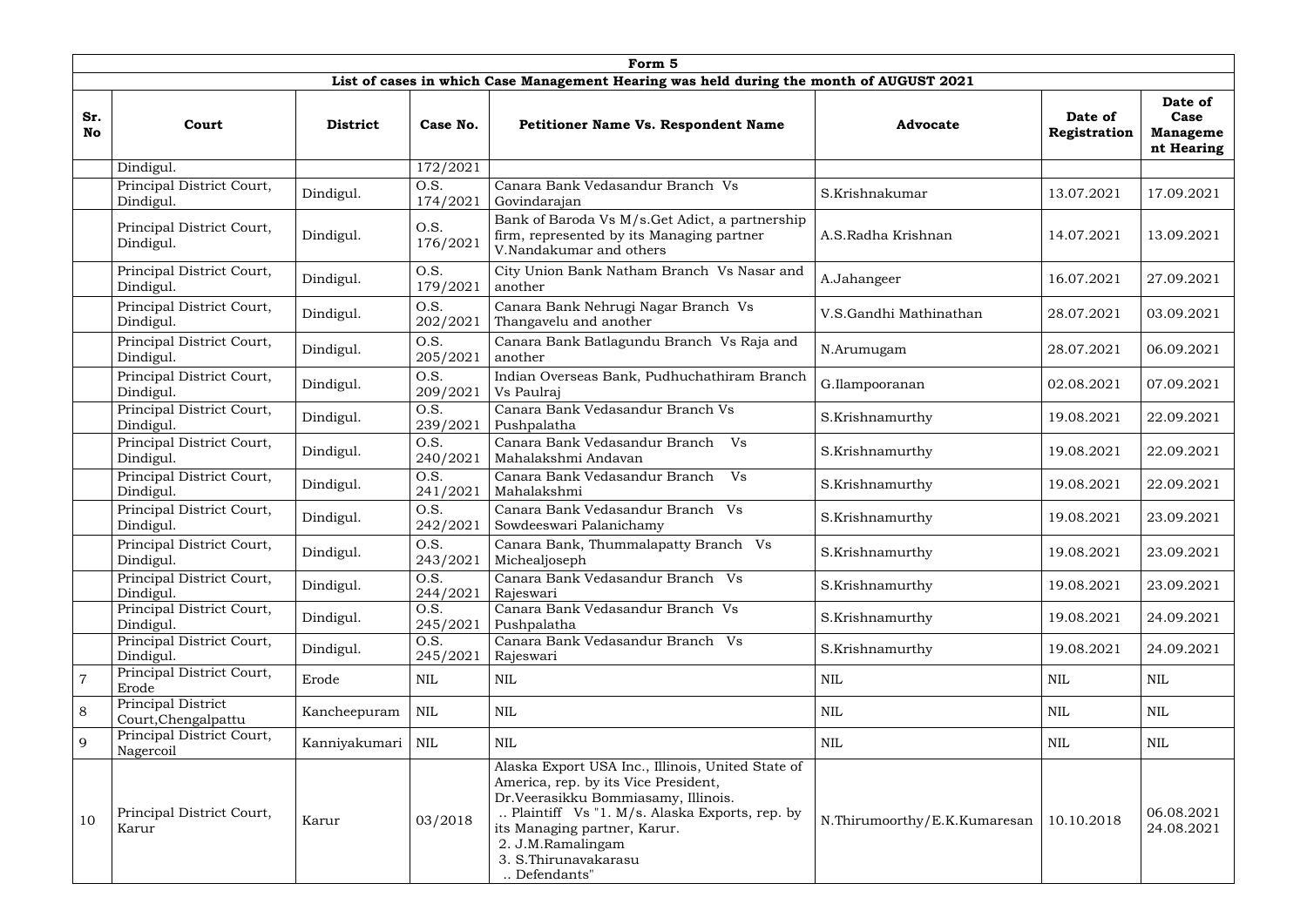|                  |                                                  |                 |                 | Form <sub>5</sub>                                                                                                                                                                                                                                                                                                                                                                      |                                |                         |                                                  |
|------------------|--------------------------------------------------|-----------------|-----------------|----------------------------------------------------------------------------------------------------------------------------------------------------------------------------------------------------------------------------------------------------------------------------------------------------------------------------------------------------------------------------------------|--------------------------------|-------------------------|--------------------------------------------------|
|                  |                                                  |                 |                 | List of cases in which Case Management Hearing was held during the month of AUGUST 2021                                                                                                                                                                                                                                                                                                |                                |                         |                                                  |
| Sr.<br><b>No</b> | Court                                            | <b>District</b> | Case No.        | <b>Petitioner Name Vs. Respondent Name</b>                                                                                                                                                                                                                                                                                                                                             | <b>Advocate</b>                | Date of<br>Registration | Date of<br>Case<br><b>Manageme</b><br>nt Hearing |
|                  | Principal District Court,<br>Karur               | Karur           | 01/2019         | M/s. Master Linens INC., a partnership firm,<br>represented by Manager cum Power of Attorney<br>M.Kumaravel  Plaintiff Vs M/s. SANECO SAS.,<br>a Limited Liablity Company by shares,<br>incorporated under the laws of France, rep by<br>its General Director, Mr.Benoit Dalle and<br>President Ms.Alix Pollet  Defendant                                                              | K.Suresh/N.Kumaresan           | 27.04.2019              | 03.08.2021<br>25.08.2021                         |
|                  | Principal District Court,<br>Karur               | Karur           | 01/2020         | Thirunavukarasu<br>Proprietor M/s. Best Blue metals, Aravakurichi<br>Plaintiff Vs "Ponnusamy, Proprietor M/s. MSP<br>Readymix Concrete, Namakkal.<br>Defendant"                                                                                                                                                                                                                        | K.Ramesh/A.Prabakaran          | 22.01.2020              | 03.08.2021<br>16.08.2021                         |
|                  | Principal District Court,<br>Karur               | Karur           | 03/2020         | M/s. Pon Vinayaga Blue Metals, rep. by its<br>partner Ponnusamy, S/o Subbarayan, having<br>business office at S.F. No. 434/4,<br>Karudaiyampalayam Village and post,<br>Aravakurichi Taluk, Karur District.<br>$\ldots$ .<br>Plaintiff<br>Vs Ponnusamy S\o.<br>Marappa Gounder, Proprietor of M/s. MSP<br>Readymix Concrete, No. 85-J, MSP Building<br>Salem Road, Namakkal. Defendant | K.Ramesh                       | 26.11.2020              | 02.08.2021                                       |
| 11               | Principal District Court,<br>Krishnagiri         | Krishnagiri     | NIL             | NIL                                                                                                                                                                                                                                                                                                                                                                                    | NIL                            | NIL                     | NIL                                              |
|                  | <b>Additional District Court,</b><br>Krishnagiri | Krishnagiri     | O.S.<br>65/2020 | Bank of Baroda,<br>Krishnagiri Branch<br>/Vs/<br>1. M/S. Boys Stickers & Arts, Rep. By its prop.<br>K. Suresh<br>2. K. Suresh<br>3. P. Suresh Kumar Periyaswamy                                                                                                                                                                                                                        | Tr. K. Velayudam<br>Vs.<br>Nil | 24.02.2020              | 09.09.2021                                       |
|                  | <b>Additional District Court,</b><br>Hosur.      | Krishnagiri     | <b>NIL</b>      | $\mbox{NIL}$                                                                                                                                                                                                                                                                                                                                                                           | <b>NIL</b>                     | $\mbox{NIL}$            | <b>NIL</b>                                       |
| 12               | Prl. Dist. & Sessions<br>Court                   | Madurai         | <b>NIL</b>      | <b>NIL</b>                                                                                                                                                                                                                                                                                                                                                                             | NIL                            | NIL                     | <b>NIL</b>                                       |
|                  | I Addl. Dist. & Sessions<br>Court                | Madurai         | NIL             | NIL                                                                                                                                                                                                                                                                                                                                                                                    | NIL                            | NIL                     | NIL                                              |
|                  | I Addl. Sub Court                                | Madurai         | <b>NIL</b>      | $\mbox{NIL}$                                                                                                                                                                                                                                                                                                                                                                           | <b>NIL</b>                     | $\mbox{NIL}$            | <b>NIL</b>                                       |
|                  | II Addl. Sub Court                               | Madurai         | $\mbox{NIL}$    | NIL                                                                                                                                                                                                                                                                                                                                                                                    | <b>NIL</b>                     | <b>NIL</b>              | $\mbox{NIL}$                                     |
| 13               | District Court,<br>Nagapattinam                  | Nagapattinam    | <b>NIL</b>      | NIL                                                                                                                                                                                                                                                                                                                                                                                    | NIL                            | NIL                     | NIL                                              |
|                  | Fast Track Mahila Court,<br>Nagapattinam.        | Nagapattinam    | NIL             | $\mbox{NIL}$                                                                                                                                                                                                                                                                                                                                                                           | NIL                            | $\mbox{NIL}$            | NIL                                              |
|                  | Additional District Court,<br>Mayiladuthurai.    | Nagapattinam    | <b>NIL</b>      | <b>NIL</b>                                                                                                                                                                                                                                                                                                                                                                             | <b>NIL</b>                     | <b>NIL</b>              | <b>NIL</b>                                       |
|                  | Sub Court, Nagapattinam.                         | Nagapattinam    | NIL             | NIL                                                                                                                                                                                                                                                                                                                                                                                    | NIL                            | $\mbox{NIL}$            | NIL                                              |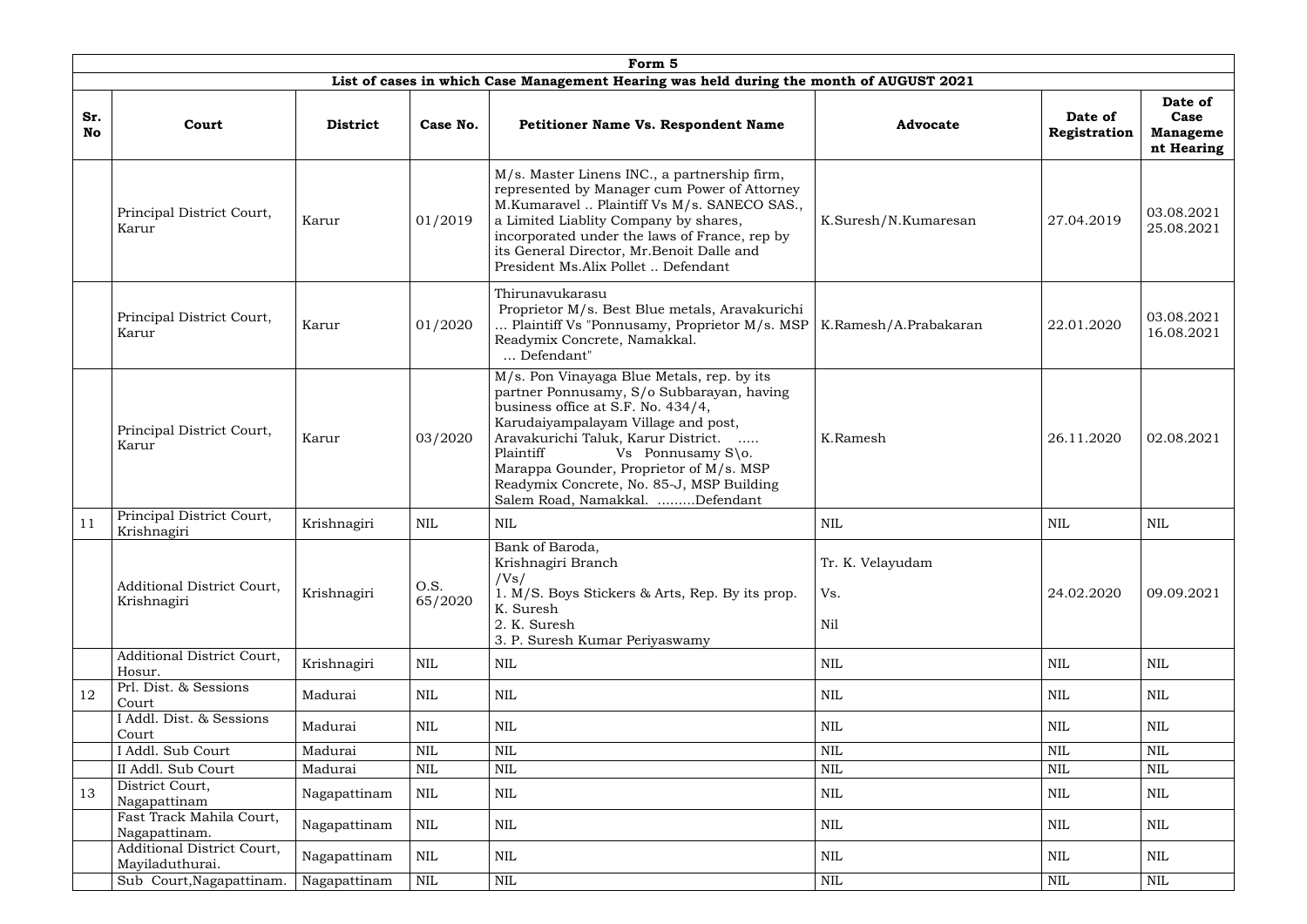|                  | Form 5                                   |                 |                       |                                                                                                                                                          |                                       |                         |                                                  |  |  |  |  |
|------------------|------------------------------------------|-----------------|-----------------------|----------------------------------------------------------------------------------------------------------------------------------------------------------|---------------------------------------|-------------------------|--------------------------------------------------|--|--|--|--|
|                  |                                          |                 |                       | List of cases in which Case Management Hearing was held during the month of AUGUST 2021                                                                  |                                       |                         |                                                  |  |  |  |  |
| Sr.<br><b>No</b> | Court                                    | <b>District</b> | Case No.              | <b>Petitioner Name Vs. Respondent Name</b>                                                                                                               | <b>Advocate</b>                       | Date of<br>Registration | Date of<br>Case<br><b>Manageme</b><br>nt Hearing |  |  |  |  |
|                  | Principal Sub Court,<br>Mayiladuthurai.  | Nagapattinam    | $\mbox{NIL}$          | <b>NIL</b>                                                                                                                                               | <b>NIL</b>                            | <b>NIL</b>              | <b>NIL</b>                                       |  |  |  |  |
|                  | Additional Sub Court,<br>Mayiladuthurai. | Nagapattinam    | <b>NIL</b>            | <b>NIL</b>                                                                                                                                               | <b>NIL</b>                            | NIL                     | NIL                                              |  |  |  |  |
|                  | The Principal District<br>Judge          | Nagapattinam    | <b>NIL</b>            | <b>NIL</b>                                                                                                                                               | <b>NIL</b>                            | <b>NIL</b>              | <b>NIL</b>                                       |  |  |  |  |
| 14               | The Principal District<br>Judge          | Namakkal        | $\cos/43/$<br>2020    | M/sGlobalvet Enterprises by its Owner<br>RGeetharanjani Vs KMS Poultry Farm Latha @<br>Krishnalatha                                                      | Suresh Kumar.P(P),                    | 05-02-2020              | 03-08-2021                                       |  |  |  |  |
|                  | The Principal District<br>Judge          | Namakkal        | <b>COS</b><br>64/2020 | Dhanabaagayam Spinners Private Ltd, Rep by its<br>M.Dhanasekar Vs Leelavathi Textile Traders rep<br>by ists proprietor Sukumar                           | K.Shanmugam                           | 30-11-2020              | 03-08-2021                                       |  |  |  |  |
|                  | The Principal District<br>Judge          | Namakkal        | $\cos/11/$<br>2020    | RDomnic Xavier Vs Fues Gupta M/sInnovittil<br>church                                                                                                     | Raju.L(P),                            | 18-01-2019              | 11-08-2021                                       |  |  |  |  |
|                  | The Principal District<br>Judge          | Namakkal        | $\cos/34/$<br>2020    | Mahendira Feeds and Foods by its Managing<br>Director Palanisamy Vs Nallaiyan                                                                            | Shanmugam.K(P),                       | 02-01-2020              | 05-08-2021                                       |  |  |  |  |
|                  | The Principal District<br>Judge          | Namakkal        | $\cos/37/$<br>2020    | Harin Feeds by its owner MSenthilkumar Vs<br>Sengottuvel                                                                                                 | Shanmugam.K(P),<br>Kannan.C(R),       | 07-01-2020              | 05-08-2021                                       |  |  |  |  |
|                  | The Principal District<br>Judge          | Namakkal        | $\cos/49/$<br>2020    | Mahendran Feeds Foods by its managing<br>director Palanisamy Power Egent Mohan Vs<br>Poongodi                                                            | Shanmugam.K(P),                       | 29-06-2020              | 05-08-2021                                       |  |  |  |  |
|                  | The Principal District<br>Judge          | Namakkal        | <b>COS</b><br>61/2020 | Harin Feeds by its Manager M.Senthilkumar Vs<br>K.B.S.Poultry Farm by its Manager Poopathi                                                               | K.Shanmugam                           | 30-11-2020              | 05-08-2021                                       |  |  |  |  |
|                  | The Principal District<br>Judge          | Namakkal        | <b>COS</b><br>2/2021  | Subashri Feeds by its Owner Umamaheshwari<br>by power Agent Yuvaraj and another Vs<br>Sakthivel                                                          | K.Shanmugam                           | 16-02-2021              | 05-08-2021                                       |  |  |  |  |
|                  | The Principal District<br>Judge          | Namakkal        | <b>COS</b><br>3/2021  | Subashree Feeds by its Owner Umamaheshwari<br>by power Agent Yuvaraj Vs Sakthivel                                                                        | K.Shanmugam                           | 16-02-2021              | 05-08-2021                                       |  |  |  |  |
|                  | The Principal District<br>Judge          | Namakkal        | <b>COS</b><br>18/2021 | Harin Feeds by its propreitor MSenthilkumar by<br>Power Agent Sellamuthu Vs VKumaravel                                                                   | Shanmugam.K(P),                       | 03-07-2021              | 05-08-2021                                       |  |  |  |  |
|                  | The Principal District<br>Judge          | Namakkal        | $\cos/17/$<br>2020    | Sree amman Finance Rep by its Managing<br>partner RGanesan Vs Kumaresan                                                                                  | Palanisamy. T.M.(P),<br>$Ravi.M(R)$ , | 25-04-2019              | 06-08-2021                                       |  |  |  |  |
|                  | The Principal District<br>Judge          | Namakkal        | $\cos/41/$<br>2020    | M/sVadivel Textiles rep by its Prop PVadivel Vs<br>M/sSri Vaari Fabrics rep by its prop SSelvan                                                          | Gunasekaran.P.M(P),                   | 29-01-2020              | 06-08-2021                                       |  |  |  |  |
|                  | The Principal District<br>Judge          | Namakkal        | <b>COS</b><br>66/2020 | Muthu Poultry Agencies by its Managing Partner<br>Thiyagarajan Power Agent Tamilselvan Vs<br>Shanmugavadivu                                              | Shanmugam.K(P),                       | 09-12-2020              | 06-08-2021                                       |  |  |  |  |
|                  | The Principal District<br>Judge          | Namakkal        | <b>COS</b><br>67/2020 | M/sHMTextiles Private Ltd rep by its Director<br>MrKishore MSethia Vs M/sJaihind Spinning<br>Mills Ltd rep by its Director PMRamakrishnan<br>and another | Ramasamy.R(P),                        | 14-12-2020              | 06-08-2021                                       |  |  |  |  |
|                  | The Principal District<br>Judge          | Namakkal        | $\cos/48/$<br>2020    | Dhanlaxmi Bank ltd Vs Arun and another                                                                                                                   | Anbazhagan.P(P),                      | 17-06-2020              | 07-08-2021                                       |  |  |  |  |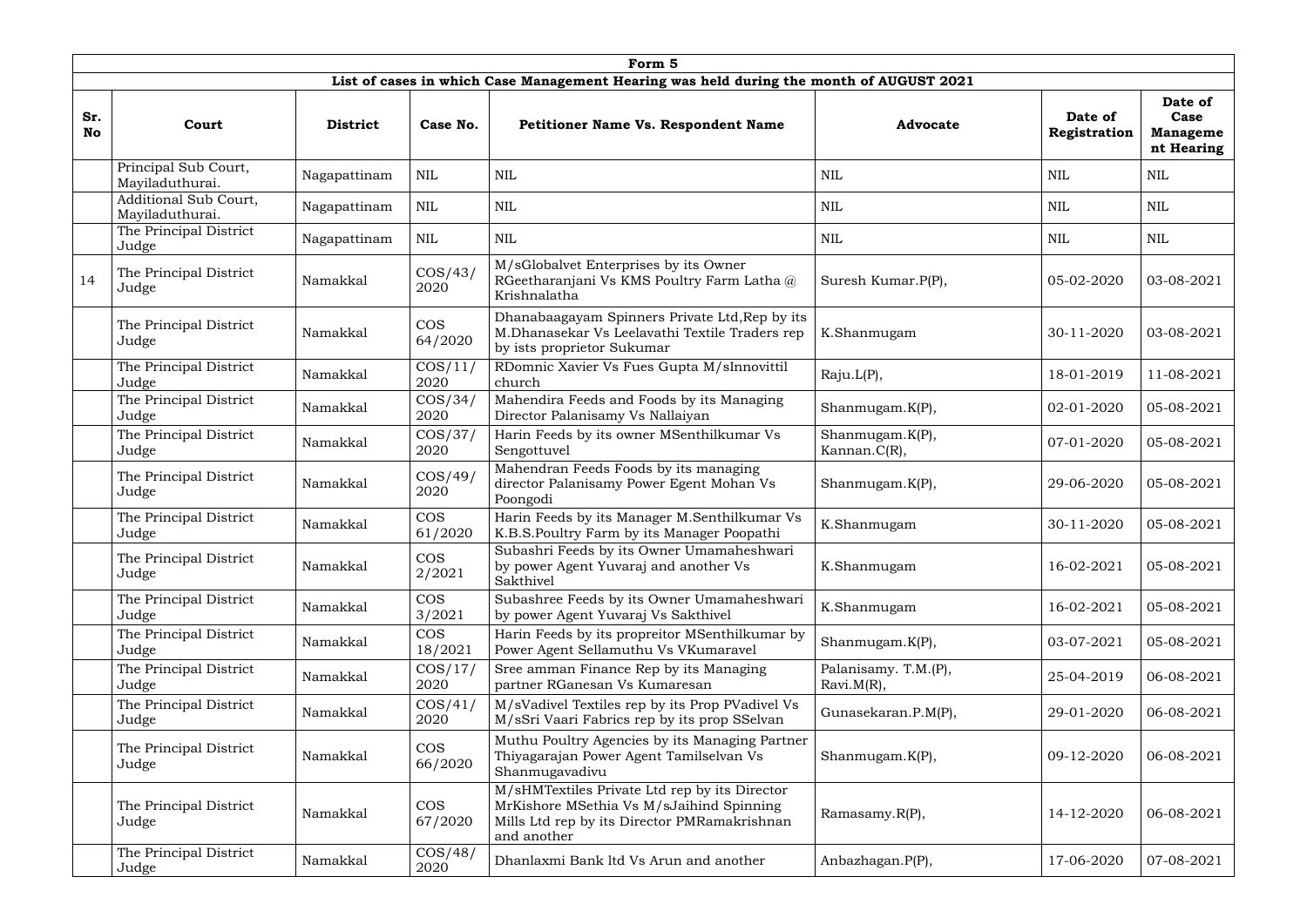|                  | Form 5                                                                                                                                                                                                      |                 |                                                                                                                                                                                                       |                                                                                                                       |                                            |                         |                                                  |  |  |  |  |  |
|------------------|-------------------------------------------------------------------------------------------------------------------------------------------------------------------------------------------------------------|-----------------|-------------------------------------------------------------------------------------------------------------------------------------------------------------------------------------------------------|-----------------------------------------------------------------------------------------------------------------------|--------------------------------------------|-------------------------|--------------------------------------------------|--|--|--|--|--|
|                  |                                                                                                                                                                                                             |                 |                                                                                                                                                                                                       | List of cases in which Case Management Hearing was held during the month of AUGUST 2021                               |                                            |                         |                                                  |  |  |  |  |  |
| Sr.<br><b>No</b> | Court                                                                                                                                                                                                       | <b>District</b> | Case No.                                                                                                                                                                                              | <b>Petitioner Name Vs. Respondent Name</b>                                                                            | <b>Advocate</b>                            | Date of<br>Registration | Date of<br>Case<br><b>Manageme</b><br>nt Hearing |  |  |  |  |  |
|                  | The Principal District<br>Judge                                                                                                                                                                             | Namakkal        | <b>COS</b><br>63/2020                                                                                                                                                                                 | Harin Feeds by its Owner M.Senthilkumar Vs<br>Jeyavel                                                                 | K.Shanmugam                                | 30-11-2020              | 09-08-2021                                       |  |  |  |  |  |
|                  | The Principal District<br>Judge                                                                                                                                                                             | Namakkal        | <b>COS</b><br>12/2021                                                                                                                                                                                 | Muthu Poultry Agencies by its Managing Partner<br>Thyagarajan by Power agent Tamilselvan Vs<br>Navaladi               | Shanmugam.K(P),                            | 13-05-2021              | 09-08-2021                                       |  |  |  |  |  |
|                  | The Principal District<br>Judge                                                                                                                                                                             | Namakkal        | <b>COS</b><br>13/2021                                                                                                                                                                                 | Muthu Poultry Agencies by its Managing Partner<br>Thiyagarajan by Power agent Tamilselvan Vs<br>Pandiyan and 2 others | Shanmugam.K(P),                            | 13-05-2021              | 09-08-2021                                       |  |  |  |  |  |
|                  | The Principal District<br>Namakkal<br>Judge                                                                                                                                                                 |                 | <b>COS</b><br>14/2021                                                                                                                                                                                 | Muthu Poultry Agencies by its Managing partner<br>Thyagarajan by power agent Tamilselvan Vs<br>Rajkumar               | Shanmugam.K(P),                            | 13-05-2021              | 09-08-2021                                       |  |  |  |  |  |
|                  | $\cos 19/2$<br>The Principal District<br>Namakkal<br>021<br>Judge<br>$\cos/40/$<br>The Principal District<br>Namakkal<br>2020<br>Judge<br>The Principal District<br>$\cos/44/$<br>Namakkal<br>2020<br>Judge |                 | Kanagathara Finance by its Managing Partner<br>by its DNatarajan Vs GLoganathan and another<br>M/sVictory Spinning Private Ltd by its Director<br>TBalachandran Vs M/sRitham Fibrarics and<br>another |                                                                                                                       | Raghu.T.V(P),                              | 06-07-2021              | 09-08-2021                                       |  |  |  |  |  |
|                  |                                                                                                                                                                                                             |                 |                                                                                                                                                                                                       |                                                                                                                       | Paraneedharan.C(P),<br>Palanisamy. K.K(R), | 21-01-2020              | 10-08-2021                                       |  |  |  |  |  |
|                  |                                                                                                                                                                                                             |                 | Sri Sivaganga Capitals by its Managing Partner<br>KGanesan Vs BVijayasarathi and 2 others                                                                                                             | Chinnusamy.R(P),                                                                                                      | 12-03-2020                                 | 10-08-2021              |                                                  |  |  |  |  |  |
|                  | The Principal District<br>Judge                                                                                                                                                                             | Namakkal        | $\cos/50/$<br>2020                                                                                                                                                                                    | Hain Feeds by its Owner MSenthilkumar by<br>power Agent PSellamuthu Vs Rajagopal                                      | Shanmugam.K(P),                            | 07-07-2020              | 10-08-2021                                       |  |  |  |  |  |
|                  | The Principal District<br>Judge                                                                                                                                                                             | Namakkal        | <b>COS</b><br>60/2020                                                                                                                                                                                 | Mahindra Feeds and Foods By its Managing<br>Partner Palanisamy by Power Agent                                         | K.Shanmugam                                | 30-11-2020              | 10-08-2021                                       |  |  |  |  |  |
|                  | The Principal District<br>Judge                                                                                                                                                                             | Namakkal        | $\cos/5/2$<br>020                                                                                                                                                                                     | Harin Feeds by its Manager MSenthilkumar Vs<br>Paramasivam Poultry Farm by its Manager<br>Paramasivam                 | Shanmugam.K(P),<br>Yoganathan. $S(R)$ ,    | 21-08-2018              | 11-08-2021                                       |  |  |  |  |  |
|                  | The Principal District<br>Judge                                                                                                                                                                             | Namakkal        | $\cos/10/$<br>2020                                                                                                                                                                                    | Senthamil Finance by its Managing partner Vs<br>Valarmathi and 2 others                                               | Balakrishnan.R(P),<br>Chinnusamy.R(R),     | 18-01-2019              | 11-08-2021                                       |  |  |  |  |  |
|                  | The Principal District<br>Judge                                                                                                                                                                             | Namakkal        | <b>COS</b><br>8/2021                                                                                                                                                                                  | Union Bank of India rep by its Power of attorney<br>agent and Branch Mamanger Vs JMFurniture<br>and 2 others          | Madhanmohan.A(P),                          | 29-03-2021              | 11-08-2021                                       |  |  |  |  |  |
|                  | $\cos/2/2$<br>The Principal District<br>Namakkal<br>020<br>Judge                                                                                                                                            |                 | Vishnu Sudha Textiles Rep by its Sole Properties<br>TSudha Rep by her Power Agent VRajagopalan<br>Vs M/sKMS and Company Rep by its Proprietor<br>KBabu                                                | Dakshinamoorthy.L(P),                                                                                                 | 05-06-2018                                 | 12-08-2021              |                                                  |  |  |  |  |  |
|                  | $\cos/25/$<br>The Principal District<br>Namakkal<br>2020<br>Judge                                                                                                                                           |                 | Mahendira feeds and foods by its Managing<br>Partner Palanisamy Vs MuthuKumar                                                                                                                         | Shanmugam.K(P),                                                                                                       | 19-08-2019                                 | 12-08-2021              |                                                  |  |  |  |  |  |
|                  | The Principal District<br>$\cos/38/$<br>Namakkal<br>2020<br>Judge                                                                                                                                           |                 | Selvaraj Vs United India Insurance company Ltd<br>by its branch manager                                                                                                                               | Shanmugam.K(P),                                                                                                       | 07-01-2020                                 | 12-08-2021              |                                                  |  |  |  |  |  |
|                  | The Principal District<br>Judge                                                                                                                                                                             | Namakkal        | <b>COS</b><br>1/2021                                                                                                                                                                                  | Royal Pipes and Tubes, Tiruchengode Through<br>its proprietor S.Subramaniyam Vs N.Velusamy                            | P.M.Gunasekaran                            | 03-02-2021              | 12-08-2021                                       |  |  |  |  |  |
|                  | The Principal District<br>Namakkal<br>Judge                                                                                                                                                                 |                 | $\cos/53/$<br>2020                                                                                                                                                                                    | Mahendran feeds and foods by rep partner<br>palanisamy by rep agent MMohan Vs<br>Senthikumar                          | Shanmugam.K(P),<br>Vinoth. $S(R)$ ,        | 19-08-2020              | 13-08-2021                                       |  |  |  |  |  |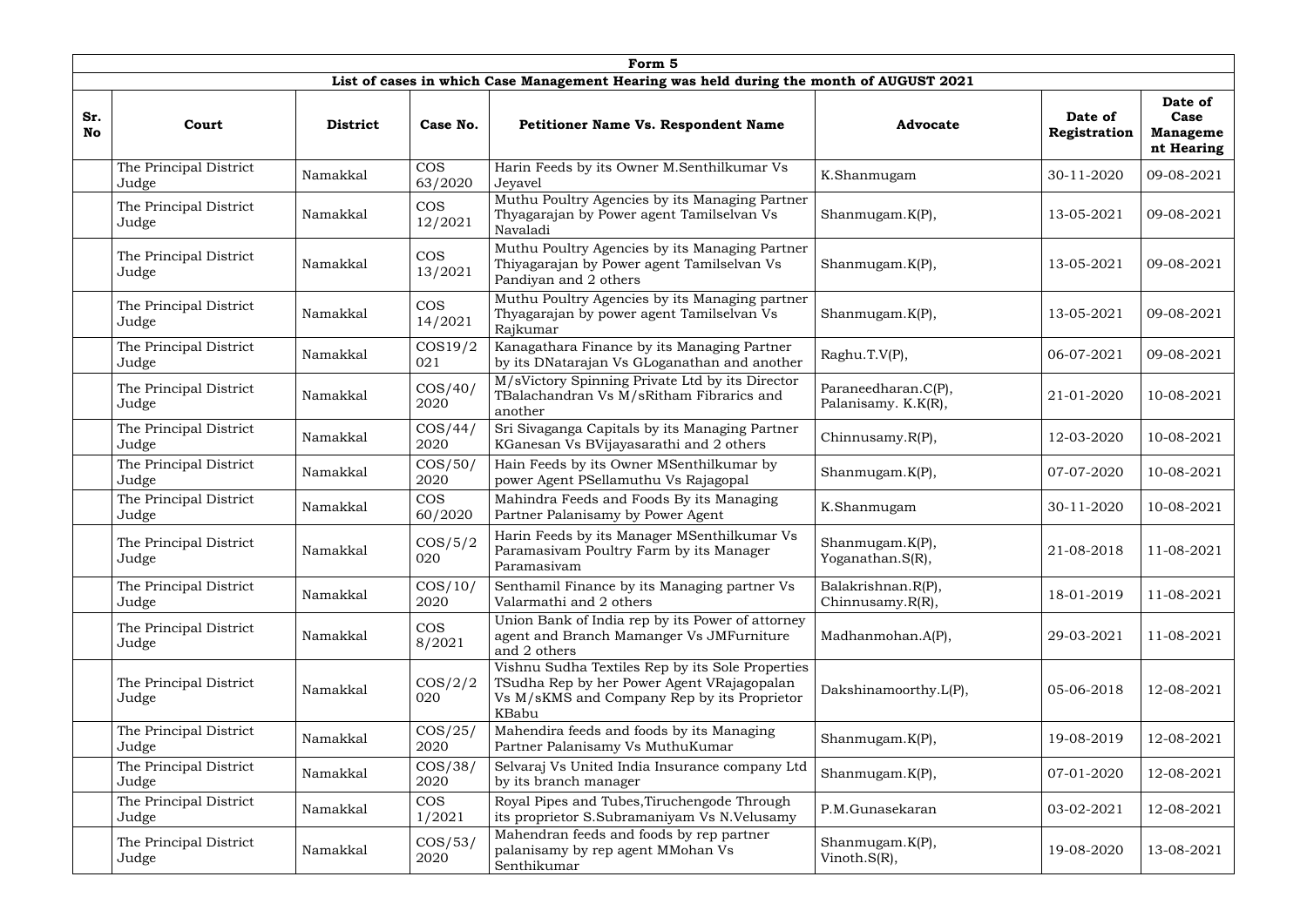|                  | Form 5                                                                                                                                                  |                                                                                                                                                                                    |                                                                                                                              |                                                                                                                              |                                 |                         |                                                  |  |  |  |  |  |
|------------------|---------------------------------------------------------------------------------------------------------------------------------------------------------|------------------------------------------------------------------------------------------------------------------------------------------------------------------------------------|------------------------------------------------------------------------------------------------------------------------------|------------------------------------------------------------------------------------------------------------------------------|---------------------------------|-------------------------|--------------------------------------------------|--|--|--|--|--|
|                  | List of cases in which Case Management Hearing was held during the month of AUGUST 2021                                                                 |                                                                                                                                                                                    |                                                                                                                              |                                                                                                                              |                                 |                         |                                                  |  |  |  |  |  |
| Sr.<br><b>No</b> | Court                                                                                                                                                   | <b>District</b>                                                                                                                                                                    | Case No.                                                                                                                     | <b>Petitioner Name Vs. Respondent Name</b>                                                                                   | <b>Advocate</b>                 | Date of<br>Registration | Date of<br>Case<br><b>Manageme</b><br>nt Hearing |  |  |  |  |  |
|                  | The Principal District<br>Judge                                                                                                                         | Namakkal                                                                                                                                                                           | $\cos/43/$<br>2020                                                                                                           | M/sGlobalvet Enterprises by its Owner<br>RGeetharanjani Vs KMS Poultry Farm Latha@<br>Krishnalatha                           | Suresh Kumar.P(P),              | 05-02-2020              | 14-08-2021                                       |  |  |  |  |  |
|                  | The Principal District<br>Judge                                                                                                                         | Dhanabaagayam Spinners Private Ltd, Rep by its<br><b>COS</b><br>M.Dhanasekar Vs Leelavathi Textile Traders rep<br>Namakkal<br>K.Shanmugam<br>64/2020<br>by ists proprietor Sukumar |                                                                                                                              | 30-11-2020                                                                                                                   | 14-08-2021                      |                         |                                                  |  |  |  |  |  |
|                  | The Principal District<br>$\cos/42/$<br>Namakkal<br>Vs KalaivaniK<br>2020<br>Judge<br>$\cos/47/$<br>The Principal District<br>Namakkal<br>2020<br>Judge |                                                                                                                                                                                    | Canara Bank Namakkal Branch by its Manager<br>Vinoth.S(P),                                                                   |                                                                                                                              |                                 | 30-01-2020              | 16-08-2021                                       |  |  |  |  |  |
|                  |                                                                                                                                                         |                                                                                                                                                                                    | Vijaya Bank (Bank of Baradoa) Rasipuram rep<br>by its Branch Manager Vs VTex rep by its<br>proprieter Jayakumar and 2 others | Satthivel.A(P),                                                                                                              | 11-06-2020                      | 16-08-2021              |                                                  |  |  |  |  |  |
|                  | The Principal District<br>Judge                                                                                                                         | Namakkal                                                                                                                                                                           | $\cos/54/$<br>2020                                                                                                           | Subashree Feeds by its Owner Umamaheswari<br>Vs Palanivel                                                                    | Shanmugam.K(P),                 | 21-08-2020              | 16-08-2021                                       |  |  |  |  |  |
|                  | The Principal District<br>Judge                                                                                                                         | $\cos/57/$<br>Namakkal<br>2020                                                                                                                                                     |                                                                                                                              | Muthu poultary Egency by rep Managing<br>partner thiyagarajan power Egent Tamilselvan<br>Vs Subramani                        | Shanmugam.K(P),                 | 16-10-2020              | 16-08-2021                                       |  |  |  |  |  |
|                  | The Principal District<br>Judge                                                                                                                         | Namakkal                                                                                                                                                                           | <b>COS</b><br>Harin Feeds by its propreitor MSenthilkumar by<br>18/2021<br>Power Agent Sellamuthu Vs VKumaravel              |                                                                                                                              | Shanmugam.K(P),                 | 03-07-2021              | 17-08-2021                                       |  |  |  |  |  |
|                  | The Principal District<br>Judge                                                                                                                         | Namakkal                                                                                                                                                                           | $\cos/6/2$<br>020                                                                                                            | PePe Feeds by its Managing Partner<br>PTamilarasan Vs Perianna gounder and 8 others                                          | Shanmugam.K(P),                 | 18-12-2018              | 18-08-2021                                       |  |  |  |  |  |
|                  | The Principal District<br>Judge                                                                                                                         | Namakkal                                                                                                                                                                           | <b>COS</b><br>5/2021                                                                                                         | Muthu Poultry Agencies by its Managing Partner<br>Thiyagarajan by Power Agent Tamilselvan Vs<br>Tamilselvi                   | Shanmugam.K(P),                 | 22-03-2021              | 18-08-2021                                       |  |  |  |  |  |
|                  | The Principal District<br>Judge                                                                                                                         | Namakkal                                                                                                                                                                           | $\cos/7/2$<br>020                                                                                                            | NPA Foods and feeds by rep Patner of Velusamy<br>Vs Maruthappan                                                              | Rajasekaran.T(P),               | 19-12-2018              | 19-08-2021                                       |  |  |  |  |  |
|                  | The Principal District<br>Judge                                                                                                                         | Namakkal                                                                                                                                                                           | $\cos/47/$<br>2020                                                                                                           | Vijaya Bank (Bank of Baradoa) Rasipuram rep<br>by its Branch Manager Vs VTex rep by its<br>proprieter Jayakumar and 2 others | Satthivel.A(P),                 | 11-06-2020              | 23-08-2021                                       |  |  |  |  |  |
|                  | The Principal District<br>Judge                                                                                                                         | Namakkal                                                                                                                                                                           | <b>COS</b><br>7/2021                                                                                                         | Union Bank of India rep by its Power of attorney<br>agent and Branch Mamanger Vs JMFurniture<br>and 2 others                 | Madhanmohan.A(P),<br>29-03-2021 |                         | 23-08-2021                                       |  |  |  |  |  |
|                  | The Principal District<br>Judge                                                                                                                         | Namakkal                                                                                                                                                                           | $\cos/30/$<br>2020                                                                                                           | RDinesh Vs Gautham Kanunga                                                                                                   | Arthanari.K(P),                 | 04-10-2019              | 24-08-2021                                       |  |  |  |  |  |
|                  | The Principal District<br>Judge                                                                                                                         | Namakkal                                                                                                                                                                           | $\cos/54/$<br>2020                                                                                                           | Subashree Feeds by its Owner Umamaheswari<br>Vs Palanivel                                                                    | Shanmugam.K(P),                 | 21-08-2020              | 25-08-2021                                       |  |  |  |  |  |
|                  | $\cos/57/$<br>The Principal District<br>Namakkal<br>2020<br>Judge                                                                                       |                                                                                                                                                                                    | Muthu poultary Egency by rep Managing<br>partner thiyagarajan power Egent Tamilselvan<br>Vs Subramani                        | Shanmugam.K(P),                                                                                                              | 16-10-2020                      | 26-08-2021              |                                                  |  |  |  |  |  |
|                  | The Principal District<br>$\cos/20/$<br>Namakkal<br>2020<br>Judge                                                                                       |                                                                                                                                                                                    | Sri Lakshmi Finance by its Partner<br>PKrishnamoorthi Vs PElango and another                                                 | Krishnamoorthy.T.V(P),                                                                                                       | 30-04-2019                      | 27-08-2021              |                                                  |  |  |  |  |  |
|                  | The Principal District<br>Judge                                                                                                                         | Namakkal                                                                                                                                                                           | <b>COS</b><br>18/2021                                                                                                        | Harin Feeds by its propreitor MSenthilkumar by<br>Power Agent Sellamuthu Vs VKumaravel                                       | Shanmugam.K(P),                 | 03-07-2021              | 27-08-2021                                       |  |  |  |  |  |
|                  | The Principal District                                                                                                                                  | Namakkal                                                                                                                                                                           | $\cos/11/$                                                                                                                   | RDomnic Xavier Vs Fues Gupta M/sInnovittil                                                                                   | Raju.L(P),                      | 18-01-2019              | 31-08-2021                                       |  |  |  |  |  |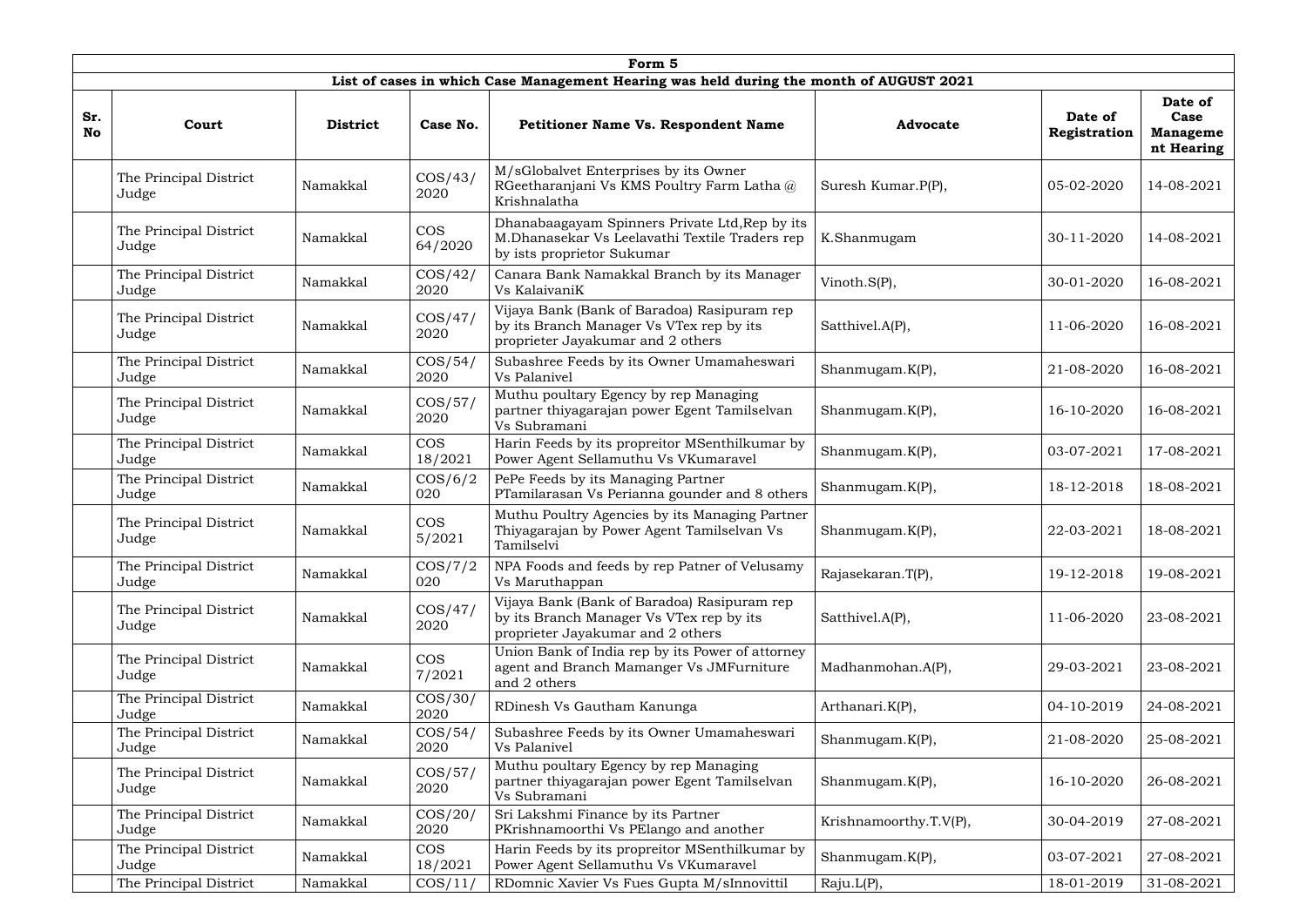|                  | Form 5                                                                                  |                                        |                       |                                                                                                                                 |                                    |                         |                                                  |  |  |  |  |  |  |
|------------------|-----------------------------------------------------------------------------------------|----------------------------------------|-----------------------|---------------------------------------------------------------------------------------------------------------------------------|------------------------------------|-------------------------|--------------------------------------------------|--|--|--|--|--|--|
|                  | List of cases in which Case Management Hearing was held during the month of AUGUST 2021 |                                        |                       |                                                                                                                                 |                                    |                         |                                                  |  |  |  |  |  |  |
| Sr.<br><b>No</b> | Court                                                                                   | <b>District</b>                        | Case No.              | <b>Petitioner Name Vs. Respondent Name</b>                                                                                      | <b>Advocate</b>                    | Date of<br>Registration | Date of<br>Case<br><b>Manageme</b><br>nt Hearing |  |  |  |  |  |  |
|                  | Judge                                                                                   |                                        | 2020                  | church                                                                                                                          |                                    |                         |                                                  |  |  |  |  |  |  |
|                  | The Principal District<br>Judge                                                         | Namakkal                               | $\cos/15/$<br>2020    | Saranya Spinning Mills Pvt Ltd rep by Technical<br>Director Ashokkumar Vs Om sakthi Textiles rep<br>by Properitor Arthanarisamy | Shanmugam.K(P),<br>Arthanari.K(R), | 21-03-2019              | 31-08-2021                                       |  |  |  |  |  |  |
|                  | The Principal District<br>Judge                                                         | Namakkal                               | $\cos/16/$<br>2020    | Sri Kumaran Finance by Managing Director<br>MGanesan Vs Sasikala and 2 others                                                   | Murugesan.J.K(P),                  | 04-04-2019              | 31-08-2021                                       |  |  |  |  |  |  |
|                  | The Principal District<br>Judge                                                         | Namakkal                               | $\cos/45/$<br>2020    | Sri Aruljothi murugan Fianance by its Managing<br>Partner KMuthusamy Vs SMuthukumaran                                           | Chinnusamy.R(P),                   | 12-03-2020              | 31-08-2021                                       |  |  |  |  |  |  |
|                  | The Principal District<br>Judge                                                         | Namakkal                               | <b>COS</b><br>65/2020 | Harin feeds by its OwnerMSenthilkumar power<br>Egent PSellamuthu Vs Jayaraman                                                   | Shanmugam.K(P),                    | 05-12-2020              | 31-08-2021                                       |  |  |  |  |  |  |
| 15               | District Court<br>Udhagamandalam, Nilgiris                                              | Nilgiris                               | NIL                   | NIL                                                                                                                             | <b>NIL</b>                         | NIL                     | <b>NIL</b>                                       |  |  |  |  |  |  |
| 16               | Principal District Court                                                                | <b>NIL</b><br><b>NIL</b><br>Perambalur |                       | <b>NIL</b>                                                                                                                      | <b>NIL</b>                         | <b>NIL</b>              |                                                  |  |  |  |  |  |  |
|                  | Mahila Court                                                                            | Perambalur                             | <b>NIL</b>            | NIL                                                                                                                             | <b>NIL</b>                         | <b>NIL</b>              | <b>NIL</b>                                       |  |  |  |  |  |  |
|                  | Sub Court                                                                               | Perambalur                             | <b>NIL</b>            | NIL                                                                                                                             | $\mbox{NIL}$                       | <b>NIL</b>              | $\mbox{NIL}$                                     |  |  |  |  |  |  |
| 17               | The Principal District<br>Court                                                         | Pudukkottai                            | OS 71/18              | Subaithabegam Vs Balasubramanian                                                                                                | M.Jeyanthan                        | 28.04.2018              | 03.09.2021                                       |  |  |  |  |  |  |
|                  | The Principal District<br>Court                                                         | Pudukkottai                            | <b>OS</b><br>1/2020   | Allahabad Bank VS VKM Fiber Industry and<br>others                                                                              | D.Dhanapal                         | 02.01.2020              | 03.09.2021                                       |  |  |  |  |  |  |
|                  | The Principal District<br>Court                                                         | Pudukkottai                            | OS 5/21               | Canara Bank, Pudukkottai Branch Vs<br>Tmt.T.Shanthi and 1 another                                                               | S. Dhananjaya Ramachandran         | 21.1.2021               | 03.09.2021                                       |  |  |  |  |  |  |
|                  | The Principal District<br>Court                                                         | Pudukkottai                            | OS 34/18              | S.Sultan Mohaiyadeen VS M.Mohammed Frook                                                                                        | G.Ramalingm                        | 22.06.2018              | 08.09.2021                                       |  |  |  |  |  |  |
|                  | The Principal District<br>Court                                                         | Pudukkottai                            | OS 64/18              | i) Gulgarini ii) Abdul Rahman Vs Rahamath<br>Nisa and 8 others                                                                  | K.Anbazhahan                       | 07.09.2018              | 29.09.2021                                       |  |  |  |  |  |  |
|                  | The Principal District<br>Court                                                         | Pudukkottai                            | OS 08/21              | Canara Bank Thirumayam<br>Vs Suresh                                                                                             | P.N.Satagopan                      | 1.2.2021                | 07.09.2021                                       |  |  |  |  |  |  |
|                  | The Principal District<br>Court                                                         | Pudukkottai                            | <b>OS</b><br>134/2019 | The Branch manager, Oriental Bank of<br>Commerce Vs K.Durairaj and four others                                                  | V.Kasirajan                        | 18.12.2019              | 20.09.2021                                       |  |  |  |  |  |  |
|                  | The Principal District<br>Court                                                         | Pudukkottai                            | OS 36/21              | Canara Bank Thirumayam<br>Vs U.Palanichamy                                                                                      | M.Veerappan                        | 1.03.2021               | 14.09.2021                                       |  |  |  |  |  |  |
|                  | The Principal District<br>Court                                                         | Pudukkottai                            | OS 39/21              | Canara Bank Thirumayam<br>Vs S. Kannan                                                                                          | S. Dhananjaya Ramachandran         | 02.03.2021              | 20.09.2021                                       |  |  |  |  |  |  |
|                  | The Principal District<br>Court                                                         | Pudukkottai                            | OS 40/21              | Canara Bank Thirumayam<br>Vs Rengasamy                                                                                          | S. Dhananjaya Ramachandran         | 02.03.2021              | 07.10.2021                                       |  |  |  |  |  |  |
|                  | The Principal District<br>Court                                                         | Pudukkottai                            | OS 41/21              | Canara Bank Thirumayam<br>Vs Annadurai                                                                                          | S. Dhananjaya Ramachandran         | 02.03.2021              | 06.10.2021                                       |  |  |  |  |  |  |
|                  | The Principal District<br>Court                                                         | Pudukkottai                            | OS 42/21              | Canara Bank Thirumayam<br>Vs Vasanthi                                                                                           | S. Dhananjaya Ramachandran         | 02.03.2021              | 13.09.2021                                       |  |  |  |  |  |  |
|                  | The Principal District<br>Court                                                         | Pudukkottai                            | OS 43/21              | Canara Bank Thirumayam<br>Vs Karuppaiah                                                                                         | S. Dhananjaya Ramachandran         | 02.03.2021              | 08.09.2021                                       |  |  |  |  |  |  |
|                  | The Principal District<br>Court                                                         | Pudukkottai                            | OS 44/21              | Canara Bank Thirumayam<br>Vs Sangili                                                                                            | S. Dhananjaya Ramachandran         | 02.03.2021              | 19.09.2021                                       |  |  |  |  |  |  |
|                  | The Principal District                                                                  | Pudukkottai                            | OS 45/21              | UCO Bank VS Palanisamy and one another                                                                                          | S.M.Kumar                          | 02.03.2021              | 17.09.2021                                       |  |  |  |  |  |  |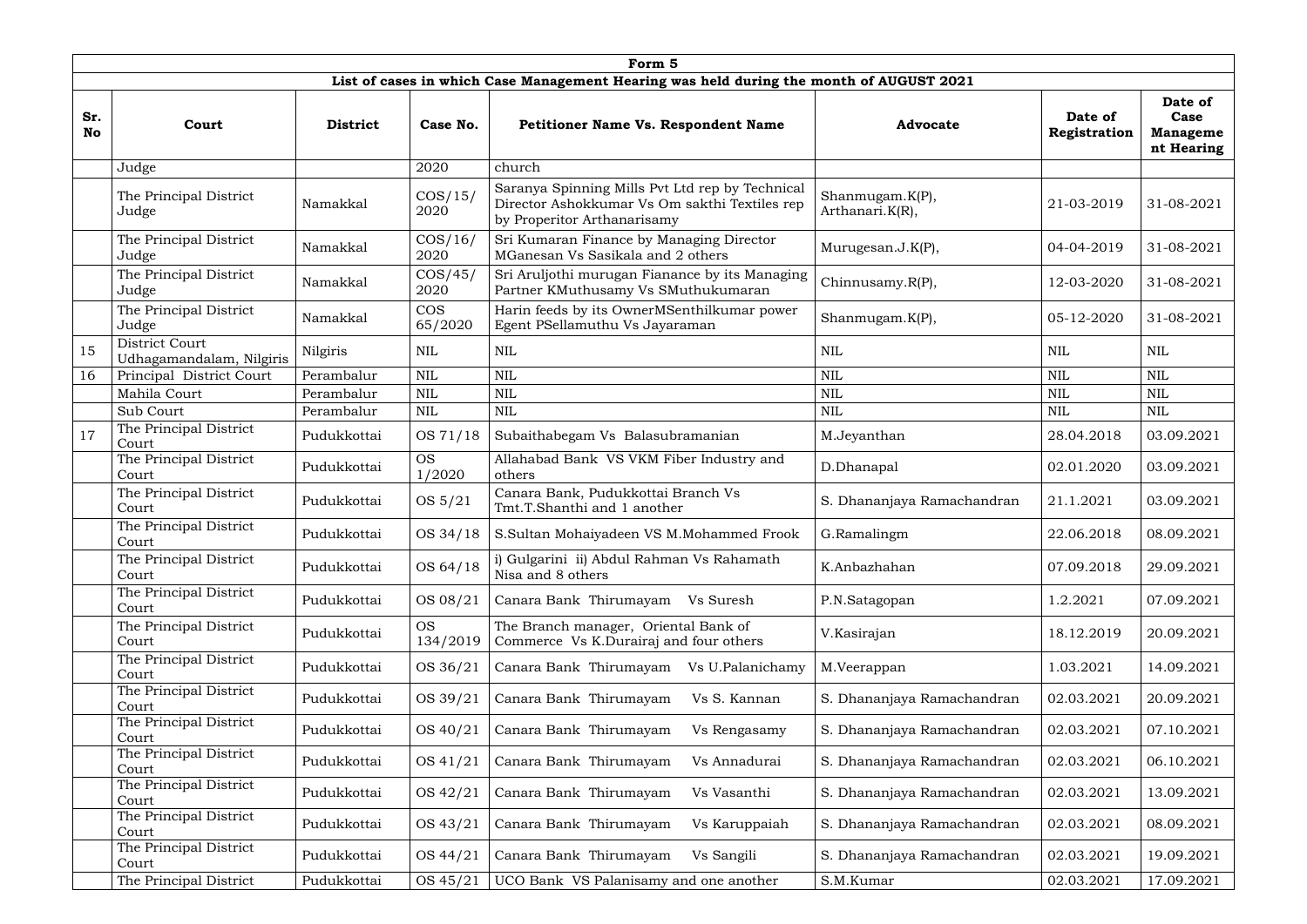|                  | Form 5                                                                                             |                                                                                                                                                                                                 |          |                                                  |                            |                         |                                       |  |  |  |  |  |  |
|------------------|----------------------------------------------------------------------------------------------------|-------------------------------------------------------------------------------------------------------------------------------------------------------------------------------------------------|----------|--------------------------------------------------|----------------------------|-------------------------|---------------------------------------|--|--|--|--|--|--|
|                  | List of cases in which Case Management Hearing was held during the month of AUGUST 2021<br>Date of |                                                                                                                                                                                                 |          |                                                  |                            |                         |                                       |  |  |  |  |  |  |
| Sr.<br><b>No</b> | Court                                                                                              | <b>District</b>                                                                                                                                                                                 | Case No. | <b>Petitioner Name Vs. Respondent Name</b>       | <b>Advocate</b>            | Date of<br>Registration | Case<br><b>Manageme</b><br>nt Hearing |  |  |  |  |  |  |
|                  | Court                                                                                              |                                                                                                                                                                                                 |          |                                                  |                            |                         |                                       |  |  |  |  |  |  |
|                  | The Principal District<br>Court                                                                    | Pudukkottai                                                                                                                                                                                     | OS 46/21 | SBI, Pudukkottai VS Pandiselvi                   | T.Kannadasan               | 02.03.2021              | 06.09.2021                            |  |  |  |  |  |  |
|                  | The Principal District<br>Court                                                                    | Pudukkottai                                                                                                                                                                                     | OS 47/21 | IOB Bank, Narthamalai VS Navaneethakrishan       | Nangai G                   | 02.03.2021              | 06.09.2021                            |  |  |  |  |  |  |
|                  | The Principal District<br>Court                                                                    | Pudukkottai                                                                                                                                                                                     | OS 48/21 | Canara Bank, Pudukkottai<br>Vs Muthu<br>Rangiyar | S. Dhananjaya Ramachandran | 02.03.2021              | 09.09.2021                            |  |  |  |  |  |  |
|                  | Court                                                                                              | The Principal District<br>OS 37/21<br>Canara Bank Thirumayam<br>Pudukkottai<br>Vs K.Chellaiah<br>M.Veerappan<br>OS 76/21<br>Canara Bank Thirumayam<br>Pudukkottai<br>M.Veerappan<br>Vs Arumugam |          |                                                  | 1.03.2021                  | 17.09.2021              |                                       |  |  |  |  |  |  |
|                  | The Principal District<br>Court                                                                    |                                                                                                                                                                                                 |          |                                                  | 05.04.2021                 | 22.09.2021              |                                       |  |  |  |  |  |  |
|                  | The Principal District<br>Court                                                                    | Pudukkottai                                                                                                                                                                                     | OS 77/21 | Canara Bank Thirumayam<br>Vs M.Murugaiah         | M.Veerappan                | 05.04.2021              | 04.09.2021                            |  |  |  |  |  |  |
|                  | The Principal District<br>Court                                                                    | Canara Bank Thirumayam<br>Vs<br>OS 78/21<br>Pudukkottai<br>M.Veerappan<br>S.Thirunavukarasu                                                                                                     |          |                                                  | 05.04.2021                 | 02.09.2021              |                                       |  |  |  |  |  |  |
|                  | The Principal District<br>Court                                                                    | Pudukkottai                                                                                                                                                                                     | OS 79/21 | SBI, Alangudi Vs Mathiyalagan and 1 another      | S.Selva Vinayagam          | 05.04.2021              | 07.09.2021                            |  |  |  |  |  |  |
|                  | The Principal District<br>Court                                                                    | Pudukkottai                                                                                                                                                                                     | OS 80/21 | Canara Bank Thirumayam Vs P.<br>Athmanathan      | M.Veerappan                | 05.04.2021              | 10.08.2021                            |  |  |  |  |  |  |
|                  | The Principal District<br>Court                                                                    | Pudukkottai                                                                                                                                                                                     | OS 81/21 | SBI, Avoor Vs Ramesh                             | Solai.Muthaih              | 05.04.2021              | 09.09.2021                            |  |  |  |  |  |  |
|                  | The Principal District<br>Court                                                                    | Pudukkottai                                                                                                                                                                                     | OS 82/21 | Canara Bank Thirumayam<br>Vs S.Saranya           | S. Dhananjaya Ramachandran | 05.04.2021              | 09.09.2021                            |  |  |  |  |  |  |
|                  | The Principal District<br>Court                                                                    | Pudukkottai                                                                                                                                                                                     | OS 83/21 | Canara Bank Thirumayam<br>Vs S.Arockia<br>Sekar  | M.Veerappan                | 05.04.2021              | 02.09.2021                            |  |  |  |  |  |  |
|                  | The Principal District<br>Court                                                                    | Pudukkottai                                                                                                                                                                                     | OS 84/21 | SBI, Pudukkottai Branch Vs D.Muralidharan        | S.Selva Vinayagam          | 05.04.2021              | 15.09.2021                            |  |  |  |  |  |  |
|                  | The Principal District<br>Court                                                                    | Pudukkottai                                                                                                                                                                                     | OS 85/21 | Canara Bank Thirumayam<br>Vs S.Pandimathi        | S. Dhananjaya Ramachandran | 05.04.2021              | 16.09.2021                            |  |  |  |  |  |  |
|                  | The Principal District<br>Court                                                                    | Pudukkottai                                                                                                                                                                                     | OS 86/21 | Canara Bank Thirumayam<br>Vs A.Murugesan         | S. Dhananjaya Ramachandran | 05.04.2021              | 07.09.2021                            |  |  |  |  |  |  |
|                  | The Principal District<br>Court                                                                    | Pudukkottai                                                                                                                                                                                     | OS 87/21 | Canara Bank Thirumayam<br>Vs V.Ravi              | S. Dhananjaya Ramachandran | 05.04.2021              | 13.09.2021                            |  |  |  |  |  |  |
|                  | The Principal District<br>Court                                                                    | Pudukkottai                                                                                                                                                                                     | OS 88/21 | Canara Bank Thirumayam<br>Vs V.Velu              | S. Dhananjaya Ramachandran | 05.04.2021              | 16.09.2021                            |  |  |  |  |  |  |
|                  | The Principal District<br>Court                                                                    | Pudukkottai                                                                                                                                                                                     | OS 89/21 | City Union Bank, Pudukkottai Vs S.BAbu           | K.Narayanan                | 05.04.2021              | 13.09.2021                            |  |  |  |  |  |  |
|                  | The Principal District<br>Court                                                                    | Pudukkottai                                                                                                                                                                                     | OS 90/21 | Canara Bank Thirumayam<br>Vs<br>R.M.Subramanian  | S. Dhananjaya Ramachandran | 05.04.2021              | 02.09.2021                            |  |  |  |  |  |  |
|                  | The Principal District<br>Court                                                                    | Pudukkottai                                                                                                                                                                                     | OS 91/21 | Canara Bank Thirumayam<br>VS Sivakumar           | S. Dhananjaya Ramachandran | 05.04.2021              | 17.09.2021                            |  |  |  |  |  |  |
|                  | The Principal District<br>Court                                                                    | Pudukkottai                                                                                                                                                                                     | OS 92/21 | Canara Bank Thirumayam<br>Vs D.Stephanraj        | S. Dhananjaya Ramachandran | 05.04.2021              | 30.09.2021                            |  |  |  |  |  |  |
|                  | The Principal District<br>Court                                                                    | Pudukkottai                                                                                                                                                                                     | OS 93/21 | Canara Bank Thirumayam<br>Vs Saravanan           | S. Dhananjaya Ramachandran | 08.04.2021              | 27.09.2021                            |  |  |  |  |  |  |
|                  | The Principal District                                                                             | Pudukkottai                                                                                                                                                                                     | OS 94/21 | Canara Bank Thirumayam<br>Vs Sivakumar           | S. Dhananjaya Ramachandran | 08.04.2021              | 15.09.2021                            |  |  |  |  |  |  |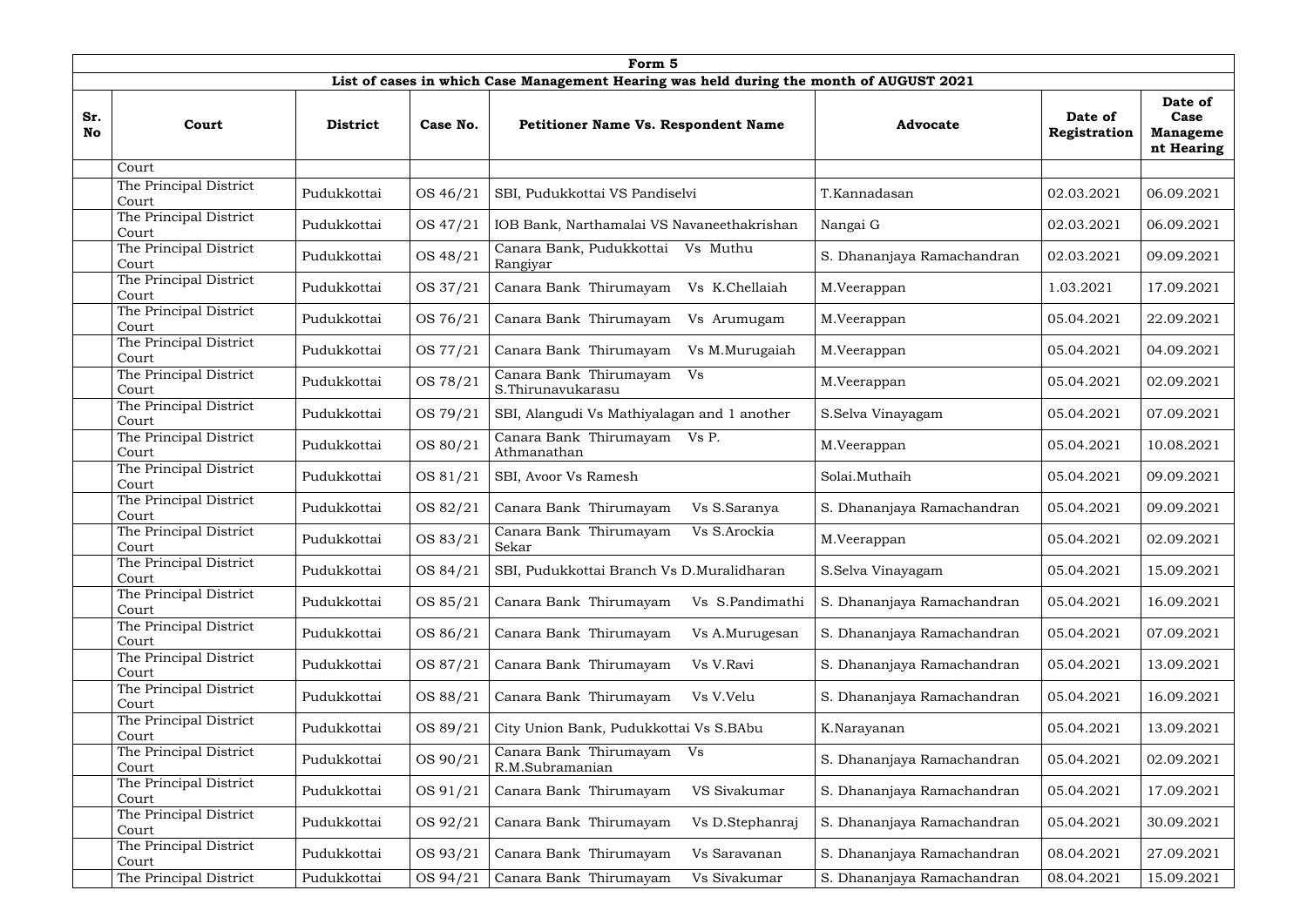|           | Form 5                                                                                  |                 |                     |                                                                                 |                            |                         |                                                  |  |  |  |  |  |
|-----------|-----------------------------------------------------------------------------------------|-----------------|---------------------|---------------------------------------------------------------------------------|----------------------------|-------------------------|--------------------------------------------------|--|--|--|--|--|
|           | List of cases in which Case Management Hearing was held during the month of AUGUST 2021 |                 |                     |                                                                                 |                            |                         |                                                  |  |  |  |  |  |
| Sr.<br>No | Court                                                                                   | <b>District</b> | Case No.            | <b>Petitioner Name Vs. Respondent Name</b>                                      | <b>Advocate</b>            | Date of<br>Registration | Date of<br>Case<br><b>Manageme</b><br>nt Hearing |  |  |  |  |  |
|           | Court                                                                                   |                 |                     |                                                                                 |                            |                         |                                                  |  |  |  |  |  |
|           | The Principal District<br>Court                                                         | Pudukkottai     | OS 95/21            | canara Bank Thirumayam<br>Vs Adaikappan                                         | S. Dhananjaya Ramachandran | 08.04.2021              | 15.09.2021                                       |  |  |  |  |  |
|           | The Principal District<br>Court                                                         | Pudukkottai     | OS 96/21            | Canara Bank Thirumayam<br>Vs M.Chinnaiah                                        | S. Dhananjaya Ramachandran | 08.04.2021              | 13.09.2021                                       |  |  |  |  |  |
|           | The Principal District<br>Court                                                         | Pudukkottai     | OS 97/21            | Canara Bank Thirumayam<br>Vs Ganesan                                            | S. Dhananjaya Ramachandran | 08.04.2021              | 01.09.2021                                       |  |  |  |  |  |
|           | The Principal District<br>Court                                                         | Pudukkottai     | OS 98/21            | Canara Bank Thirumayam<br>Vs Subramanian                                        | S. Dhananjaya Ramachandran | 08.04.2021              | 07.09.2021                                       |  |  |  |  |  |
|           | The Principal District<br>Court                                                         | Pudukkottai     | OS 99/21            | Canara Bank Thirumayam<br>VS Ravikumar                                          | S. Dhananjaya Ramachandran | 08.04.2021              | 04.09.2021                                       |  |  |  |  |  |
|           | The Principal District<br>Court                                                         | Pudukkottai     | <b>OS</b><br>100/21 | UCO Bank VS Datchanamurthy                                                      | S.M.Kumar                  | 08.04.2021              | 06.09.2021                                       |  |  |  |  |  |
|           | The Principal District<br>Court                                                         | Pudukkottai     | <b>OS</b><br>101/21 | Canara Bank Thirumayam<br>Vs Francis Xavier                                     | S. Dhananjaya Ramachandran | 09.04.2021              | 04.09.2021                                       |  |  |  |  |  |
|           | The Principal District<br>Court                                                         | Pudukkottai     | <b>OS</b><br>102/21 | City Union Bank VS Dharani and others                                           | S. Dhananjaya Ramachandran | 09.04.2021              | 06.09.2021                                       |  |  |  |  |  |
|           | The Principal District<br>Court                                                         | Pudukkottai     | <b>OS</b><br>103/21 | Bank of India VS Moorthy                                                        | Gunasekaran                | 09.04.2021              | 04.09.2021                                       |  |  |  |  |  |
|           | The Principal District<br>Court                                                         | Pudukkottai     | <b>OS</b><br>104/21 | UCO Bank VS A.S.Dhanasamy and 3 others                                          | S.M.Kumar                  | 09.04.2021              | 06.09.2021                                       |  |  |  |  |  |
|           | The Principal District<br>Court                                                         | Pudukkottai     | <b>OS</b><br>105/21 | Canara Bank, Pudukkottai Branch, VS J.Ezhil<br>Arasu                            | S. Dhananjaya Ramachandran | 09.04.2021              | 13.09.2021                                       |  |  |  |  |  |
|           | The Principal District<br>Court                                                         | Pudukkottai     | <b>OS</b><br>106/21 | Canara Bank, Pudukkottai Branch, VS Lakshmi<br>Pria                             | S. Dhananjaya Ramachandran | 09.04.2021              | 14.09.2021                                       |  |  |  |  |  |
|           | The Principal District<br>Court                                                         | Pudukkottai     | <b>OS</b><br>107/21 | Tamilnadu Mercantile Bank Ltd, Rep by Branch<br>Manager VS U.Rashya Begum       | S. Dhananjaya Ramachandran | 09.04.2021              | 02.09.2021                                       |  |  |  |  |  |
|           | The Principal District<br>Court                                                         | Pudukkottai     | <b>OS</b><br>108/21 | Tamilnadu Mercantile Bank Ltd, Rep by Branch<br>Manager VS R.Mohammed Azarudeen | S. Dhananjaya Ramachandran | 09.04.2021              | 06.09.2021                                       |  |  |  |  |  |
|           | The Principal District<br>Court                                                         | Pudukkottai     | <b>OS</b><br>109/21 | Syndicate Bank, Pudukkottai Branch VS TT<br>Kannan                              | S.Aravind                  | 09.04.2021              | 16.09.2021                                       |  |  |  |  |  |
|           | The Principal District<br>Court                                                         | Pudukkottai     | <b>OS</b><br>110/21 | Syndicate Bank, Pudukkottai Branch VS<br>Vanitha                                | S.Aravind                  | 09.04.2021              | 13.09.2021                                       |  |  |  |  |  |
|           | The Principal District<br>Court                                                         | Pudukkottai     | <b>OS</b><br>111/21 | Tamilnadu Mercantile Bank Ltd, Rep by Branch<br>Manager VS Preethi              | S. Dhananjaya Ramachandran | 09.04.2021              | 16.09.2021                                       |  |  |  |  |  |
|           | The Principal District<br>Court                                                         | Pudukkottai     | <b>OS</b><br>112/21 | Canara Bank VS Sengutuvan                                                       | S. Dhananjaya Ramachandran | 09.04.2021              | 24.09.2021                                       |  |  |  |  |  |
|           | The Principal District<br>Court                                                         | Pudukkottai     | <b>OS</b><br>113/21 | Canara Bank VS Babu                                                             | S. Dhananjaya Ramachandran | 09.04.2021              | 16.09.2021                                       |  |  |  |  |  |
|           | The Principal District<br>Court                                                         | Pudukkottai     | <b>OS</b><br>114/21 | Canara Bank VS S.Subramanian                                                    | S. Dhananjaya Ramachandran | 09.04.2021              | 29.09.2021                                       |  |  |  |  |  |
|           | The Principal District<br>Court                                                         | Pudukkottai     | <b>OS</b><br>115/21 | Canara Bank VS S.Palanivelu                                                     | S. Dhananjaya Ramachandran | 09.04.2021              | 30.09.2021                                       |  |  |  |  |  |
|           | The Principal District<br>Court                                                         | Pudukkottai     | <b>OS</b><br>116/21 | Canara Bank VS C.Ravi                                                           | S. Dhananjaya Ramachandran | 09.04.2021              | 24.09.2021                                       |  |  |  |  |  |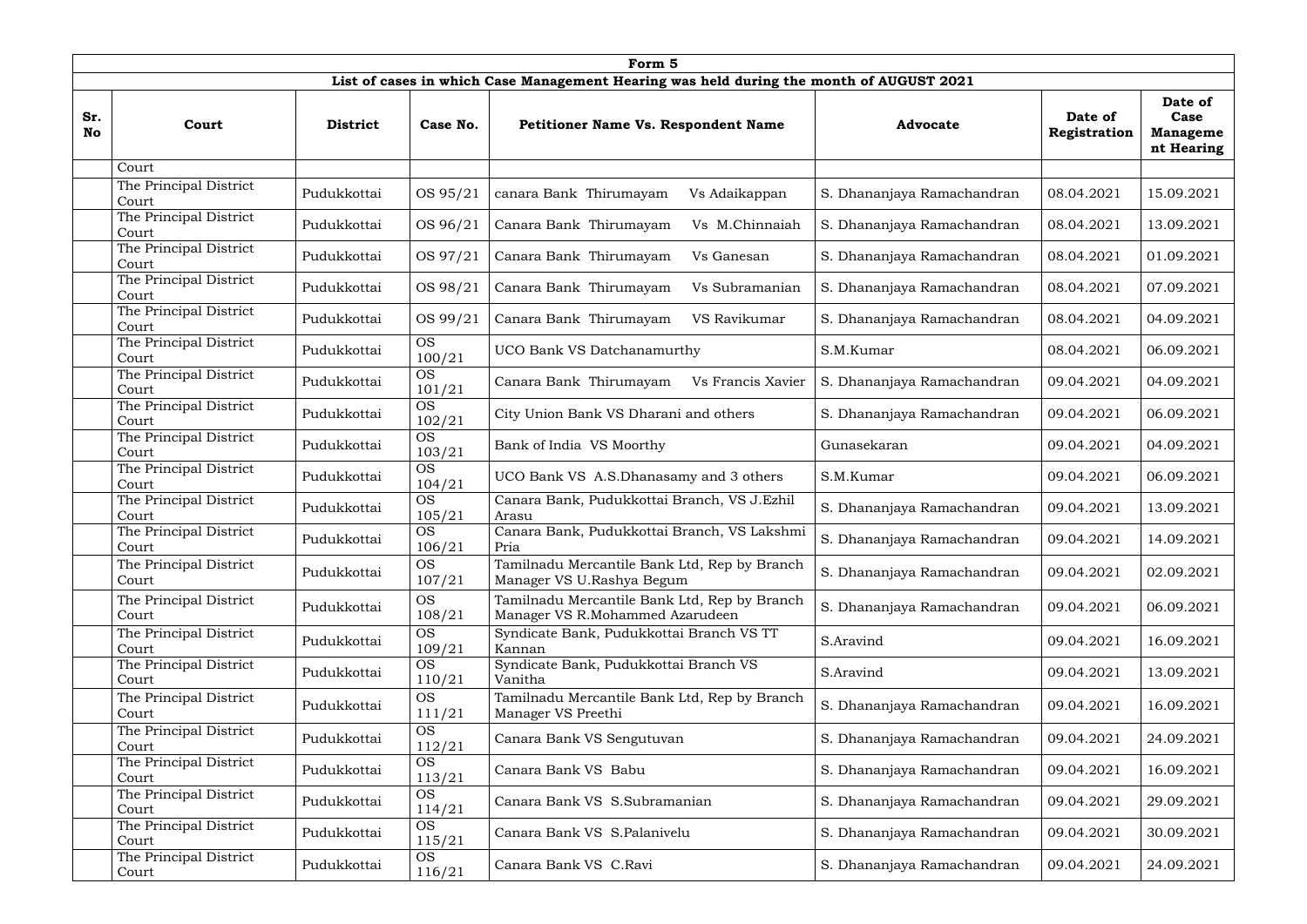|                  |                                                        |                    |                     | Form 5                                                                                                                                                                                                                                                           |                                    |                         |                                                  |
|------------------|--------------------------------------------------------|--------------------|---------------------|------------------------------------------------------------------------------------------------------------------------------------------------------------------------------------------------------------------------------------------------------------------|------------------------------------|-------------------------|--------------------------------------------------|
|                  |                                                        |                    |                     | List of cases in which Case Management Hearing was held during the month of AUGUST 2021                                                                                                                                                                          |                                    |                         |                                                  |
| Sr.<br><b>No</b> | Court                                                  | <b>District</b>    | Case No.            | <b>Petitioner Name Vs. Respondent Name</b>                                                                                                                                                                                                                       | <b>Advocate</b>                    | Date of<br>Registration | Date of<br>Case<br><b>Manageme</b><br>nt Hearing |
|                  | The Principal District<br>Court                        | Pudukkottai        | <b>OS</b><br>117/21 | Canara Bank VS M.Murugesan                                                                                                                                                                                                                                       | S. Dhananjaya Ramachandran         | 09.04.2021              | 27.09.2021                                       |
|                  | The Principal District<br>Court                        | Pudukkottai        | <b>OS</b><br>118/21 | Canara Bank VS Arumugam                                                                                                                                                                                                                                          | S. Dhananjaya Ramachandran         | 09.04.2021              | 01.09.2021                                       |
| 18               | Principal District Court                               | Ramanathapur<br>am | <b>NIL</b>          | NIL                                                                                                                                                                                                                                                              | <b>NIL</b>                         | NIL                     | NIL                                              |
| 19               | Principal District Court,<br>Salem                     | Salem              | NIL                 | NIL                                                                                                                                                                                                                                                              | NIL                                | NIL                     | NIL                                              |
| 20               | Principal District and<br><b>Sessions Court</b>        | Sivaganga          | <b>NIL</b>          | <b>NIL</b>                                                                                                                                                                                                                                                       | <b>NIL</b>                         | <b>NIL</b>              | <b>NIL</b>                                       |
| 21               | Prl. District<br>Court, Thanjavur                      | Thanjavur          | <b>NIL</b>          | <b>NIL</b>                                                                                                                                                                                                                                                       | NIL                                | NIL                     | <b>NIL</b>                                       |
|                  | <b>III Additional District</b><br>Judge, Pattukkottai. | Thanjavur          | NIL                 | NIL                                                                                                                                                                                                                                                              | NIL                                | NIL                     | <b>NIL</b>                                       |
| 22               | Principal District Court,<br>Theni                     | Theni              | 87/19               | Petitioner name: Shri Amsapriya Store (Through<br>Proprietor S. Sudhakar) Respondent Name: 1)<br>T.Gurusamy Nadar and Sons Maligai, Rep. by<br>Managing Partener G.Vijayakumar Babu and<br>another 2) G. Vijayakumar Babu                                        | Amarnathbabau.R.N.S /<br>Anburaj.A | 13.11.2019              | 03.8.2021<br>18.8.2021                           |
|                  | Principal District Court,<br>Theni                     | Theni              | 87/20               | Petitioner name: Theni Guru Krishna Textiles<br>Mills (p) Ltd, Rep. by its Managing Director T.K.<br>Ponraj Respondents name: 1) M/s. Vel Textile,<br>Rep. by its Managing Partner Kalai 2) Kalai 3)<br>M/s Dharshin Fabriks, Rep. by its Properitor<br>Jeyapaul | Guru.Rathakrishnan.G               | 29.06.2020              | 18.8.2021                                        |
| 23               | Principal District Court,<br>Thoothukudi               | Thoothukudi        | <b>NIL</b>          | NIL                                                                                                                                                                                                                                                              | NIL                                | <b>NIL</b>              | <b>NIL</b>                                       |
| 24               | Principal District Court                               | Tiruchirappalli    | <b>NIL</b>          | <b>NIL</b>                                                                                                                                                                                                                                                       | <b>NIL</b>                         | <b>NIL</b>              | <b>NIL</b>                                       |
| 25               | Principal District Court                               | Tirunelveli        | NIL                 | NIL                                                                                                                                                                                                                                                              | <b>NIL</b>                         | <b>NIL</b>              | <b>NIL</b>                                       |
| 26               | Principal District Court,<br>Tiruppur                  | Tiruppur           | <b>NIL</b>          | <b>NIL</b>                                                                                                                                                                                                                                                       | <b>NIL</b>                         | <b>NIL</b>              | <b>NIL</b>                                       |
|                  | I Additional District Court,<br>Tiruppur               | Tiruppur           | <b>NIL</b>          | NIL                                                                                                                                                                                                                                                              | <b>NIL</b>                         | <b>NIL</b>              | <b>NIL</b>                                       |
|                  | <b>II</b> Additional District<br>Court, Tiruppur       | Tiruppur           | <b>NIL</b>          | <b>NIL</b>                                                                                                                                                                                                                                                       | <b>NIL</b>                         | <b>NIL</b>              | <b>NIL</b>                                       |
|                  | Principal Sub Court,<br>Tiruppur                       | Tiruppur           | <b>NIL</b>          | NIL                                                                                                                                                                                                                                                              | NIL                                | <b>NIL</b>              | <b>NIL</b>                                       |
|                  | Additional Sub Court,<br>Tiruppur                      | Tiruppur           | <b>NIL</b>          | <b>NIL</b>                                                                                                                                                                                                                                                       | <b>NIL</b>                         | <b>NIL</b>              | $\mbox{NIL}$                                     |
|                  | Sub Court, Udumalpet                                   | Tiruppur           | <b>NIL</b>          | $\mbox{NIL}$                                                                                                                                                                                                                                                     | $\mbox{NIL}$                       | $\mbox{NIL}$            | $\mbox{NIL}$                                     |
|                  | Sub Court, Avinashi                                    | Tiruppur           | <b>NIL</b>          | $\mbox{NIL}$                                                                                                                                                                                                                                                     | $\mbox{NIL}$                       | <b>NIL</b>              | <b>NIL</b>                                       |
| 27               | Principal District Court,<br>Tiruvallur                | Tiruvallur         | NIL                 | NIL                                                                                                                                                                                                                                                              | NIL                                | <b>NIL</b>              | NIL                                              |
|                  | The I Additional District<br>and Sessions Court,       | Tiruvallur         | <b>NIL</b>          | $\mbox{NIL}$                                                                                                                                                                                                                                                     | NIL                                | $\mbox{NIL}$            | $\mbox{NIL}$                                     |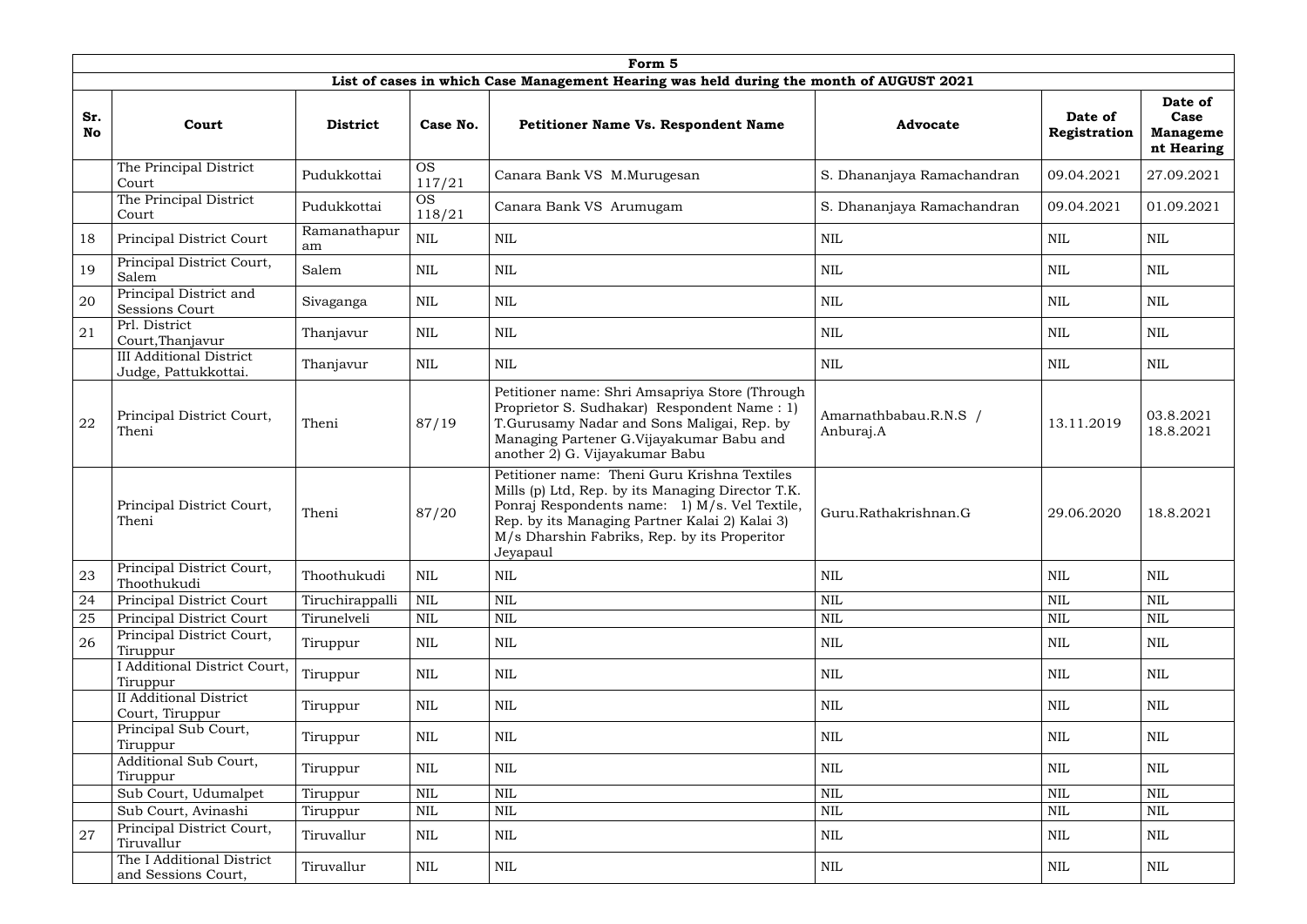|                  |                                                                                         |                 |                    | Form 5                                                                                                                                                                                                                                         |                                          |                         |                                                      |  |  |  |  |  |
|------------------|-----------------------------------------------------------------------------------------|-----------------|--------------------|------------------------------------------------------------------------------------------------------------------------------------------------------------------------------------------------------------------------------------------------|------------------------------------------|-------------------------|------------------------------------------------------|--|--|--|--|--|
|                  | List of cases in which Case Management Hearing was held during the month of AUGUST 2021 |                 |                    |                                                                                                                                                                                                                                                |                                          |                         |                                                      |  |  |  |  |  |
| Sr.<br><b>No</b> | Court                                                                                   | <b>District</b> | Case No.           | <b>Petitioner Name Vs. Respondent Name</b>                                                                                                                                                                                                     | <b>Advocate</b>                          | Date of<br>Registration | Date of<br>Case<br><b>Manageme</b><br>nt Hearing     |  |  |  |  |  |
|                  | Tiruvallur.                                                                             |                 |                    |                                                                                                                                                                                                                                                |                                          |                         |                                                      |  |  |  |  |  |
|                  | The II Additional District<br>and Sessions Court,<br>Poonamallee.                       | Tiruvallur      | NIL                | NIL                                                                                                                                                                                                                                            | NIL                                      | NIL                     | NIL                                                  |  |  |  |  |  |
|                  | The III Additional District<br>and Sessions Court,<br>Poonamallee.                      | Tiruvallur      | <b>NIL</b>         | <b>NIL</b>                                                                                                                                                                                                                                     | <b>NIL</b>                               | <b>NIL</b>              | <b>NIL</b>                                           |  |  |  |  |  |
|                  | The IV Additional District<br>and Sessions Court,<br>Ponneri.                           | Tiruvallur      | NIL                | NIL                                                                                                                                                                                                                                            | NIL                                      | NIL                     | NIL                                                  |  |  |  |  |  |
|                  | The Sub Court, Tiruvallur.                                                              | Tiruvallur      | <b>NIL</b>         | <b>NIL</b>                                                                                                                                                                                                                                     | <b>NIL</b>                               | <b>NIL</b>              | <b>NIL</b>                                           |  |  |  |  |  |
|                  | The Sub Court,<br>Poonamallee.                                                          | Tiruvallur      | NIL                | NIL                                                                                                                                                                                                                                            | NIL                                      | <b>NIL</b>              | NIL                                                  |  |  |  |  |  |
|                  | The Sub Court, Tiruttani.                                                               | Tiruvallur      | $\mbox{NIL}$       | <b>NIL</b>                                                                                                                                                                                                                                     | <b>NIL</b>                               | <b>NIL</b>              | <b>NIL</b>                                           |  |  |  |  |  |
| 28               | Principal District Court,<br>Tiruvannamalai                                             | Tiruvannamala   | <b>NIL</b>         | NIL                                                                                                                                                                                                                                            | <b>NIL</b>                               | <b>NIL</b>              | NIL                                                  |  |  |  |  |  |
| 29               | Principal District Court                                                                | Tiruvarur       | $\mbox{NIL}$       | <b>NIL</b>                                                                                                                                                                                                                                     | <b>NIL</b>                               | <b>NIL</b>              | <b>NIL</b>                                           |  |  |  |  |  |
| 30               | Principal District Court,<br>Vellore                                                    | Vellore         | NIL                | NIL                                                                                                                                                                                                                                            | NIL                                      | NIL                     | NIL                                                  |  |  |  |  |  |
|                  | <b>II Additional District</b><br>Court, Ranipet                                         | Vellore         | NIL                | <b>NIL</b>                                                                                                                                                                                                                                     | <b>NIL</b>                               | <b>NIL</b>              | <b>NIL</b>                                           |  |  |  |  |  |
| 31               | Principal District Court,<br>Villupuram                                                 | Villupuram      | NIL                | NIL                                                                                                                                                                                                                                            | NIL                                      | <b>NIL</b>              | NIL                                                  |  |  |  |  |  |
| 32               | Principal District Court,<br>Srivillliputtur                                            | Virudhunagar    | NIL                | <b>NIL</b>                                                                                                                                                                                                                                     | <b>NIL</b>                               | $\mbox{NIL}$            | $\mbox{NIL}$                                         |  |  |  |  |  |
|                  | Sub Court, Sivakasi                                                                     | Virudhunagar    | NIL                | $\mbox{NIL}$                                                                                                                                                                                                                                   | <b>NIL</b>                               | <b>NIL</b>              | <b>NIL</b>                                           |  |  |  |  |  |
| 33               | PRINCIPAL DISTRICT<br>JUDGE, PUDUCHERRY                                                 | Puducherry      | O.S.134/<br>2019   | M/s. Grace Infrastructure P. Ltd<br>Vs<br>M/s. Ultramax Hydrojet Pvt. Limited                                                                                                                                                                  | Mr. Rajaprakash Vs<br>Sendhil Narayan    | 21.06.2019              | 06.08.2021                                           |  |  |  |  |  |
|                  | PRINCIPAL DISTRICT<br>JUDGE, PUDUCHERRY                                                 | Puducherry      | O.S.83/2<br>020    | M/s. Prashanth Properties Pvt. Ltd., Rep. by its<br>M.D., Premraja<br>Vs<br>1) Om Ganeshaya Food and Beverages Pvt. Ltd.,<br>Rep. by its Director, Sumit Shital<br>2) Shreem Food and Beverages rp by Partner<br>Mrs. Shreedevi Chandrasekaran | Mr. L. Sathish<br>Vs<br>Mr. P. Natarajan | 08.07.2020              | 06.08.2021<br>18.08.2021<br>23.08.2021<br>31.08.2021 |  |  |  |  |  |
|                  | PRINCIPAL DISTRICT<br>JUDGE, PUDUCHERRY                                                 | Puducherry      | 0. S. 168/<br>2020 | Rahul Industires rep. by its Proprietrix, M.<br>Jeyashree<br><b>Vs</b><br>Fidelity Contracts and Services Pvt. Ltd., rep. by<br>its Vice President, Prasad                                                                                     | Mr.K. Ranganathan                        | 24.11.2020              | 17.08.2021<br>20.07.2021                             |  |  |  |  |  |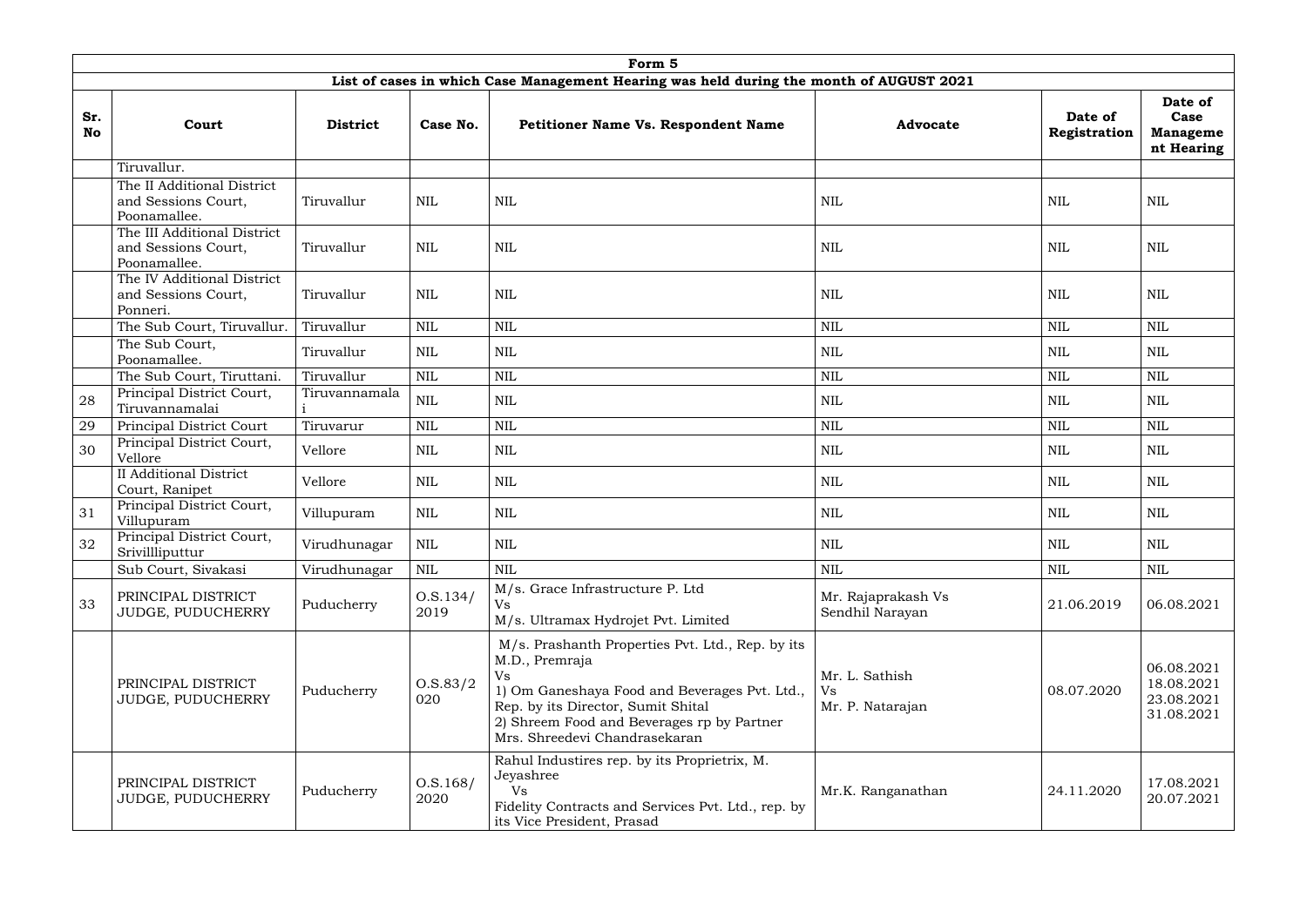|                  | Form 5<br>List of cases in which Case Management Hearing was held during the month of AUGUST 2021 |                                    |                    |                                                                                                                                                                                                                                                                                                      |                                                                  |                                                  |  |  |  |  |  |  |
|------------------|---------------------------------------------------------------------------------------------------|------------------------------------|--------------------|------------------------------------------------------------------------------------------------------------------------------------------------------------------------------------------------------------------------------------------------------------------------------------------------------|------------------------------------------------------------------|--------------------------------------------------|--|--|--|--|--|--|
|                  |                                                                                                   |                                    |                    |                                                                                                                                                                                                                                                                                                      |                                                                  |                                                  |  |  |  |  |  |  |
| Sr.<br><b>No</b> | Court                                                                                             | <b>District</b>                    | Case No.           | <b>Petitioner Name Vs. Respondent Name</b>                                                                                                                                                                                                                                                           | Date of<br><b>Advocate</b><br>Registration                       | Date of<br>Case<br><b>Manageme</b><br>nt Hearing |  |  |  |  |  |  |
|                  | PRINCIPAL DISTRICT<br>JUDGE, PUDUCHERRY                                                           | Puducherry                         | O.S.171/<br>2020   | 1) Subetha Begum rep by its power of attorney<br>Karthikvijayraj<br>2) Zareen Bagum rep by Power of Attorney<br>Karthik Vijayaraj<br><b>Vs</b><br>1) Bashereya Bevi<br>2) Haji Ali<br>3) Mohammed Zahir<br>4) Mouhamad Saly<br>5) Mohamad Shahul Hameed<br>6) Shamshia                               | Mr.P. Jesus Moris Ravi<br>04.12.2020                             | 13.08.2021                                       |  |  |  |  |  |  |
|                  | PRINCIPAL DISTRICT<br>JUDGE, PUDUCHERRY                                                           | C.O.S.01/<br>Puducherry<br>2021    |                    | Murali Vs Jayanthi                                                                                                                                                                                                                                                                                   | Mr. Sasibalan<br>13.04.2021                                      | 03.08.2021                                       |  |  |  |  |  |  |
|                  | PRINCIPAL DISTRICT<br>JUDGE, PUDUCHERRY                                                           | Puducherry                         | C.0. S.02/<br>2021 | Rajaram<br>Vs<br>1. union of Indian rep. by union territory of<br>Pondicherry.<br>2. The Director, Directorate of Health and family<br>and health services.<br>3. The Director, Directorate of accounts and<br>Treassuries Govt of puducherry.<br>4. Justice I.P. Vasisth, Judge retd.,              | Mr. G.R Thangarassou<br>01.06.2021                               | 13.08.2021                                       |  |  |  |  |  |  |
|                  | PRINCIPAL DISTRICT<br>JUDGE, PUDUCHERRY                                                           | Ar.o.p.61<br>Puducherry<br>/2016   |                    | 1) Rajarajan<br>2) Gomathy Rajarajan<br><b>Vs</b><br>India Infoline Finance Ltd                                                                                                                                                                                                                      | Mr. D. Sukumar<br><b>Vs</b><br>21.06.2016<br>Mr. R. Soupramanian | 24.08.2021                                       |  |  |  |  |  |  |
|                  | PRINCIPAL DISTRICT<br>JUDGE, PUDUCHERRY                                                           | Puducherry                         | Ar.o.p.91<br>/2016 | M/s. Pondicherry Port Ltd., Rep. by its<br>Authorised<br><b>Vs</b><br>1) The Secretary (Port), Govt. of Puducherry<br>2) Justice D.P. Wadhwa, Judge Retd., Supreme<br>Court of India<br>3) Justice Doraiswamy Raju, Judge Retd.,<br>Supreme Court of India<br>4) Justice I.P. Vasishth, Judge Retd., | Mr. Maruthupandian<br>20.10.2016<br>Vs<br>Mr. Vinothkumar        | 09.08.2021<br>26.08.2021                         |  |  |  |  |  |  |
|                  | PRINCIPAL DISTRICT<br>JUDGE, PUDUCHERRY                                                           | $Ar.$ op.15/<br>Puducherry<br>2017 |                    | Rajendra Kumar<br>Vs<br>M/s Cholamandalam Investments and Finance<br>Co. Ltd                                                                                                                                                                                                                         | Mr. Praveenkumar<br>Vs<br>21.02.2017<br>Mr.Santhoshkumar         | 06.08.2021<br>24.08.2021                         |  |  |  |  |  |  |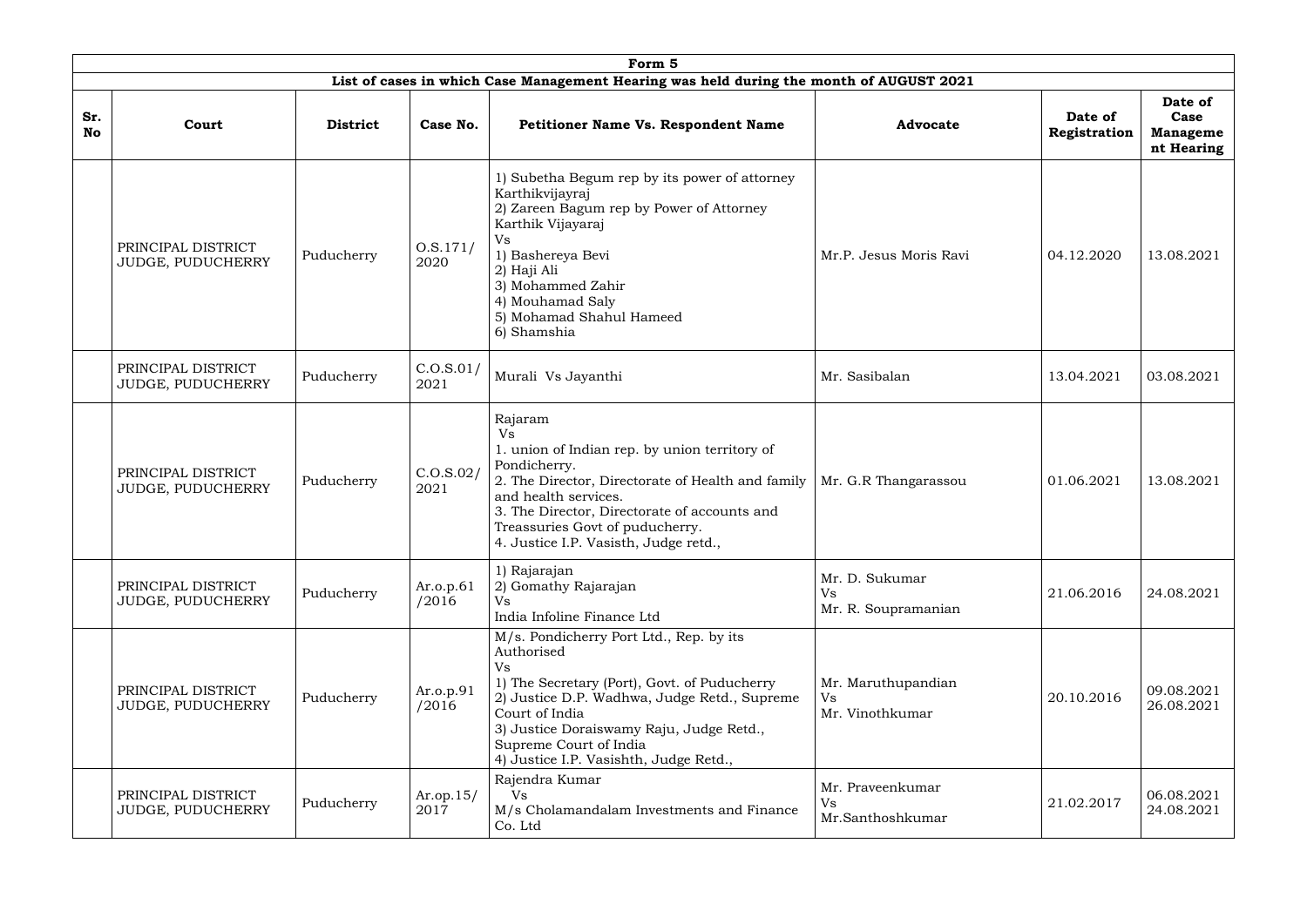|                  | Form 5<br>List of cases in which Case Management Hearing was held during the month of AUGUST 2021 |                                               |                                                                                                                                                                                                                                                                                              |                                                                                                                                                                                                                                                                                     |                                                      |                         |                                                  |  |  |  |  |  |
|------------------|---------------------------------------------------------------------------------------------------|-----------------------------------------------|----------------------------------------------------------------------------------------------------------------------------------------------------------------------------------------------------------------------------------------------------------------------------------------------|-------------------------------------------------------------------------------------------------------------------------------------------------------------------------------------------------------------------------------------------------------------------------------------|------------------------------------------------------|-------------------------|--------------------------------------------------|--|--|--|--|--|
|                  |                                                                                                   |                                               |                                                                                                                                                                                                                                                                                              |                                                                                                                                                                                                                                                                                     |                                                      |                         |                                                  |  |  |  |  |  |
| Sr.<br><b>No</b> | Court                                                                                             | <b>District</b>                               | Case No.                                                                                                                                                                                                                                                                                     | <b>Petitioner Name Vs. Respondent Name</b>                                                                                                                                                                                                                                          | <b>Advocate</b>                                      | Date of<br>Registration | Date of<br>Case<br><b>Manageme</b><br>nt Hearing |  |  |  |  |  |
|                  | PRINCIPAL DISTRICT<br>JUDGE, PUDUCHERRY                                                           | Puducherry                                    | 1) Sethuraman<br>Mr. K. Ravikumar<br>2) Vasantha<br>$Ar.$ op. $17/$<br>Vs<br>2017<br><b>Vs</b><br>Mr. Savariram<br>Indo Asia Finance Ltd., Chennai<br>1) Sethuraman<br>Mr. K. Ravikumar<br>2) Vasantha<br>Ar.o.p.18<br>Vs<br>/2017<br>Vs<br>Mr. Savariram<br>Indo Asia Finance Ltd., Chennai |                                                                                                                                                                                                                                                                                     | 27.02.2017                                           | 17.08.2021              |                                                  |  |  |  |  |  |
|                  | PRINCIPAL DISTRICT<br>JUDGE, PUDUCHERRY                                                           | Puducherry                                    |                                                                                                                                                                                                                                                                                              |                                                                                                                                                                                                                                                                                     |                                                      | 27.02.2017              | 24.08.2021                                       |  |  |  |  |  |
|                  | PRINCIPAL DISTRICT<br>JUDGE, PUDUCHERRY                                                           | Puducherry                                    | Ar.op.24/<br>2018                                                                                                                                                                                                                                                                            | Rahman Settu<br><b>Vs</b><br>M/s. Challani Finance, Rep. by its<br>Manager and Powe of Attorney, Kannan<br>2) Basheer Ahamed                                                                                                                                                        | Mr. Vee. Ganapathy<br><b>Vs</b><br>Mr.P. Luprakasam  | 28.03.2018              | 23.08.2021                                       |  |  |  |  |  |
|                  | PRINCIPAL DISTRICT<br>JUDGE, PUDUCHERRY                                                           | Puducherry                                    | Ar.O.P.02<br>/2020                                                                                                                                                                                                                                                                           | 1) The Chief Secretary to Govt., Govt. of<br>Puducherry<br>2) The Secretary to Government (Tourisam),<br>3) The Director (Tourism), Department of<br>Tourisam<br>4) The Managin Director, Puducherry Tourism<br>Development Corporation Ltd., Puducherry<br><b>Vs</b><br>C.K. Rajan | Mr.M. Nakkeeran<br><b>Vs</b><br>Mr. D. Soundararajan | 04.02.2020              | 17.08.2021                                       |  |  |  |  |  |
|                  | PRINCIPAL DISTRICT<br>JUDGE, PUDUCHERRY                                                           | Puducherry                                    | Ar.O.P.18<br>/2021                                                                                                                                                                                                                                                                           | 1) Babu<br>2) Geetha<br>Vs<br>1) M/s. HDB Financial Services Ltd., Rep. by its<br>M.D., Ramesh                                                                                                                                                                                      | Mr. A. Latchoumicandane                              | 05.03.2021              | 31.08.2021                                       |  |  |  |  |  |
|                  | PRINCIPAL DISTRICT<br>JUDGE, PUDUCHERRY                                                           | Puducherry                                    | Ar.O.P.23<br>/2021                                                                                                                                                                                                                                                                           | 1. Raji<br>2. Maheswari<br>3. Subburayan<br><b>Vs</b><br>M/s. Equitas Small Finance Bank ltd.,                                                                                                                                                                                      | Mr. A. Latchoumicandane                              | 12.03.2021              | 18.08.2021                                       |  |  |  |  |  |
|                  | PRINCIPAL DISTRICT<br>JUDGE, PUDUCHERRY                                                           | Puducherry                                    | Ar.O.P.27<br>/2021                                                                                                                                                                                                                                                                           | 1. Alavandhar<br>2. Rajalakshmi<br>Vs<br>M/s. Shriram Chits TN(P) ltd., Rep., by its<br>Foreman Murugesan                                                                                                                                                                           | Mr. R. Parveen Kumar                                 | 17.03.2021              | 19.08.2021                                       |  |  |  |  |  |
|                  | PRINCIPAL DISTRICT<br>JUDGE, PUDUCHERRY                                                           | Ar.O.P.28<br>Puducherry<br><b>Vs</b><br>/2021 |                                                                                                                                                                                                                                                                                              | 1. Alavandhar<br>2. Rajalakshmi<br>Dhanalakshmi Srinivasan., Rep., by its Foreman                                                                                                                                                                                                   | Mr. R. Parveen Kumar                                 | 17.03.2021              | 27.08.2021                                       |  |  |  |  |  |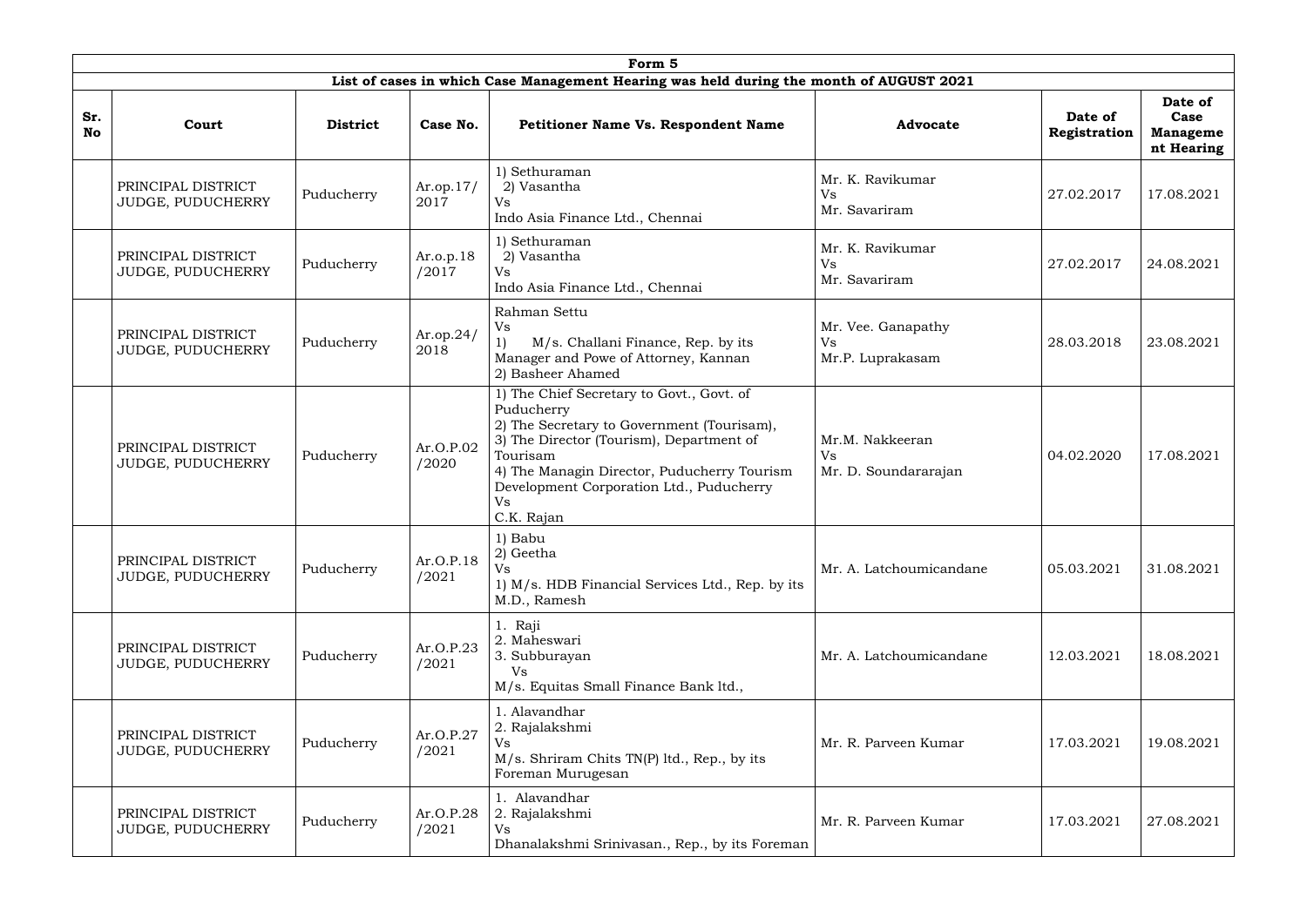|                  | Form 5                                                                                                                                                                                                                                                |                 |                                                     |                                                                                                                                                                 |                                               |                         |                                                  |  |  |  |  |  |
|------------------|-------------------------------------------------------------------------------------------------------------------------------------------------------------------------------------------------------------------------------------------------------|-----------------|-----------------------------------------------------|-----------------------------------------------------------------------------------------------------------------------------------------------------------------|-----------------------------------------------|-------------------------|--------------------------------------------------|--|--|--|--|--|
|                  | List of cases in which Case Management Hearing was held during the month of AUGUST 2021                                                                                                                                                               |                 |                                                     |                                                                                                                                                                 |                                               |                         |                                                  |  |  |  |  |  |
| Sr.<br><b>No</b> | Court                                                                                                                                                                                                                                                 | <b>District</b> | Case No.                                            | <b>Petitioner Name Vs. Respondent Name</b>                                                                                                                      | <b>Advocate</b>                               | Date of<br>Registration | Date of<br>Case<br><b>Manageme</b><br>nt Hearing |  |  |  |  |  |
|                  | PRINCIPAL DISTRICT<br>JUDGE, PUDUCHERRY                                                                                                                                                                                                               | Puducherry      | Ar.O.P.29<br>/2021                                  | Rajalakshmi<br><b>Vs</b><br>Dhanalakshmi Srinivasan., Rep., by its Foreman                                                                                      | Mr. R. Parveen Kumar                          | 17.03.2021              | 26.08.2021                                       |  |  |  |  |  |
|                  | PRINCIPAL DISTRICT<br>Puducherry<br>/2021<br>JUDGE, PUDUCHERRY<br>DISTRICT JUDGE,<br>Puducherry<br>/2020<br><b>KARAIKAL</b><br>DISTRICT JUDGE,<br>Puducherry<br>/2020<br><b>KARAIKAL</b><br>DISTRICT JUDGE,<br>Puducherry<br>/2017<br><b>KARAIKAL</b> |                 | Ar.O.P.40                                           | 1. Santhi<br>2. Souganthy<br>3. Sundar<br>Vs<br>1. Arulazhy Muneeswaran<br>2. Balasaraswathy<br>3. Sreenivasan                                                  | Mr. A. Kanniappan                             | 03.07.2021              | 27.08.2021                                       |  |  |  |  |  |
|                  |                                                                                                                                                                                                                                                       |                 | ARBOP.2                                             | K.Venkadesawaran<br><b>VS</b><br>Shriram City Union Finance Ltd.,                                                                                               | Thirumalvalavan                               | 18.02.2020              | 24.08.2021                                       |  |  |  |  |  |
|                  |                                                                                                                                                                                                                                                       |                 | ARBOP.3                                             | Boopathy<br><b>VS</b><br>Shriram City Union Finance Ltd.,                                                                                                       | Thirumalvalavan                               | 18.02.2020              | 24.08.2021                                       |  |  |  |  |  |
|                  |                                                                                                                                                                                                                                                       |                 | ARBOP.4                                             | Muthulakshmi<br><b>VS</b><br>Shriram City Union Finance Ltd.,                                                                                                   | Thirumalvalavan                               | 23.10.2017              | 27.08.2021                                       |  |  |  |  |  |
|                  | DISTRICT JUDGE,<br><b>KARAIKAL</b>                                                                                                                                                                                                                    | Puducherry      | ARBOP.1<br>/2021                                    | Sai Power Agency Pvt., Ltd<br><b>VS</b><br>Oil and Natural Gas Corporation Limited.                                                                             | Radha                                         | 31.03.2021              | 31.08.2021                                       |  |  |  |  |  |
|                  | DISTRICT JUDGE,<br>KARAIKAL                                                                                                                                                                                                                           | Puducherry      | EP.55/20<br>18                                      | Shriram City Union Finance Ltd.,<br>Vs<br>Sathiyakala                                                                                                           | Senthilraghavan<br><b>Vs</b><br>Ahamed Ansari | 26.10.2018              | 31.08.2021                                       |  |  |  |  |  |
|                  | DISTRICT JUDGE,<br><b>KARAIKAL</b>                                                                                                                                                                                                                    | Puducherry      | EP<br>18/2019                                       | Shriram City Union Finance Ltd.,<br>Vs<br>Sathiyakala                                                                                                           | Mr.P. Jesus Moris Ravi                        | 04.12.2020              | 31.08.2021                                       |  |  |  |  |  |
|                  | DISTRICT JUDGE,<br>KARAIKAL                                                                                                                                                                                                                           | Puducherry      | EP.6/202<br>$\overline{0}$                          | Shriram City Union Finance Ltd.,<br>VS.<br>Raman and others                                                                                                     | Senthil Ragavan                               | 09.01.2020              | 17.08.2021                                       |  |  |  |  |  |
|                  | EP.61/20<br>DISTRICT JUDGE,<br>Puducherry<br>20<br>KARAIKAL                                                                                                                                                                                           |                 | Lakshmi Vilas Bank, Karaikal<br>VS<br>K.R.Kumaran   | A.Veerapandian                                                                                                                                                  | 14.09.2020                                    | 03.08.2021              |                                                  |  |  |  |  |  |
|                  | EP.4/202<br>DISTRICT JUDGE,<br>Puducherry<br>VS<br><b>KARAIKAL</b>                                                                                                                                                                                    |                 | Shriram City Union Finance Ltd.,<br>Subash Chandran | Senthil Ragavan                                                                                                                                                 | 03.12.2020                                    | 24.08.2021              |                                                  |  |  |  |  |  |
|                  | DISTRICT JUDGE,<br>KARAIKAL                                                                                                                                                                                                                           | Puducherry      | COS.1/21                                            | Union Bank of India Karaikal formerly<br>corporation bank. Karaikal rep by its Branch<br>Manager<br><b>Vs</b><br>Karai Labs rep by its proprietor Shaik Ibrahim | Habeed Mohamed                                | 08.02.2021              | 19.08.2021                                       |  |  |  |  |  |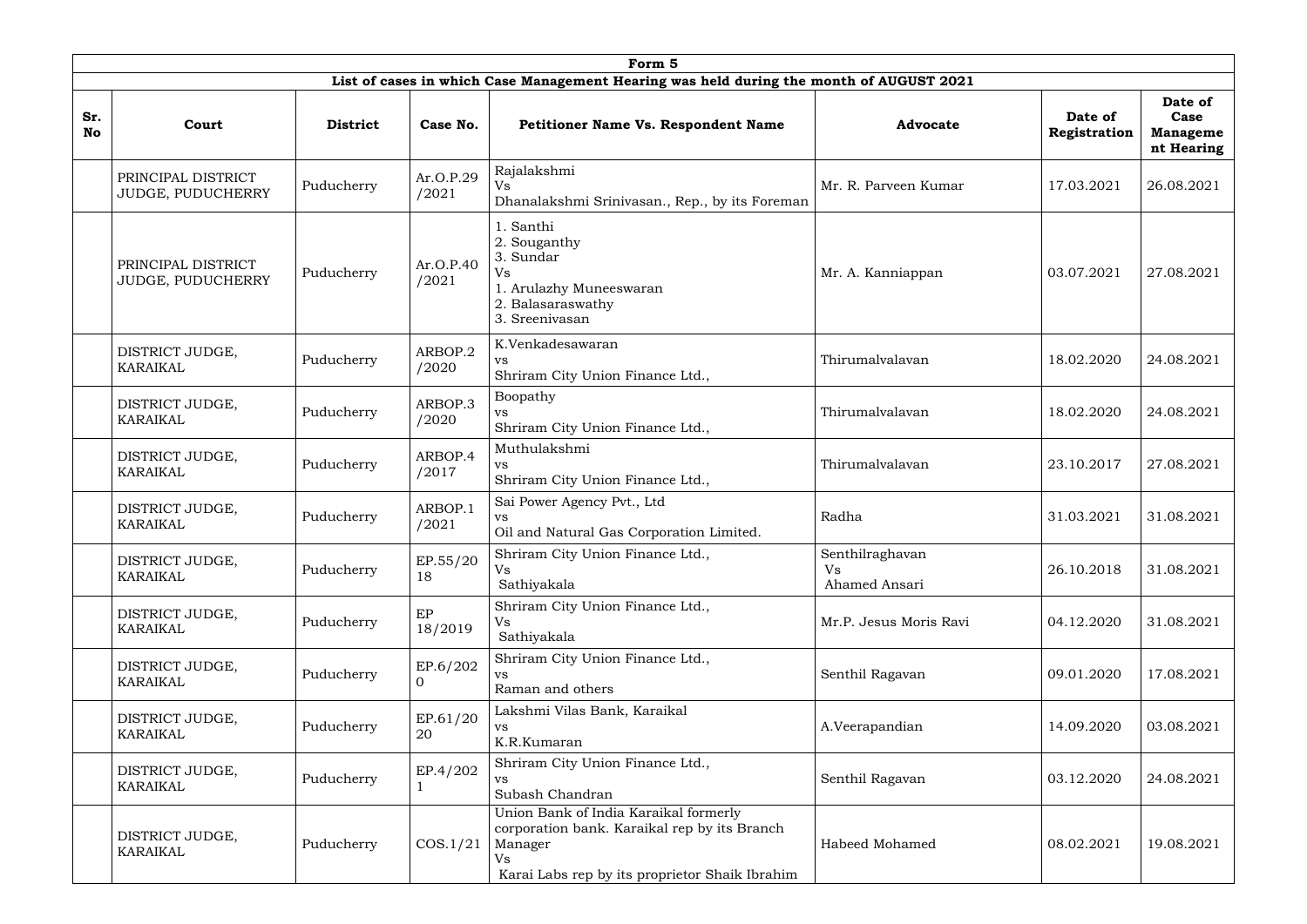|                  |                                    |                 |          | Form 5                                                                                                                                                  |                   |                         |                                                  |
|------------------|------------------------------------|-----------------|----------|---------------------------------------------------------------------------------------------------------------------------------------------------------|-------------------|-------------------------|--------------------------------------------------|
|                  |                                    |                 |          | List of cases in which Case Management Hearing was held during the month of AUGUST 2021                                                                 |                   |                         |                                                  |
| Sr.<br><b>No</b> | Court                              | <b>District</b> | Case No. | <b>Petitioner Name Vs. Respondent Name</b>                                                                                                              | Advocate          | Date of<br>Registration | Date of<br>Case<br><b>Manageme</b><br>nt Hearing |
|                  | DISTRICT JUDGE,<br><b>KARAIKAL</b> | Puducherry      | COS.3/21 | Mr. Deivassagayame Jonathan Francois<br>Vs<br>Bharathi                                                                                                  | M.Vaikunth        | 23.03.2021              | 26.08.2021                                       |
|                  | DISTRICT JUDGE,<br><b>KARAIKAL</b> | Puducherry      | COS.4/21 | Sri Venkataramana Paper Mills Pvt Ltd rep by<br>its Director S. Kadarkarai<br>Vs<br>Oil and Natural Gas Corporation Ltd rep by<br>Group General Manager | R.Vetriselvan     | 31.03.2021              | 11.08.2021                                       |
|                  | DISTRICT JUDGE,<br>KARAIKAL        | Puducherry      | COS.5/21 | Corporation Bank, Karaikal Rep. by its Branch<br>Manager<br>Vs<br>Selvaganapathy                                                                        | Krishnavelu       | 14.07.2021              | 19.08.2021                                       |
|                  | DISTRICT JUDGE,<br><b>KARAIKAL</b> | Puducherry      | COS.6/21 | corporation Bank, karaikal Rep by its Branch<br>Manager Vs<br>M.Saroja                                                                                  | Krishnavelu       | 14.07.2021              | 24.08.2021                                       |
|                  | DISTRICT JUDGE,<br><b>KARAIKAL</b> | Puducherry      | COS.7/21 | Tamil Nadu Mercantile Bank, karaikal Rep by<br>its Branch Manager<br>Vs<br>R. Louis Faster                                                              | Krishnavelu       | 14.07.2021              | 19.08.2021                                       |
|                  | DISTRICT JUDGE,<br><b>KARAIKAL</b> | Puducherry      | COS.8/21 | Canara Bank rep by its Branch Manager<br>Vs<br>M/s. SBK Builders rep by its Prop Bharathi                                                               | S. Selvaganapathy | 06.08.2021              | 06.08.2021                                       |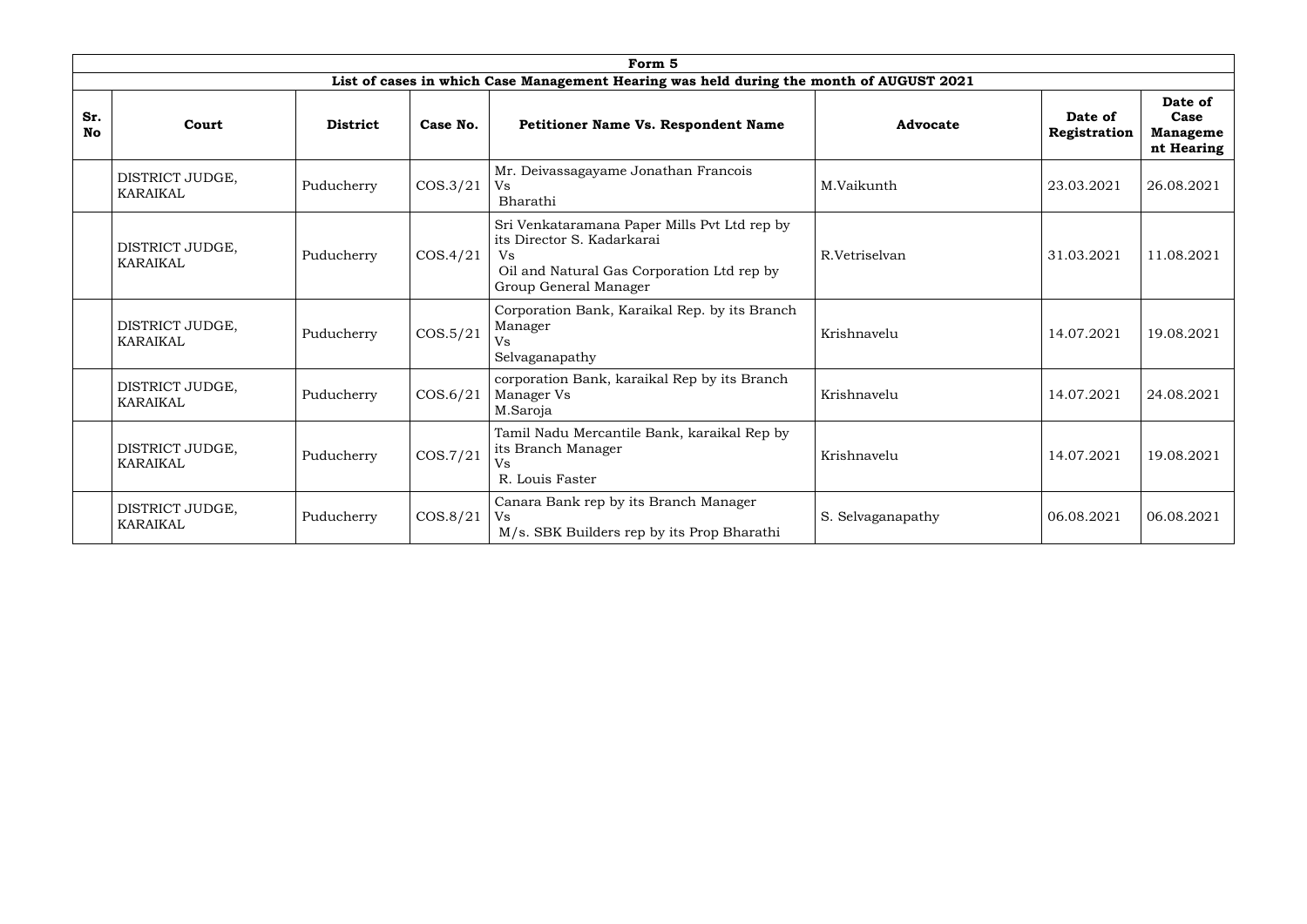|                      | Form 6                                                              |                 |                            |                                                                                                                                                                                                                                       |                                                                   |                                                     |                                                                                                                                                           |                                   |                                    |                                                                 |                                       |                                                                                                  |                                                                                              |
|----------------------|---------------------------------------------------------------------|-----------------|----------------------------|---------------------------------------------------------------------------------------------------------------------------------------------------------------------------------------------------------------------------------------|-------------------------------------------------------------------|-----------------------------------------------------|-----------------------------------------------------------------------------------------------------------------------------------------------------------|-----------------------------------|------------------------------------|-----------------------------------------------------------------|---------------------------------------|--------------------------------------------------------------------------------------------------|----------------------------------------------------------------------------------------------|
|                      | Contested commercial cases disposed during the month of AUGUST 2021 |                 |                            |                                                                                                                                                                                                                                       |                                                                   |                                                     |                                                                                                                                                           |                                   |                                    |                                                                 |                                       |                                                                                                  |                                                                                              |
| Sr.N<br>$\mathbf{o}$ | Court                                                               | <b>District</b> | Case<br>No.                | <b>Petitioner Name</b><br>Vs. Respondent<br><b>Name</b>                                                                                                                                                                               | <b>Advocate</b>                                                   | Date<br>of<br><b>Regis</b><br>tratio<br>$\mathbf n$ | Whether<br>Urgent<br><b>Relief</b><br>was<br>sought<br>and Pre-<br>Institutio<br>$\mathbf n$<br><b>Mediatio</b><br>n did not<br>take<br>place<br>(Yes/No) | <b>Date</b><br>of<br>Decisi<br>on | <b>Days</b><br>for<br>dispos<br>al | <b>Nature of</b><br><b>Disposal</b><br>(Contested/Set)<br>tled) | Date of<br>executi<br>on of<br>decree | <b>Number</b><br>of days<br>for<br>executi<br>on of<br>decree<br>from<br>date of<br>decisio<br>n | Act<br><b>Section</b>                                                                        |
|                      | Principal District<br>Court                                         | Ariyalur        | NIL                        | <b>NIL</b>                                                                                                                                                                                                                            | <b>NIL</b>                                                        | <b>NIL</b>                                          | NIL                                                                                                                                                       | NIL                               | <b>NIL</b>                         | $\mbox{NIL}$                                                    | <b>NIL</b>                            | NIL                                                                                              | NIL                                                                                          |
| $\overline{2}$       | Principal Judge's<br>Court                                          | Chennai         | 08/<br>2021                | M/s. AHL Freight<br>India Pvt. Ltd., Rep.<br>by its Credit<br>Controller,<br>Mr.M.Lokesh<br>Plaintiff-vs-M/s<br>Bhavani Agency &<br>Co., Rep. by its<br>Proprietors,<br>Mr.Ganesh Rajan<br>Indira &<br>Mr.Senthilkumar<br>. Defendant | M/s V.J.Arul<br>Raj<br>M.Kirubahara<br>n B.Nirmala<br>K.Backiaraj | 23.07.<br>2021                                      | Yes                                                                                                                                                       | 23.08.<br>2021                    | 32<br>days                         | Settled                                                         |                                       |                                                                                                  | $u/o$ VII R<br>$1$ of<br>C.P.C.<br>and<br>section 6<br>of<br>Commerc<br>ial<br>Courts<br>Act |
| 3 <sup>1</sup>       | Prl. District<br>Court, CBE.                                        | Coimbatore      | $\mbox{NIL}$               | NIL                                                                                                                                                                                                                                   | $\mbox{NIL}$                                                      | $\mbox{NIL}$                                        | $\mbox{NIL}$                                                                                                                                              | $\mbox{NIL}$                      | $\mbox{NIL}$                       | NIL                                                             | $\mbox{NIL}$                          | $\mbox{NIL}$                                                                                     |                                                                                              |
|                      | I Addl.District<br>Court, CBE                                       | Coimbatore      | <b>NIL</b>                 | NIL                                                                                                                                                                                                                                   | $\mbox{NIL}$                                                      | <b>NIL</b>                                          | $\mbox{NIL}$                                                                                                                                              | <b>NIL</b>                        | <b>NIL</b>                         | <b>NIL</b>                                                      | <b>NIL</b>                            | <b>NIL</b>                                                                                       | <b>NIL</b>                                                                                   |
|                      | III Addl. Dist.<br>Court, CBE                                       | Coimbatore      | OS.N<br>0.<br>519/<br>2019 | Corporation<br>Bank Vs N.<br>Parvathy                                                                                                                                                                                                 | Tr.R.Sathiya<br>moorthy                                           | 07.08.<br>2019                                      |                                                                                                                                                           | $06-07-$<br>2020                  | 333<br>days                        | Settled                                                         |                                       |                                                                                                  |                                                                                              |
|                      | IV Addl. Dist.<br>Court, CBE                                        | Coimbatore      | <b>NIL</b>                 | $\mbox{NIL}$                                                                                                                                                                                                                          | $\mbox{NIL}$                                                      | NIL                                                 | $\mbox{NIL}$                                                                                                                                              | <b>NIL</b>                        | $\mbox{NIL}$                       | $\mbox{NIL}$                                                    | $\mbox{NIL}$                          | <b>NIL</b>                                                                                       | <b>NIL</b>                                                                                   |
|                      | V Addl. Dist.<br>Court, CBE                                         | Coimbatore      | <b>NIL</b>                 | $\mbox{NIL}$                                                                                                                                                                                                                          | $\mbox{NIL}$                                                      | <b>NIL</b>                                          | $\mbox{NIL}$                                                                                                                                              | <b>NIL</b>                        | <b>NIL</b>                         | $\mbox{NIL}$                                                    | <b>NIL</b>                            | <b>NIL</b>                                                                                       | <b>NIL</b>                                                                                   |
|                      | PSJ Court, CBE                                                      | Coimbatore      | <b>NIL</b>                 | $\mbox{NIL}$                                                                                                                                                                                                                          | $\mbox{NIL}$                                                      | NIL                                                 | <b>NIL</b>                                                                                                                                                | NIL                               | $\mbox{NIL}$                       | NIL                                                             | $\mbox{NIL}$                          | <b>NIL</b>                                                                                       | <b>NIL</b>                                                                                   |
|                      | I ASJ Court,<br>CBE                                                 | Coimbatore      | <b>NIL</b>                 | $\mbox{NIL}$                                                                                                                                                                                                                          | NIL                                                               | <b>NIL</b>                                          | $\mbox{NIL}$                                                                                                                                              | NIL                               | <b>NIL</b>                         | $\mbox{NIL}$                                                    | $\mbox{NIL}$                          | <b>NIL</b>                                                                                       | NIL                                                                                          |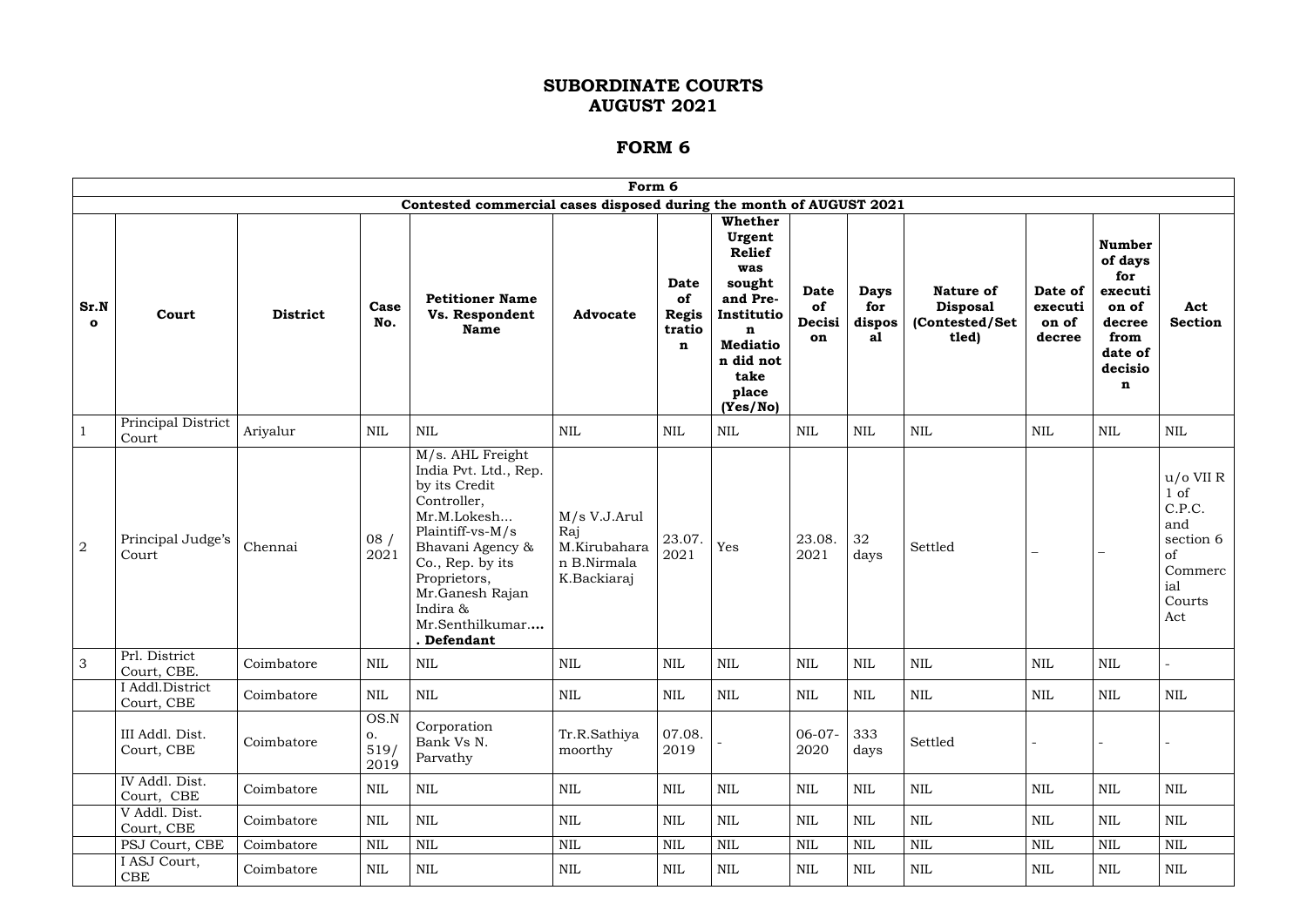|                      | Form 6                                                    |                 |              |                                                                     |                 |                                                     |                                                                                                                                                           |                                   |                                    |                                                                 |                                       |                                                                                                  |                       |
|----------------------|-----------------------------------------------------------|-----------------|--------------|---------------------------------------------------------------------|-----------------|-----------------------------------------------------|-----------------------------------------------------------------------------------------------------------------------------------------------------------|-----------------------------------|------------------------------------|-----------------------------------------------------------------|---------------------------------------|--------------------------------------------------------------------------------------------------|-----------------------|
|                      |                                                           |                 |              | Contested commercial cases disposed during the month of AUGUST 2021 |                 |                                                     |                                                                                                                                                           |                                   |                                    |                                                                 |                                       |                                                                                                  |                       |
| Sr.N<br>$\mathbf{o}$ | Court                                                     | <b>District</b> | Case<br>No.  | <b>Petitioner Name</b><br>Vs. Respondent<br><b>Name</b>             | <b>Advocate</b> | Date<br>of<br><b>Regis</b><br>tratio<br>$\mathbf n$ | Whether<br>Urgent<br><b>Relief</b><br>was<br>sought<br>and Pre-<br>Institutio<br>$\mathbf n$<br><b>Mediatio</b><br>n did not<br>take<br>place<br>(Yes/No) | <b>Date</b><br>of<br>Decisi<br>on | <b>Days</b><br>for<br>dispos<br>al | <b>Nature of</b><br><b>Disposal</b><br>(Contested/Set)<br>tled) | Date of<br>executi<br>on of<br>decree | <b>Number</b><br>of days<br>for<br>executi<br>on of<br>decree<br>from<br>date of<br>decisio<br>n | Act<br><b>Section</b> |
|                      | II ASJ Court,<br><b>CBE</b>                               | Coimbatore      | <b>NIL</b>   | <b>NIL</b>                                                          | $\mbox{NIL}$    | $\text{NIL}$                                        | $\mbox{NIL}$                                                                                                                                              | <b>NIL</b>                        | NIL                                | $\text{NIL}$                                                    | <b>NIL</b>                            | $\text{NIL}$                                                                                     | <b>NIL</b>            |
|                      | III ASJ Court,<br>CBE                                     | Coimbatore      | <b>NIL</b>   | <b>NIL</b>                                                          | <b>NIL</b>      | NIL                                                 | $\text{NIL}$                                                                                                                                              | NIL                               | <b>NIL</b>                         | <b>NIL</b>                                                      | <b>NIL</b>                            | <b>NIL</b>                                                                                       | <b>NIL</b>            |
|                      | Sub Court,<br>Pollachi                                    | Coimbatore      | <b>NIL</b>   | <b>NIL</b>                                                          | <b>NIL</b>      | <b>NIL</b>                                          | $\mbox{NIL}$                                                                                                                                              | <b>NIL</b>                        | <b>NIL</b>                         | $\text{NIL}$                                                    | $\mbox{NIL}$                          | <b>NIL</b>                                                                                       | $\mbox{NIL}$          |
| $\overline{4}$       | Principal District<br>and Sessions<br>Court,<br>Cuddalore | Cuddalore       | <b>NIL</b>   | <b>NIL</b>                                                          | $\mbox{NIL}$    | <b>NIL</b>                                          | <b>NIL</b>                                                                                                                                                | <b>NIL</b>                        | <b>NIL</b>                         | <b>NIL</b>                                                      | <b>NIL</b>                            | <b>NIL</b>                                                                                       | <b>NIL</b>            |
|                      | All other Courts                                          | Cuddalore       | <b>NIL</b>   | <b>NIL</b>                                                          | $\mbox{NIL}$    | <b>NIL</b>                                          | <b>NIL</b>                                                                                                                                                | <b>NIL</b>                        | NIL                                | <b>NIL</b>                                                      | $\mbox{NIL}$                          | <b>NIL</b>                                                                                       | <b>NIL</b>            |
| 5                    | Principal District<br>Court,<br>Dharmapuri.               | Dharmapuri      | <b>NIL</b>   | <b>NIL</b>                                                          | $\mbox{NIL}$    | <b>NIL</b>                                          | $\mbox{NIL}$                                                                                                                                              | NIL                               | $\mbox{NIL}$                       | <b>NIL</b>                                                      | $\mbox{NIL}$                          | <b>NIL</b>                                                                                       | <b>NIL</b>            |
| 6                    | Principal District<br>Court, Dindigul.                    | Dindigul.       | <b>NIL</b>   | <b>NIL</b>                                                          | $\mbox{NIL}$    | <b>NIL</b>                                          | $\text{NIL}$                                                                                                                                              | NIL                               | <b>NIL</b>                         | <b>NIL</b>                                                      | $\mbox{NIL}$                          | <b>NIL</b>                                                                                       | <b>NIL</b>            |
| $\overline{7}$       | Principal District<br>Court, Erode                        | Erode           | <b>NIL</b>   | $\mbox{NIL}$                                                        | <b>NIL</b>      | <b>NIL</b>                                          | <b>NIL</b>                                                                                                                                                | <b>NIL</b>                        | NIL                                | $\mbox{NIL}$                                                    | $\mbox{NIL}$                          | <b>NIL</b>                                                                                       | NIL                   |
| $8\,$                | Principal District<br>Court, Chengalpa<br>ttu             | Kancheepuram    | <b>NIL</b>   | $\mbox{NIL}$                                                        | <b>NIL</b>      | <b>NIL</b>                                          | $\mbox{NIL}$                                                                                                                                              | <b>NIL</b>                        | <b>NIL</b>                         | $\mbox{NIL}$                                                    | $\mbox{NIL}$                          | <b>NIL</b>                                                                                       | <b>NIL</b>            |
| 9                    | <b>Principal District</b><br>Court, Nagercoil             | Kanniyakumari   | <b>NIL</b>   | $\mbox{NIL}$                                                        | $\mbox{NIL}$    | <b>NIL</b>                                          | $\mbox{NIL}$                                                                                                                                              | <b>NIL</b>                        | NIL                                | $\mbox{NIL}$                                                    | $\mbox{NIL}$                          | <b>NIL</b>                                                                                       | NIL                   |
| 10                   | Principal District<br>Court, Karur                        | Karur           | <b>NIL</b>   | $\mbox{NIL}$                                                        | $\mbox{NIL}$    | <b>NIL</b>                                          | $\mbox{NIL}$                                                                                                                                              | <b>NIL</b>                        | <b>NIL</b>                         | $\mbox{NIL}$                                                    | $\text{NIL}$                          | <b>NIL</b>                                                                                       | <b>NIL</b>            |
| 11                   | Principal District<br>Court,<br>Krishnagiri               | Krishnagiri     | $\mbox{NIL}$ | $\mbox{NIL}$                                                        | $\mbox{NIL}$    | $\mbox{NIL}$                                        | $\mbox{NIL}$                                                                                                                                              | <b>NIL</b>                        | <b>NIL</b>                         | $\mbox{NIL}$                                                    | $\mbox{NIL}$                          | <b>NIL</b>                                                                                       | <b>NIL</b>            |
|                      | Additional<br>District Court,<br>Krishnagiri              | Krishnagiri     | <b>NIL</b>   | $\mbox{NIL}$                                                        | <b>NIL</b>      | <b>NIL</b>                                          | $\mbox{NIL}$                                                                                                                                              | <b>NIL</b>                        | <b>NIL</b>                         | $\mbox{NIL}$                                                    | $\mbox{NIL}$                          | <b>NIL</b>                                                                                       | <b>NIL</b>            |
|                      | Additional<br>District Court,<br>Hosur.                   | Krishnagiri     | $\mbox{NIL}$ | $\mbox{NIL}$                                                        | $\mbox{NIL}$    | $\mbox{NIL}$                                        | $\mbox{NIL}$                                                                                                                                              | <b>NIL</b>                        | $\mbox{NIL}$                       | $\mbox{NIL}$                                                    | $\mbox{NIL}$                          | <b>NIL</b>                                                                                       | NIL                   |
| 12                   | Prl. Dist. &<br>Sessions Court                            | Madurai         | $\mbox{NIL}$ | $\mbox{NIL}$                                                        | $\mbox{NIL}$    | <b>NIL</b>                                          | $\mbox{NIL}$                                                                                                                                              | $\mbox{NIL}$                      | $\mbox{NIL}$                       | $\mbox{NIL}$                                                    | $\text{NIL}$                          | $\text{NIL}$                                                                                     | <b>NIL</b>            |
|                      | I Addl. Dist. &<br>Sessions Court                         | Madurai         | <b>NIL</b>   | $\mbox{NIL}$                                                        | $\mbox{NIL}$    | NIL                                                 | $\mbox{NIL}$                                                                                                                                              | NIL                               | <b>NIL</b>                         | $\mbox{NIL}$                                                    | $\mbox{NIL}$                          | NIL                                                                                              | <b>NIL</b>            |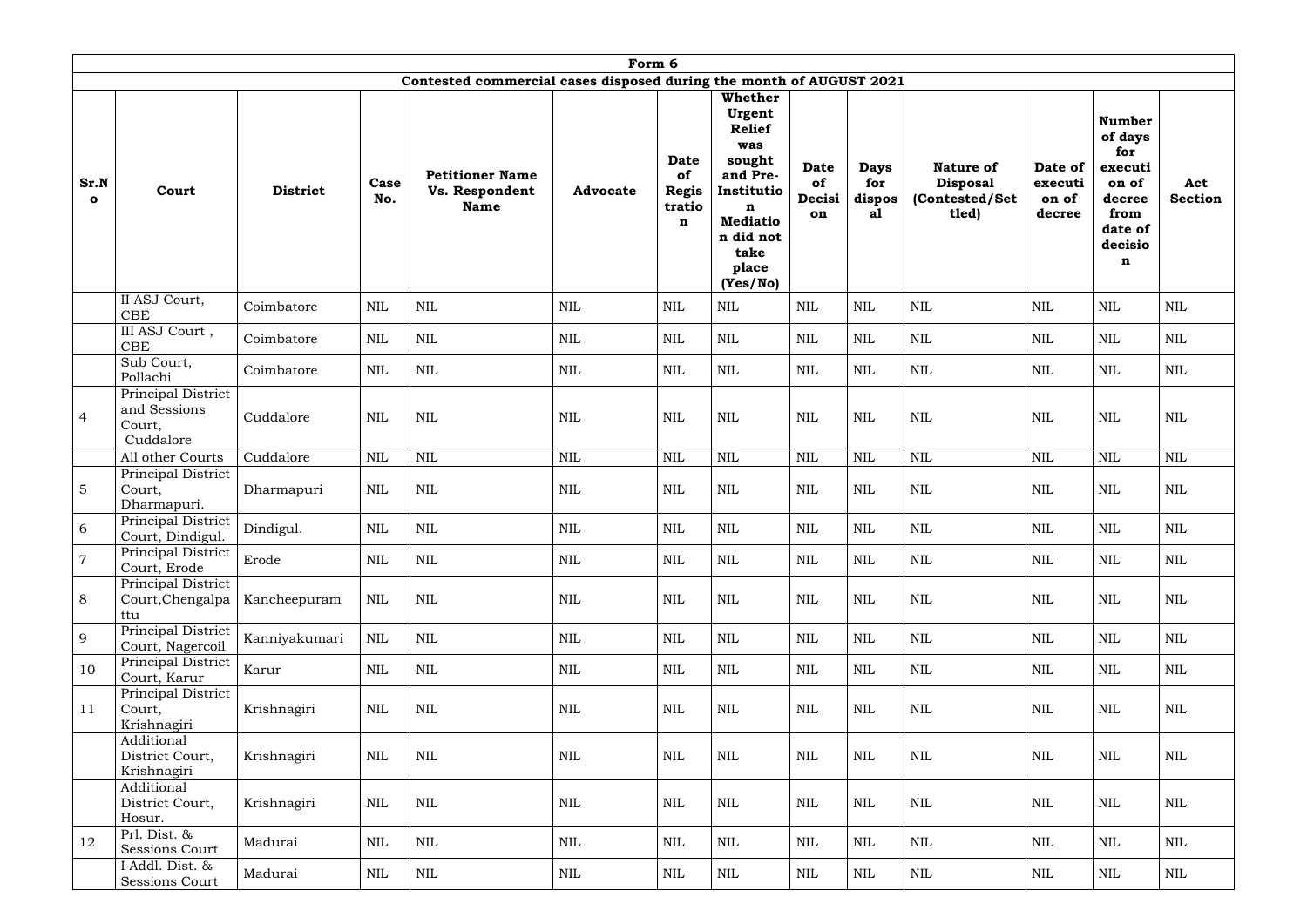|                      | Form 6                                             |                    |              |                                                                     |                 |                                                     |                                                                                                                                                 |                                   |                                    |                                                          |                                       |                                                                                                  |                       |
|----------------------|----------------------------------------------------|--------------------|--------------|---------------------------------------------------------------------|-----------------|-----------------------------------------------------|-------------------------------------------------------------------------------------------------------------------------------------------------|-----------------------------------|------------------------------------|----------------------------------------------------------|---------------------------------------|--------------------------------------------------------------------------------------------------|-----------------------|
|                      |                                                    |                    |              | Contested commercial cases disposed during the month of AUGUST 2021 |                 |                                                     |                                                                                                                                                 |                                   |                                    |                                                          |                                       |                                                                                                  |                       |
| Sr.N<br>$\mathbf{o}$ | Court                                              | <b>District</b>    | Case<br>No.  | <b>Petitioner Name</b><br><b>Vs. Respondent</b><br><b>Name</b>      | <b>Advocate</b> | Date<br>of<br><b>Regis</b><br>tratio<br>$\mathbf n$ | Whether<br>Urgent<br><b>Relief</b><br>was<br>sought<br>and Pre-<br>Institutio<br>n<br><b>Mediatio</b><br>n did not<br>take<br>place<br>(Yes/No) | <b>Date</b><br>of<br>Decisi<br>on | <b>Days</b><br>for<br>dispos<br>al | Nature of<br><b>Disposal</b><br>(Contested/Set)<br>tled) | Date of<br>executi<br>on of<br>decree | <b>Number</b><br>of days<br>for<br>executi<br>on of<br>decree<br>from<br>date of<br>decisio<br>n | Act<br><b>Section</b> |
|                      | I Addl. Sub<br>Court                               | Madurai            | <b>NIL</b>   | <b>NIL</b>                                                          | $\mbox{NIL}$    | <b>NIL</b>                                          | $\mbox{NIL}$                                                                                                                                    | <b>NIL</b>                        | NIL                                | $\text{NIL}$                                             | <b>NIL</b>                            | <b>NIL</b>                                                                                       | <b>NIL</b>            |
|                      | II Addl. Sub<br>Court                              | Madurai            | <b>NIL</b>   | $\mbox{NIL}$                                                        | <b>NIL</b>      | <b>NIL</b>                                          | <b>NIL</b>                                                                                                                                      | NIL                               | <b>NIL</b>                         | <b>NIL</b>                                               | <b>NIL</b>                            | NIL                                                                                              | <b>NIL</b>            |
| 13                   | District Court,<br>Nagapattinam                    | Nagapattinam       | <b>NIL</b>   | <b>NIL</b>                                                          | <b>NIL</b>      | <b>NIL</b>                                          | <b>NIL</b>                                                                                                                                      | <b>NIL</b>                        | <b>NIL</b>                         | <b>NIL</b>                                               | <b>NIL</b>                            | <b>NIL</b>                                                                                       | $\mbox{NIL}$          |
|                      | Fast Track<br>Mahila Court,<br>Nagapattinam.       | Nagapattinam       | <b>NIL</b>   | <b>NIL</b>                                                          | <b>NIL</b>      | <b>NIL</b>                                          | <b>NIL</b>                                                                                                                                      | <b>NIL</b>                        | NIL                                | <b>NIL</b>                                               | <b>NIL</b>                            | <b>NIL</b>                                                                                       | <b>NIL</b>            |
|                      | Additional<br>District Court,<br>Mayiladuthurai.   | Nagapattinam       | NIL          | <b>NIL</b>                                                          | $\mbox{NIL}$    | <b>NIL</b>                                          | $\text{NIL}$                                                                                                                                    | NIL                               | <b>NIL</b>                         | $\mbox{NIL}$                                             | NIL                                   | <b>NIL</b>                                                                                       | NIL                   |
|                      | Sub<br>Court, Nagapatti<br>nam.                    | Nagapattinam       | NIL          | <b>NIL</b>                                                          | $\text{NIL}$    | <b>NIL</b>                                          | $\text{NIL}$                                                                                                                                    | NIL                               | <b>NIL</b>                         | $\mbox{NIL}$                                             | NIL                                   | <b>NIL</b>                                                                                       | <b>NIL</b>            |
|                      | Principal Sub<br>Court,<br>Mayiladuthurai.         | Nagapattinam       | <b>NIL</b>   | <b>NIL</b>                                                          | <b>NIL</b>      | NIL                                                 | <b>NIL</b>                                                                                                                                      | NIL                               | $\mbox{NIL}$                       | NIL                                                      | NIL                                   | <b>NIL</b>                                                                                       | NIL                   |
|                      | <b>Additional Sub</b><br>Court,<br>Mayiladuthurai. | Nagapattinam       | $\mbox{NIL}$ | $\mbox{NIL}$                                                        | $\mbox{NIL}$    | $\mbox{NIL}$                                        | $\mbox{NIL}$                                                                                                                                    | <b>NIL</b>                        | $\mbox{NIL}$                       | $\mbox{NIL}$                                             | $\mbox{NIL}$                          | <b>NIL</b>                                                                                       | <b>NIL</b>            |
|                      | The Principal<br>District Judge                    | Nagapattinam       | <b>NIL</b>   | $\mbox{NIL}$                                                        | $\mbox{NIL}$    | <b>NIL</b>                                          | $\mbox{NIL}$                                                                                                                                    | <b>NIL</b>                        | $\mbox{NIL}$                       | $\mbox{NIL}$                                             | <b>NIL</b>                            | <b>NIL</b>                                                                                       | <b>NIL</b>            |
| 14                   | The Principal<br>District Judge                    | Namakkal           | <b>NIL</b>   | $\mbox{NIL}$                                                        | <b>NIL</b>      | NIL                                                 | <b>NIL</b>                                                                                                                                      | NIL                               | <b>NIL</b>                         | $\mbox{NIL}$                                             | NIL                                   | NIL                                                                                              | NIL                   |
| 15                   | District Court<br>Udhagamandala<br>m, Nilgiris     | Nilgiris           | <b>NIL</b>   | $\mbox{NIL}$                                                        | $\mbox{NIL}$    | NIL                                                 | <b>NIL</b>                                                                                                                                      | <b>NIL</b>                        | <b>NIL</b>                         | $\mbox{NIL}$                                             | <b>NIL</b>                            | <b>NIL</b>                                                                                       | <b>NIL</b>            |
| 16                   | Principal<br>District Court                        | Perambalur         | <b>NIL</b>   | $\mbox{NIL}$                                                        | $\mbox{NIL}$    | NIL                                                 | $\mbox{NIL}$                                                                                                                                    | NIL                               | $\mbox{NIL}$                       | $\mbox{NIL}$                                             | NIL                                   | NIL                                                                                              | NIL                   |
|                      | Mahila Court                                       | Perambalur         | <b>NIL</b>   | $\mbox{NIL}$                                                        | $\mbox{NIL}$    | <b>NIL</b>                                          | $\mbox{NIL}$                                                                                                                                    | <b>NIL</b>                        | $\mbox{NIL}$                       | <b>NIL</b>                                               | $\text{NIL}$                          | $\text{NIL}$                                                                                     | <b>NIL</b>            |
|                      | Sub Court                                          | Perambalur         | <b>NIL</b>   | <b>NIL</b>                                                          | $\mbox{NIL}$    | $\mbox{NIL}$                                        | $\mbox{NIL}$                                                                                                                                    | NIL                               | $\mbox{NIL}$                       | $\mbox{NIL}$                                             | $\mbox{NIL}$                          | <b>NIL</b>                                                                                       | <b>NIL</b>            |
| 17                   | The Principal<br>District Court                    | Pudukkottai        | <b>NIL</b>   | $\mbox{NIL}$                                                        | <b>NIL</b>      | NIL                                                 | <b>NIL</b>                                                                                                                                      | NIL                               | <b>NIL</b>                         | NIL                                                      | NIL                                   | NIL                                                                                              | NIL                   |
| 18                   | Principal District<br>Court                        | Ramanathapura<br>m | $\mbox{NIL}$ | $\mbox{NIL}$                                                        | NIL             | NIL                                                 | $\mbox{NIL}$                                                                                                                                    | NIL                               | NIL                                | $\mbox{NIL}$                                             | NIL                                   | NIL                                                                                              | <b>NIL</b>            |
| 19                   | Principal District<br>Court, Salem                 | Salem              | <b>NIL</b>   | $\mbox{NIL}$                                                        | $\mbox{NIL}$    | $\mbox{NIL}$                                        | $\mbox{NIL}$                                                                                                                                    | NIL                               | <b>NIL</b>                         | $\mbox{NIL}$                                             | $\mbox{NIL}$                          | <b>NIL</b>                                                                                       | NIL                   |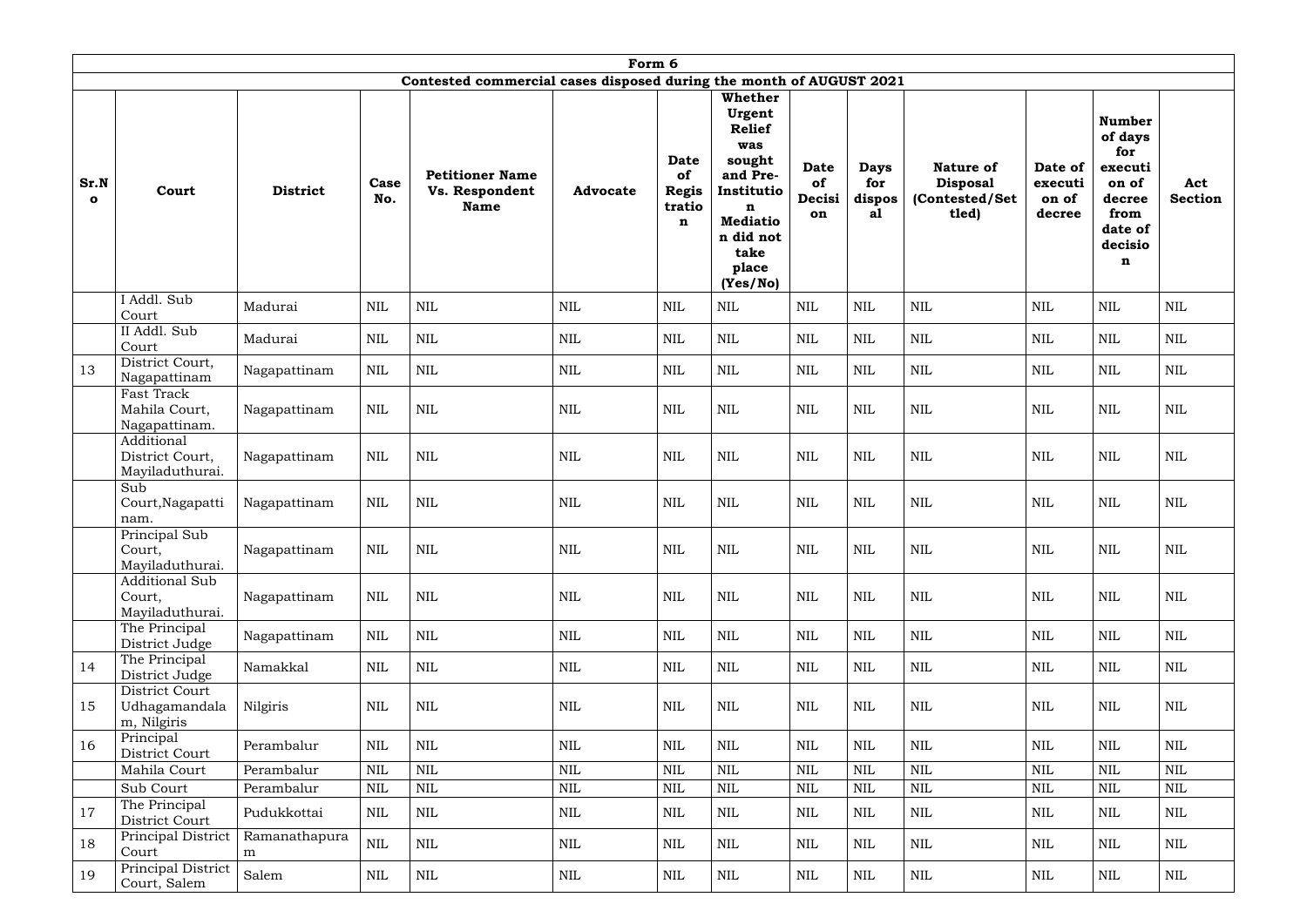|                      | Form 6                                                    |                 |              |                                                                     |                 |                                           |                                                                                                                                                        |                                   |                                    |                                                                |                                       |                                                                                                            |                       |
|----------------------|-----------------------------------------------------------|-----------------|--------------|---------------------------------------------------------------------|-----------------|-------------------------------------------|--------------------------------------------------------------------------------------------------------------------------------------------------------|-----------------------------------|------------------------------------|----------------------------------------------------------------|---------------------------------------|------------------------------------------------------------------------------------------------------------|-----------------------|
|                      |                                                           |                 |              | Contested commercial cases disposed during the month of AUGUST 2021 |                 |                                           |                                                                                                                                                        |                                   |                                    |                                                                |                                       |                                                                                                            |                       |
| Sr.N<br>$\mathbf{o}$ | Court                                                     | <b>District</b> | Case<br>No.  | <b>Petitioner Name</b><br><b>Vs. Respondent</b><br><b>Name</b>      | <b>Advocate</b> | Date<br>of<br><b>Regis</b><br>tratio<br>n | <b>Whether</b><br>Urgent<br><b>Relief</b><br>was<br>sought<br>and Pre-<br>Institutio<br>n<br><b>Mediatio</b><br>n did not<br>take<br>place<br>(Yes/No) | <b>Date</b><br>of<br>Decisi<br>on | <b>Days</b><br>for<br>dispos<br>al | <b>Nature of</b><br><b>Disposal</b><br>(Contested/Set<br>tled) | Date of<br>executi<br>on of<br>decree | <b>Number</b><br>of days<br>for<br>executi<br>on of<br>decree<br>from<br>date of<br>decisio<br>$\mathbf n$ | Act<br><b>Section</b> |
| 20                   | Principal District<br>and Sessions<br>Court               | Sivaganga       | <b>NIL</b>   | $\mbox{NIL}$                                                        | NIL             | <b>NIL</b>                                | <b>NIL</b>                                                                                                                                             | <b>NIL</b>                        | <b>NIL</b>                         | <b>NIL</b>                                                     | <b>NIL</b>                            | NIL                                                                                                        | <b>NIL</b>            |
| 21                   | Prl. District<br>Court, Thanjavur                         | Thanjavur       | <b>NIL</b>   | <b>NIL</b>                                                          | $\mbox{NIL}$    | <b>NIL</b>                                | $\mbox{NIL}$                                                                                                                                           | <b>NIL</b>                        | <b>NIL</b>                         | <b>NIL</b>                                                     | <b>NIL</b>                            | <b>NIL</b>                                                                                                 | <b>NIL</b>            |
|                      | <b>III</b> Additional<br>District Judge,<br>Pattukkottai. | Thanjavur       | <b>NIL</b>   | NIL                                                                 | <b>NIL</b>      | <b>NIL</b>                                | <b>NIL</b>                                                                                                                                             | <b>NIL</b>                        | <b>NIL</b>                         | $\mbox{NIL}$                                                   | <b>NIL</b>                            | <b>NIL</b>                                                                                                 | <b>NIL</b>            |
| 22                   | Principal District<br>Court, Theni                        | Theni           | <b>NIL</b>   | <b>NIL</b>                                                          | <b>NIL</b>      | <b>NIL</b>                                | $\mbox{NIL}$                                                                                                                                           | <b>NIL</b>                        | <b>NIL</b>                         | <b>NIL</b>                                                     | <b>NIL</b>                            | <b>NIL</b>                                                                                                 | <b>NIL</b>            |
| 23                   | Principal District<br>Court,<br>Thoothukudi               | Thoothukudi     | <b>NIL</b>   | <b>NIL</b>                                                          | $\text{NIL}$    | <b>NIL</b>                                | <b>NIL</b>                                                                                                                                             | <b>NIL</b>                        | $\mbox{NIL}$                       | $\mbox{NIL}$                                                   | <b>NIL</b>                            | <b>NIL</b>                                                                                                 | <b>NIL</b>            |
| 24                   | Principal District<br>Court                               | Tiruchirappalli | <b>NIL</b>   | <b>NIL</b>                                                          | $\text{NIL}$    | <b>NIL</b>                                | <b>NIL</b>                                                                                                                                             | <b>NIL</b>                        | <b>NIL</b>                         | $\mbox{NIL}$                                                   | <b>NIL</b>                            | <b>NIL</b>                                                                                                 | <b>NIL</b>            |
| 25                   | Principal District<br>Court                               | Tirunelveli     | $\mbox{NIL}$ | $\mbox{NIL}$                                                        | $\mbox{NIL}$    | <b>NIL</b>                                | <b>NIL</b>                                                                                                                                             | NIL                               | <b>NIL</b>                         | <b>NIL</b>                                                     | <b>NIL</b>                            | $\mbox{NIL}$                                                                                               | <b>NIL</b>            |
| 26                   | Principal District<br>Court, Tiruppur                     | Tiruppur        | <b>NIL</b>   | $\mbox{NIL}$                                                        | $\mbox{NIL}$    | NIL                                       | $\mbox{NIL}$                                                                                                                                           | NIL                               | <b>NIL</b>                         | <b>NIL</b>                                                     | $\mbox{NIL}$                          | NIL                                                                                                        | <b>NIL</b>            |
|                      | I Additional<br>District Court,<br>Tiruppur               | Tiruppur        | <b>NIL</b>   | <b>NIL</b>                                                          | <b>NIL</b>      | <b>NIL</b>                                | $\mbox{NIL}$                                                                                                                                           | NIL                               | NIL                                | <b>NIL</b>                                                     | <b>NIL</b>                            | <b>NIL</b>                                                                                                 | <b>NIL</b>            |
|                      | II Additional<br>District Court,<br>Tiruppur              | Tiruppur        | <b>NIL</b>   | $\mbox{NIL}$                                                        | $\mbox{NIL}$    | $\mbox{NIL}$                              | $\mbox{NIL}$                                                                                                                                           | NIL                               | <b>NIL</b>                         | $\mbox{NIL}$                                                   | $\mbox{NIL}$                          | <b>NIL</b>                                                                                                 | NIL                   |
|                      | Principal Sub<br>Court, Tiruppur                          | Tiruppur        | <b>NIL</b>   | $\mbox{NIL}$                                                        | $\mbox{NIL}$    | <b>NIL</b>                                | $\mbox{NIL}$                                                                                                                                           | NIL                               | $\mbox{NIL}$                       | $\mbox{NIL}$                                                   | $\text{NIL}$                          | <b>NIL</b>                                                                                                 | NIL                   |
|                      | <b>Additional Sub</b><br>Court, Tiruppur                  | Tiruppur        | <b>NIL</b>   | $\mbox{NIL}$                                                        | <b>NIL</b>      | NIL                                       | <b>NIL</b>                                                                                                                                             | NIL                               | NIL                                | <b>NIL</b>                                                     | <b>NIL</b>                            | NIL                                                                                                        | <b>NIL</b>            |
|                      | Sub Court,<br>Udumalpet                                   | Tiruppur        | <b>NIL</b>   | <b>NIL</b>                                                          | <b>NIL</b>      | NIL                                       | $\mbox{NIL}$                                                                                                                                           | <b>NIL</b>                        | <b>NIL</b>                         | NIL                                                            | <b>NIL</b>                            | <b>NIL</b>                                                                                                 | NIL                   |
|                      | Sub Court,<br>Avinashi                                    | Tiruppur        | <b>NIL</b>   | NIL                                                                 | <b>NIL</b>      | NIL                                       | <b>NIL</b>                                                                                                                                             | NIL                               | <b>NIL</b>                         | <b>NIL</b>                                                     | NIL                                   | <b>NIL</b>                                                                                                 | <b>NIL</b>            |
| 27                   | Principal District<br>Court, Tiruvallur                   | Tiruvallur      | NIL          | <b>NIL</b>                                                          | NIL             | NIL                                       | NIL                                                                                                                                                    | NIL                               | NIL                                | <b>NIL</b>                                                     | NIL                                   | NIL                                                                                                        | <b>NIL</b>            |
|                      | The I Additional<br>District and<br>Sessions Court,       | Tiruvallur      | <b>NIL</b>   | $\mbox{NIL}$                                                        | $\mbox{NIL}$    | <b>NIL</b>                                | $\mbox{NIL}$                                                                                                                                           | NIL                               | <b>NIL</b>                         | $\mbox{NIL}$                                                   | $\mbox{NIL}$                          | <b>NIL</b>                                                                                                 | NIL                   |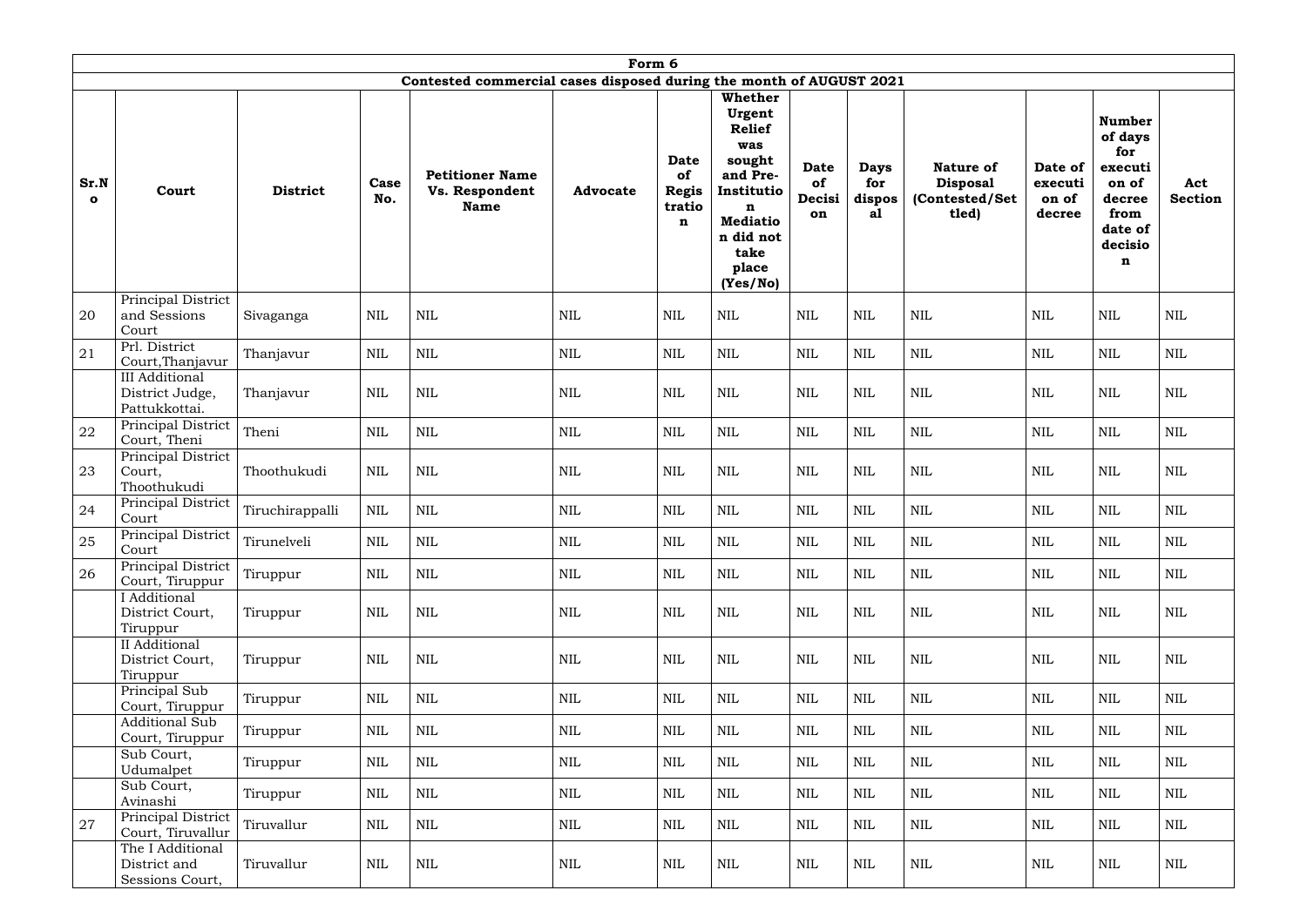|                      | Form 6                                                                   |                 |              |                                                                     |                 |                                                     |                                                                                                                                                 |                                   |                                    |                                                                |                                       |                                                                                                  |                |
|----------------------|--------------------------------------------------------------------------|-----------------|--------------|---------------------------------------------------------------------|-----------------|-----------------------------------------------------|-------------------------------------------------------------------------------------------------------------------------------------------------|-----------------------------------|------------------------------------|----------------------------------------------------------------|---------------------------------------|--------------------------------------------------------------------------------------------------|----------------|
|                      |                                                                          |                 |              | Contested commercial cases disposed during the month of AUGUST 2021 |                 |                                                     |                                                                                                                                                 |                                   |                                    |                                                                |                                       |                                                                                                  |                |
| Sr.N<br>$\mathbf{o}$ | Court                                                                    | <b>District</b> | Case<br>No.  | <b>Petitioner Name</b><br>Vs. Respondent<br><b>Name</b>             | <b>Advocate</b> | Date<br>of<br><b>Regis</b><br>tratio<br>$\mathbf n$ | Whether<br>Urgent<br><b>Relief</b><br>was<br>sought<br>and Pre-<br>Institutio<br>n<br><b>Mediatio</b><br>n did not<br>take<br>place<br>(Yes/No) | <b>Date</b><br>of<br>Decisi<br>on | <b>Days</b><br>for<br>dispos<br>al | <b>Nature of</b><br><b>Disposal</b><br>(Contested/Set<br>tled) | Date of<br>executi<br>on of<br>decree | <b>Number</b><br>of days<br>for<br>executi<br>on of<br>decree<br>from<br>date of<br>decisio<br>n | Act<br>Section |
|                      | Tiruvallur.                                                              |                 |              |                                                                     |                 |                                                     |                                                                                                                                                 |                                   |                                    |                                                                |                                       |                                                                                                  |                |
|                      | The II Additional<br>District and<br>Sessions Court,<br>Poonamallee.     | Tiruvallur      | <b>NIL</b>   | <b>NIL</b>                                                          | <b>NIL</b>      | <b>NIL</b>                                          | <b>NIL</b>                                                                                                                                      | <b>NIL</b>                        | <b>NIL</b>                         | <b>NIL</b>                                                     | <b>NIL</b>                            | <b>NIL</b>                                                                                       | <b>NIL</b>     |
|                      | The III<br>Additional<br>District and<br>Sessions Court,<br>Poonamallee. | Tiruvallur      | <b>NIL</b>   | <b>NIL</b>                                                          | <b>NIL</b>      | NIL                                                 | <b>NIL</b>                                                                                                                                      | <b>NIL</b>                        | <b>NIL</b>                         | <b>NIL</b>                                                     | <b>NIL</b>                            | <b>NIL</b>                                                                                       | <b>NIL</b>     |
|                      | The IV<br>Additional<br>District and<br>Sessions Court,<br>Ponneri.      | Tiruvallur      | <b>NIL</b>   | <b>NIL</b>                                                          | <b>NIL</b>      | <b>NIL</b>                                          | <b>NIL</b>                                                                                                                                      | <b>NIL</b>                        | NIL                                | <b>NIL</b>                                                     | <b>NIL</b>                            | <b>NIL</b>                                                                                       | <b>NIL</b>     |
|                      | The Sub Court,<br>Tiruvallur.                                            | Tiruvallur      | <b>NIL</b>   | $\mbox{NIL}$                                                        | $\mbox{NIL}$    | <b>NIL</b>                                          | $\mbox{NIL}$                                                                                                                                    | <b>NIL</b>                        | <b>NIL</b>                         | NIL                                                            | $\text{NIL}$                          | <b>NIL</b>                                                                                       | <b>NIL</b>     |
|                      | The Sub Court,<br>Poonamallee.                                           | Tiruvallur      | $\mbox{NIL}$ | $\mbox{NIL}$                                                        | $\mbox{NIL}$    | NIL                                                 | $\mbox{NIL}$                                                                                                                                    | NIL                               | $\mbox{NIL}$                       | $\mbox{NIL}$                                                   | $\mbox{NIL}$                          | <b>NIL</b>                                                                                       | NIL            |
|                      | The Sub Court,<br>Tiruttani.                                             | Tiruvallur      | <b>NIL</b>   | NIL                                                                 | $\mbox{NIL}$    | <b>NIL</b>                                          | $\mbox{NIL}$                                                                                                                                    | <b>NIL</b>                        | <b>NIL</b>                         | $\mbox{NIL}$                                                   | <b>NIL</b>                            | NIL                                                                                              | <b>NIL</b>     |
| 28                   | Principal District<br>Court,<br>Tiruvannamalai                           | Tiruvannamalai  | $\mbox{NIL}$ | $\mbox{NIL}$                                                        | $\mbox{NIL}$    | $\mbox{NIL}$                                        | $\mbox{NIL}$                                                                                                                                    | <b>NIL</b>                        | <b>NIL</b>                         | NIL                                                            | <b>NIL</b>                            | NIL                                                                                              | NIL            |
| 29                   | Principal District<br>Court                                              | Tiruvarur       | <b>NIL</b>   | $\mbox{NIL}$                                                        | $\mbox{NIL}$    | <b>NIL</b>                                          | $\mbox{NIL}$                                                                                                                                    | <b>NIL</b>                        | <b>NIL</b>                         | NIL                                                            | <b>NIL</b>                            | <b>NIL</b>                                                                                       | <b>NIL</b>     |
| 30                   | Principal District<br>Court, Vellore                                     | Vellore         | <b>NIL</b>   | $\mbox{NIL}$                                                        | $\mbox{NIL}$    | <b>NIL</b>                                          | $\mbox{NIL}$                                                                                                                                    | NIL                               | <b>NIL</b>                         | $\mbox{NIL}$                                                   | NIL                                   | NIL                                                                                              | NIL            |
|                      | II Additional<br>District Court,<br>Ranipet                              | Vellore         | <b>NIL</b>   | $\mbox{NIL}$                                                        | $\mbox{NIL}$    | <b>NIL</b>                                          | $\mbox{NIL}$                                                                                                                                    | <b>NIL</b>                        | <b>NIL</b>                         | $\mbox{NIL}$                                                   | $\mbox{NIL}$                          | <b>NIL</b>                                                                                       | <b>NIL</b>     |
| 31                   | Principal District<br>Court,<br>Villupuram                               | Villupuram      | <b>NIL</b>   | $\mbox{NIL}$                                                        | $\mbox{NIL}$    | NIL                                                 | $\mbox{NIL}$                                                                                                                                    | <b>NIL</b>                        | <b>NIL</b>                         | $\mbox{NIL}$                                                   | $\mbox{NIL}$                          | <b>NIL</b>                                                                                       | NIL            |
| 32                   | Principal District<br>Court,<br>Srivillliputtur                          | Virudhunagar    | <b>NIL</b>   | $\mbox{NIL}$                                                        | $\mbox{NIL}$    | <b>NIL</b>                                          | $\mbox{NIL}$                                                                                                                                    | NIL                               | <b>NIL</b>                         | $\mbox{NIL}$                                                   | $\mbox{NIL}$                          | <b>NIL</b>                                                                                       | NIL            |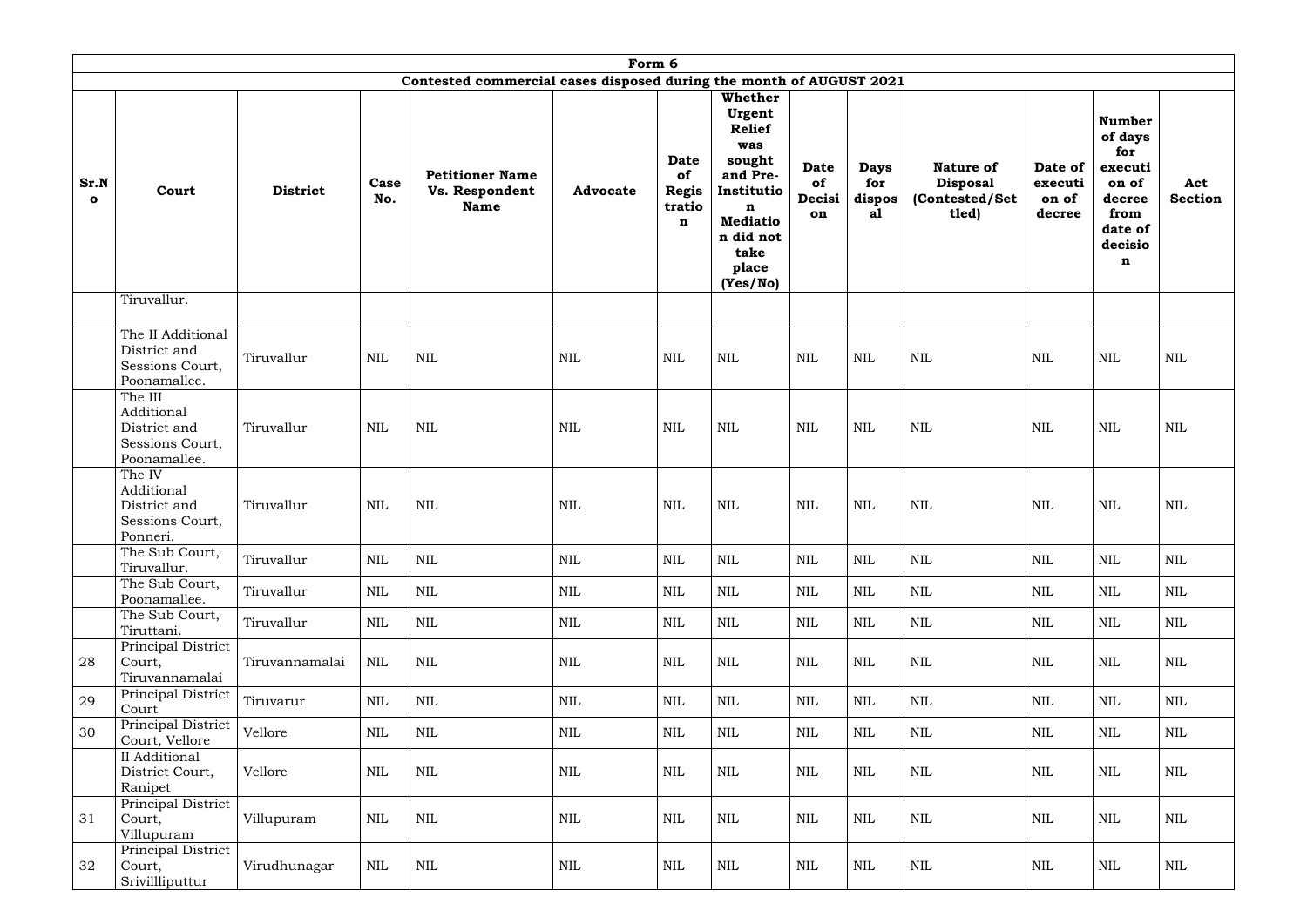|                      | Form 6                                                      |                 |             |                                                                     |                 |                                                     |                                                                                                                                                 |                                   |                                    |                                                         |                                       |                                                                                                  |                       |
|----------------------|-------------------------------------------------------------|-----------------|-------------|---------------------------------------------------------------------|-----------------|-----------------------------------------------------|-------------------------------------------------------------------------------------------------------------------------------------------------|-----------------------------------|------------------------------------|---------------------------------------------------------|---------------------------------------|--------------------------------------------------------------------------------------------------|-----------------------|
|                      |                                                             |                 |             | Contested commercial cases disposed during the month of AUGUST 2021 |                 |                                                     |                                                                                                                                                 |                                   |                                    |                                                         |                                       |                                                                                                  |                       |
| Sr.N<br>$\mathbf{o}$ | Court                                                       | <b>District</b> | Case<br>No. | <b>Petitioner Name</b><br>Vs. Respondent<br><b>Name</b>             | <b>Advocate</b> | Date<br>of<br><b>Regis</b><br>tratio<br>$\mathbf n$ | Whether<br>Urgent<br><b>Relief</b><br>was<br>sought<br>and Pre-<br>Institutio<br>n<br><b>Mediatio</b><br>n did not<br>take<br>place<br>(Yes/No) | <b>Date</b><br>of<br>Decisi<br>on | <b>Days</b><br>for<br>dispos<br>al | Nature of<br><b>Disposal</b><br>(Contested/Set<br>tled) | Date of<br>executi<br>on of<br>decree | <b>Number</b><br>of days<br>for<br>executi<br>on of<br>decree<br>from<br>date of<br>decisio<br>n | Act<br><b>Section</b> |
|                      | Sub Court,<br>Sivakasi                                      | Virudhunagar    | <b>NIL</b>  | <b>NIL</b>                                                          | $\mbox{NIL}$    | $\text{NIL}$                                        | <b>NIL</b>                                                                                                                                      | <b>NIL</b>                        | <b>NIL</b>                         | NIL                                                     | <b>NIL</b>                            | <b>NIL</b>                                                                                       | NIL                   |
| 33                   | PRINCIPAL<br><b>DISTRICT</b><br>JUDGE,<br><b>PUDUCHERRY</b> | Puducherry      | <b>NIL</b>  | <b>NIL</b>                                                          | $\text{NIL}$    | <b>NIL</b>                                          | <b>NIL</b>                                                                                                                                      | <b>NIL</b>                        | <b>NIL</b>                         | <b>NIL</b>                                              | <b>NIL</b>                            | <b>NIL</b>                                                                                       | <b>NIL</b>            |
|                      | <b>DISTRICT</b><br>JUDGE,<br>KARAIKAL                       | Puducherry      | NIL         | <b>NIL</b>                                                          | $\text{NIL}$    | <b>NIL</b>                                          | $\text{NIL}$                                                                                                                                    | <b>NIL</b>                        | <b>NIL</b>                         | $\mbox{NIL}$                                            | <b>NIL</b>                            | <b>NIL</b>                                                                                       | <b>NIL</b>            |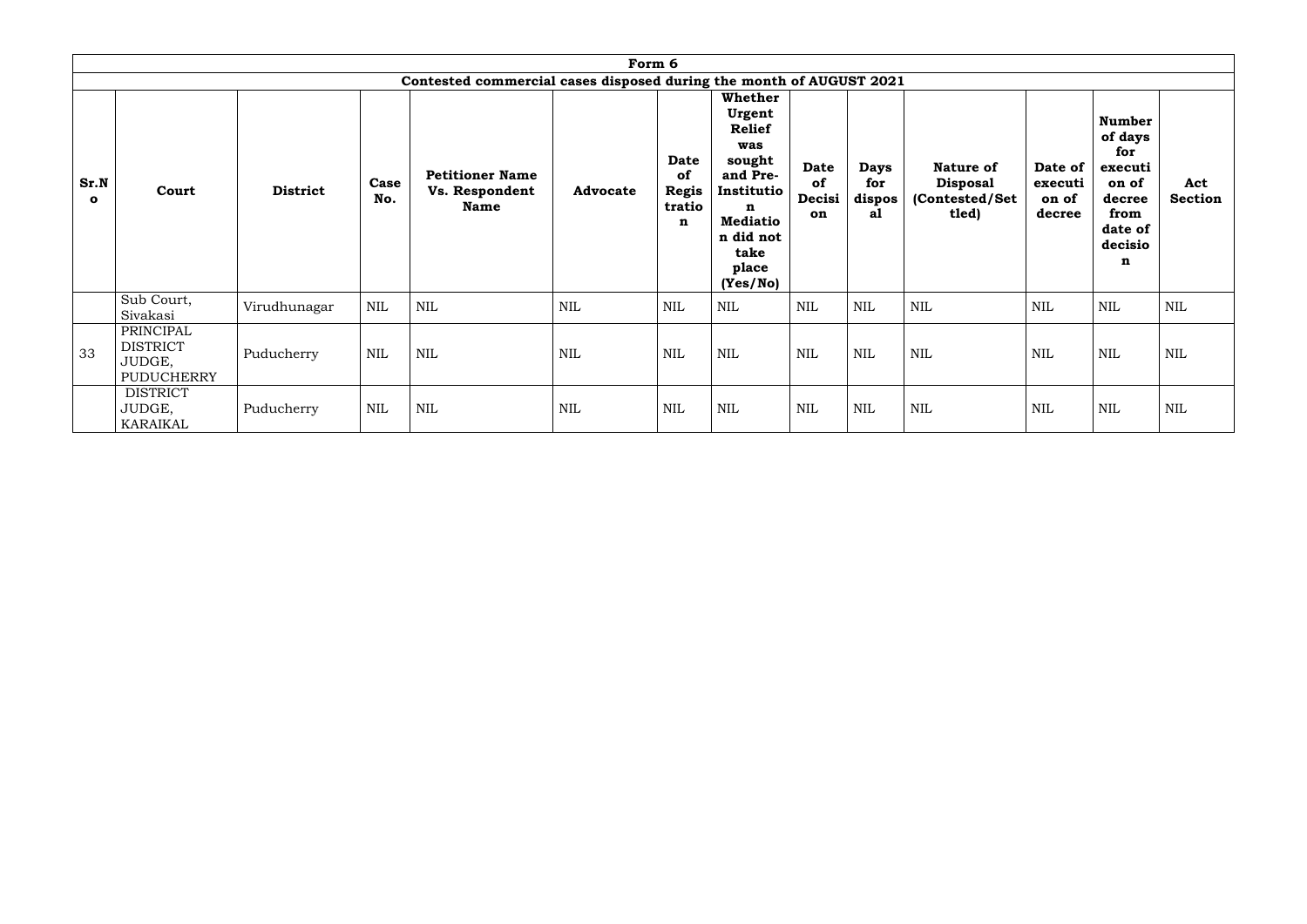#### **SUBORDINATE COURTS AUGUST 2021 FORM 7**

|                |                                                     | Form 7                                                      |                                                                              |                                                                      |                                                                    |                                                                          |
|----------------|-----------------------------------------------------|-------------------------------------------------------------|------------------------------------------------------------------------------|----------------------------------------------------------------------|--------------------------------------------------------------------|--------------------------------------------------------------------------|
|                |                                                     | Summary of Commercial Cases during the month of AUGUST 2021 |                                                                              |                                                                      |                                                                    |                                                                          |
| Sr.No          | Court                                               | <b>District</b>                                             | <b>Total number</b><br>of cases<br>pending on the<br>1st day of the<br>month | <b>Total number</b><br>of cases<br>instituted<br>during the<br>month | <b>Total number</b><br>of cases<br>disposed<br>during the<br>month | <b>Total number</b><br>of cases<br>pending at<br>the end of the<br>month |
| $\mathbf{1}$   | Principal District Court                            | Ariyalur                                                    | $\mathbf{0}$                                                                 | $\overline{0}$                                                       | $\mathbf{0}$                                                       | $\overline{0}$                                                           |
|                |                                                     | <b>Ariyalur Total</b>                                       | $\mathbf 0$                                                                  | $\mathbf 0$                                                          | 0                                                                  | $\mathbf 0$                                                              |
| $\overline{a}$ | Principal City Civil Court                          | Chennai                                                     | 12                                                                           | 3                                                                    | $\overline{2}$                                                     | 13                                                                       |
|                |                                                     | <b>Chennai Total</b>                                        | 12                                                                           | 3                                                                    | $\boldsymbol{2}$                                                   | 13                                                                       |
| $\mathfrak{S}$ | Prl. District Court, CBE.                           | Coimbatore                                                  | 211                                                                          | 10                                                                   | $\overline{2}$                                                     | 219                                                                      |
|                | I Addl.District Court, CBE                          | Coimbatore                                                  | 10                                                                           | $\mathbf{0}$                                                         | $\mathbf{0}$                                                       | 10                                                                       |
|                | III Addl. Dist. Court, CBE                          | Coimbatore                                                  | $*25$                                                                        | $\overline{0}$                                                       | $\overline{2}$                                                     | 23                                                                       |
|                | IV Addl. Dist. Court, CBE                           | Coimbatore                                                  | $*31$                                                                        | $\overline{0}$                                                       | $\boldsymbol{0}$                                                   | 31                                                                       |
|                | V Addl. Dist. Court, CBE                            | Coimbatore                                                  | 34                                                                           | $\overline{0}$                                                       | $\Omega$                                                           | 34                                                                       |
|                | PSJ Court, CBE                                      | Coimbatore                                                  | 88                                                                           | $\overline{2}$                                                       | 3                                                                  | 87                                                                       |
|                | I ASJ Court, CBE                                    | Coimbatore                                                  | $*126$                                                                       | $\overline{0}$                                                       | 4                                                                  | 122                                                                      |
|                | II ASJ Court, CBE                                   | Coimbatore                                                  | 59                                                                           | $\overline{0}$                                                       | $\Omega$                                                           | 59                                                                       |
|                | III ASJ Court, CBE                                  | Coimbatore                                                  | 59                                                                           | $\overline{0}$                                                       |                                                                    | 58                                                                       |
|                | IV ASJ Court, CBE                                   | Coimbatore                                                  | $*56$                                                                        | $\overline{0}$                                                       | $\overline{0}$                                                     | 56                                                                       |
|                | Sub Court, Pollachi                                 | Coimbatore                                                  | $*68$                                                                        | $\overline{2}$                                                       | $\Omega$                                                           | 70                                                                       |
|                |                                                     | <b>Coimbatore Total</b>                                     | $*767$                                                                       | 14                                                                   | 12                                                                 | 769                                                                      |
| 4              | Principal District and Sessions Court,<br>Cuddalore | Cuddalore                                                   | 8                                                                            | $\overline{0}$                                                       | $\Omega$                                                           | 8                                                                        |
|                |                                                     | <b>Cuddalore Total</b>                                      | 8                                                                            | $\mathbf 0$                                                          | $\mathbf 0$                                                        | 8                                                                        |
| $\overline{5}$ | Principal District Court, Dharmapuri.               | Dharmapuri                                                  | 11                                                                           | $\boldsymbol{0}$                                                     | 6                                                                  | $\mathbf 5$                                                              |
|                |                                                     | Dharmapuri Total                                            | 11                                                                           | $\mathbf 0$                                                          | 6                                                                  | 5                                                                        |
| 6              | Principal District Court, Dindigul.                 | Dindigul                                                    | 94                                                                           | 10                                                                   | $\Omega$                                                           | 104                                                                      |
|                |                                                     | <b>Dindigul Total</b>                                       | 94                                                                           | 10                                                                   | 0                                                                  | 104                                                                      |
| $\overline{7}$ | Principal District Court, Erode                     | Erode                                                       | 34                                                                           |                                                                      | $\Omega$                                                           | 35                                                                       |
|                | I Additional District Court, Erode                  | Erode                                                       |                                                                              | $\overline{0}$                                                       | $\Omega$                                                           |                                                                          |
|                | Principal Subordinate Court, Erode                  | Erode                                                       | 21                                                                           |                                                                      | $\overline{0}$                                                     | 22                                                                       |
|                | I Additional Subordinate Court, Erode               | Erode                                                       | 21                                                                           | $\mathbf{1}$                                                         | $\Omega$                                                           | 22                                                                       |
|                | II Additional Subordinate Court, Erode              | Erode                                                       | $\overline{4}$                                                               | $\overline{0}$                                                       | $\Omega$                                                           | $\overline{4}$                                                           |
|                | Sub Court, Gobichettipalayam                        | Erode                                                       |                                                                              | $\overline{0}$                                                       |                                                                    | $\overline{0}$                                                           |
|                | Principal District Munsif Court, Erode              | Erode                                                       | 12                                                                           | $\boldsymbol{0}$                                                     | $\overline{0}$                                                     | 12                                                                       |
|                | I Additional District Munsif Court, Erode           | Erode                                                       | 8                                                                            | $\boldsymbol{0}$                                                     |                                                                    | $\overline{7}$                                                           |
|                |                                                     | <b>Erode Total</b>                                          | 102                                                                          | 3                                                                    | $\overline{\mathbf{2}}$                                            | 103                                                                      |
| 8              | Principal District Court, Chengalpattu              | Kancheepuram                                                | 50                                                                           | 3                                                                    | $\overline{0}$                                                     | 53                                                                       |
|                |                                                     | <b>Kancheepuram Total</b>                                   | 50                                                                           | 3                                                                    | 0                                                                  | 53                                                                       |
| 9              | Principal District Court, Nagercoil                 | Kanniyakumari                                               | 50                                                                           |                                                                      | $\mathbf{0}$                                                       | 51                                                                       |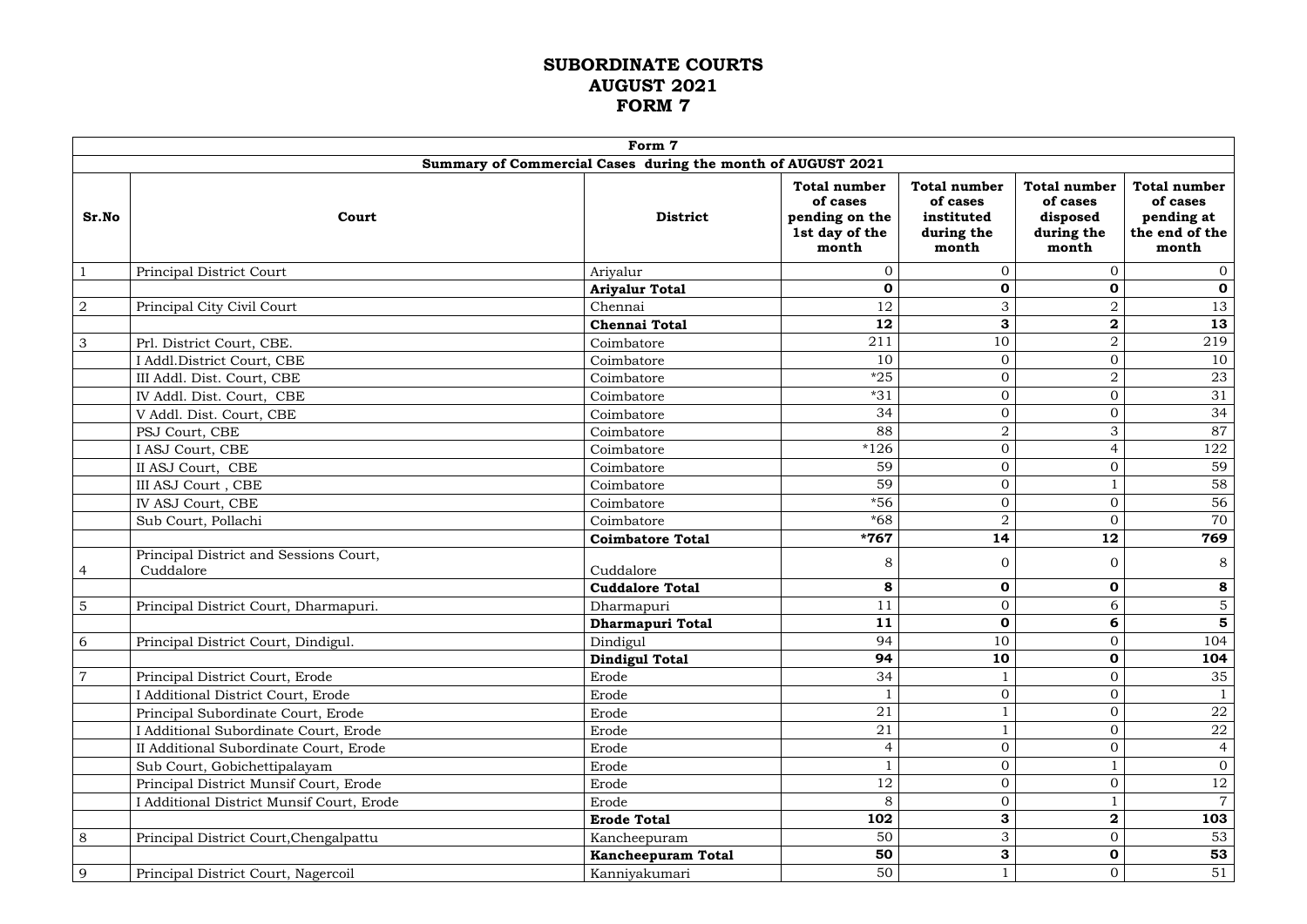|            |                                               | Form 7                                                      |                                                         |                                                                      |                                                                    |                                                                          |
|------------|-----------------------------------------------|-------------------------------------------------------------|---------------------------------------------------------|----------------------------------------------------------------------|--------------------------------------------------------------------|--------------------------------------------------------------------------|
|            |                                               | Summary of Commercial Cases during the month of AUGUST 2021 |                                                         |                                                                      |                                                                    |                                                                          |
| Sr.No      | of cases<br><b>District</b><br>Court<br>month |                                                             | <b>Total number</b><br>pending on the<br>1st day of the | <b>Total number</b><br>of cases<br>instituted<br>during the<br>month | <b>Total number</b><br>of cases<br>disposed<br>during the<br>month | <b>Total number</b><br>of cases<br>pending at<br>the end of the<br>month |
|            |                                               | Kanniyakumari Total                                         | 50                                                      | 1                                                                    | $\mathbf 0$                                                        | 51                                                                       |
| 10         | Principal District Court, Karur               | Karur                                                       | 5                                                       | $\overline{0}$                                                       | $\Omega$                                                           | 5 <sup>5</sup>                                                           |
|            |                                               | <b>Karur Total</b>                                          | 5                                                       | $\mathbf 0$                                                          | $\mathbf 0$                                                        | $\overline{\mathbf{5}}$                                                  |
| 11         | Principal District Court, Krishnagiri         | Krishnagiri                                                 | 3                                                       | $\overline{0}$                                                       | $\Omega$                                                           | $\mathfrak{Z}$                                                           |
|            | Additional District Court, Krishnagiri        | Krishnagiri                                                 |                                                         | $\boldsymbol{0}$                                                     | $\overline{0}$                                                     | $\mathbf{1}$                                                             |
|            | Additional District Court, Hosur.             | Krishnagiri                                                 | 39                                                      | $\overline{0}$                                                       |                                                                    | 38                                                                       |
|            |                                               | Krishnagiri Total                                           | 43                                                      | $\mathbf 0$                                                          |                                                                    | 42                                                                       |
| 12         | Prl. Dist. & Sessions Court                   | Madurai                                                     | 80                                                      | 3                                                                    |                                                                    | 82                                                                       |
|            | I Addl. Dist. & Sessions Court                | Madurai                                                     |                                                         | $\overline{0}$                                                       | $\Omega$                                                           | $\mathbf{1}$                                                             |
|            | I Addl. Sub Court                             | Madurai                                                     | 3                                                       | $\overline{0}$                                                       | $\Omega$                                                           | 3                                                                        |
|            | II Addl. Sub Court                            | Madurai                                                     | $\sqrt{2}$                                              | $\overline{0}$                                                       | $\overline{0}$                                                     | $\overline{a}$                                                           |
|            |                                               | <b>Madurai Total</b>                                        | 86                                                      | 3                                                                    |                                                                    | 88                                                                       |
| 13         | Principal District Court                      | Nagapattinam                                                | $\mathbf{0}$                                            | $\overline{0}$                                                       | $\Omega$                                                           | $\overline{0}$                                                           |
|            |                                               | <b>Nagapattinam Total</b>                                   | $\mathbf 0$                                             | $\mathbf 0$                                                          | $\mathbf 0$                                                        | $\mathbf 0$                                                              |
| 14         | The Principal District Judge                  | Namakkal                                                    | 69                                                      | $\overline{4}$                                                       |                                                                    | 72                                                                       |
|            |                                               | <b>Namakkal Total</b>                                       | 69                                                      | 4                                                                    |                                                                    | 72                                                                       |
| 15         | District Court Udhagamandalam, Nilgiris       | Nilgiris                                                    | $\sqrt{2}$                                              | $\overline{0}$                                                       | $\Omega$                                                           | $\overline{2}$                                                           |
|            |                                               | <b>Nilgiris Total</b>                                       | $\mathbf 2$                                             | $\mathbf 0$                                                          | $\mathbf 0$                                                        | $\overline{\mathbf{2}}$                                                  |
| 16         | Principal District Court                      | Perambalur                                                  | $\overline{0}$                                          | $\overline{0}$                                                       | $\Omega$                                                           | $\overline{0}$                                                           |
|            |                                               | <b>Perambalur Total</b>                                     | $\mathbf 0$                                             | $\mathbf 0$                                                          | $\mathbf 0$                                                        | $\mathbf 0$                                                              |
| 17         | The Principal District Court                  | Pudukottai                                                  | 82                                                      | $\overline{0}$                                                       | $\overline{0}$                                                     | 82                                                                       |
|            |                                               | <b>Pudukottai Total</b>                                     | 82                                                      | $\mathbf 0$                                                          | $\mathbf 0$                                                        | 82                                                                       |
| 18         | Principal District Court                      | Ramanathapuram                                              | $\overline{2}$                                          | $\overline{0}$                                                       | $\Omega$                                                           | $\overline{a}$                                                           |
|            |                                               | Ramanathapuram Total                                        | $\overline{\mathbf{2}}$                                 | $\mathbf 0$                                                          | 0                                                                  | $\mathbf{2}$                                                             |
| 19         | Principal District Court, Salem               | Salem                                                       | 107                                                     | $\overline{7}$                                                       | 16                                                                 | 98                                                                       |
|            |                                               | <b>Salem Total</b>                                          | 107                                                     | $\overline{\mathbf{7}}$                                              | 16                                                                 | 98                                                                       |
| $20\,$     | Principal District and Sessions Court         | Sivaganga                                                   | $\mathbf{0}$                                            | $\overline{0}$                                                       | $\Omega$                                                           | $\overline{0}$                                                           |
|            |                                               | Sivaganga Total                                             | $\mathbf 0$                                             | $\mathbf 0$                                                          | $\mathbf 0$                                                        | $\mathbf 0$                                                              |
| 21         | Prl. District Court, Thanjavur                | Thanjavur                                                   | 93                                                      | 3                                                                    |                                                                    | 95                                                                       |
|            | III Additional District Judge, Pattukkottai.  | Thanjavur                                                   | $\overline{2}$                                          | $\overline{0}$                                                       | $\Omega$                                                           | $\overline{2}$                                                           |
|            |                                               | <b>Thanjavur Total</b>                                      | 95                                                      | 3                                                                    |                                                                    | 97                                                                       |
| ${\bf 22}$ | Principal District Court, Theni               | Theni                                                       | $\sqrt{2}$                                              | $\overline{0}$                                                       | $\overline{0}$                                                     | $\overline{a}$                                                           |
|            |                                               | <b>Theni Total</b>                                          | $\mathbf{2}$                                            | $\mathbf 0$                                                          | $\mathbf 0$                                                        | $\overline{\mathbf{2}}$                                                  |
| 23         | Principal District Court, Thoothukudi         | Thoothukudi                                                 | 42                                                      | $\overline{2}$                                                       | $\Omega$                                                           | 44                                                                       |
|            |                                               | Thoothukudi Total                                           | 42                                                      | $\mathbf{2}$                                                         | $\mathbf 0$                                                        | 44                                                                       |
| 24         | Principal District Court                      | Tiruchirappalli                                             | 25                                                      | $\overline{0}$                                                       | $\overline{0}$                                                     | 25                                                                       |
|            | I Additional Sub Court, Trichy                | Tiruchirappalli                                             | 9                                                       | $\overline{0}$                                                       |                                                                    | 8                                                                        |
|            | II Additional Sub Court, Trichy               | Tiruchirappalli                                             | 8                                                       | $\overline{O}$                                                       | $\Omega$                                                           | 8                                                                        |
|            | IV Additional Sub Court, Trichy               | Tiruchirappalli                                             | $\overline{7}$                                          | $\overline{0}$                                                       | $\overline{0}$                                                     | $\overline{7}$                                                           |
|            |                                               | Tiruchirappalli Total                                       | 49                                                      | $\mathbf 0$                                                          | $\mathbf{1}$                                                       | 48                                                                       |